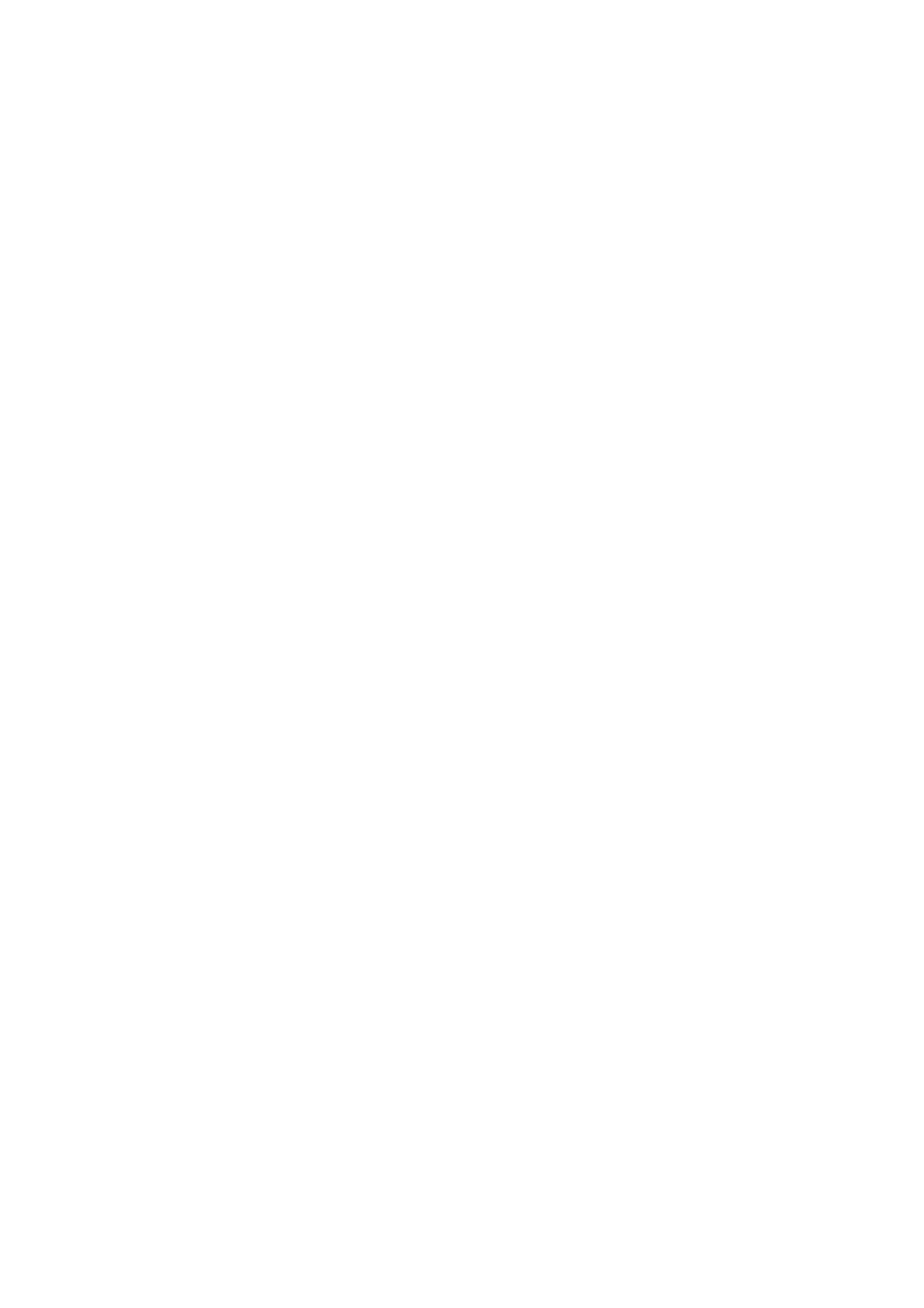

# House of Commons Foreign Affairs Committee

# **The Decision to go to War in Iraq**

# **Ninth Report of Session 2002-03**

### *Volume I*

*Report, together with formal minutes* 

*Ordered by The House of Commons to be printed 3 July 2003* 

> **HC 813-I**  Published on 7 July 2003 by authority of the House of Commons London: The Stationery Office Limited £0.00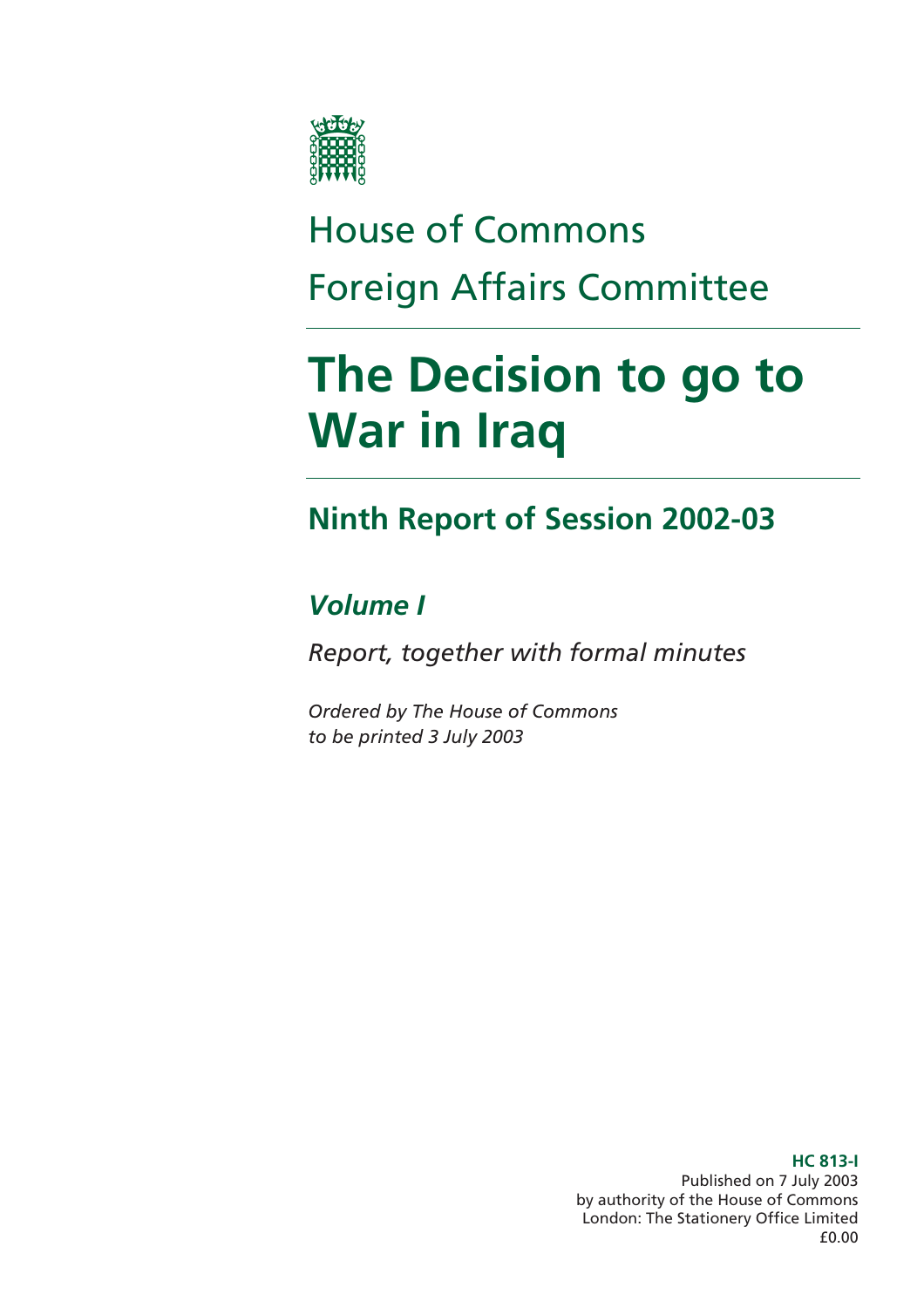#### **The Foreign Affairs Committee**

The Foreign Affairs Committee is appointed by the House of Commons to examine the expenditure, administration, and policy of the Office of the Foreign and Commonwealth Office and its associated public bodies.

#### **Current membership**

Rt Hon Donald Anderson MP (*Labour, Swansea East*) (Chairman) David Chidgey MP (*Liberal Democrat, Eastleigh*) Fabian Hamilton MP (*Labour, Leeds North East*) Eric Illsley MP (*Labour, Barnsley Central*) Andrew Mackinlay MP (*Labour, Thurrock*) John Maples MP (*Conservative, Stratford-on-Avon*) Bill Olner MP (*Labour, Nuneaton*) Richard Ottaway MP (*Conservative, Croydon South*) Greg Pope MP (*Labour, Hyndburn*) Rt Hon Sir John Stanley MP (*Conservative, Tonbridge and Malling*) Gisela Stuart MP (*Labour, Birmingham Edgbaston*)

The following member was also a member of the committee during the parliament.

Sir Patrick Cormack MP (Conservative, Staffordshire South)

#### **Powers**

The Committee is one of the departmental select committees, the powers of which are set out in House of Commons Standing Orders, principally in SO No 152. These are available on the Internet via www.parliament.uk.

#### **Publications**

The Reports and evidence of the Committee are published by The Stationery Office by Order of the House. All publications of the Committee (including press notices) are on the Internet at

www.parliament.uk/parliamentary\_committees/foreign\_affairs\_committee.cfm. A list of Reports of the Committee in the present Parliament is in the inside front and back covers of this volume.

#### **Committee staff**

The current staff of the Committee are Steve Priestley (Clerk), Geoffrey Farrar (Second Clerk), Elizabeth Sellwood (Committee Specialist), Jane Appleton (Committee Assistant), Sheryl Bertasius (Secretary) and Andrew Boyd (Senior Office Clerk).

#### **Contacts**

All correspondence should be addressed to the Clerks of the Foreign Affairs Committee, Committee Office, House of Commons, London SW1A 0AA. The telephone numbers for general enquiries are 020 7219 6106/6105/6394; the Committee's email address is foraffcom@parliament.uk.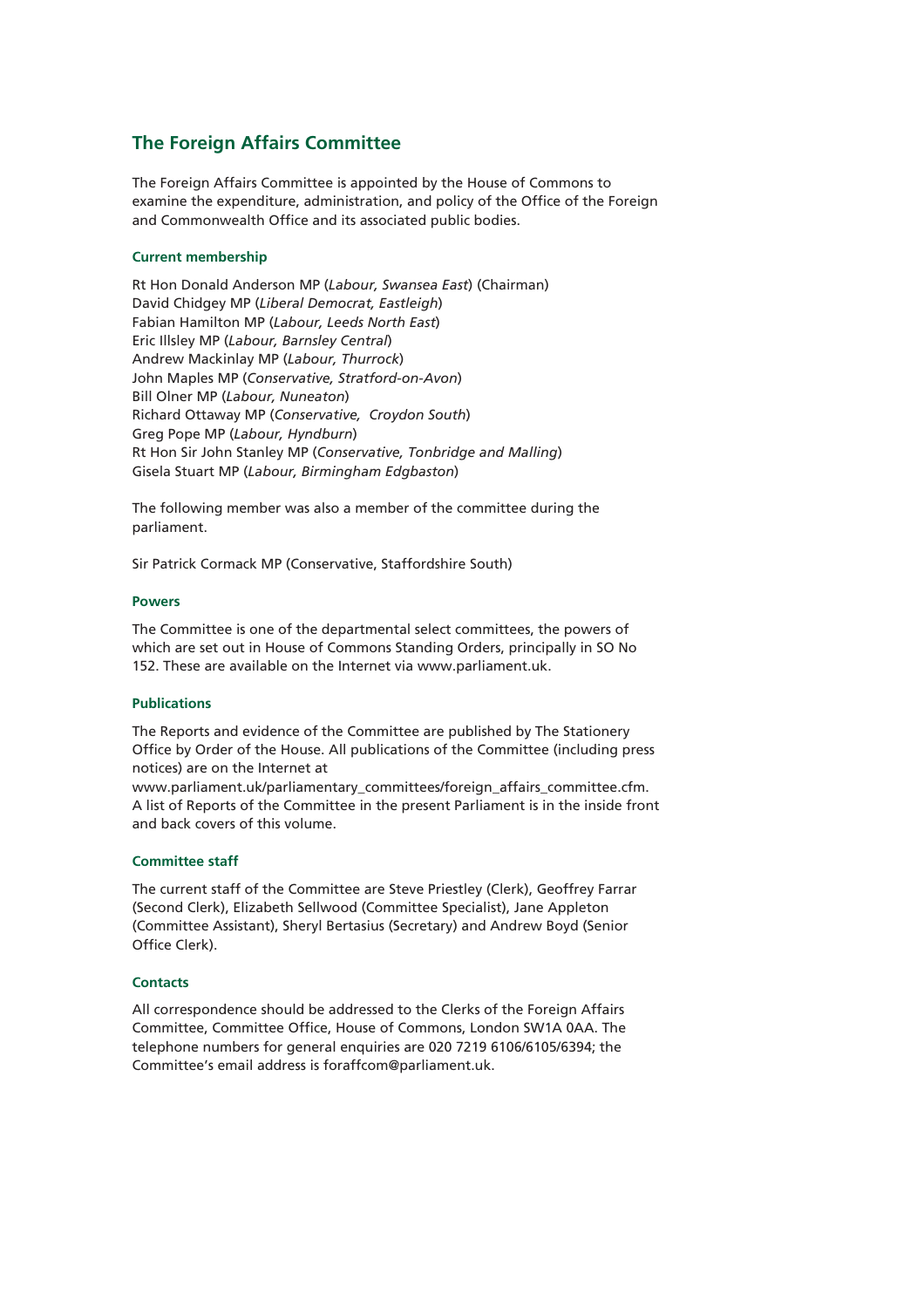# **Contents**

| <b>Report</b>                                                                | Page |
|------------------------------------------------------------------------------|------|
| <b>Conclusions and recommendations</b>                                       | 3    |
| <b>Introduction</b>                                                          | 7    |
| The background                                                               | 9    |
| The history of Iraq's weapons of mass destruction                            | 9    |
| How the intelligence system is intended to work                              | 11   |
| <b>The September Dossier</b>                                                 | 13   |
| The genesis of the September dossier                                         | 13   |
| The process of compiling the dossier                                         | 14   |
| Claims made in the dossier                                                   | 15   |
| Iraq's chemical and biological weapons capability                            | 16   |
| Iraq's long-range missile capability                                         | 19   |
| Iraq's nuclear weapons programme                                             | 20   |
| The uranium from Africa claim                                                | 22   |
| The 45 minutes claim                                                         | 24   |
| Andrew Gilligan's allegation                                                 | 27   |
| Did the dossier exaggerate claims?                                           | 30   |
| Was the language appropriate?                                                | 30   |
| Did the September dossier present complete and accurate information?         | 32   |
| <b>The February dossier</b>                                                  | 35   |
| The genesis of the February dossier                                          | 35   |
| The process of compiling the dossier                                         | 35   |
| The use made in the dossier of Mr Marashi's published work                   | 38   |
| "A glorious, spectacular own goal"                                           | 41   |
| The machinery of Government                                                  | 43   |
| The Cabinet, Cabinet Committees and informal groups                          | 43   |
| The security and intelligence machinery                                      | 45   |
| Relations between the agencies and the media                                 | 45   |
| Role of the JIC                                                              | 46   |
| The machinery of Parliament                                                  | 48   |
| The roles of the Intelligence and Security Committee and the Foreign Affairs |      |
| Committee                                                                    | 48   |
| <b>Postscript: post-conflict Iraq</b>                                        | 51   |
| The search for weapons of mass destruction                                   | 51   |
| The justification for war                                                    | 54   |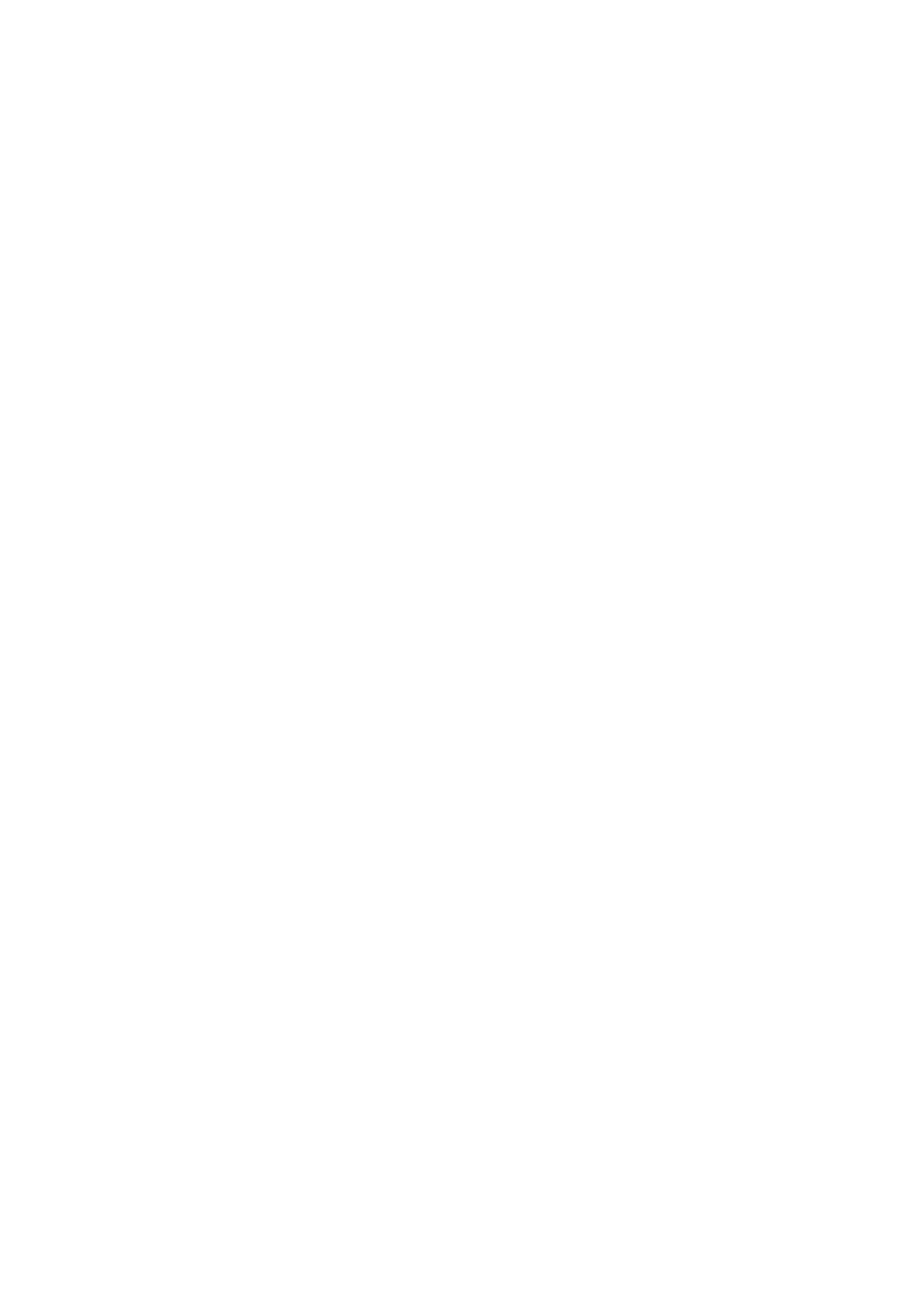## Conclusions and recommendations

- **1.** We conclude that it appears likely that there was only limited access to reliable human intelligence in Iraq, and that as a consequence the United Kingdom may have been heavily reliant on US technical intelligence, on defectors and on exiles with an agenda of their own. (Paragraph 15)
- **2.** We conclude that the March 2002 assessment of Iraq's WMD was not "suppressed", as was alleged, but that its publication was delayed as part an iterative process of updating and amendment, which culminated in the September dossier. (Paragraph 25)
- **3.** We conclude that it is too soon to tell whether the Government's assertions on Iraq's chemical and biological weapons will be borne out. However, we have no doubt that the threat posed to United Kingdom forces was genuinely perceived as a real and present danger and that the steps taken to protect them taken were justified by the information available at the time. (Paragraph 41)
- **4.** We recommend that in its response to this Report the Government set out whether it still considers the September dossier to be accurate in what it states about Iraq's chemical and biological weapons programmes, in the light of subsequent events. (Paragraph 42)
- **5.** We recommend that, in its response to this Report, the Government give its current assessment of the status of the Al Samoud 2 missile infrastructure. We further recommend that in its response to this Report the Government set out whether it still considers the September dossier to be accurate in what it states about Iraq's ballistic missile programme generally, and the retained al-Hussein missiles in particular, in the light of subsequent events. (Paragraph 47)
- **6.** We conclude that the accuracy of most of the claims in relation to Iraq's nuclear weapons programme can only be judged once the Survey Group has gained access to the relevant scientists and documentation. (Paragraph 53)
- **7.** We recommend that the Foreign Secretary provide the Committee with the date on which the British intelligence community were first informed by the CIA that forged documentation in relation to Iraqi purchases of uranium from Niger existed, as soon as he has found this out. (Paragraph 57)
- **8.** We conclude that it is very odd indeed that the Government asserts that it was not relying on the evidence which has since been shown to have been forged, but that eight months later it is still reviewing the other evidence. The assertion "… that Iraq sought the supply of significant amounts of uranium from Africa …" should have been qualified to reflect the uncertainty. We recommend that the Government explain on what evidence it relied for its judgment in September 2002 that Iraq had recently sought significant quantities of uranium from Africa. We further recommend that in its response to this Report the Government set out whether it still considers the September dossier to be accurate in what it states about Iraq's attempts to procure uranium from Africa, in the light of subsequent events. (Paragraph 60)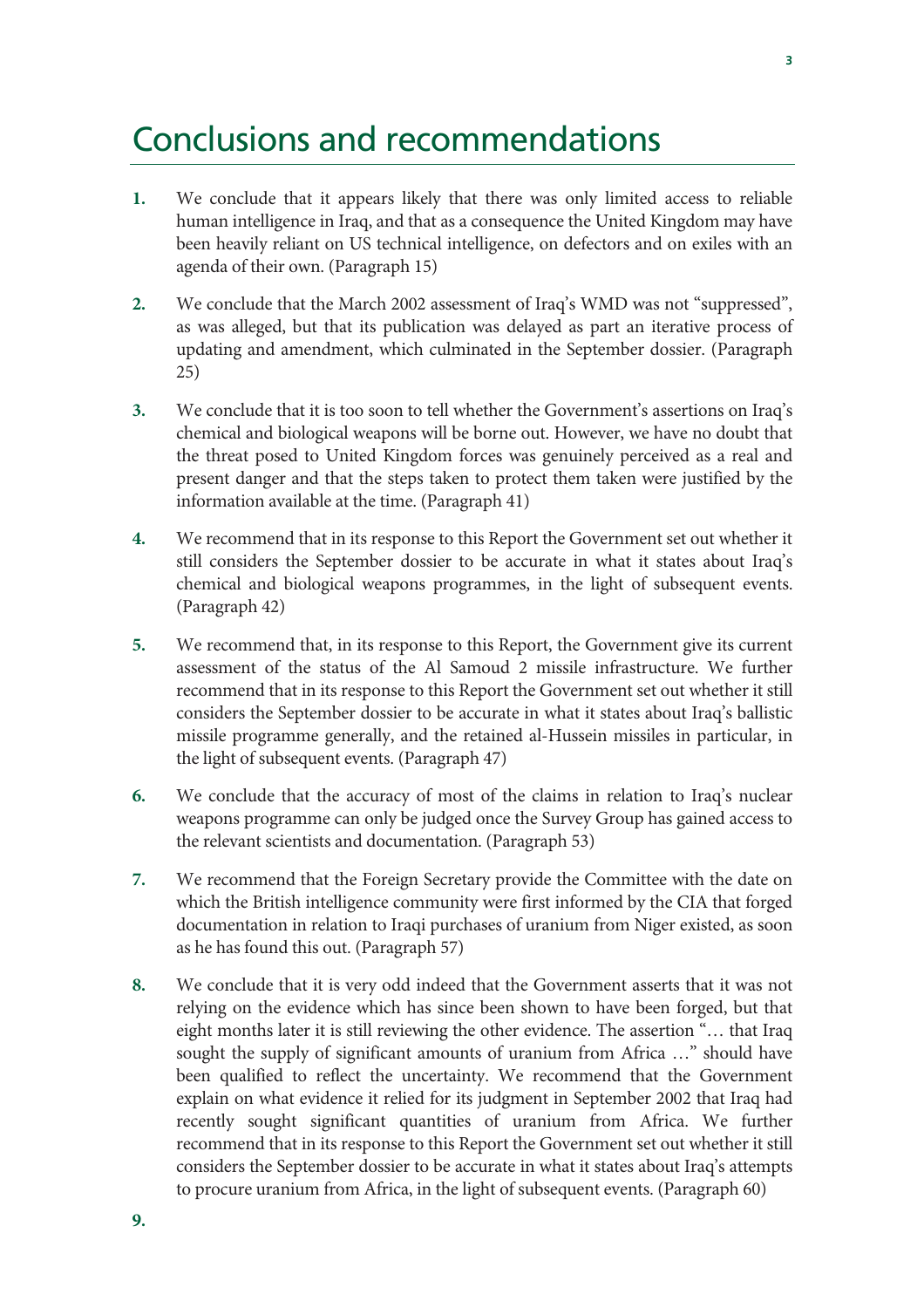We conclude that the 45 minutes claim did not warrant the prominence given to it in the dossier, because it was based on intelligence from a single, uncorroborated source. We recommend that the Government explain why the claim was given such prominence. (Paragraph 70)

- **10.** We further recommend that in its response to this Report the Government set out whether it still considers the September dossier to be accurate in what it states about the 45 minute claim, in the light of subsequent events. (Paragraph 71)
- **11.** We conclude that Alastair Campbell did not play any role in the inclusion of the 45 minutes claim in the September dossier. (Paragraph 77)
- **12.** We conclude that it was wrong for Alastair Campbell or any Special Adviser to have chaired a meeting on an intelligence matter, and we recommend that this practice cease. (Paragraph 79)
- **13.** We conclude that on the basis of the evidence available to us Alastair Campbell did not exert or seek to exert improper influence on the drafting of the September dossier. (Paragraph 84)
- **14.** We conclude that the claims made in the September dossier were in all probability well founded on the basis of the intelligence then available, although as we have already stated we have concerns about the emphasis given to some of them. We further conclude that, in the absence of reliable evidence that intelligence personnel have either complained about or sought to distance themselves from the content of the dossier, allegations of politically inspired meddling cannot credibly be established. (Paragraph 86)
- **15.** We conclude that without access to the intelligence or to those who handled it, we cannot know if it was in any respect faulty or misinterpreted. Although without the Foreign Secretary's degree of knowledge, we share his confidence in the men and women who serve in the agencies. (Paragraph 90)
- **16.** We conclude that the language used in the September dossier was in places more assertive than that traditionally used in intelligence documents. We believe that there is much value in retaining the measured and even cautious tones which have been the hallmark of intelligence assessments and we recommend that this approach be retained. (Paragraph 100)
- **17.** We conclude that continuing disquiet and unease about the claims made in the September dossier are unlikely to be dispelled unless more evidence of Iraq's weapons of mass destruction programmes comes to light. (Paragraph 108)
- **18.** We conclude that the degree of autonomy given to the Iraqi Communications Group chaired by Alastair Campbell and the Coalition Information Centre which reported to him, as well as the lack of procedural accountability, were contributory factors to the affair of the 'dodgy dossier'. (Paragraph 122)
- **19.** The Committee also concludes that the process of compiling the February dossier should have been more openly disclosed to Parliament. (Paragraph 123)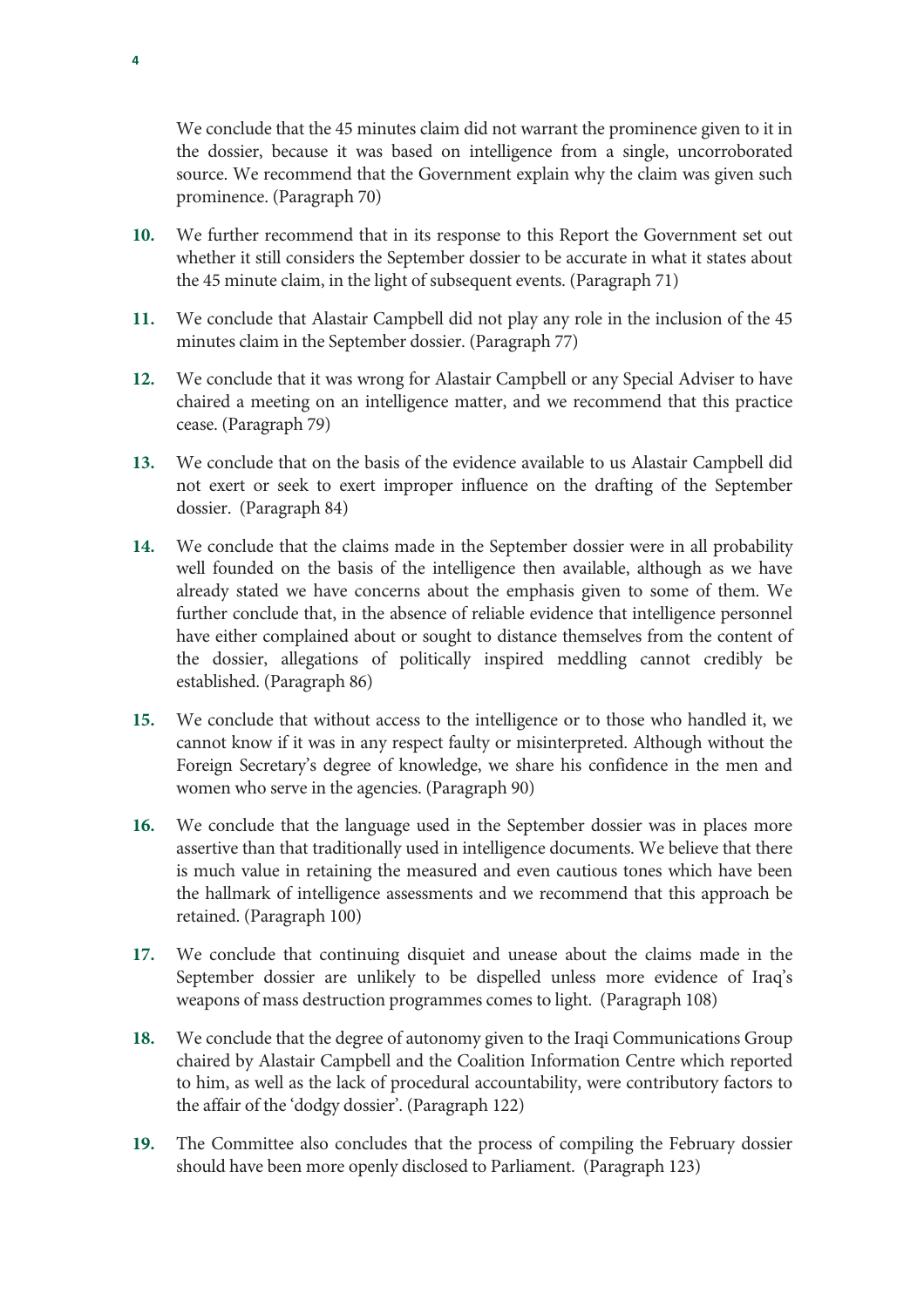- **20.** We recommend that the Government offer every assistance to Mr Marashi in tracing his relatives in Iraq. (Paragraph 133)
- **21.** We conclude that the effect of the February dossier was almost wholly counterproductive. By producing such a document the Government undermined the credibility of their case for war and of the other documents which were part of it. (Paragraph 138)
- **22.** We further conclude that by referring to the document on the floor of the House as "further intelligence" the Prime Minister—who had not been informed of its provenance, doubts about which only came to light several days later misrepresented its status and thus inadvertently made a bad situation worse. (Paragraph 139)
- **23.** We conclude that it is wholly unacceptable for the Government to plagiarise work without attribution and to amend it without either highlighting the amendments or gaining the assent of the original author. We further conclude that it was fundamentally wrong to allow such a document to be presented to Parliament and made widely available without ministerial oversight. (Paragraph 140)
- **24.** We recommend that any paper presented to Parliament—whether laid on the Table, made available in the Vote Office or placed in the Library—for the purpose of explaining the Government's foreign policy be signed off by a FCO Minister. We further recommend that any FCO document presented to Parliament which draws on unofficial sources should include full transparency of sources, and attribution where appropriate. (Paragraph 141)
- **25.** We recommend that there should be clarity over which Department has lead responsibility for groups such as the CIC. That Department should then be accountable to the relevant select committee. This would avoid the situation where nobody is prepared to take responsibility for certain interdepartmental groups. (Paragraph 149)
- **26.** We recommend that Andrew Gilligan's alleged contacts be thoroughly investigated. We further recommend that the Government review links between the security and intelligence agencies, the media and Parliament and the rules which apply to them. (Paragraph 154)
- **27.** We conclude that the continuing independence and impartiality of the Joint Intelligence Committee is of utmost importance. We recommend that Ministers bear in mind at all times the importance of ensuring that the JIC is free of all political pressure. (Paragraph 159)
- **28.** We recommend that the Intelligence and Security Committee be reconstituted as a select committee of the House of Commons. (Paragraph 167)
- **29.** We conclude that continued refusal by Ministers to allow this committee access to intelligence papers and personnel, on this inquiry and more generally, is hampering it in the work which Parliament has asked it to carry out. (Paragraph 170)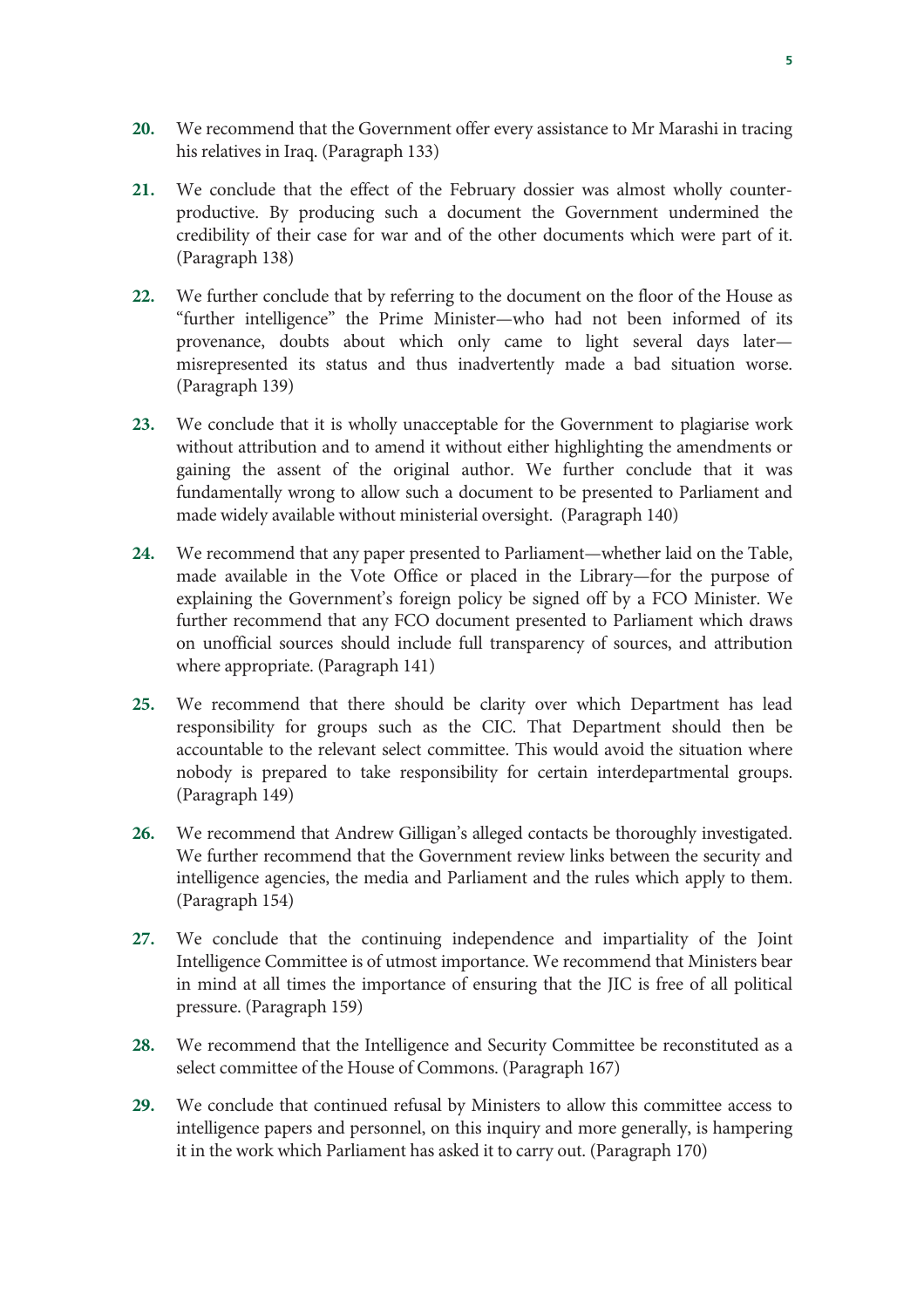- **30.** We recommend that the Government accept the principle that it should be prepared to accede to requests from the Foreign Affairs Committee for access to intelligence, when the Committee can demonstrate that it is of key importance to a specific inquiry it is conducting and unless there are genuine concerns for national security. We further recommend that, in cases where access is refused, full reasons should be given. (Paragraph 171)
- **31.** We conclude that the September dossier was probably as complete and accurate as the Joint Intelligence Committee could make it, consistent with protecting sources, but that it contained undue emphases for a document of its kind. We further conclude that the jury is still out on the accuracy of the September dossier until substantial evidence of Iraq's weapons of mass destruction, or of their destruction, is found. (Paragraph 186)
- **32.** We conclude that the February dossier was badly handled and was misrepresented as to its provenance and was thus counter-productive. The furore over the process by which the document was assembled and published diverted attention from its substance. This was deeply unfortunate, because the information it contained was important. (Paragraph 187)
- **33.** Consistent with the conclusions reached elsewhere in this Report, we conclude that Ministers did not mislead Parliament. (Paragraph 188)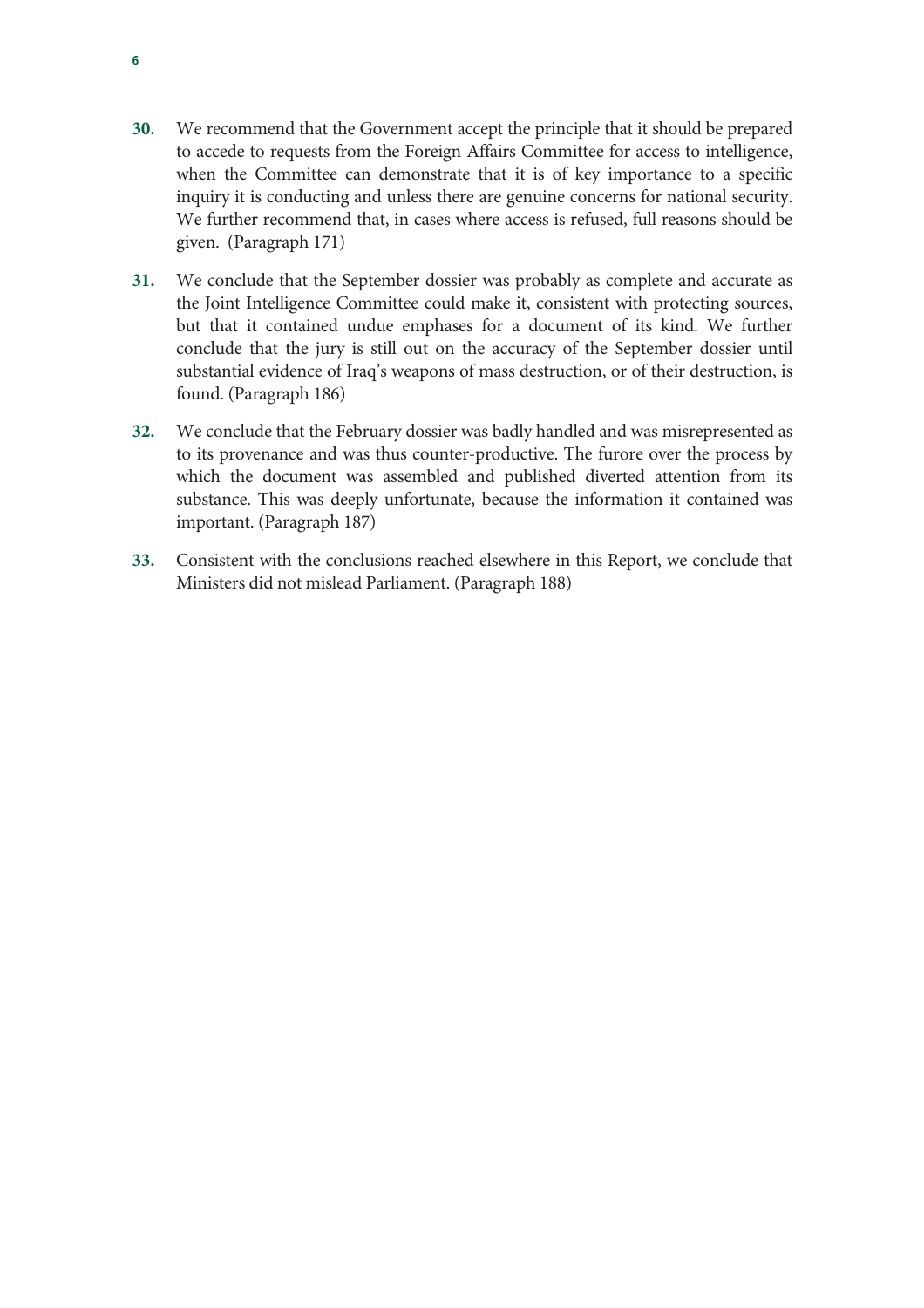### Introduction

1. The decision to commit armed forces to war is the most momentous any leader can take. The Prime Minister took such a decision in relation to Iraq, and United Kingdom forces joined those of the other coalition partners in military action there. However, unlike previous conflicts, the war in Iraq took place only after a substantive vote in Parliament, a development which we welcome.

2. We had before us in March 2003 a number of sources of information on the situation in Iraq. Foremost among these were papers provided by the Government, in which they set out their assessment of the Iraqi regime, its human rights abuses and its weapons programmes. Much of this evidence was based on intelligence information—another welcome innovation by the present Government—and it was frequently cited by those who contributed to the debate, both inside and outside Parliament.

3. The main military phase of the conflict was over remarkably quickly, although the situation remains dangerous and the death toll continues to rise. Few would dispute that Saddam Hussein was an evil dictator and that the Iraqi people are well rid of him. But the war was fought not to effect regime change, but to enforce unanimous Resolutions of the UN Security Council. However, in addition to requiring the removal of what the British Government claimed was a "current and serious threat" from Iraq's weapons of mass destruction (WMD),<sup>1</sup> it should be reiterated that the reasons that Parliament granted the Government authority to embark on the conflict included a number of other important considerations. Most important among these was Iraq's persistent failure to comply with the ceasefire conditions it entered into at the end of the Gulf War and the fact that Iraq continued to refuse active co-operation "unconditionally and immediately" with the UN weapons inspectors. Questions have since been asked about the basis of the Government's claim. If those who cast doubt upon it are correct, and the claim was not well-founded, the war was fought on a false premise. And if the claim was exaggerated or embellished, as some have suggested, Parliament was misled.

4. This Report seeks to establish whether the Foreign and Commonwealth Office, within the Government as a whole, presented accurate and complete information to Parliament in the period leading up to military action in Iraq, particularly in respect of weapons of mass destruction. The focus on Iraq's weapons of mass destruction is because their removal was the Government's prime objective. As the Government stated in the opening paragraph of its paper "Iraq: Military Campaign Objectives", published in March 2003, "The prime objective remains to rid Iraq of its weapons of mass destruction and their associated programmes and means of delivery, including prohibited ballistic missiles, as set out in the relevant United Nations Security Resolutions (UNSCRs)."2

5. We heard oral evidence from the Foreign Secretary, Jack Straw (twice); the Permanent Under Secretary FCO, Sir Michael Jay; former Foreign Secretary and Leader of the House, Robin Cook MP; former International Development Secretary Clare Short MP; the Prime

<sup>1</sup> Forword by the Prime Minister to *Iraq's Weapons of Mass Destruction: The Assessment of the British Government*; also Q 735

<sup>2</sup> Iraq: the Military Campaign Objectives, available at: http://www.number-10.gov.uk/output/Page3318.asp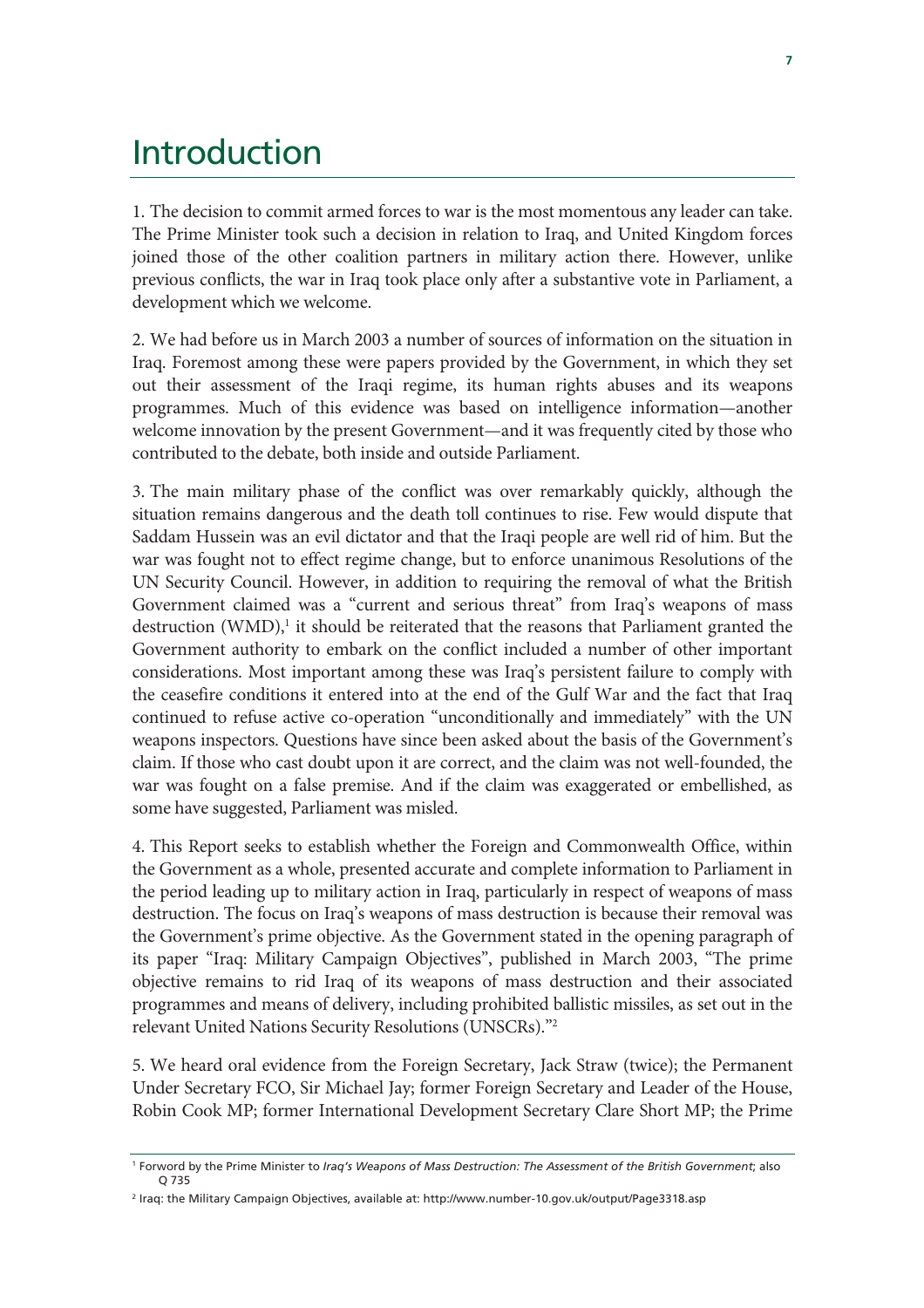Minister's special adviser and Director of Communications, Alastair Campbell; former Chairman of the Joint Intelligence Committee, Dame Pauline Neville Jones; Director of Studies at the International Institute for Strategic Studies (IISS), Dr Gary Samore; former Porton Down scientist and former Chief Executive of the Royal Society of Chemistry, Dr Thomas Inch; former UNSCOM inspector, now Director of the IISS-US, Terence Taylor; former senior intelligence analyst at the Australian Office of National Assessments, Andrew Wilkie; student and writer on Iraqi affairs, Ibrahim al-Marashi; and BBC journalist Andrew Gilligan. We received written evidence from most of these and from others. Our advisers were Wyn Bowen of Kings College, London, Richard Cobbold, Director of the Royal United Services Institute for Defence and Security Studies (RUSI) and Tim Youngs of the House of Commons Library. To each of them we are most grateful.

6. We are strongly of the view that we were entitled to a greater degree of co-operation from the Government on access to witnesses and to intelligence material. Our Chairman wrote to the Prime Minister (requesting his attendance and that of Alastair Campbell); the Cabinet Office Intelligence Co-ordinator; the Chairman of the Joint Intelligence Committee; the Chief of Defence Intelligence; the Head of the Secret Intelligence Service; and the Director of GCHQ. None of them replied. It was the Foreign Secretary who informed us that they would not appear. The Chairman wrote a further letter to Alastair Campbell and after an initial refusal he agreed to appear. We asked for direct access to Joint Intelligence Committee (JIC) assessments and to relevant FCO papers. That was refused, although some extracts were read to us in private session. We are confident that our inquiry would have been enhanced if our requests had been met. We agree with Alastair Campbell that "it would have been very odd to have done this inquiry" without questioning him,<sup>3</sup> and we regret that other witnesses, some of whom we suspect felt the same way as Mr Campbell, were prevented from appearing. Yet it is fair to state that within the Government's self-imposed constraints the Foreign Secretary sought to be forthcoming, spending more than five hours before the Committee, and reading to us in private session limited extracts from a JIC assessment dated 9 September 2002.

7. In contrast, the Prime Minister has repeatedly said in the House that he will co-operate fully with a parallel inquiry by the statutory Intelligence and Security Committee (ISC).<sup>4</sup> This is hardly surprising, since the Committee was appointed by and reports to him, and it meets entirely in private. The Foreign Affairs Committee, on the other hand, was appointed by and reports to the House of Commons, and we meet almost entirely in public. We believe that our inquiry is the more credible of the two, and that it would have been in the Government's best interests to have given full co-operation. We have more to say in a later section in this Report on the status of the ISC and on the need for this Committee to have access to intelligence material.<sup>5</sup>

<sup>4</sup> See, for example, HC Deb, 4 June 2003, col 147

<sup>5</sup> See paras 160 to 171 below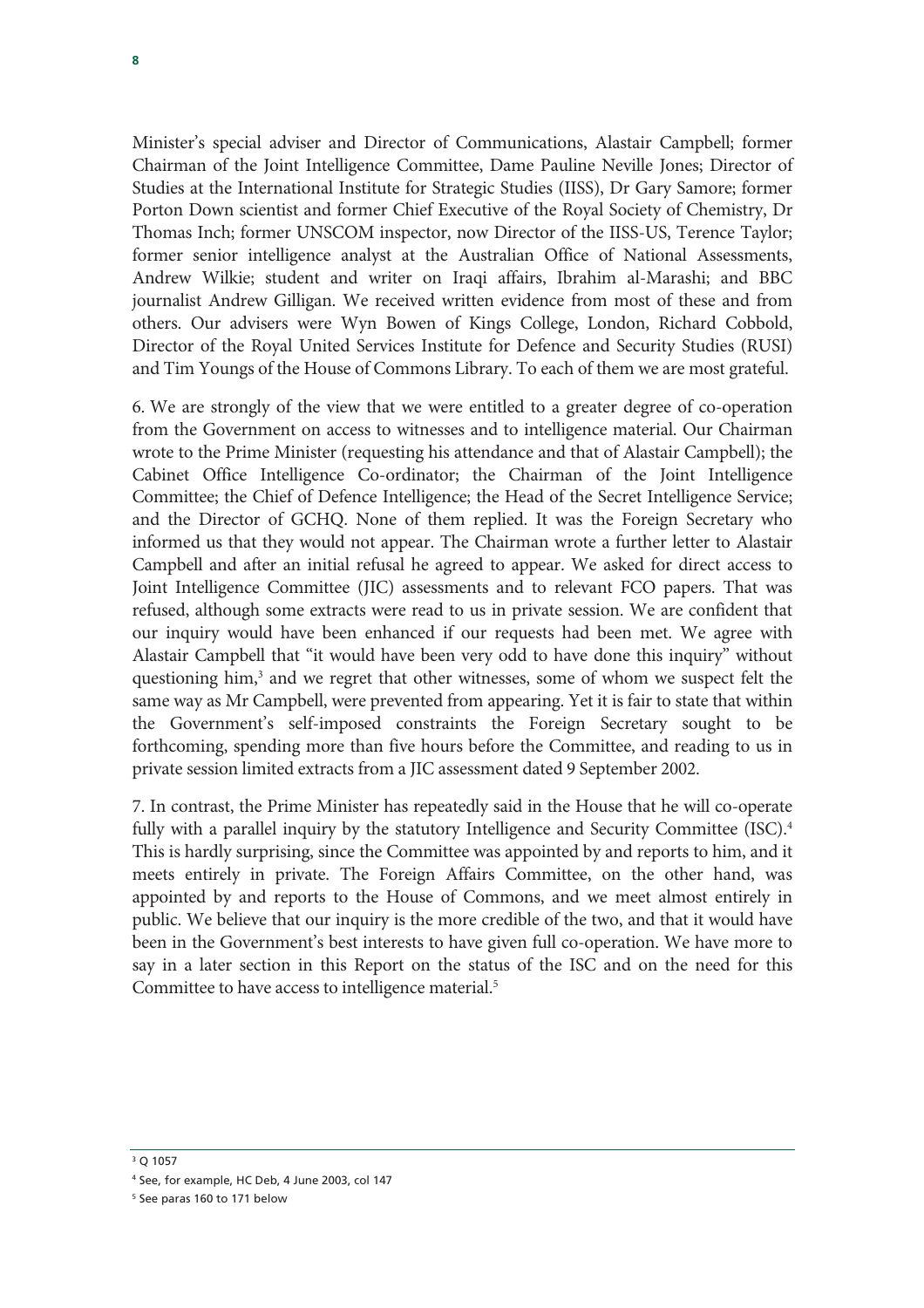## The background

#### **The history of Iraq's weapons of mass destruction**

8. The Government's dossier of September 2002 sets out in detail Iraq's history of production, use and concealment of chemical and biological weapons, and its pursuit of a nuclear weapons programme.<sup>6</sup> A study by the International Institute for Strategic Studies, produced shortly before the Government's dossier, was largely consistent with the Government's assessment of Iraq's WMD history,<sup>7</sup> as was a CIA dossier produced the following month.<sup>8</sup> In its use of such weapons against its own people, in its defiance of a series of mandatory United Nations Security Council Resolutions, and in its attempts to frustrate the work of UN arms inspectors in the 1990s, the Iraqi regime's record was clear for all to see.<sup>9</sup>

9. As a former Chief Inspector with UNSCOM in Iraq, Terence Taylor had first hand experience of the regime:

The Iraqi regime was repeatedly found to be acting in bad faith, doing the minimum necessary to give a semblance of co-operation and making admissions only when it was certain that UN inspectors had uncovered the truth. This was the case from 1991 through to 2003 during two generations of inspection efforts.<sup>10</sup>

Mr Taylor continued:

In UNSCOM's final report of 1999 the then Executive Chairman concluded that Iraq continued to hide substantial information about prohibited programmes and probably continued to develop them. Subsequently an independent panel of international experts headed by Ambassador Amorin endorsed this opinion. What is more UNMOVIC reviewed this evidence at the start of their work and came to the same conclusion.<sup>11</sup>

10. Dr Gary Samore served in the Clinton administration and produced the IISS Report of last September. He told us that

Everyone believed during the 1990s that Iraq's refusal to co-operate with the inspectors, both UNSCOM and the IAEA, and their persistent efforts to conceal and deny and only admit when pressed to the wall were an indication that Iraq was trying to preserve some undetermined capability and that that reflected Baghdad's view that the possession of or the ability to pursue nuclear, chemical and biological weapons

<sup>6</sup> Iraq's Weapons of Mass Destruction: *The Assessment of the British* Government, available at www.fco.gov.uk/files. For a wider discussion of the weapons of mass destruction issue, see the Eighth Report from the Foreign Affairs Committee, Session 1999–2000, *Weapons of Mass Destruction*, HC 407

<sup>7</sup> *Iraq's Weapons of Mass Destruction: A Net Assessment*, The International Institute for Strategic Studies, 9 September 2002

<sup>8</sup> *Iraq's Weapons of Mass Destruction*, United States Central Intelligence Agency, October 2002

<sup>9</sup> Second Report from the Foreign Affairs Committee, 2002–03, *Foreign Policy Aspects of the War against Terrorism*, HC 196

<sup>10</sup> Ev 3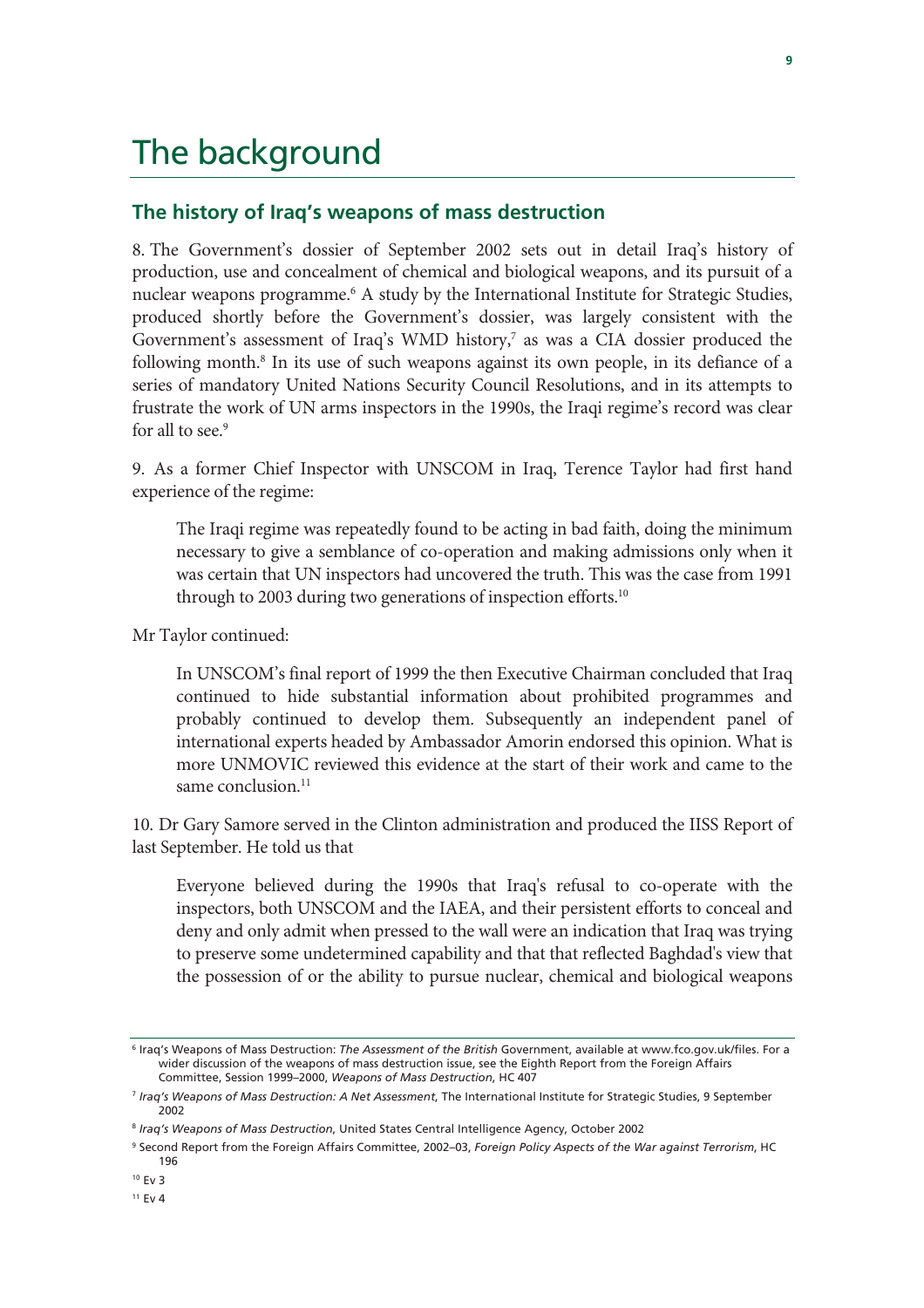and long range ballistic missiles was essential to Iraq's strategy and defence needs. Certainly if you look at the history of the Iraqi efforts going back to the mid 1970s there does appear to be a very persistent effort on the part of the Saddam Hussein regime to develop and master those capabilities.<sup>12</sup>

11. The picture painted in the Government and IISS dossiers of 2002 is little different from that set out in a much shorter document released by the Government in 1998, prior to Operation Desert Fox. The 1998 'dossier' stated that

Some CW agents and munitions remain hidden. The Iraqi chemical industry could produce mustard gas almost immediately, and limited amounts of nerve gas within months ... Saddam almost certainly retains BW production equipment, stocks of agents and weapons. In any case, Iraq has the expertise and equipment to regenerate an offensive BW capability within weeks. If Iraq's nuclear programme had not been halted by the Gulf conflict, Saddam might have had a nuclear weapon by 1993. If Iraq could procure the necessary machinery and materials abroad, it could build a crude air-delivered nuclear device in about five years. Iraq could design a viable nuclear weapon now.<sup>13</sup>

12. Much of what is known about Iraq since the withdrawal of UNSCOM in 1998 and the subsequent bombing campaign, known as Operation Desert Fox, has necessarily come from intelligence activity. In his foreword to the September 2002 dossier, the Prime Minister acknowledged the challenge Iraq posed in terms of acquiring hard intelligence: "Gathering intelligence inside Iraq is not easy. Saddam's is one of the most secretive and dictatorial regimes in the world."14 Dr Gary Samore said that "The record of Western intelligence agencies collecting information on Iraq's various weapons programmes is very poor."15

13. As a former Foreign Secretary, Robin Cook knew well the difficulties faced by the intelligence agencies:

… often when you are told a piece of information you are left with very real doubts over why you are being told that information. Are you being told it to mislead you? Are you being told it by somebody who actually wants to be paid but may not actually turn out to be reliable; or is not somebody—as I think was the case with some of the Iraqi exiles pursuing their own political agenda—who wants you to hear what suits them? All these questions and motivation form very great difficulty over making your assessment of intelligence. I hope I have made it clear throughout all of this I do not criticise the intelligence services whom I think have tried very hard to do their best in extremely difficult circumstances. In fairness to the intelligence community one should recognise that Iraq was an appallingly difficult intelligence

<sup>14</sup> *Iraq's Weapons of Mass Destruction: The Assessment of the British Government*

<sup>12</sup> Q 161

<sup>&</sup>lt;sup>13</sup> Paper on Iraq's Weapons of Mass Destruction Programmes deposited in the House of Commons Library by Foreign Office Minister Derek Fatchett and Doug Henderson, 10 November 1998.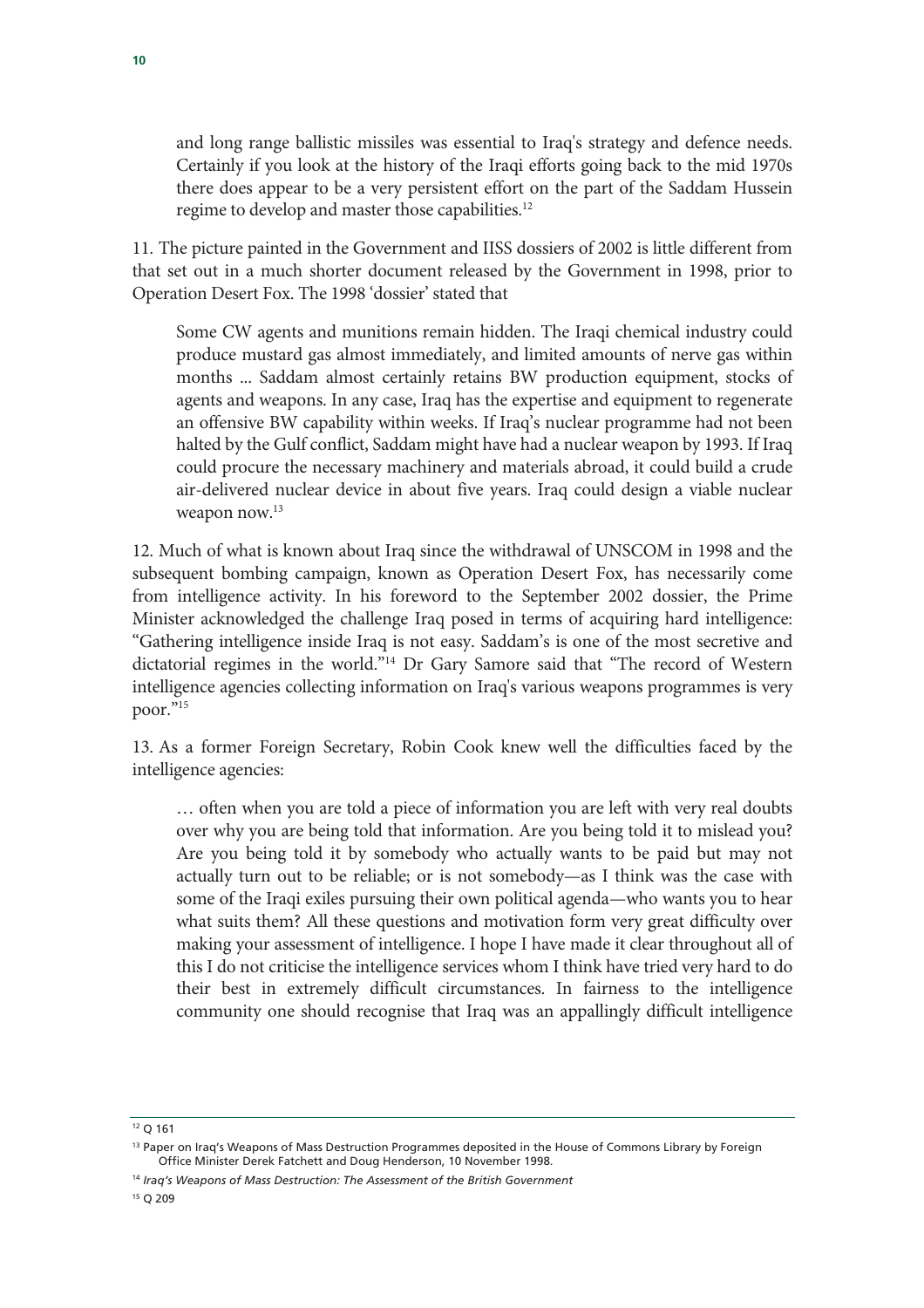target to break. We had very little access to human intelligence on the ground and no hope whatsoever of putting in Western agents.<sup>16</sup>

14. Mr Cook also suggested that the United Kingdom may have been over-reliant on intelligence supplied under the sharing arrangements with its allies:

I would be astonished if it [the reliance of the September dossier on intelligence supplied by the US] was not immense. The United States and the United Kingdom have a unique intelligence relationship which has probably never existed in any period of history, in which on our side we have full transparency and we strive to secure full transparency on their side. Therefore, it is often difficult when you look at intelligence assessments to spot which raw data was originally gathered by the United Kingdom and which was originally gathered by the United States. As a rough rule of thumb, and it is very rough, we tend to be rather better at gathering human intelligence; and, although we have an excellent GCHQ station, the Americans are even more formidable in technological ways of gathering intelligence. That said, neither of us really had much human intelligence inside Iraq. The Americans were drawing heavily on exiles who were inside America.<sup>17</sup>

15. **We conclude that it appears likely that there was only limited access to reliable human intelligence in Iraq, and that as a consequence the United Kingdom may have been heavily reliant on US technical intelligence, on defectors and on exiles with an agenda of their own.**

#### **How the intelligence system is intended to work**

16. The United Kingdom's intelligence machinery is well established. Raw intelligence from human and technical sources is gathered by the security and intelligence agencies. The agencies assess the quality and reliability of the intelligence, $18$  before passing information to the assessments staff located in the Cabinet Office, who pull it together for consideration by the Joint Intelligence Committee.19 The JIC, on which the various providers and consumers of intelligence are represented, then draws on the intelligence to produce its assessments, which are intended to be an aid to policy making by Ministers.<sup>20</sup>

17. The JIC meets weekly.<sup>21</sup> According to one of its former Chairmen, Dame Pauline Neville Jones, the JIC's priorities and work programme are determined by the strategic priorities of the Government and of its allies.<sup>22</sup> Dame Pauline depicted "a structure which works within a framework of agreed priorities and an agreed work programme."23

18. Intelligence and JIC assessments are just two of the sources available to FCO officials and Ministers when making foreign policy decisions. There are many open sources of

- 22 Q 338
- 23 Q 341

<sup>16</sup> Q 23

<sup>17</sup> Q 33

<sup>18</sup> Q 341 (Dame Pauline Neville Jones)

<sup>19</sup> Q 74 (Clare Short)

<sup>20</sup> *Iraq's Weapons of Mass Destruction: The Assessment of the British Government*, Chapter 1, para 3

<sup>21</sup> Q 341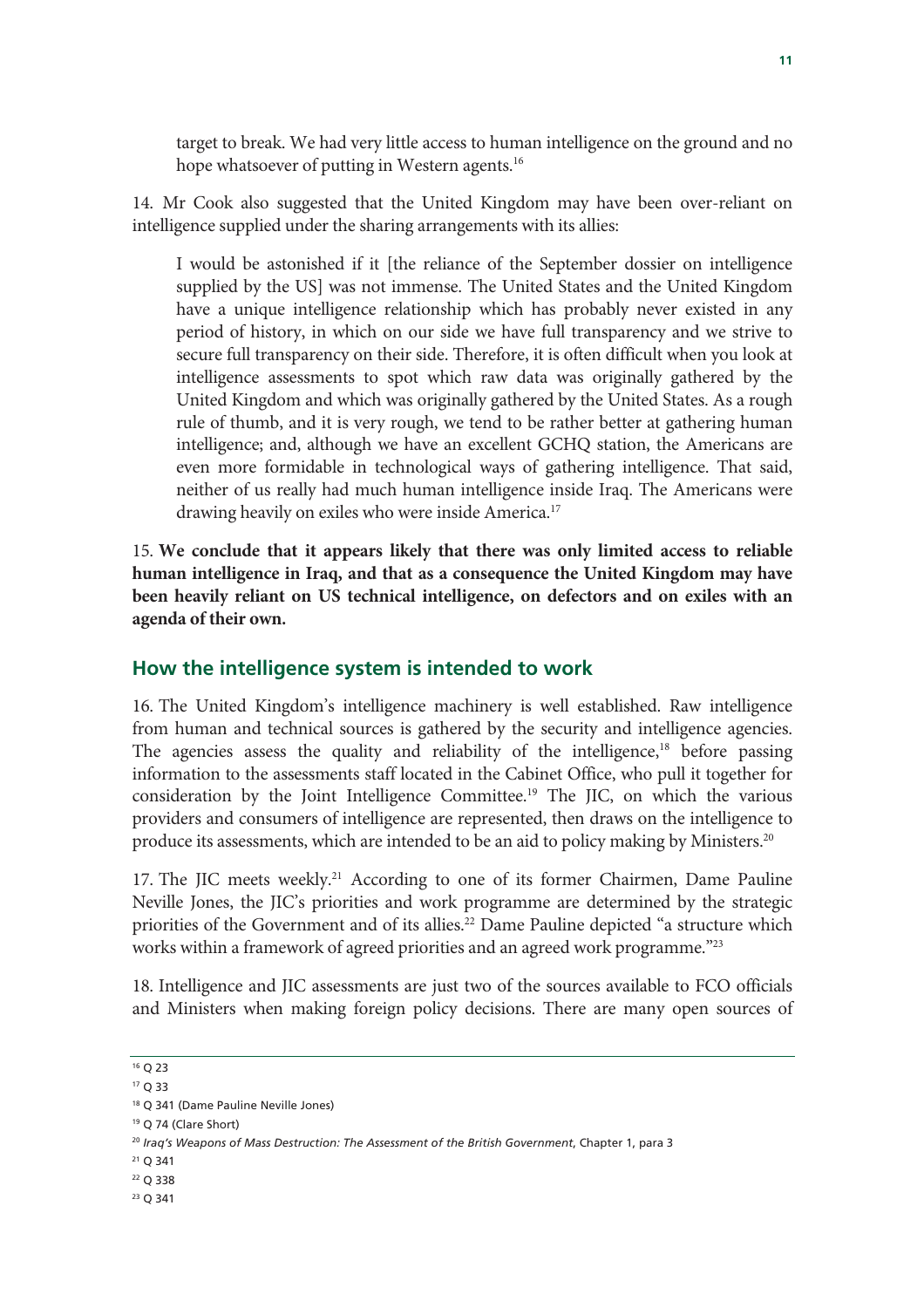information, from published journals to academic studies, of which considerable use is made.24 Diplomatic reporting from United Kingdom Posts abroad is also used, although since 1990 this important source was not available in respect of Iraq.<sup>25</sup>

19. In the following sections of this Report, we consider whether the system just described worked as intended in the period leading up to military action in Iraq. We focus on the two documents about which serious allegations have been made: *Iraq's Weapons of Mass Destruction: The Assessment of the British Government*, dated September 2002, published on 24 September 2002, prior to the major debate that day in Parliament, which had been recalled to debate the Iraq crisis; and *Iraq—its infrastructure of concealment, deception and intimidation*, the infamous 'dodgy dossier', dated January 2003, released on the Prime Minister's return from a visit to the United States on 3 February 2003.

24 Q 741

<sup>&</sup>lt;sup>25</sup> Evidence submitted to the inquiry into Foreign Policy Aspects of the War against Terrorism (not yet published).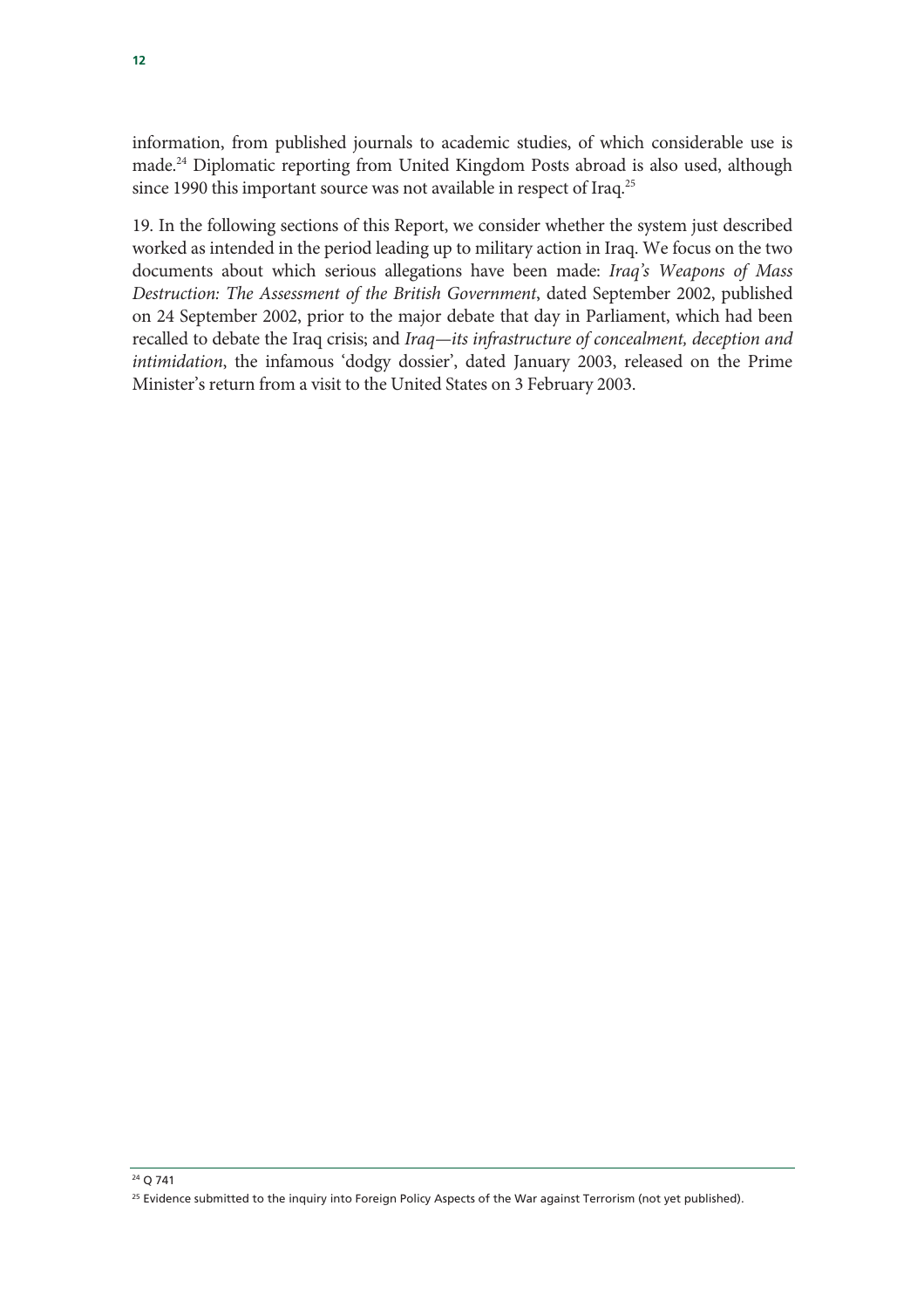## The September Dossier

20. The September dossier was not the first of its kind. In Reports published during the last two years, we have praised the Government for placing in the public domain information derived from intelligence and other sources, which assisted Parliament, the press and public in understanding the complex issues which have to be dealt with as part of the war against terrorism. Last July, we recommended that

… the Government follow the precedent which it set in the period leading up to military action in Afghanistan, and publish the fullest possible documentation on the need for any further military action, before such action is seriously contemplated. While nothing should be published which might compromise sources or methods of intelligence, the Government must try to secure the widest possible support in Parliament and among the British people if it is proposing to risk the lives of British servicemen and women as part of a further phase of the war against terrorism.<sup>26</sup>

21. We see the September dossier as part of the Government's response to that recommendation, and for that reason we welcomed it in a further Report, published in December 2002.<sup>27</sup> In that Report and elsewhere, we have recognised there is a balance to be struck between maintaining the integrity of sources and the need to inform public and parliamentary opinion. Dame Pauline Neville Jones recognised the difficulty of maintaining this balance:

It is not easy to ask people to send their sons and husbands into military conflict on the basis of evidence which the Government says, "it is too secret for me to be able tell you what I know". I think that is a very difficult proposition in a democracy. It did seem to me at the time that a way did have to be found for material of which the Government disposed, which had clearly convinced it there was a real threat, could be made available so that the rest of us could understand what that was and why we were being told this was so serious. The issue at the time certainly seemed to me how you did that in a manner compatible with the protection of the sources … . That is so far as I know an unprecedented thing to try and do.<sup>28</sup>

#### **The genesis of the September dossier**

22. In early 2002, reports in the press suggested the Government was about to release a dossier setting out its case on Iraq.<sup>29</sup> Before this Committee on 23 April, the then FCO Minister Ben Bradshaw said "We will put more evidence in the public domain and we will publish in whatever form we think is the most effective. ... When we feel the time is right."30 On 2 May, the FCO told us that "A joint paper, in consultation with No. 10, is being

<sup>26</sup> Seventh Report from the Foreign Affairs Committee, Session 2001–02, *Foreign Policy Aspects of the War against*  Terrorism, HC 384, para 233

<sup>27</sup> Second Report from the Foreign Affairs Committee, Session 2002–03, *Foreign Policy Aspects of the War against Terrorism*, HC 196, para 96

<sup>28</sup> Q 361

<sup>29</sup> See, for example, Allied dossier links Saddam to al-Qa'eda, *Daily Telegraph*, 9 March 2002

<sup>30</sup> Seventh Report from the Foreign Affairs Committee, Session 2001–02, *Foreign Policy Aspects of the War against Terrorism*, HC 384, Qq 293–294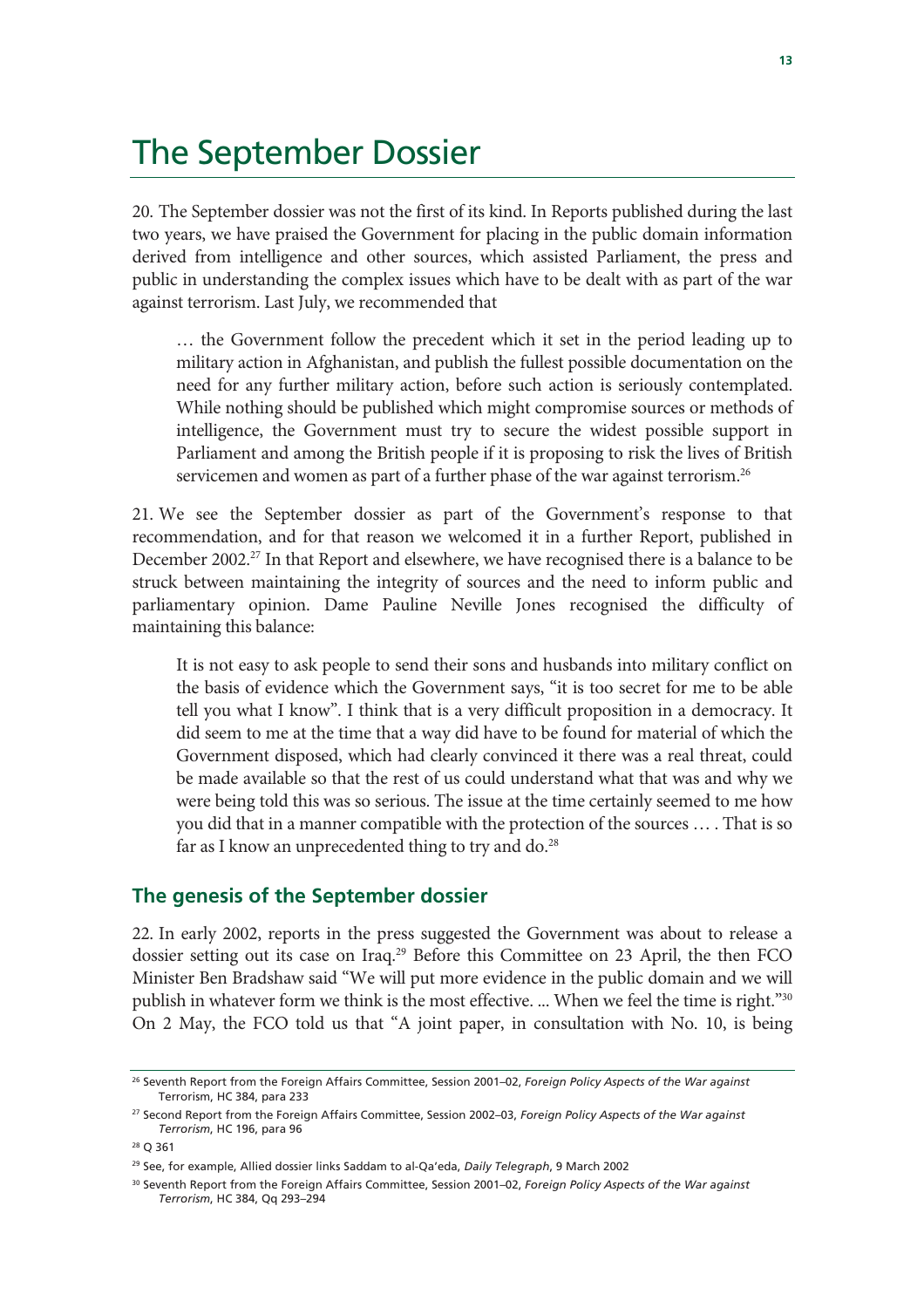considered, but no firm date has yet been set for publication."<sup>31</sup> We now know that these reports related to a JIC assessment of Iraq's WMD capability. Peter Ricketts, Director General Political at the FCO, told us that "In March a draft was produced drawing on JIC material with other material as well, much less detailed than the eventual September dossier but it was decided not to publish at that time and to build up a fuller picture, which eventually emerged in the September dossier."32 That draft, we were told by a FCO member of the JIC, William Ehrman, was put together by the Cabinet Office Assessments Staff.33 However, at the time, Jack Straw suggested that "publication of a dossier … is held up only by difficulties in determining whether intelligence should be made public."34

23. Mr Ricketts' comments lend credence to the view that the March paper did not provide as full a picture as the Government would have wished, that it was a bit thin. Recently, however, there have been allegations that the March paper was "suppressed". It has been suggested that the Government decided not to publish, because the paper did not support its case against Iraq.35 As a former Chairman of the JIC, Dame Pauline Neville Jones had not experienced anything of this kind: "I can certainly confirm to the best of my recollection so far as I know no piece of paper, no assessment that we put up [to Ministers] was subsequently put in a locker and not circulated."36

24. We asked the FCO to respond to the charge. They told us

No JIC assessments were suppressed. The Assessments Staff, in coordination with the intelligence agencies, DIS and policy departments, including the FCO, prepared a paper in March on WMD in Iraq intended for possible publication.<sup>37</sup>

We also note that on 1 May, the Government published information which it can safely be assumed came from the March assessment.<sup>38</sup>

25. **We conclude that the March 2002 assessment of Iraq's WMD was not "suppressed", as was alleged, but that its publication was delayed as part an iterative process of updating and amendment, which culminated in the September dossier.**

### **The process of compiling the dossier**

26. We were told that the early drafts of the WMD paper which became the September dossier were produced in the Foreign and Commonwealth Office.<sup>39</sup> On 3 September, a decision was taken to publish the paper, broadly in the form it eventually took, and responsibility passed to the Chairman of the JIC,<sup>40</sup> who then "pulled together work from a

<sup>31</sup> *Ibid.*, app 10

<sup>32</sup> Q 742

<sup>33</sup> Q 1239

<sup>34</sup> HC Deb, 16 April 2002, col 444

<sup>35</sup> *The Independent*, 9th June 2003

<sup>36</sup> Q 356

<sup>37</sup> Ev 54

<sup>38</sup> HC Deb, 2 May 2002, col 929W

<sup>39</sup> Q 999 (Alastair Campbell)

<sup>40</sup> Q 1241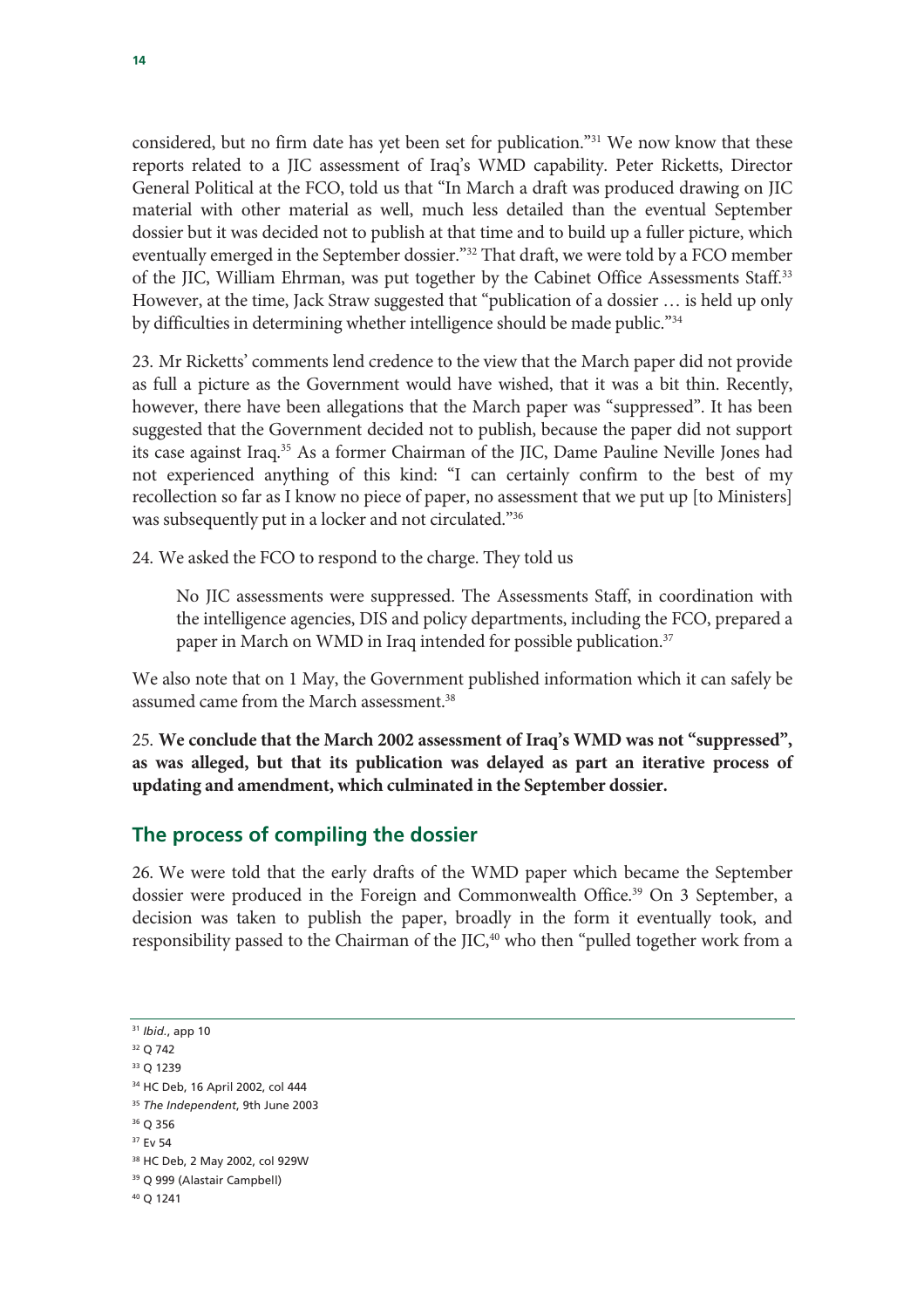number of different JIC assessments."<sup>41</sup> There followed a process of consultation with departmental officials, Ministers and special advisers.<sup>42</sup> A meeting was held on 9 September; a draft was produced on 10 September; a further draft appeared on 17 September; and a final draft followed on 19 September, followed by publication five days  $later<sup>43</sup>$ 

27. Handing responsibility for the dossier to the Chairman of the JIC was a prudent and necessary step for production of a document which relied to a great extent on intelligence material, but it does confer a degree of ambiguity on the term "first draft" as it applies to the dossier. Because the Government has refused to allow us sight of the drafts, we have been unable to make a firm judgment as to whether the paper produced in March, the subsequent papers produced as part of what the Foreign Secretary told us was an "iterative process",44 and the JIC-produced drafts vary materially. We entirely accept, as we state in relation to a specific case below,<sup>45</sup> that as material came in it was legitimate to assess and, where appropriate, to insert it. We also appreciate the Foreign Secretary's candour in reading to us in private session limited extracts from the JIC assessment of 9 September 2002. It would, we believe, have been in the Government's interest to have given us sufficient information to allow us to state with complete confidence that nothing of substance was added between March and September, other than new information as it came to light, but they did not do so.

28. The process for compiling and approving the dossier involved a number of people as well as the JIC and the intelligence agencies, including the Prime Minister, Foreign Office Ministers, Special Advisers and officials. But apart from the foreword, the document including the executive summary—was written by the Chairman of the  $\text{HC},^{46}$  and it was he who signed it off.<sup>47</sup> Although there has been much press speculation on this point, no substantiated evidence has been put before us that Mr Scarlett or any other senior intelligence official dissented from the contents of the dossier; indeed, the bulk of the evidence is to the contrary.<sup>48</sup>

### **Claims made in the dossier**

29. We start by dealing briefly with a claim which was not in the September dossier, but which has gained such currency that we find it necessary to explain it. Contrary to what is sometimes suggested, it is a matter of fact that the dossier never claimed that the threat posed by Iraq's weapons of mass destruction was "imminent" or "immediate". The Foreign Secretary told us that

… neither the Prime Minister nor I or anybody acting on our behalf has ever used the words "immediate or imminent" threat, never used those words, in relation to

<sup>41</sup> Q 1231 (Peter Ricketts)

<sup>42</sup> Q 1094 (Alastair Campbell)

<sup>43</sup> Ev 10

<sup>44</sup> Q 771

<sup>&</sup>lt;sup>45</sup> See para 77 below

<sup>46</sup> Qq 980, 1092 (Alastair Campbell), 1244 (William Ehrman)

<sup>47</sup> Q 1034 (Alastair Campbell)

<sup>48</sup> See paras 85 and below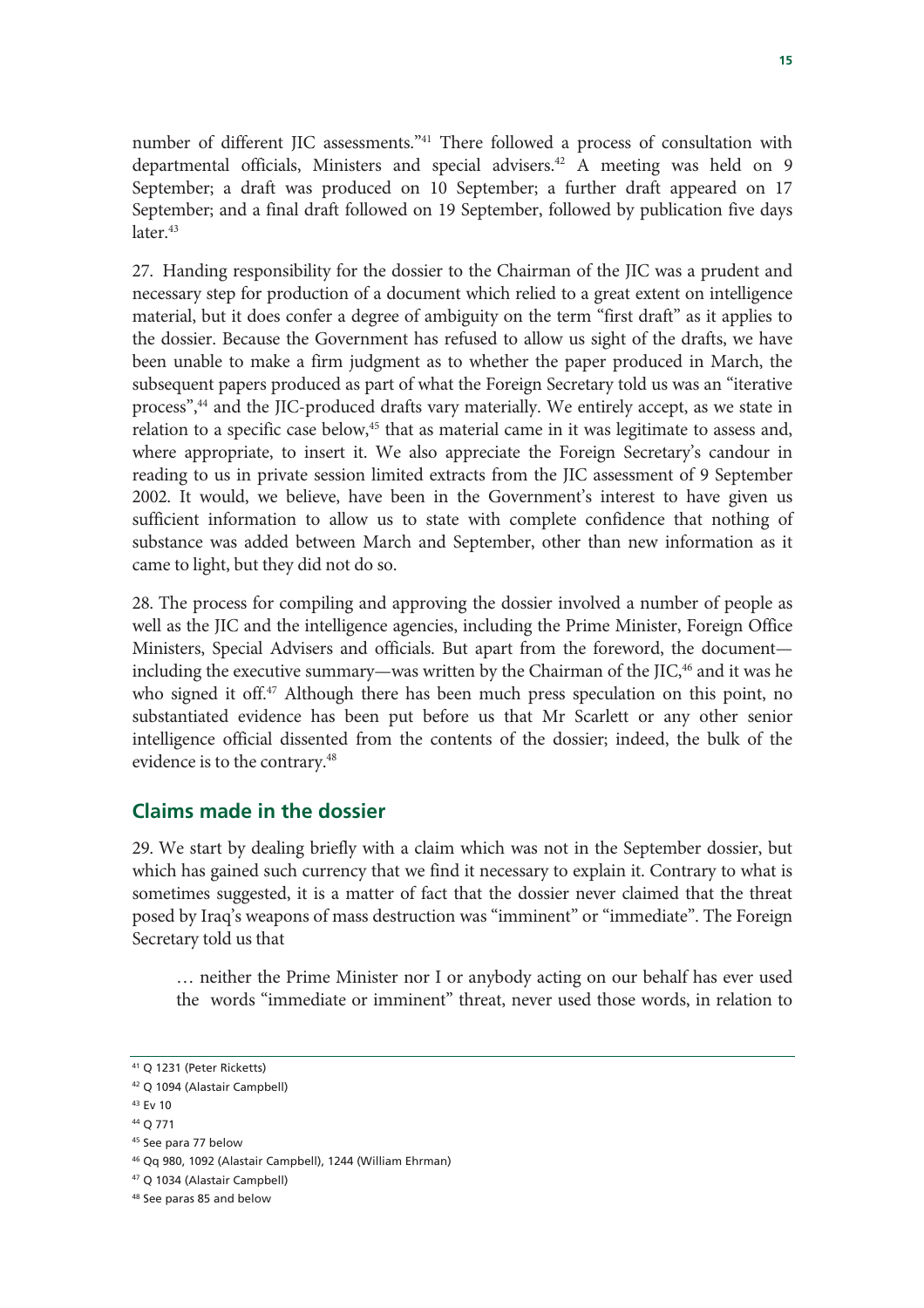the threat posed by Saddam Hussein. What we talked about in the dossier was a current and serious threat, which is very different. … We did say there was a current and serious threat, and I stand by that judgment completely.<sup>49</sup>

And in the House on 24 September the Prime Minister answered the question "Why now?" by saying "I agree that I cannot say that this month or next, even this year or next, Saddam will use his weapons."50

30. It is a matter of judgment whether a "current and serious threat" is "very different" in public perception from an "imminent" or "immediate" one, particularly when coupled with the Government's statement in its September 2002 dossier that "Intelligence indicates that the Iraqi military are able to deploy chemical or biological weapons within 45 minutes of an order to do so."51 It is also notable that the danger of delaying military intervention in Iraq, including to Britain's own security, was a central theme of the Prime Minister's speech in the House of Commons of 18 March 2003—on the eve of war.

31. We now consider the accuracy of a number of claims which were made in the dossier.

### *Iraq's chemical and biological weapons capability*

32. The September dossier made some strong claims about Iraq's chemical and biological weapons capability:

As a result of the intelligence we judge that Iraq has:

continued to produce chemical and biological agents;

military plans for the use of chemical and biological weapons, including against its own Shia population. Some of these weapons are deployable within 45 minutes of an order to use them.

command and control arrangements in place to use chemical and biological weapons … ;

developed mobile laboratories for military use, corroborating earlier reports about the mobile production of biological warfare agents;

pursued illegal programmes to procure controlled materials of potential use in the production of chemical and biological weapons programmes.<sup>52</sup>

There was, however, no indication of the scale and scope of Iraq's present arsenal of chemical and biological weapons, although the dossier did set out the quantities of precursors and biological and chemical agents which remained unaccounted for when UNSCOM inspections ceased in 1998.<sup>53</sup>

<sup>49</sup> Q 735

<sup>50</sup> HC Deb, 24 September 2002, col 5

<sup>51</sup> *Iraq's Weapons of Mass Destruction: The Assessment of the British Government*, p 19

<sup>52</sup> *Ibid.*, Executive Summary, para 6

<sup>53</sup> *Ibid.,* p 16, para 13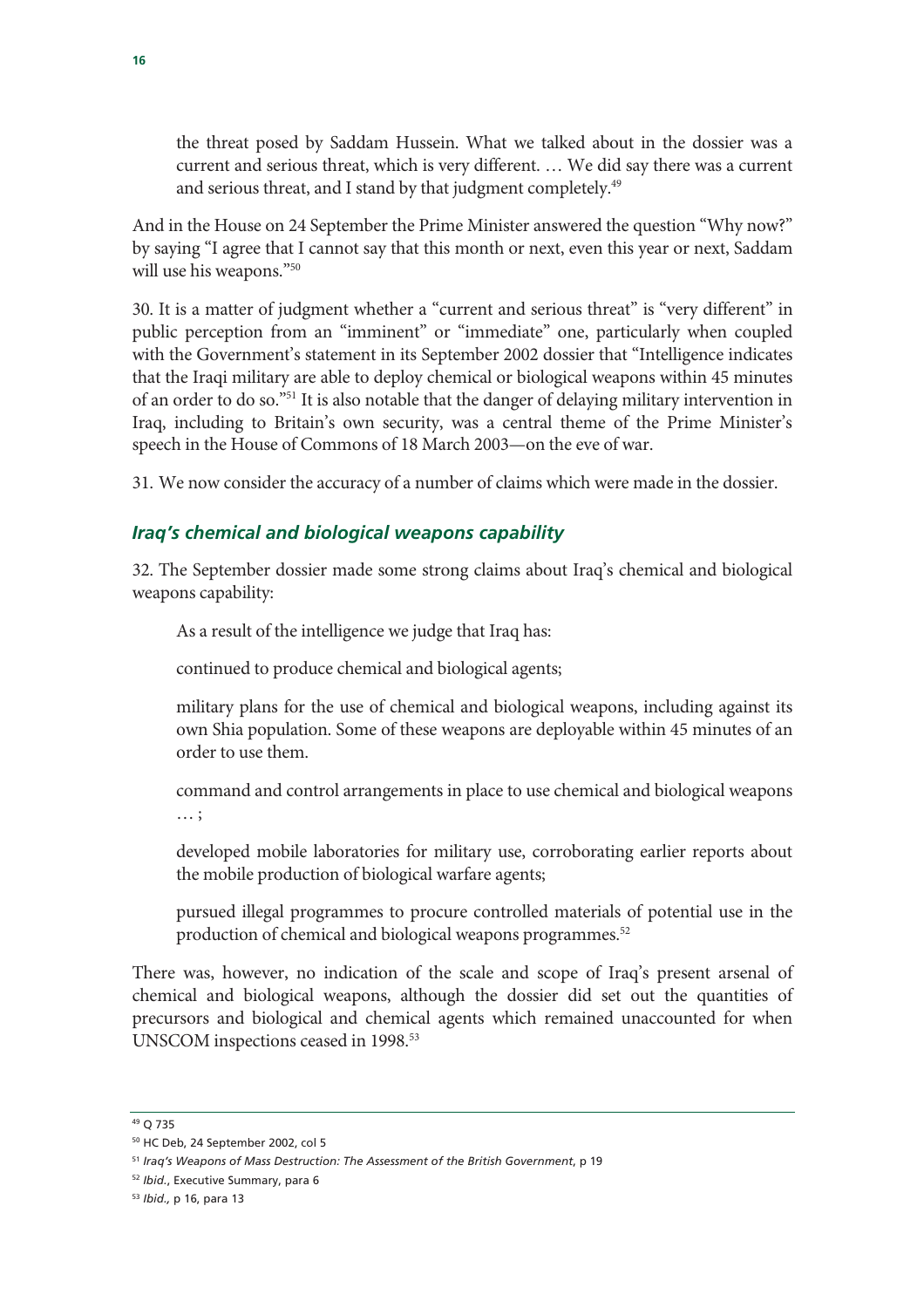33. These claims were supported by Terence Taylor, former UNSCOM inspector, who told us:

From all the information available, I think it would be very surprising if they did not have operational biological and chemical weapons, very surprising indeed. They certainly had all the capability to do that. They never satisfactorily accounted for all the munitions, filled and unfilled, and they never satisfactorily accounted for all the material by a long way. We are not talking about marginal differences, we are talking about hundreds of kilograms, we are talking about hundreds of munitions, that is things like 155 mm artillery rounds and 122 mm rockets, air delivered bombs.<sup>54</sup>

34. Gary Samore was less confident than he had been at the time he produced the IISS dossier in September 2002.

To the extent that there has been a surprise, I think it involves chemical and biological weapons, and in particular I think there was a genuine expectation that Iraq would at least deploy in the field and probably use whatever chemical or biological weapons it possessed in the course of the war. If they had actually deployed such weapons it is likely that coalition forces would have stumbled across them just as they have stumbled across abandoned tanks and artillery pieces and so forth, so it does not appear to me likely that Iraq actually deployed chemical or biological weapons. Of course, it is still possible that there are hidden caches of such weapons and the Iraqi forces collapsed so quickly that they never really had a chance to move them into the field.<sup>55</sup>

35. Dr Tom Inch thought that chemical residues would remain at key sites:

If a site had been declared as a chemical weapons producing site, or if the original inspectors at the end of the Gulf War knew it was a site, you would not find out the information, but if there was intelligence pointing to quite new production facilities that were being denied as production facilities by the Iraqis, then I believe that the trace analysis and so on of certain residues would probably give confirmation of whether or not that was a correct statement.<sup>56</sup>

We put this point to the FCO, who responded that "In general, we agree that post-event chemical analysis of sites may be able to confirm assessments, although it should be recognised that Iraq carried out a large campaign of site sanitation."57

36. Andrew Gilligan quoted his anonymous source as saying that

"I believe it is 30 per cent likely that there was a CW (Chemical Weapons) programme in the six months before the war and, more likely, that there was a BW (Biological weapons) programme, but it was small because you could not conceal a

54 Q 299

<sup>55</sup> Q 167

<sup>56</sup> Q 221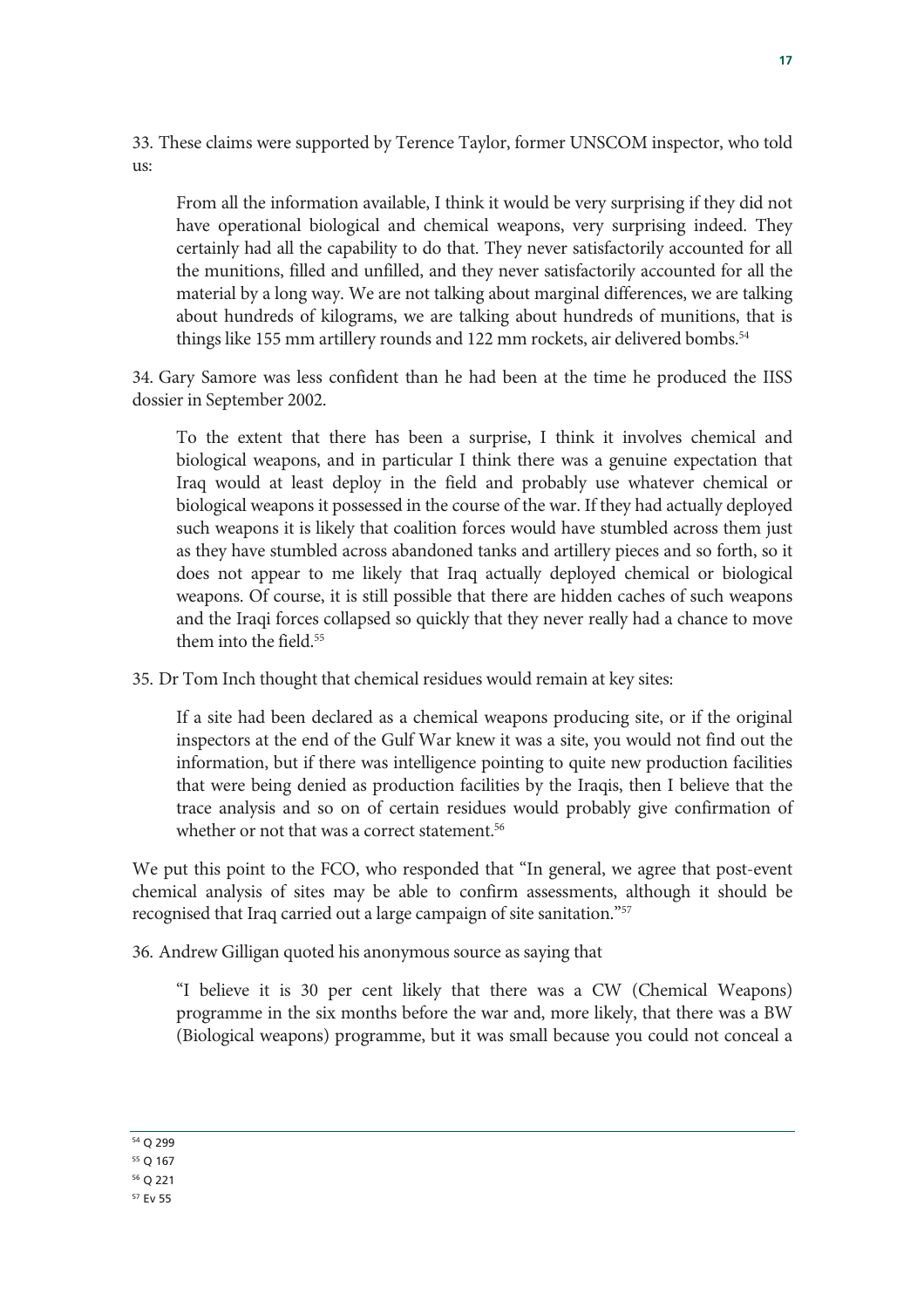larger programme. The sanctions were actually quite effective, they did limit the programme."58

Robin Cook, too, felt that the policy of containment had been successful.<sup>59</sup>

37. A no less sceptical approach was taken by Dr Tom Inch, who picked up on the statement in the dossier that "In mid-2001 the JIC assessed that Iraq retained some chemical warfare agents, precursors, production equipment and weapons from before the Gulf War. These stocks would enable Iraq to produce significant quantities of mustard gas within weeks and of nerve agent within months.":

… I would have thought that to be able to make that kind of statement in terms of weeks for mustard gas and months for nerve agents, that there must have been some pretty good intelligence that suggested where and how those two time scales were going to differ. That would be a question that I would want to ask: how good was that?<sup>60</sup>

38. We asked the FCO to respond to this comment. They told us that the assessment was based, not on intelligence, but on a "judgment".61 This illustrates the range of sources for the conclusions reached in the dossier, some of which do not rely on specific intelligence information.

39. The fact that chemical precursors and other substances have not been accounted for does not mean that they exist. Mr Hans Blix, the Chairman of UNMOVIC, on more than one occasion specifically warned the UN Security Council about the danger of jumping to the conclusion that because proscribed items were unaccounted for, they exist. Presenting his 13th quarterly report to the Security Council on 5 June 2003 he said: "The first point, made in paragraph 8 of the report, is that the Commission has not at any time during the inspections in Iraq found evidence of the continuation or resumption of programmes of weapons of mass destruction or significant quantities of proscribed items – whether from pre-1991 or later. I leave aside the Al-Samoud 2 missile system, which we concluded was proscribed. As I have noted before, this does not necessarily mean that such items could not exist. They might—there remain long lists of items unaccounted for—but it is not justified to jump to the conclusion that something exists just because it is unaccounted for."62 Moreover, chemical precursors and other chemical and biological weapons substances degrade at varying rates over time, but some of them degrade quite swiftly, as the IISS pointed out in its dossier.<sup>63</sup> None of this detracts, of course, from the central fact that Saddam Hussein did not comply with the requirements of numerous, binding resolutions of the UN Security Council.

<sup>58</sup> Q 511

<sup>59</sup> Q 18

<sup>60</sup> Q 226

<sup>&</sup>lt;sup>61</sup> Ev 55. The FCO's answers to other questions raised by Dr Inch are also at Ev 55.

<sup>&</sup>lt;sup>62</sup> Notes for the briefing of the Security Council on the thirteenth quarterly report of UNMOVIC, Hans Blix, Executive Chairman of UNMOVIC, 5 June 2003, available at: http://www.un.org/Depts/unmovic

<sup>63</sup> *Iraq's Weapons of Mass Destruction: A Net Assessment*, The International Institute for Strategic Studies, 9 September 2002, pp 51–53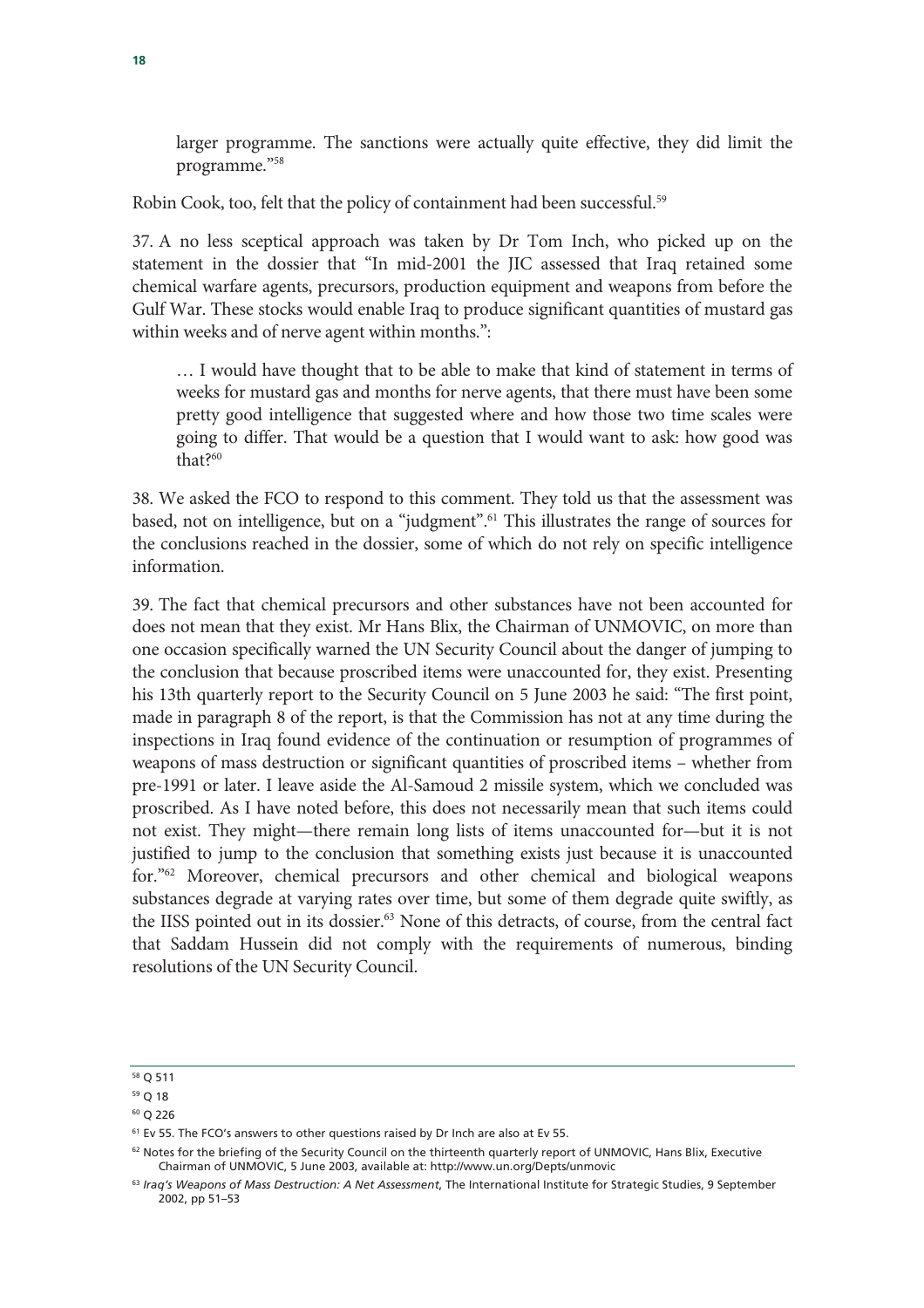40. Coalition forces carried CBW protection equipment when in theatre. The suits are cumbersome and detract from the operational efficiency of the wearer. We do not believe that military chiefs would have tolerated this without having good reason to do so. We are confident that the only reason chiefs would have asked their troops to fight so encumbered would have been because they took very seriously indeed the threat of CBW attack. As Dame Pauline Neville Jones put it: "I do not think you send your soldiers out to exercise in chemical suits if you are trying to pull a fast one."64 Some Iraqi forces also apparently had access to such gear, presumably for good reason.

41. **We conclude that it is too soon to tell whether the Government's assertions on Iraq's chemical and biological weapons will be borne out. However, we have no doubt that the threat posed to United Kingdom forces was genuinely perceived as a real and present danger and that the steps taken to protect them taken were justified by the information available at the time.**

42. **We recommend that in its response to this Report the Government set out whether it still considers the September dossier to be accurate in what it states about Iraq's chemical and biological weapons programmes, in the light of subsequent events.**

#### *Iraq's long-range missile capability*

43. The dossier makes the following claim about Iraq's long-range missile capability:

According to intelligence, Iraq has retained up to 20 Al Hussein missiles, in breach of UN Security Council Resolution 687. These missiles were either hidden from the UN as complete systems, or re-assembled using illegally retained engines and other components. We judge that the engineering expertise available would allow these missiles to be maintained effectively, although the fact that at least some require reassembly makes it difficult to judge exactly how many could be available for use. They could be used with conventional, chemical or biological warheads and, with a range of up to 650km, are capable of reaching a number of countries in the region including Cyprus, Turkey, Saudi Arabia, Iran and Israel.65

The claim that the missiles could strike British military bases on Cyprus is repeated in the executive summary, and is illustrated in the dossier with a map.

44. Following reports that CBW protection equipment had been withdrawn from British forces in Cyprus as war approached, we asked the FCO whether this reflected a reassessment of the missile threat. Confirming that self-injection 'combopens' had indeed been moved—although as "a normal part of the logistics process"—they replied that there was "no change to our assessment of the threat from Iraqi ballistic missiles, including to Cyprus."66

45. The IISS, whose report relied on public sources, had similarly concluded that the Iraqis had probably retained "a dozen or so" of the al-Hussein modified Scuds.<sup>67</sup> Both the

<sup>64</sup> Q 371

<sup>65</sup> *Iraq's Weapons of Mass Destruction: The Assessment of the British Government*, Chapter 3, para 27

<sup>66</sup> Ev 54

<sup>67</sup> *Iraq's Weapons of Mass Destruction: A Net Assessment,* The International Institute for Strategic Studies, p 68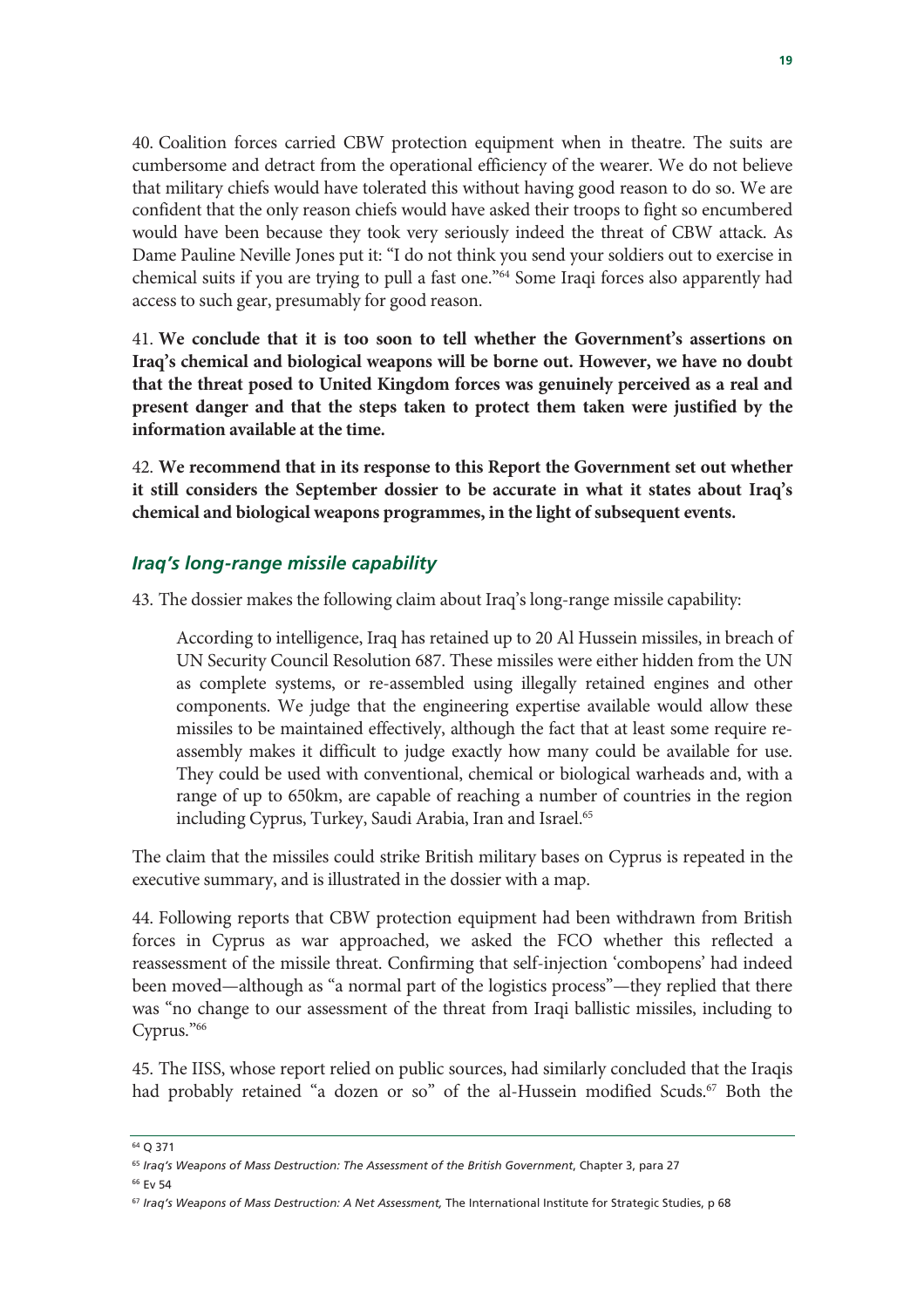Government<sup>68</sup> and the IISS judged that Iraq was some way from developing a new longrange system, as Dr Gary Samore pointed out:

… our dossier argues that Iraq was still years away from being able to build longer range systems, something that could hit Cyprus. Of course, that would not prevent them from doing research on longer range systems, including testing engines and so forth. I thought the evidence about the test stand was pretty compelling evidence to show that the Iraqis harboured plans to eventually build longer-range systems, but in terms of how long it would take them to get there it was still at a pretty early stage.<sup>69</sup>

46. Prior to the conflict, UNMOVIC inspectors discovered that Iraq's Al-Samoud 2 ballistic missiles violated the range limit imposed on Baghdad by UNSCR 687 in 1991. The Saddam Hussein regime had previously claimed that it was developing only 'legal' missiles. Taken with the unaccounted for Al Hussein missiles highlighted in the Government's September dossier and the IISS dossier, it would appear that the regime was intent on retaining and developing ballistic missiles with ranges prohibited under UN Security Council resolutions.

47. We note that the Iraq Survey Group is now deploying in Iraq. **We recommend that, in its response to this Report, the Government give its current assessment of the status of the Al Samoud 2 missile infrastructure. We further recommend that in its response to this Report the Government set out whether it still considers the September dossier to be accurate in what it states about Iraq's ballistic missile programme generally, and the retained al-Hussein missiles in particular, in the light of subsequent events.**

#### *Iraq's nuclear weapons programme*

48. The September dossier claimed that

Intelligence shows that the present Iraqi programme is almost certainly seeking an indigenous ability to enrich uranium to the level needed for a nuclear weapon. It indicates that the approach is based on gas centrifuge uranium enrichment, one of the routes Iraq was following for producing fissile material before the Gulf War. But Iraq needs certain key equipment, including gas centrifuge components, and components for the production of fissile material before a nuclear bomb could be developed.70

49. The dossier continued:

… we know that Iraq retains expertise and design data relating to nuclear weapons. We therefore judge that if Iraq obtained fissile material and other essential components from foreign sources, the timeline for production of a nuclear weapon would be shortened and Iraq could produce a nuclear weapon in between one and two years.<sup>71</sup>

<sup>68</sup> *Iraq's Weapons of Mass Destruction: The Assessment of the British Government*, p 27

 $69$  Q 206

<sup>70</sup> *Iraq's Weapons of Mass Destruction: The Assessment of the British Government*, Chapter 3, para 19

<sup>71</sup> *Ibid.*, Chapter 3, para 23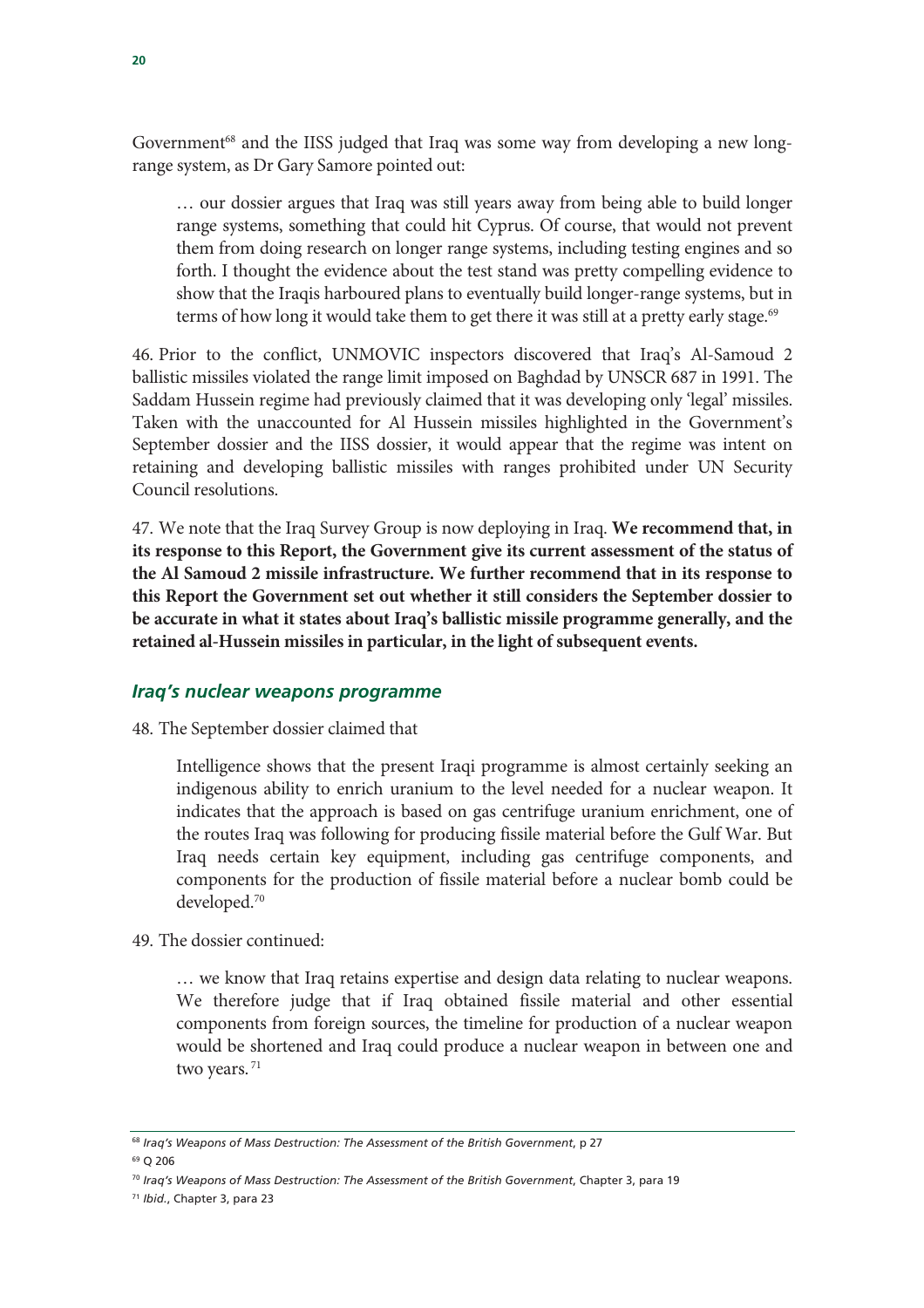50. The IISS dossier, produced two weeks before the Government's, was more alarming still, as Terence Taylor reminded us:

This dossier said that, if they managed to get the fissile material from somewhere else, in other words not through their own means of enrichment, they could have an operational weapon in less than a year, maybe in a few months. That was always something that worried those of us who thought about these issues. We worried about it all the time during the 1990s and I can remember … many meetings thinking and pondering over this when I was actually in the position of a commissioner. It is a real challenge to find that [non-nuclear] part of a nuclear programme. That is very difficult to find.72

Dr Gary Samore, the author of the claim that Iraq might be only one year away from building a nuclear device, reminded us that it was "speculation".73 We also note that the head of the International Atomic Weapons Authority, Dr Mohammed El-Baradei, said in March 2003 that "After three months of intrusive inspections, we have to date found no evidence or plausible indication of the revival of a nuclear weapons programme in Iraq."74

51. The question of how close Iraq was to building a viable nuclear device turned on two questions: whether it could obtain the necessary fissile material from abroad; or whether it could produce it indigenously. The former possibility would have required the cooperation of a government with a developed nuclear programme of its own, or the cooperation of organised criminals or disgruntled personnel with access to such a programme. The latter approach would have required the acquisition of raw uranium— 'yellow cake'—and a set of specialised facilities to convert and then enrich this material to weapons grade. The Government claimed in its September dossier that Iraq was seeking to acquire enrichment-related technology from abroad:

Iraq has also made repeated attempts covertly to acquire a very large quantity (60,000 or more) of specialised aluminium tubes. The specialised aluminium in question is subject to international export controls because of its potential application in the construction of gas centrifuges used to enrich uranium, although there is no definitive intelligence that it is destined for a nuclear programme.<sup>75</sup>

52. We asked Dr Samore whether he thought the tubes might be intended for use in a uranium enrichment programme. His reply was

If you look at the tubes, the dimensions are too small to be very efficient as centrifuges although they are the right dimension for the rockets which the Iraqis claimed they were buying them for. At the same time, some of the precision of the tubes and finish of the surfaces is really inappropriate for rockets and much more useful for centrifuges, so I think we are left with a real technical mystery about why they were buying these tubes, was it for rockets, was it for centrifuges, was it for both?

<sup>72</sup> Q 315

<sup>73</sup> Q 193

<sup>74</sup> IAEA, 'The Status of Nuclear Inspections in Iraq: An Update', Director General Dr Mohammed El-Baradei, 7 March 2003, www.iaea.org/worldatom

<sup>75</sup> *Iraq's Weapons of Mass Destruction: The Assessment of the British Government*, Chapter 3, para 22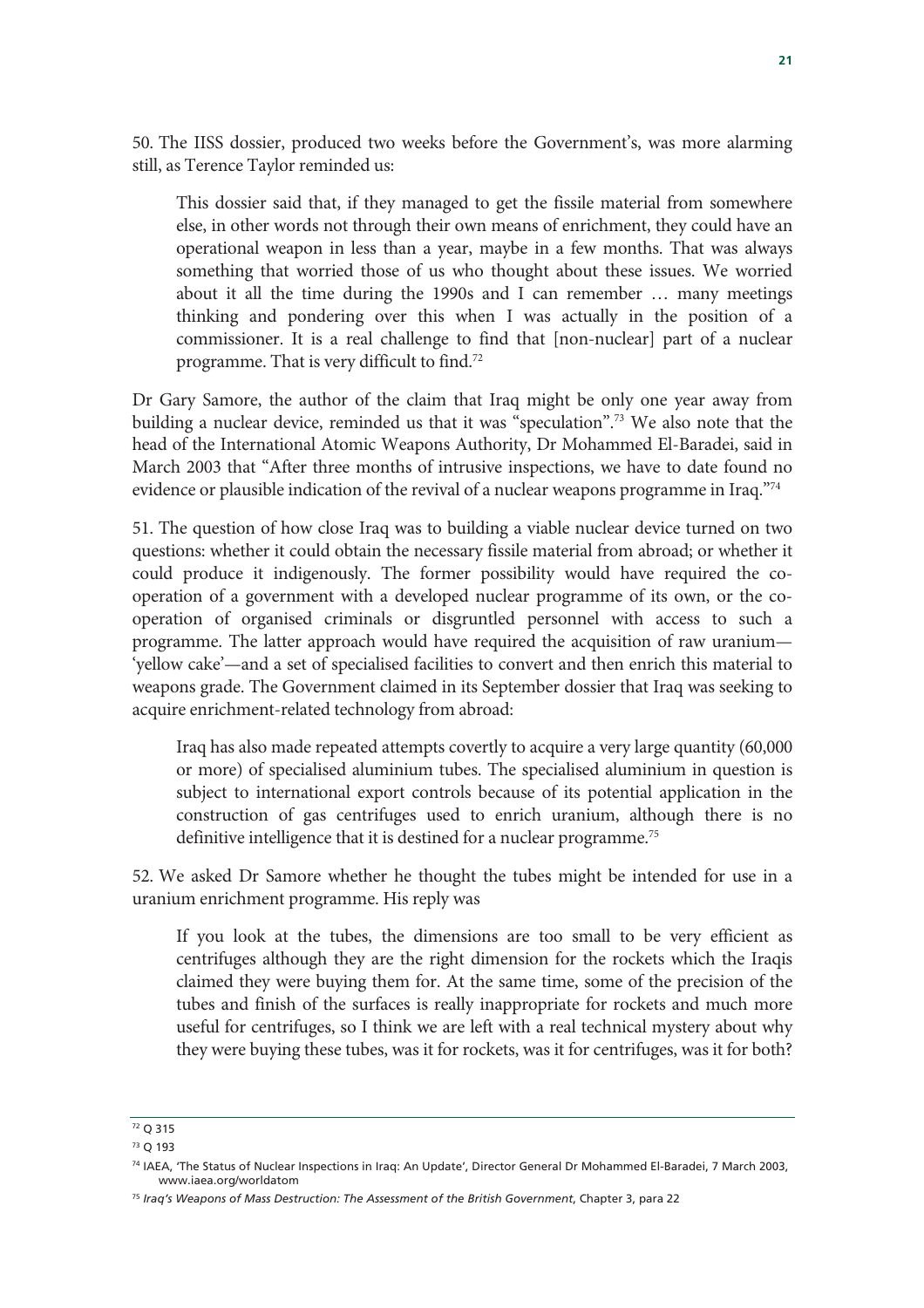I do not think we will get the answer to that until the Iraq Survey Group has done a very thorough job of interviewing the scientists who did the work.76

A similarly sceptical line on the suitability of the tubes for use in a centrifuge programme has been taken by Dr El-Baradei.<sup>77</sup> Andrew Wilkie claimed that the IAEA had shared its doubts with Western intelligence agencies as early as 2001.78

53. **We conclude that the accuracy of most of the claims in relation to Iraq's nuclear weapons programme can only be judged once the Survey Group has gained access to the relevant scientists and documentation.**

#### *The uranium from Africa claim*

54. On one aspect, however—whether Iraq sought to import uranium from Africa for the purposes of enrichment—more serious doubts have been raised as to the accuracy of the claims made in the September dossier. In the dossier a bald claim was made, that "there is intelligence that Iraq has sought the supply of significant amounts of uranium from Africa." The FCO told us that

This reference drew on intelligence reporting from more than one source. We understand that the IAEA acquired documents on this subject in February 2003. At no stage prior to the publication of the dossier did the UK possess or have sight of these documents. The IAEA have confirmed that the documents were not provided by the UK, contrary to some media reporting. Since the publication of the dossier, we have had the opportunity to examine the documents. Some of these documents are forgeries, others are still under consideration.79

President Bush referred to the claim in his State of the Union address: "The British government has learned that Saddam Hussein recently sought significant quantities of uranium from Africa."<sup>80</sup> Condoleezza Rice has also cited it.<sup>81</sup>

55. We are puzzled by this explanation. If the United Kingdom did not supply the documents—some of them now known to have been crude forgeries—on what did it base the claim in the dossier? Andrew Gilligan said that his source regarded the claim as being "unreliable."82 Andrew Wilkie suggested that "the fact that that uranium claim was false would have been known by the British intelligence services months before this document went to press."<sup>83</sup> Yet the claim is lent some credibility by the fact that Niger is known to have supplied uranium to Iraq previously.<sup>84</sup>

79 Ev 46

<sup>76</sup> Q 197

<sup>77</sup> The Status of Nuclear Inspections in Iraq: An Update

<sup>78</sup> Q 60

<sup>80</sup> President Bush delivers 'State of the Union', 28 January 2003, available at: http://www.whitehouse.gov/news/releases/2003/01/20030128-19.html

<sup>81</sup> Ev 46

<sup>82</sup> Q 454

<sup>83</sup> Q 600

<sup>84</sup> Q 1262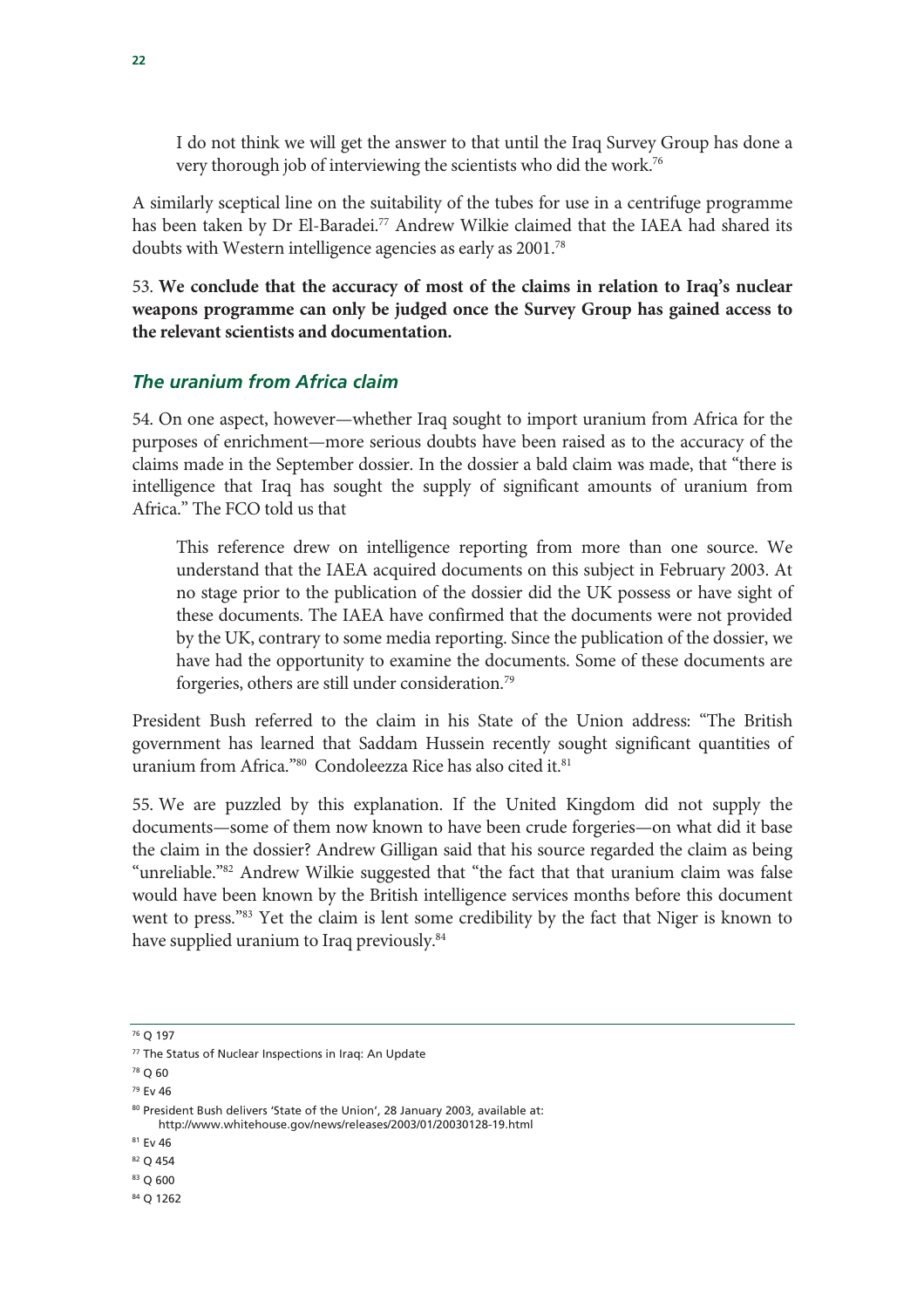56. The FCO has not yet informed us of the date when it learned from the US administration that some of the documents relating to the claim had been forged. They have stated that the documents were first seen in October 2002, but it remains unclear whether the FCO was aware of their existence and of their forged status before the dossier was published.

57. As has been widely reported, $85$  and not denied by the US Government, the CIA in February 2002 sent a retired US ambassador to Niger to investigate claims that Iraqi officials had been seeking to buy uranium in Niger. The ambassador reported to the CIA that the claims were false and that the documents relating to them may have been forged. The Independent on Sunday reported on 29 June 2003 "The retired US ambassador said that it was all but impossible that British intelligence had not received his report—drawn up by the CIA—which revealed that documents, purporting to show a deal between Iraq and the West African state of Niger, were forgeries." When the Foreign Secretary was asked "What was the date on which the British intelligence community were informed by the CIA that this forged documentation existed" he replied: "We will find out."86 **We recommend that the Foreign Secretary provide the Committee with the date on which the British intelligence community were first informed by the CIA that forged documentation in relation to Iraqi purchases of uranium from Niger existed, as soon as he has found this out.**

58. The FCO told us that "the reporting (of this claim) post dated the last JIC assessment of Saddam's nuclear programme. But the language used in the document was approved by the JIC."87 This too is puzzling, because we were also informed that the dossier was written by the Chairman of the JIC,<sup>88</sup> and Alastair Campbell has told us that "the draft [dated 17th September] said Iraq had sought to secure uranium."89

59. Jack Straw said "there was other evidence, which was available, which was the background to the claims made in this document of 24 September",<sup>90</sup> and when the Prime Minister was asked by Robin Cook about the claim, he replied that

There was intelligence to that effect. I shall not go into the details of the particular intelligence, but at the time it was judged by the Joint Intelligence Committee to be correct. Until we investigate properly, we are simply not in a position to say whether that is so. $91$ 

Finally, in a recent interview, the United Kingdom's Ambassador to the United Nations, Sir Jeremy Greenstock, confirmed that there is "perfectly usable evidence" which supports the claim.<sup>92</sup>

<sup>85</sup> *Washington Post*, 12 June 2003; *The Independent*, 22 June 2003; *The Independent on Sunday*, 29 June 2003

<sup>86</sup> Q 1266

<sup>87</sup> Ev 46

<sup>88</sup> Q 1241

<sup>89</sup> Ev 10

<sup>90</sup> Q 833

<sup>91</sup> HC Deb, 4 June 2003, col 154

<sup>92</sup> Sir Jeremy Greenstock: There is good and unforged evidence that Iraq sought materials from Niger, *The Independent*, 30 June 2003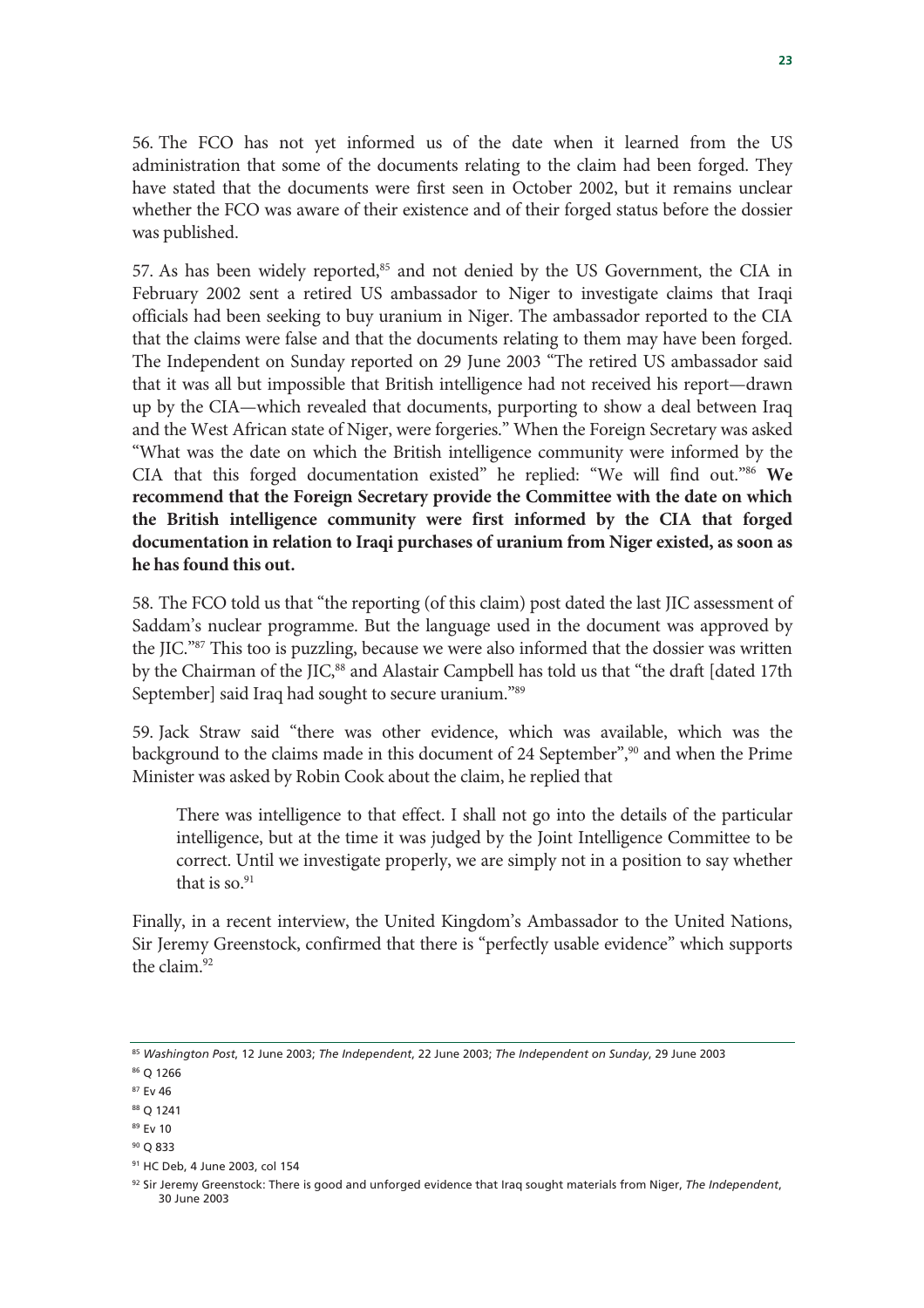60. **We conclude that it is very odd indeed that the Government asserts that it was not relying on the evidence which has since been shown to have been forged, but that eight months later it is still reviewing the other evidence. The assertion "… that Iraq sought the supply of significant amounts of uranium from Africa …" should have been qualified to reflect the uncertainty. We recommend that the Government explain on what evidence it relied for its judgment in September 2002 that Iraq had recently sought significant quantities of uranium from Africa. We further recommend that in its response to this Report the Government set out whether it still considers the September dossier to be accurate in what it states about Iraq's attempts to procure uranium from Africa, in the light of subsequent events.**

#### *The 45 minutes claim*

61. The Committee has for some time been conducting a major, ongoing inquiry into Foreign Policy Aspects of the War against Terrorism, in which it has included discussion of the legal and moral case for military action against the Iraqi regime.<sup>93</sup> A further Report of that inquiry will be published shortly. This separate inquiry into The Decision to go to War in Iraq was prompted by specific concerns that Parliament had been misled by the Government when being asked to approve military action against the Iraqi regime in March 2003. Allegations to that effect received wide coverage in the print and broadcast media in early June 2003, including a claim by BBC reporter Andrew Gilligan that a source within the intelligence community had told him that the September dossier had been changed in the week before publication, by the insertion of the suggestion that Iraqi forces were able to deploy chemical or biological weapons within 45 minutes of receiving an order to do so. We consider this and Mr Gilligan's other allegations below.<sup>94</sup> In this section, we focus on the credibility of the 45 minutes claim, as it was made in the dossier.

62. The FCO told us that the intelligence on which the claim was based came from "an established, reliable and longstanding line of reporting."95 The raw intelligence was received by the Secret Intelligence Service in August 2002, and was assessed by the JIC in early September.<sup>96</sup> It was included in the first draft of the dossier after responsibility for preparing that document had passed from the FCO to the JIC Chairman, dated 10 September.<sup>97</sup>

63. It is known that the claim rested on a single source.<sup>98</sup> It appears that no evidence was found which corroborated the information supplied by the source, although it was consistent with a pattern of evidence of Iraq's military capability over time.<sup>99</sup> Neither are we aware that there was any corroborating evidence from allies through the intelligencesharing machinery.<sup>100</sup> It is also significant that the US did not refer to the claim publicly.<sup>101</sup>

98 Ev 61

<sup>93</sup> Seventh Report from the Foreign Affairs Committee, Session 2001–02, *Foreign Policy Aspects of the War against Terrorism*, HC 384, and Second Report from the Foreign Affairs Committee, Session 2002–03, *Foreign Policy Aspects of the War against Terrorism*, HC 196

<sup>&</sup>lt;sup>94</sup> See paras 72 to 86

<sup>95</sup> Ev 10

<sup>96</sup> HC Deb, 4 June 2003, col 193.

<sup>97</sup> Ev 10

<sup>99</sup> Ev 61

<sup>100</sup> Q 736 (Jack Straw)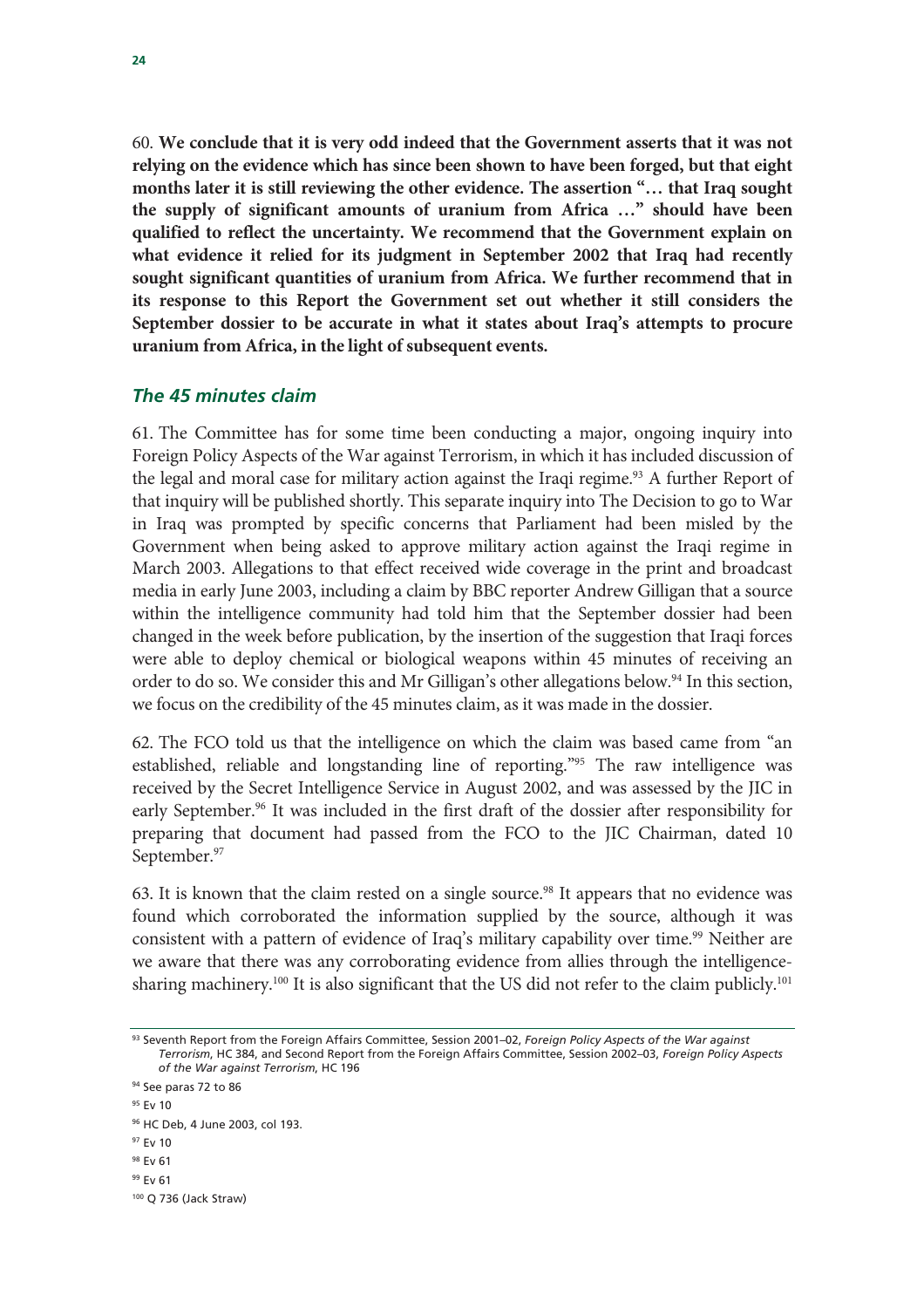Of course, if a single source is reliable, then corroborating evidence, however desirable, may not be necessary.<sup>102</sup> To test the credibility of the claim, we asked not only the Foreign Secretary and his officials but independent, expert witnesses to explain what it might mean.

64. The language used in the September dossier is precise: "we judge that Iraq has … military plans for the use of chemical and biological weapons, including against its own Shia population. Some of these weapons are deployable within 45 minutes of an order to use them."103 In supplementary written evidence, the FCO clarified that this wording was based on a JIC assessment that "some CBW weapons could be delivered to units within 45 minutes of an order being issued."104 Mr Straw went into further detail on the provenance, interpretation and treatment of this claim in private session.

65. Terence Taylor told us that

I would read it—and of course I do not know where the intelligence came from and I do not know about its accuracy—that that would have been based on the Iraqis having ready-filled biological and chemical weapons. The fact that they would have filled munitions would not surprise me.<sup>105</sup>

Mr Taylor went on to say that

I think it is a normal practice for countries that have weapons of this type, special weapons, that there would be deep storage. When it came to possibly being used in a conflict, they would be moved to hides and temporary locations, probably being moved around, taking account of the deployment of the artillery. So, both would be moving and, so at a certain point through special instructions, then there would be a convergence and the two would come together and be useable. I would find that sort of timing not to be unusual. I would think it probably could be credible.106

66. Andrew Gilligan reported the view of his source that the original source in Iraq of the 45 minutes claim referred mistakenly not to conventional battlefield weapons systems, but to missiles:

My source … believed that that single source [in Iraq] had made a mistake, that he had confused the deployment time for a conventional missile with the deployment time for a CBW missile. He did not believe that any missiles had been armed with CBW that would therefore be able to be fireable at 45 minutes' notice. … That original source of the 45 minute claim, he was the one that spoke about missiles<sup>107</sup>

However, it is significant when considering the reliability of Mr Gilligan's source that his evidence was directly contradicted by the Foreign Secretary and by William Ehrman, the

-

- 105 Q 303
- 106 Q 304

<sup>101</sup> Ev 61

<sup>102</sup> Q 322

<sup>103</sup> Iraq's Weapons of Mass Destruction: *The Assessment of the British Government,* Executive Summary, para 6

<sup>104</sup> Ev 55. See also Q 305

<sup>107</sup> Qq 461, 481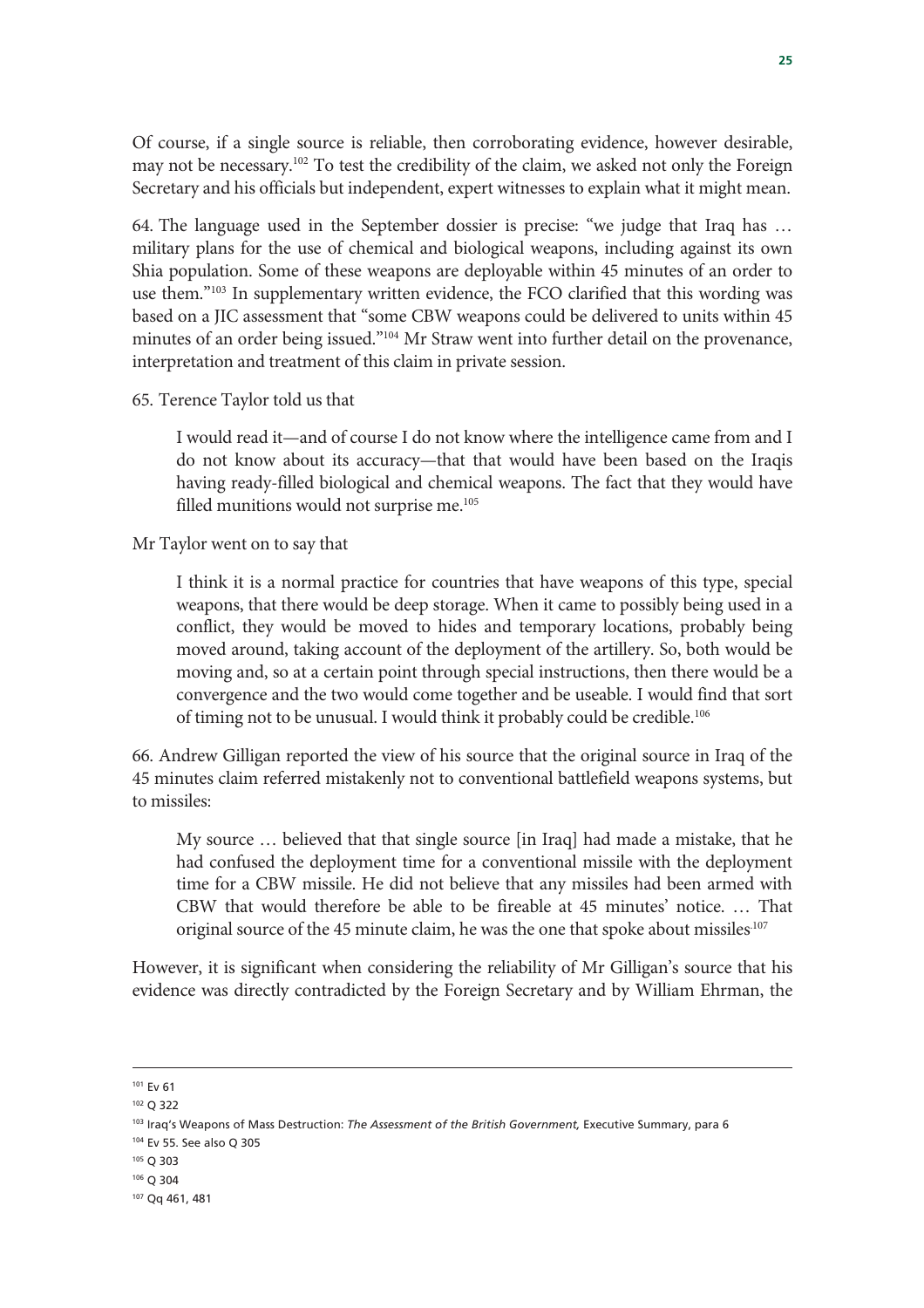FCO's representative on the JIC, who told us that the original source of the claim had referred not to missiles, but to weapons.<sup>108</sup>

67. Dr Inch played down the significance of the claim:

If you have your shells, bombs or missiles filled with chemical and they are ready for release, it does not seem to me to make any difference whether it is a chemical weapon or conventional artillery. It is ready to be fired. … I do not understand why it was put in. I cannot see the significance of it other than saying that it is a terrible situation. If you are at war, all weapons have to be deployable fairly quickly—unless they were suggesting at that stage that the chemicals were stored way back and that they had to be brought up.<sup>109</sup>

68. Writing in the *Times*, Bronwen Maddox argued that "it was simply stupid of Blair" to have included the claim in the dossier, adding that

In one sense, the allegation is simply a banal military estimate of the length of time for a launch command to pass down the chain. It is plausible that the Intelligence services made such a claim. But it is hard to imagine that any Intelligence agent would have intended that calculation to be presented as flamboyantly as it was in the dossier, dominating the short foreword with its drama to justify the claim of imminent threat.<sup>110</sup>

#### 69. Jack Straw told us

I do not happen to regard the 45 minute statement having the significance which has been attached to it, neither does anybody else, indeed nobody round this table, if I say so with respect. It was scarcely mentioned in any of the very large number of debates that took place in the House, evidence to the Foreign Affairs Committee, all of the times I was questioned on the radio and television, scarcely mentioned at all.<sup>111</sup>

This answer begs the question why the 45 minutes claim was highlighted by the Prime Minister when he presented the dossier to the House, and why it was given such prominence in the dossier itself, being mentioned no fewer than four times, including in the Prime Minister's foreword and in the executive summary? We have not seen a satisfactory answer to that question. We have been told that the entire document, including the executive summary, was prepared by the Chairman of the JIC, except for the foreword, which he approved.<sup>112</sup> We note with disappointment that we were unable to find out why Mr Scarlett chose to give the 45 minutes claim such prominence, as we have been prevented from questioning him.

<sup>108</sup> Qq 1281–1284

<sup>109</sup> Qq 259, 262

<sup>110</sup> Honesty or judgement: Blair fails on one or the other, *The Times*, 5 June 2003

<sup>111</sup> Q 737

<sup>112</sup> Qq 732, 775, 1187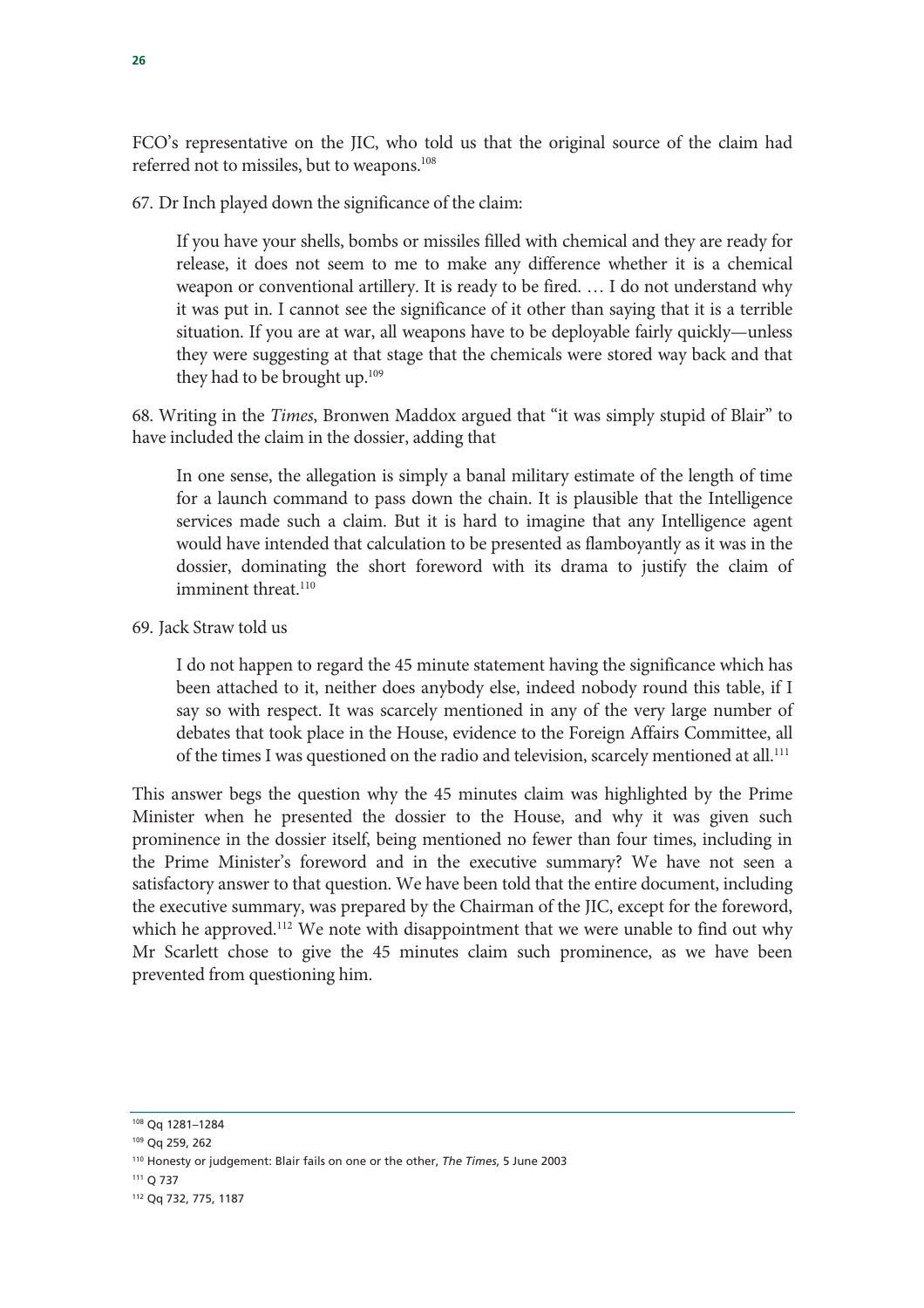70. **We conclude that the 45 minutes claim did not warrant the prominence given to it in the dossier, because it was based on intelligence from a single, uncorroborated source. We recommend that the Government explain why the claim was given such prominence.**

71. **We further recommend that in its response to this Report the Government set out whether it still considers the September dossier to be accurate in what it states about the 45 minute claim, in the light of subsequent events.**

### **Andrew Gilligan's allegation**

72. The central charge, originally made by Andrew Gilligan's anonymous source, is that the dossier was "sexed up" on the instructions of Alastair Campbell. It is worth noting that similar reports of unhappiness among the Intelligence Services were appearing elsewhere around the same time. These are set out in detail in the BBC's letter to the Chairman of the Committee.113 They include articles in The Observer of 24 February, the Independent on Sunday of 27 April, The Guardian of 30 May, The Times of 30 May, the Washington Post of 30 May, The Observer of 1 June. It may be that Mr Gilligan's source was not the only person talking to journalists.

73. In her evidence, Dame Pauline Neville Jones told us in relation to people in the Intelligence Services talking to the press "There clearly was turbulence inside the machine".114

74. Mr Gilligan described the source for his story as:

one of the senior officials in charge of drawing up the dossier and I can tell you that he is a source of longstanding, well-known to me, closely connected with the question of Iraq's weapons of mass destruction, easily sufficiently senior and credible to be worth reporting.<sup>115</sup>

We consider below questions about Mr Gilligan's source, and about the relationship between the security and intelligence services and the media.<sup>116</sup>

75. As we have noted above, there had been earlier drafts by the FCO, before the JIC assumed responsibility for the document.<sup>117</sup> Mr Gilligan suggests that it was at this point that the dossier was "sexed up", shortly before publication, by the insertion of the 45 minutes claim:

… only a few weeks before the publication of the September dossier, … Whitehall officials had been describing it to the press as rather uneventful. … then three weeks

<sup>113</sup> Ev 53

<sup>114</sup> Q 382

<sup>115</sup> Q 418

<sup>116</sup> See paras 150 to 154 below

<sup>117</sup> See para 26 above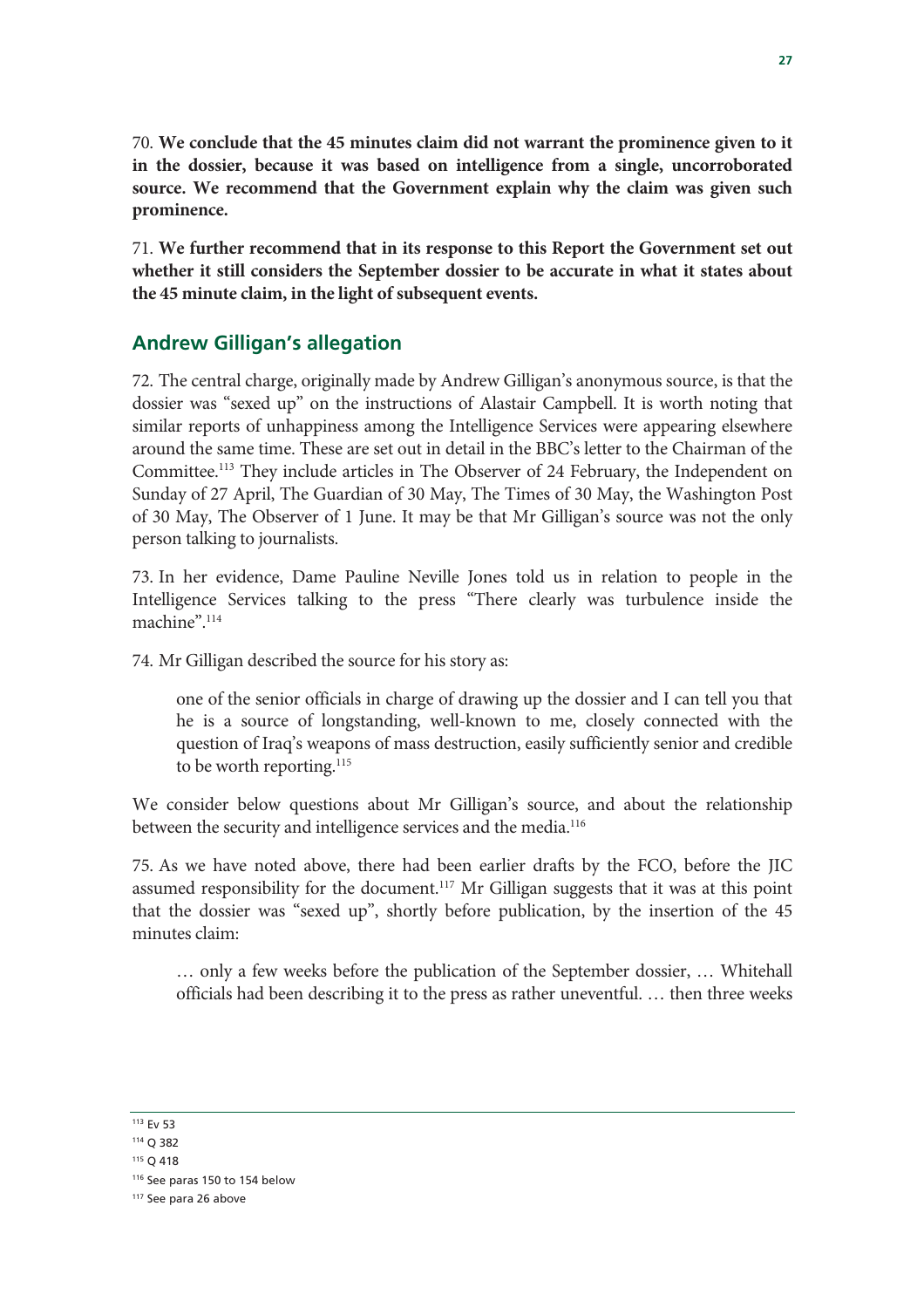after that the dossier appeared and it was more revelatory than those accounts had it. So something had changed in that three week period.<sup>118</sup>

Andrew Gilligan also said:

The source's claim was that the dossier had been transformed in the week before it was published and I asked, "So how did this transformation happen?", and the answer was a single word, which was "Campbell". … He also said that Downing Street officials, he did not name anybody else, had asked repeatedly if there was anything else [in addition to the 45-minutes claim] that could be included on seeing the original draft of the dossier which was considered dull.<sup>119</sup>

76. Mr Straw denied this:

There had been previous drafts and this particular draft, which I think started its life sometime in early September, went out, it went out for comment and I had a look at it. The thing I can say perfectly publicly is that I thought it should make more reference to earlier inspections because having read this document I thought it should have a wider audience, referring to UNSCOM's final report of uncompleted disarmament tasks through late 1998, things like that, suggestions. I think one of my colleagues suggested that there should be a foreword. That is what happens. I think the implication of what Mr Gilligan was saying was that the judgments were changed, but that was not the case.<sup>120</sup>

77. Alastair Campbell himself, Jack Straw and senior FCO officials who were closely involved in the preparation of the dossier all denied in evidence to us that the dossier had been materially changed by Mr Campbell.<sup>121</sup> In particular, they deny that the 45 minutes claim was inserted by him or at his request, pointing out that it first appeared in a JIC assessment discussed at a meeting on 9 September and then in the first JIC draft of the dossier, dated 10 September, and that this was the first draft seen by Mr Campbell.<sup>122</sup> Mr Campbell has told us in terms that "It (the 45 minutes claim) was not inserted at my request."123 If Mr Campbell is not correct in making this statement, then he and all those who have made similar statements, from the Prime Minister<sup>124</sup> through the Foreign Secretary to the Chairman of the JIC are in contempt of Parliament. We cannot believe that this is so. **We conclude that Alastair Campbell did not play any role in the inclusion of the 45 minutes claim in the September dossier.**

78. Mr Campbell supplied us with a list of changes to the September dossier which were requested by him, some of which were made and some not.125 The first thing we note from this paper is that Mr Campbell actually chaired the planning meeting which took place on 9 September. This was surprising, because we were told by a FCO official, albeit one who

- 119 Q 457
- 120 Q 810

123 Ev 10

<sup>118</sup> Q 517

<sup>121</sup> Qq 811 (Peter Ricketts), 1007 (Alastair Campbell)

<sup>122</sup> Ev 10; Q 1218 (Jack Straw)

<sup>124</sup> HC Deb, 4 June, col 149

<sup>125</sup> Ev 10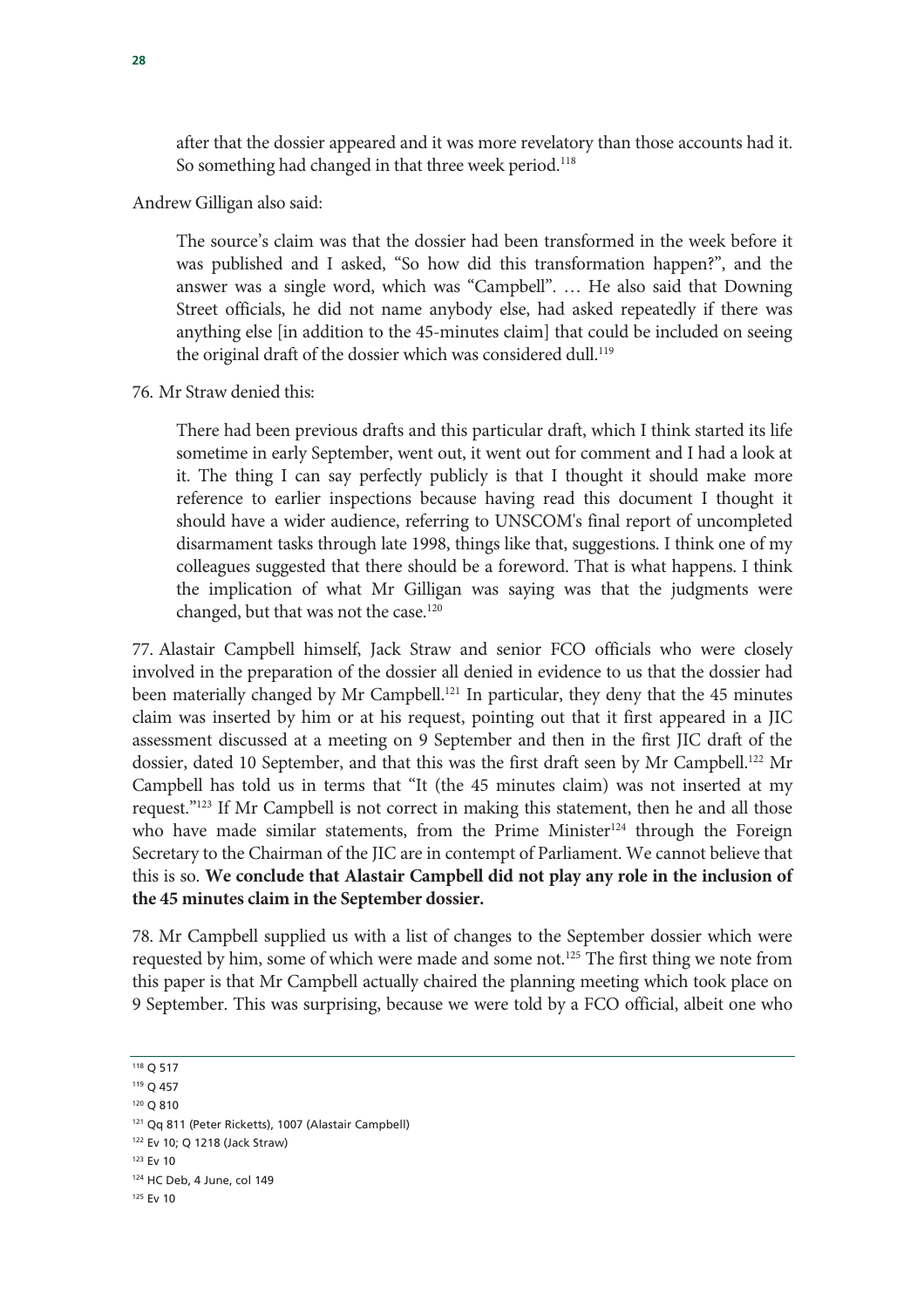had not attended the drafting meetings, that they had been chaired by the Chairman of the JIC.126 We are concerned that a meeting to discuss a document which Ministers had asked the Chairman of the Joint Intelligence Committee to prepare was chaired by the Prime Minister's Special Adviser.

### 79. **We conclude that it was wrong for Alastair Campbell or any Special Adviser to have chaired a meeting on an intelligence matter, and we recommend that this practice cease.**

80. Mr Campbell tells us that he underlined the importance for the credibility of the document that it should be, and be seen to be, the work of the JIC. He states that he emphasised "it goes without saying that nothing should be published that you (the JIC Chairman and the Intelligence Agencies) are not 100% happy with."

81. The first draft of the document as prepared by the JIC Chairman reached Mr Campbell the following day. He tells us he made no comment on it. He received a further draft on 17 September. Mr Campbell has listed the comments which, to the best of his recollection and that of the Chairman of the JIC, he made on this draft.

82. Speaking about the generality of his comments, Mr Campbell told us that "I know the accusation is I sexed it up, I think this is sexing it down".127 On the whole, the effect of his comments was, so far as we can tell, neutral. Some aspects of the draft he suggested should be toned down, some he asked to be explained more fully. Accepting his list as being as full and as accurate as he and the JIC Chairman can make it, we find that in only one case did Mr Campbell seek to interfere with the draft in a substantive way, by seeking to have the issue of aluminium tubes included in the executive summary. But in this he failed.

83. Mr Campbell received a final draft of the dossier on 19 September, five days before publication. He has told us that neither he nor the Chairman of the JIC can recall that he made any further comments. Mr Straw told us that "Let me make clear, nobody 'sexed-up' or exaggerated that September dossier, no-one at all, and that includes Alastair Campbell."128

#### 84. **We conclude that on the basis of the evidence available to us Alastair Campbell did not exert or seek to exert improper influence on the drafting of the September dossier.**

85. Jack Straw told us that there had been no formal complaints from members of the security and intelligence services about the content of the dossier.<sup>129</sup>

86. **We conclude that the claims made in the September dossier were in all probability well founded on the basis of the intelligence then available, although as we have already stated we have concerns about the emphasis given to some of them. We further conclude that, in the absence of reliable evidence that intelligence personnel have either complained about or sought to distance themselves from the content of the dossier, allegations of politically inspired meddling cannot credibly be established.**

<sup>126</sup> Q 1250 (William Ehrman)

<sup>127</sup> Q 980

<sup>128</sup> Q 1292

<sup>129</sup> Qq 734, 1201, 1291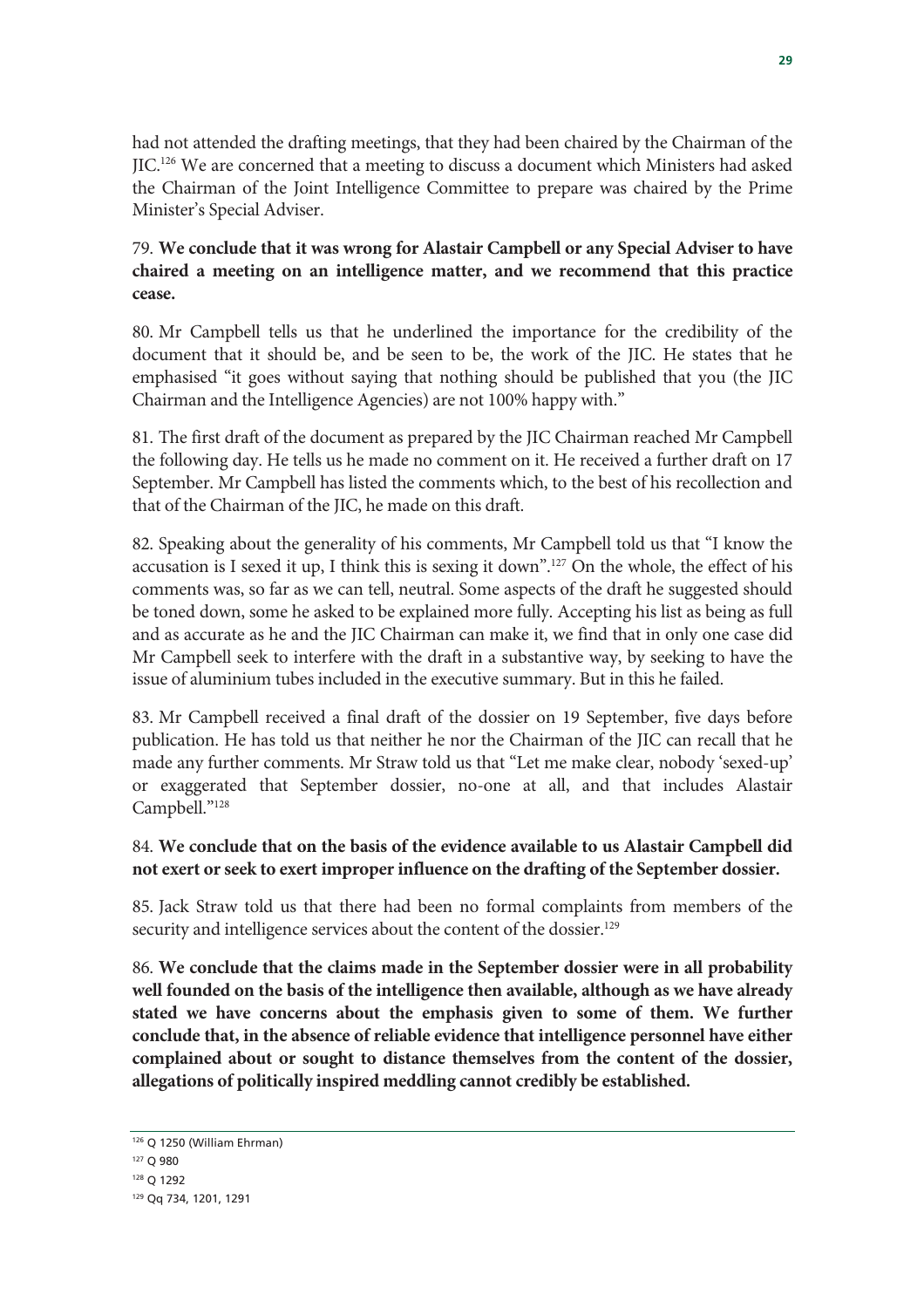#### **Did the dossier exaggerate claims?**

87. If the dossier did misrepresent the true situation on Iraq's WMD, there are two possible explanations: either the intelligence was faulty (or misinterpreted in good faith); or it was deliberately exaggerated. The first of these possibilities was considered by Dame Pauline Neville Jones:

… I do wonder whether one does not need to go back not only to the question of how the material was handled when it came to the compiling of evidence for public consumption but also how reliable the base was underneath.<sup>130</sup>

88. Former Australian intelligence analyst Andrew Wilkie described intelligence supplied by Iraqi groups "desperate to encourage intervention in Iraq" as "garbage grade".<sup>131</sup> Dr Gary Samore, too, was sceptical about the reliability of information provided by defectors:

I think that any information you get from defectors should be automatically suspect because defectors have such a strong interest in making up stories or exaggerating stories, if not for political reasons then perhaps for reasons of personal gain. You have to start with the assumption that anything you get from a defector is probably not accurate. Having said that, there are occasions when defector information proves invaluable when there are bona fide people who come out of programmes and provide extremely important information. That was certainly the case for Iraq in the early 1990s. There were a couple of defectors who came out of the nuclear programme and provided very detailed and accurate information that helped the IAEA to crack the secret of Iraq's nuclear programme.<sup>132</sup>

89. This is particularly worrying, when set against the evidence to this Committee of former FCO Minister Ben Bradshaw last April:

There are limits, as you will understand, to some of the evidence that we can put in the public domain, not least because the bulk of the evidence that we have since the weapons inspectors left, by the very nature of their not being there, is based on intelligence, is based on defections and is based on what we know the Iraqi regime has tried to import.<sup>133</sup>

90. **We conclude that without access to the intelligence or to those who handled it, we cannot know if it was in any respect faulty or misinterpreted. Although without the Foreign Secretary's degree of knowledge, we share his confidence in the men and women who serve in the agencies.**

#### *Was the language appropriate?*

91. Another question which arises, and which has been asked quite separately from Mr Gilligan's accusations, is whether the language employed in the dossier was more assertive

<sup>130</sup> Q 365

<sup>131</sup> Q 595. See also Ev 4

<sup>132</sup> Q 168

<sup>133</sup> Seventh Report from the Foreign Affairs Committee, Session 2001–02, *Foreign Policy Aspects of the War against Terrorism*, HC 384, Q 292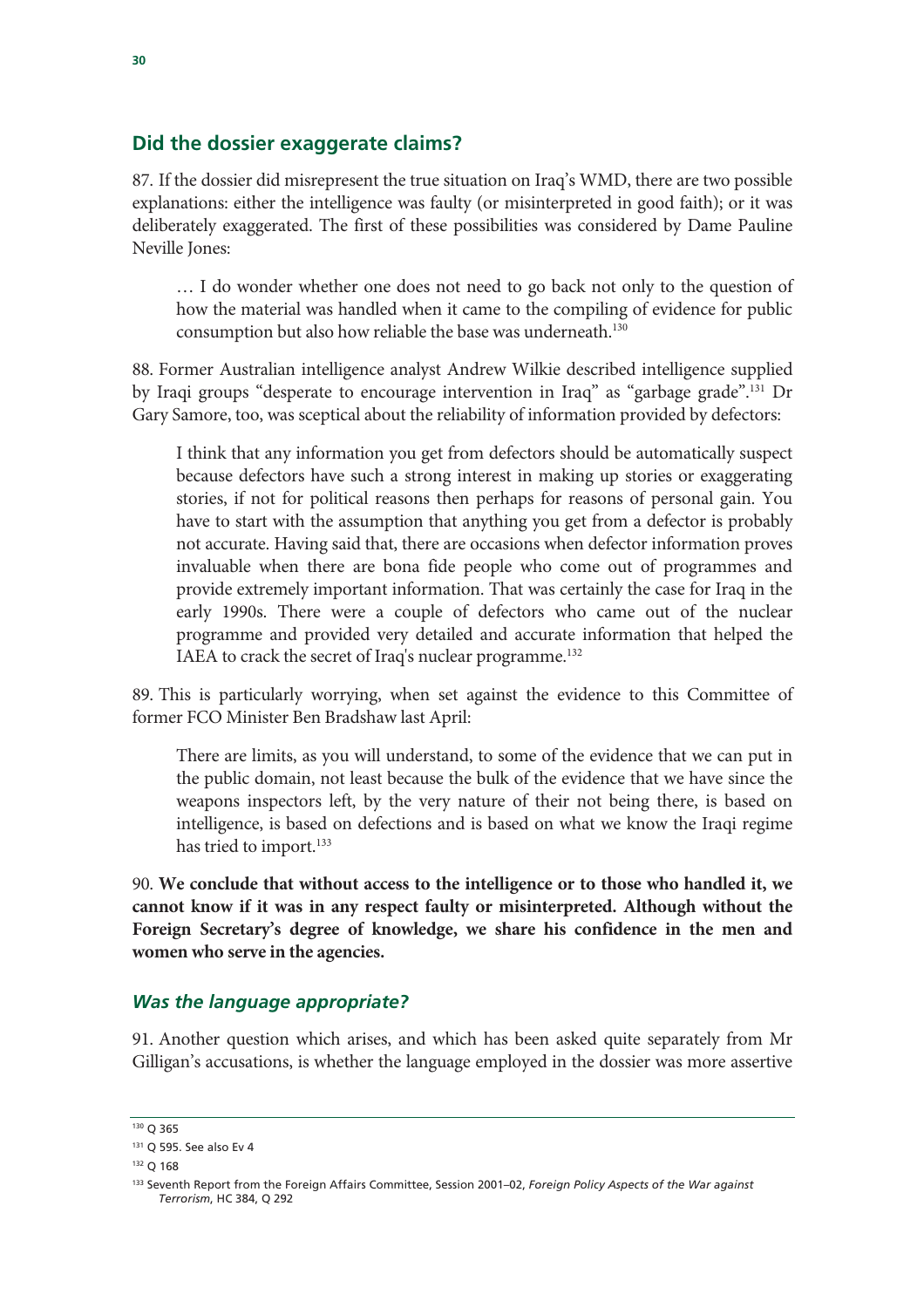or more tendentious than that which is normally associated with a JIC assessment. If it was, that would lend credence to the view that the dossier was the object of political interference, or at least pressure.

92. Dame Pauline Neville Jones was Chairman of the JIC in the early 1990s. She characterised the traditional JIC approach to drafting in the following terms: "If there is a bias in the system the bias is towards care, which means you are cautious, which means, if anything, you are conservative."<sup>134</sup> Dame Pauline highlighted the danger that information can become propaganda: "Clearly there is a very fine line between showing the evidence and making a case. It is where showing the evidence turns into making the case where the system has to take a very, very strong grip on itself."<sup>135</sup> Andrew Wilkie, who had seen other JIC papers but who accepted he was a lone voice in the Australian intelligence community,136 believed the dossier had been exaggerated: "I think this document is a step beyond what I would expect the JIC to produce. … It is too unambiguous. It paints too confident a picture of Iraq's WMD programme."<sup>137</sup> Andrew Gilligan, who claimed to have seen a number of JIC Reports—although with one exception they were old and already in the public domain—told us that "It is as much a matter of language, phraseology … an intelligence report of any description is pretty unexciting to be honest. It is couched, it is full of caveats, it is full of conditionals."138

#### 93. Gary Samore said that

Certainly in the Institute dossier we were a bit more cautious in saying "probably" and trying to explain on which basis we had reached that conclusion but I think that the kind of confidence that you just described in the British Government dossier was very widely shared in western intelligence agencies.

94. We note that the paper published by the FCO on 10 November 10 1998 in advance of Operation Desert Fox and which clearly draws on intelligence material, uses much less certain language. In paragraph 9 it states "The Iraqi chemical industry could produce mustard gas almost immediately and nerve agents within months"; and "Saddam almost certainly retains some BW production equipment, stocks of agents and weapons." The WMD dossier states (in paragraph 6 of the Executive Summary) "As a result of intelligence we judge that Iraq has: …continued to produce chemical and biological agents." The dossier is much more certain.

95. In her evidence, Dame Pauline Neville Jones told us "If you put those two statements together one is a much more active statement than the other…" and "those two statements are justified but can only be justified by a change in the situation."<sup>139</sup>

96. We also note a difference in wording between the body of the dossier and the Executive Summary. The Executive Summary states in paragraph 6 "As a result of the intelligence we judge that Iraq has … continued to produce chemical and biological agents". The main text

<sup>134</sup> Q 341

<sup>135</sup> Q 361. See also Q 100 (Clare Short)

<sup>136</sup> Qq 592, 655

<sup>137</sup> Q 618. See also Q 635.

<sup>138</sup> Q 512

<sup>139</sup> Q 362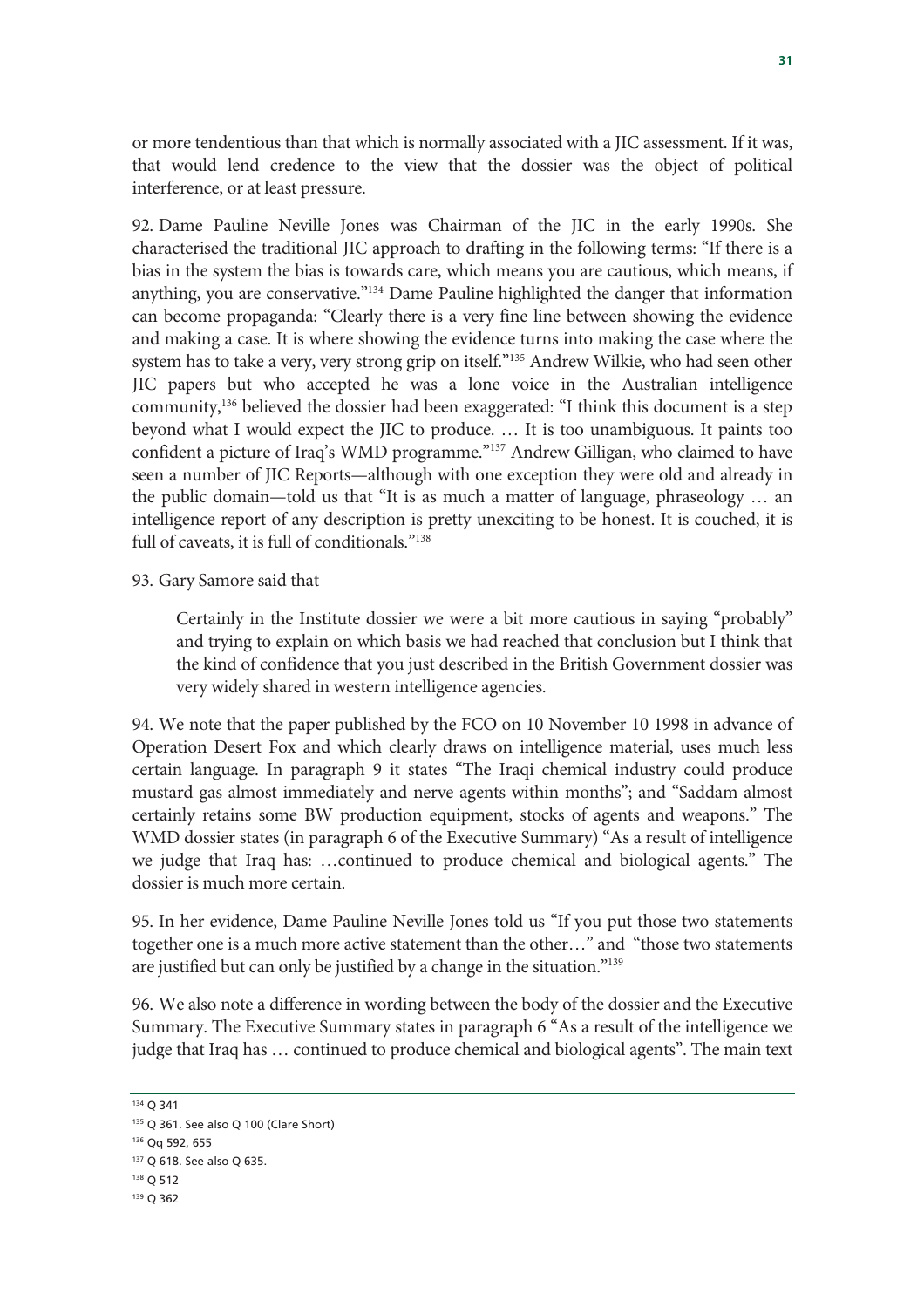states "The JIC concluded that Iraq had sufficient expertise, equipment and material to produce biological warfare agents within weeks …" and "… the JIC assessed that Iraq retained some chemical warfare agents, precursors, production equipment and weapons from before the Gulf War. These stocks would enable Iraq to produce significant quantities of mustard gas within weeks and nerve agent within months."140 The wording of the Executive Summary is again stronger than the main text.

97. This occurs again in relation to the 45 minute claim. The Summary states in paragraph 6 "As a result of intelligence we judge that Iraq has … military plans for the use of chemical and biological weapons … Some of these weapons are deployable within 45 minutes of an order to use them." The main text states "Intelligence indicates that the Iraqi military are able to deploy chemical or biological weapons within 45 minutes of an order to do so."<sup>141</sup>

98. In significant respects the Executive Summary is stronger than the main text.<sup>142</sup>

99. On the other hand, the immediate past Chairman of the JIC, Peter Ricketts, "[did] not find anything in the language of [the dossier] at all surprising in terms of the judgments that the JIC reach."143 And Dr Tom Inch thought the dossier was if anything less assertive than he would have wished: "I found that there were too many weasel-words in the report, as I read it. They could do this or they might do that and so on, rather than saying that the evidence was hard."144

100. **We conclude that the language used in the September dossier was in places more assertive than that traditionally used in intelligence documents. We believe that there is much value in retaining the measured and even cautious tones which have been the hallmark of intelligence assessments and we recommend that this approach be retained.**

### **Did the September dossier present complete and accurate information?**

101. We summarised the weapons of mass destruction claims made in the September dossier (and those made in the IISS publication) in our Report of last December on Foreign Policy Aspects of the War against Terrorism.<sup>145</sup> Then, we concluded that "evidence of Iraq's retention and continued development of weapons of mass destruction is compelling, and a cause for considerable concern" and we commended the Government for producing the dossier.<sup>146</sup>

<sup>146</sup> *Ibid.,* para 96

<sup>140</sup> *Iraq's Weapons of Mass Destruction: The Assessement of the British Government*, para 3

<sup>141</sup> *Ibid.,* p 19, para 5

<sup>&</sup>lt;sup>142</sup> For a full comparison of the summary and the main text, see Appendix 2.

<sup>143</sup> Q 808

<sup>144</sup> Q 227

<sup>145</sup> Second Report from the Foreign Affairs Committee, Session 2002–03, *Foreign Policy Aspects of the War against Terrorism,* HC 196, paras 89 –95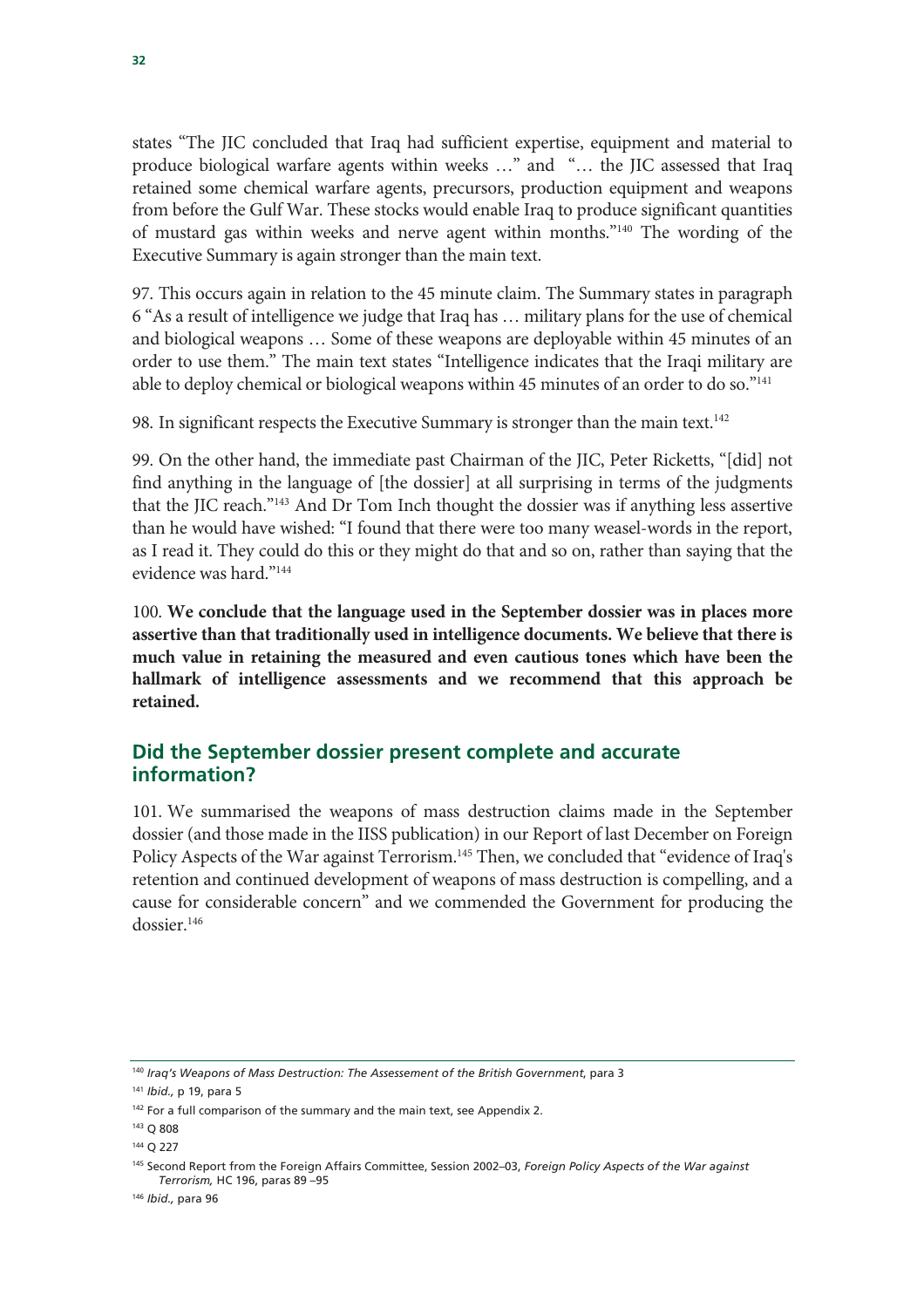Robin Cook was in no doubt that the dossier had overstated the case:

The plain fact is a lot of the intelligence in the September dossier has turned out in practice to be wrong. I think it is important that we fasten on how wrong it was, why it was wrong, and were there other parts of intelligence around which might have suggested more caution?<sup>147</sup>

Even Jack Straw would have preferred the judgments and the claims in the dossier to have been better supported:

I was satisfied that the available intelligence justified the judgments that were made. Would I, in an ideal world, have preferred more intelligence? For sure, because the only reason we had to rely on intelligence was because of the highly secretive and mendacious nature of the Iraqi regime.<sup>148</sup>

The need to ensure that evidence is up-to-date was emphasised by Dame Pauline Neville Jones:

I would have wanted to go back a bit to see the consistency of the evidence and whether we really had an audit trail of evidence that did not have breaks in it so that you did not somehow suddenly get a period when those previous judgments did not seem to be supported or where there were gaps in the picture, because that would have made me worry.<sup>149</sup>

102. Former UN arms inspector Terence Taylor had no doubt that Iraq retained WMD:

… there was substantial, I would say overwhelming, evidence, a mountain of evidence, that Iraq had research, development and production facilities and useable weapons and almost certainly operational biological and chemical weapons. If I were sitting in a position in early March 2003, that would be a conclusion and I think I would be irresponsible if I came to some other conclusion.<sup>150</sup>

103. Mr Taylor was of the opinion that the dossier was substantially accurate:

In its main substance, it seemed to me to be very accurate. Of course, I was not party to intelligence information myself, so I was judging it from open sources and from what I knew and from what I could judge. I suppose it is fair to say that I am an insider in many ways and, having studied the information in detail, I think that in main substance, the UK Government's dossier was correct.<sup>151</sup>

104. When asked whether he thought Iraq had continued to produce chemical or biological weapons after 1998, Dr Tom Inch, a Deputy Director of Porton Down in the early 1990s, was more circumspect: "I do not think that there is any compelling evidence to say that they did, but again there is no compelling evidence to say that they did not." Andrew Wilkie, who claimed to have had access to relevant intelligence, said that

<sup>147</sup> Q 34

<sup>148</sup> Q 772

<sup>149</sup> Q 368

<sup>150</sup> Q 307

<sup>151</sup> Q 297. See also Q 336.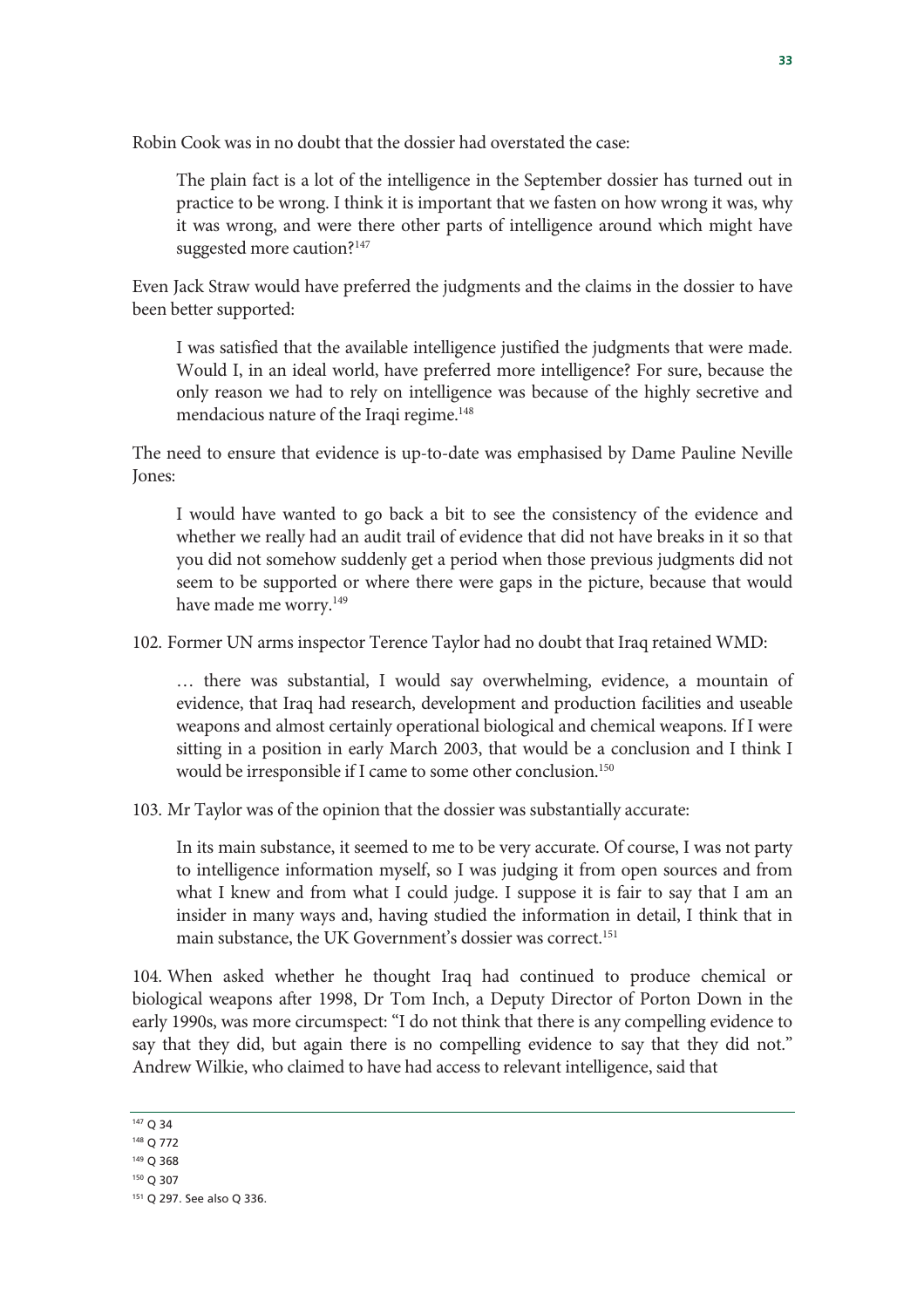… what we have found so far is much closer to my claim that it was a disjointed and contained WMD programme and not the sort of big national programme that was sold to us as the justification for the war. ... in retrospect it [the September dossier] is a lousy document because this document led us to expect that the troops would go into Iraq and encounter and uncover a huge WMD programme.<sup>152</sup>

105. Dame Pauline Neville Jones also had doubts:

I do not draw the conclusion because they have not been found they will not be found or do not exist. I am surprised they have not been found … . What I cannot help feeling is if they had been more operational they would have found something by now.153

106. A member of the Cabinet until the decision to go to war was taken, Robin Cook told us that "frankly I am rather surprised we have not discovered some biological toxins or some chemical agents. Indeed, in my resignation speech I said they probably are there. The position actually has turned out to be even less threatening than I anticipated at the time I resigned."154

107. Dame Pauline Neville Jones agreed that the absence of significant weapons finds in Iraq increases the cynicism of the British public as to the motivation behind the decision to go to war, saying: "That is why it is very important to establish what went on."155 **We conclude that continuing disquiet and unease about the claims made in the September dossier are unlikely to be dispelled unless more evidence of Iraq's weapons of mass destruction programmes comes to light. We recommend that the Government in its response to this Report set out whether it still considers the September dossier to be accurate in respect of material in it not already referred to in our earlier recommendations above, in the light of subsequent events.**

152 Qq 600, 617 153 Q 371 154 Q 21 155 Q 372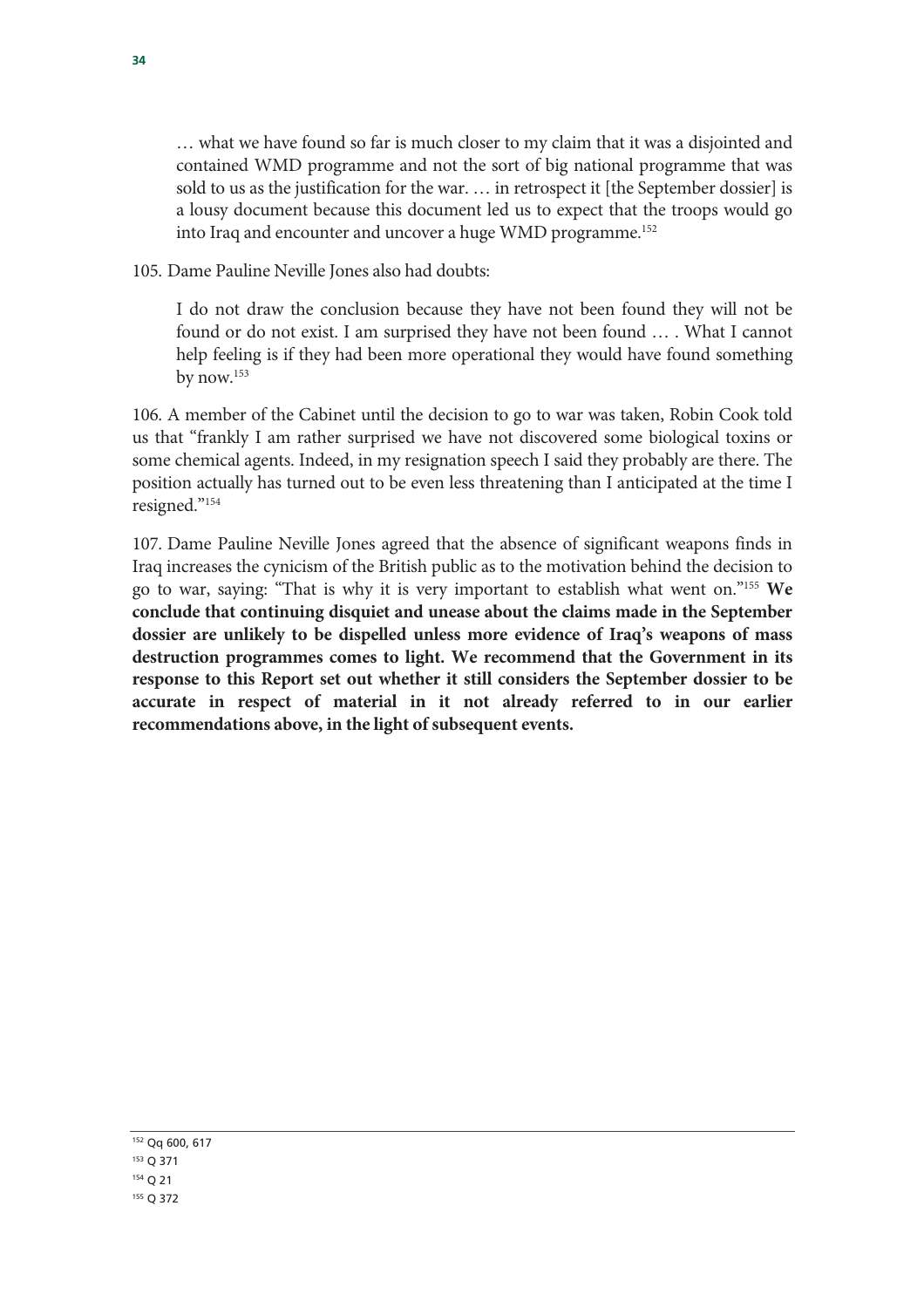# The February dossier

# **The genesis of the February dossier**

108. What was to become known as the 'dodgy dossier' began as a proposal of the Iraq Communications Group chaired by Alastair Campbell, who described the purpose of the paper as being "to get our media to cover this issue of the extent to which Saddam Hussein was developing his programme of concealment and intimidation of the United Nations' inspectors."<sup>156</sup> Mr Campbell told us that it was his idea to produce the paper.<sup>157</sup>

## **The process of compiling the dossier**

109. In January 2003, new intelligence was received that the Iraqi regime was obstructing the work of the UNMOVIC inspectors. The Secret Intelligence Service gave permission for that information to be used publicly, and the Iraq Communications Group tasked the Communications and Information Centre (which later became the Coalition Information Centre, CIC) with producing a background briefing paper for the press, which was eventually to become the 'dossier'.<sup>158</sup> Alastair Campbell described for us the origins of the CIC:

The Coalition Information Centre started as an entity during the Kosovo conflict where it was made up of people from different government departments and also from people from other overseas governments, the United States, Spain, France I think at some point, Germany, a number of governments. In terms of how they are appointed, once we were setting up this cross-departmental team, which continues in a smaller form now, essentially what happens is we trawl departments to try to find people who can be seconded ... for three months, six months, what have you.<sup>159</sup>

110. The CIC is based in the FCO, and the FCO is represented on it.160 The CIC used FCO and Ministry of Defence documents in preparing the dossier, as well as intelligence material, but the controversy has centred on its use of previously published material.

111. Sir Michael Jay described the process by which the dossier was compiled:

I think what happened was that the CIC were asked, or tasked, by Alastair Campbell and the Iraq Communication Group to produce the briefing note; they then asked various government departments to produce for them background information which could go into the note. Some of that came from the Foreign Office, some of that came from other government departments, and some of that information was from Government sources and some of that information was from published sources, and that was then fed into the CIC.<sup>161</sup>

<sup>156</sup> Q 1045

<sup>157</sup> Ev 7

<sup>158</sup> Qq 900 (Alastair Campbell), 786, 863 (Sir Michael Jay); Ev 10

<sup>159</sup> Q 1004

<sup>160</sup> Q 865 (Sir Michael Jay)

<sup>161</sup> Q 867 (Sir Michael Jay)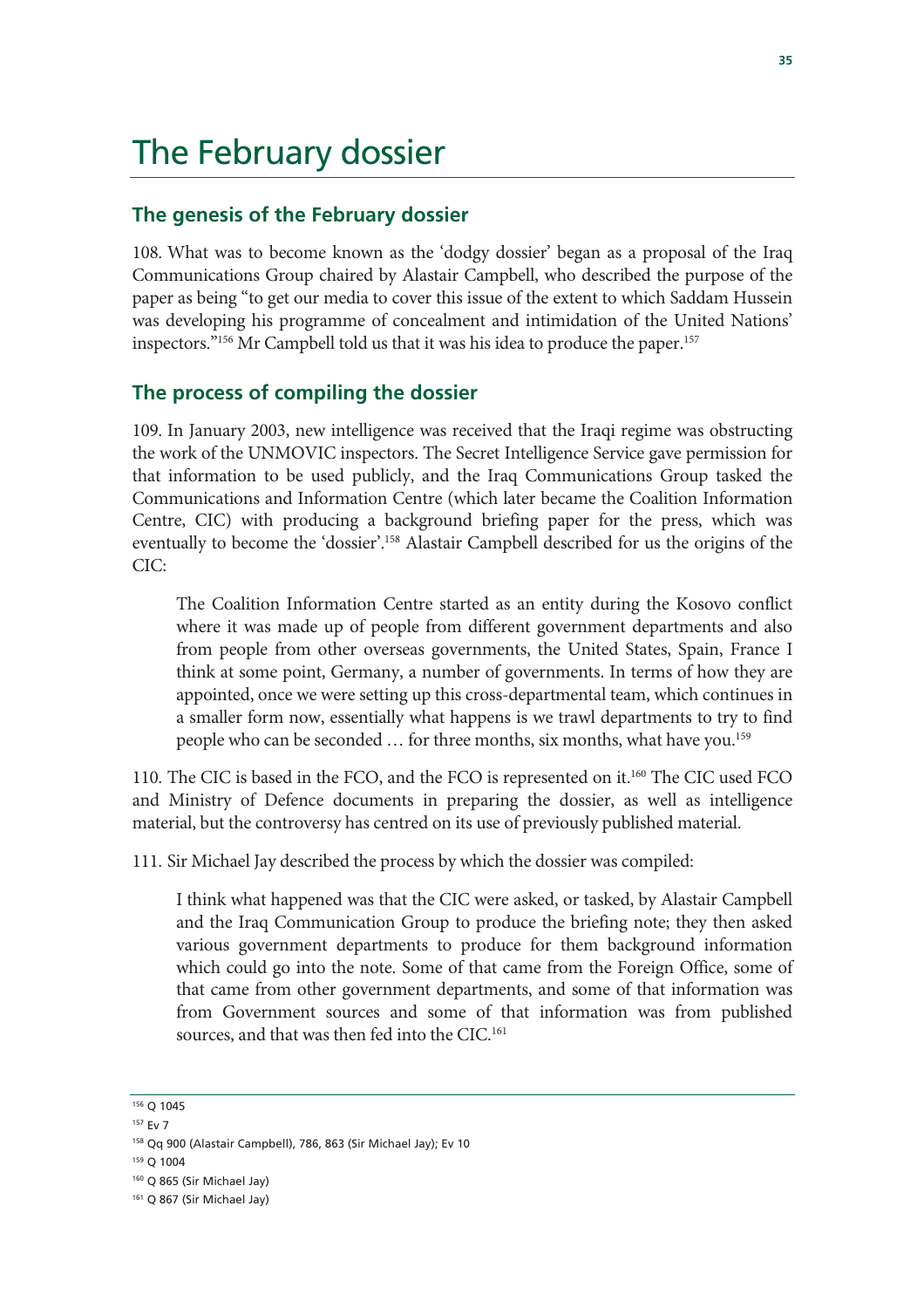Mr Campbell was asked by the Committee to submit a written statement separating intelligence from open source information in the February dossier. Mr Campbell was forthcoming with regards to this request, however, he was not authorised by the SIS to go into greater detail.<sup>162</sup>

112. Our own analysis based on Dr Glen Rangwala's written evidence has revealed that almost the entire second part was taken from three articles which corresponds to Mr Campbell's confirmation that only the first and third part of the dossier were backed by SIS information.163 Dr Rangwala also pointed out to the Committee that several claims made in the first part, which Mr Campbell explicitly refers to as intelligence information, are in open contradiction to Dr Blix's and UNMOVIC's accounts.

113. The material had been cleared for use by the SIS, but not by the JIC, which is supposed to have an overview of all intelligence material and the uses to which it is put. The procedure has since been changed. The FCO told us that "The document was not cleared by the JIC. Systems are now in place to ensure that any intelligence material which is made available publicly will first be authorised by the JIC Chairman."164 We welcome this change.

114. The CIC appears to have operated as an autonomous unit within the FCO, chaired by a senior FCO official but reporting to Alastair Campbell.<sup>165</sup> The FCO as a whole was unsighted on its work. We were surprised to be told that "No FCO Ministers, neither FCO Special Advisers, were consulted on the document."<sup>166</sup> On Thursday 30 January, the document was given to the FCO with a "short deadline for comment."<sup>167</sup> It must have been very short indeed, as we now know that the document was handed to journalists in Washington for the Prime Minister's visit the next day, having been signed off by Mr Campbell.<sup>168</sup>

115. Sir Michael Jay explained why he personally had not been informed:

I would not have expected to have been informed about a document which was being prepared as a briefing document of that kind; there were briefing documents of this sort being produced several times every day of the week by the CIC, that was its purpose, its purpose was to produce briefing documents, those were then used by ministers or by Number 10 to brief the press, this was happening daily. So the fact that such a document was being produced as a briefing document I would not have expected, myself, to have been aware of or to have seen; this is all part of the give and take of business. What was different was when it became a document put into Parliament.169

116. The document became a document put into Parliament on the first sitting day after it had been handed to the press—Monday 3 February. The Prime Minister was making a

167 Ev 47

<sup>162</sup> Ev 10

<sup>163</sup> Ev 30. See also Appendix 3, (to be published in Volume III)

<sup>164</sup> Ev 47. See also Q 948 (Alastair Campbell)

<sup>165</sup> Qq 787, 794, 865

<sup>166</sup> Ev 47

<sup>168</sup> Q 878 (Sir Michael Jay), Q 922 (Alastair Campbell)

<sup>169</sup> Q 883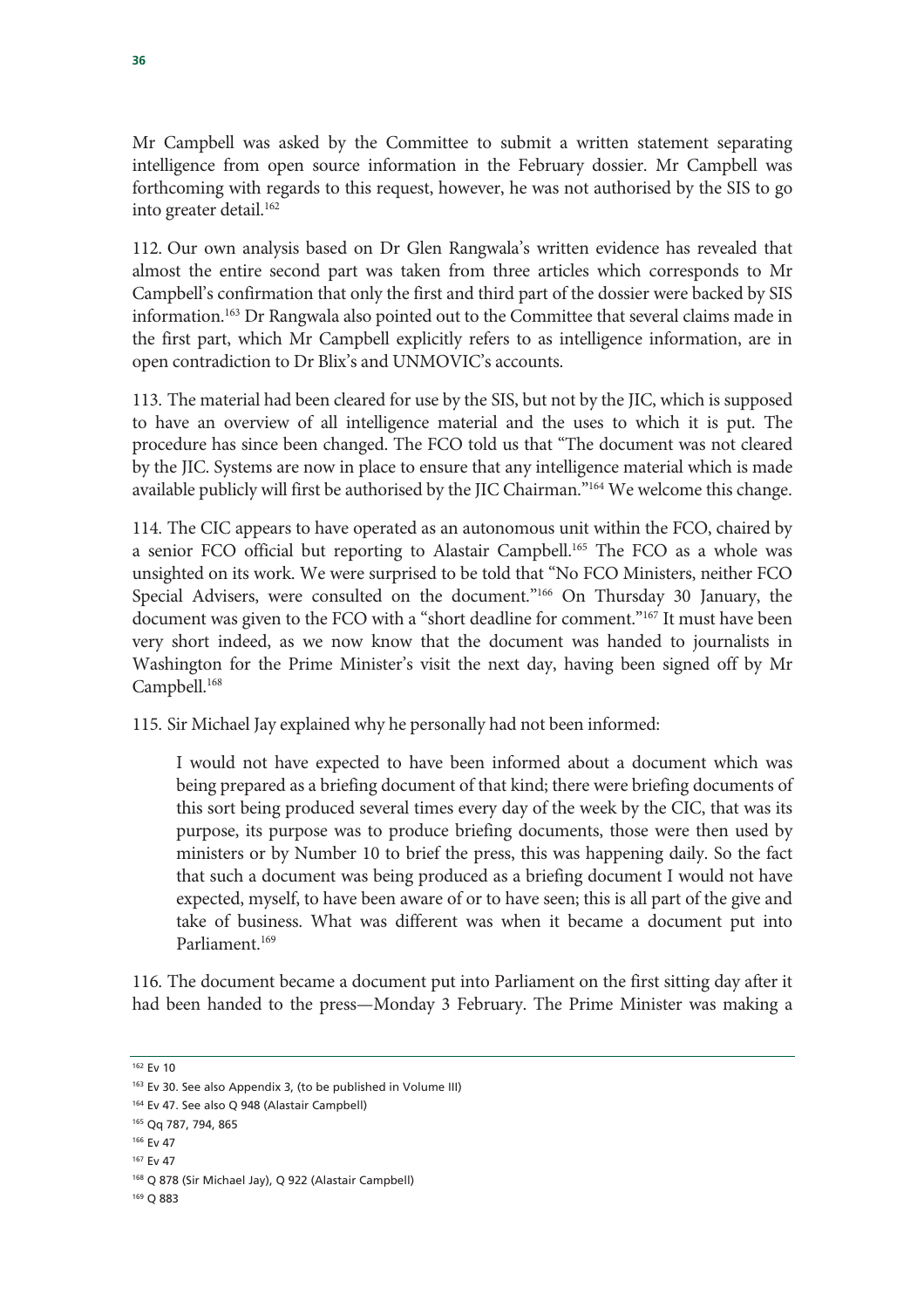statement to the House on his US visit, and it was decided to place the document in the Library of the House, which is a way of making a paper available to Members with the minimum of formality.

117. No Minister, other than the Prime Minister, was consulted on the document at any stage.170 Neither the Secretary to the Cabinet nor the Chairman of the JIC saw the dossier in draft or in final form.171 Alastair Campbell failed to ask the Prime Minister or the Chairman of the JIC for authority to release a document which stated on its cover that it was compiled from intelligence and other sources. By the time the Prime Minister authorised it to be placed in the Library of the House, $172$  it had already been handed to journalists, and it was already effectively in the public domain.

118. In his Memorandum to the Committee Mr Campbell stated that the February dossier, as he recalled "was my idea".173 In his oral evidence to the Committee Mr Campbell also said that he took responsibility for the February dossier.<sup>174</sup> On the front page of the dossier it is clearly stated in the very first sentence: "This report draws upon a number of sources, including intelligence material …"

119. Before releasing the document to the press and to Parliament, Mr Campbell failed to ask two basic questions. First he failed to ask whether the material in the document was predominantly intelligence material or not. This caused the Prime Minister to state to the House on 3 February: "We issued further intelligence over the weekend about the infrastructure of concealment. It is obviously difficult when we publish intelligence reports, but I hope that people have some sense of the integrity of our security services. They are not publishing this, or giving us this information, and making it up. It is the intelligence that they are receiving, and we are passing it on to people." Most of the document was not in fact intelligence material.

120. The second basic question that Mr Campbell failed to ask about the February dossier was what were the non-intelligence sources being used and why they were not attributed. Failure to ask this question caused the plagiarisation error not to be to picked up before the document was published with serious consequences for the presentation of the Government's case on Iraq.

121. **We conclude that the degree of autonomy given to the Iraqi Communications Group chaired by Alastair Campbell and the Coalition Information Centre which reported to him, as well as the lack of procedural accountability, were contributory factors to the affair of the 'dodgy dossier'.**

122. **The Committee also concludes that the process of compiling the February dossier should have been more openly disclosed to Parliament.** As Mr Campbell has stated:

<sup>170</sup> Q 739 (Jack Straw)

<sup>171</sup> Qq 928–932 (Alastair Campbell).

<sup>172</sup> Q 822 (Jack Straw), Ev 7

<sup>173</sup> Ev 7

<sup>174</sup> Q 1013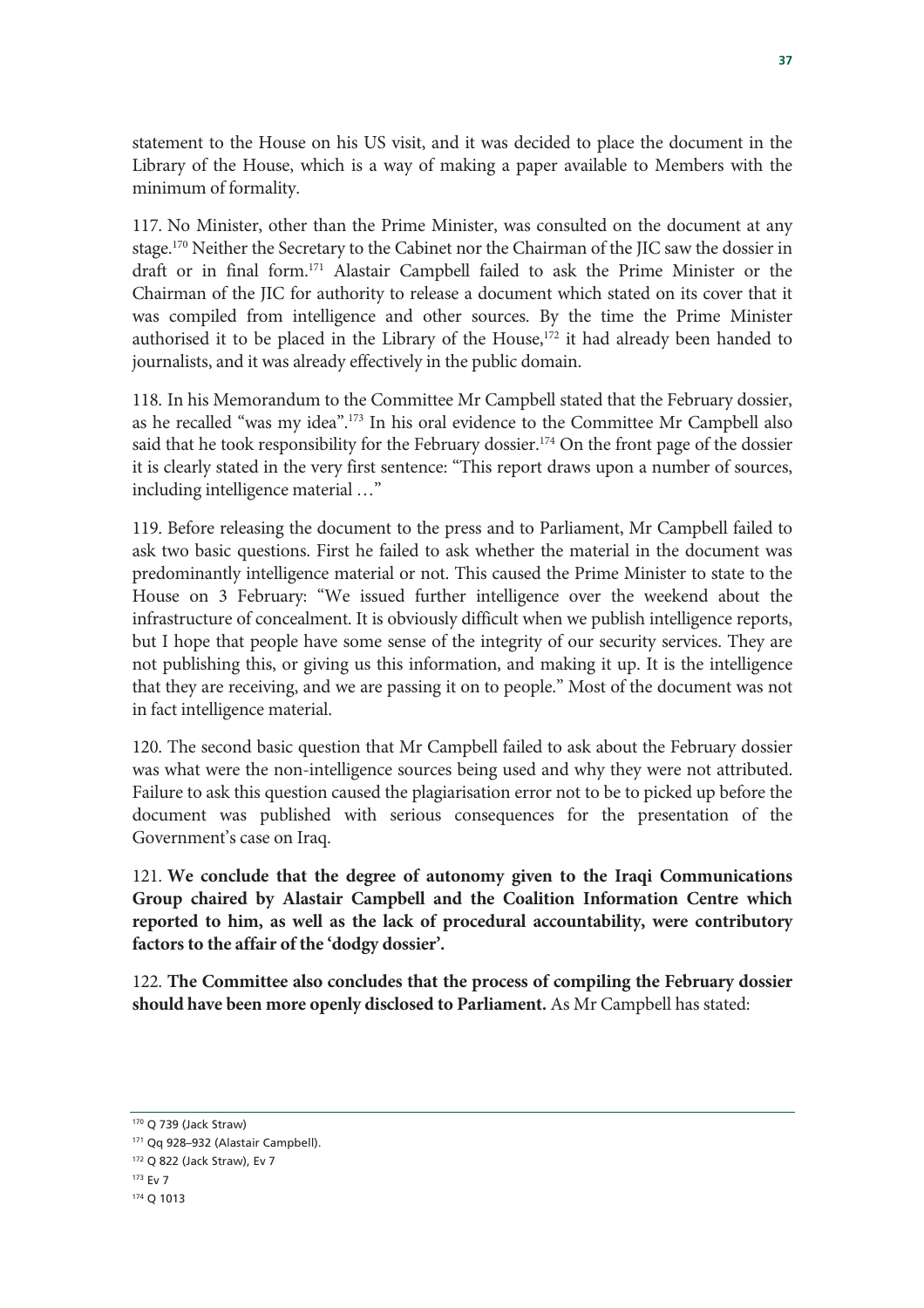… the procedures were different. On the dossier of September 2002 the lead person was the Chairman of the Joint Intelligence Committee, it was produced by the Joint Intelligence Committee; the dossier in February was not.175

Had this information been available to the House at the time, much of the confusion could have been avoided.

# **The use made in the dossier of Mr Marashi's published work**

123. Ibrahim al-Marashi is an American citizen of Iraqi origin. A Research Associate at the Center for Nonproliferation Studies (CNS) of the Monterey Institute of International Studies, his work has focused on the diffusion of nuclear, biological, and chemical weapons and missile technologies in the Middle East, particularly Iraq and Iran. Prior to joining CNS, Mr Marashi worked with the Center for Middle Eastern Studies at Harvard University on a project classifying captured Iraqi state documents. He has also been a researcher on Iran-Iraq affairs at the US State Department, Congressional Research Service, and National Defense University. He is now a DPhil student at St Antony's College, Oxford.

124. In 2002, Mr Marashi published an article in the journal *Middle East Review of International Affairs*, MERIA, based on his analysis of Iraqi intelligence documents captured in the Gulf War.176 It was this article which formed the basis of part 2 of the 'dodgy dossier', as Alastair Campbell confirmed when he appeared before us:

… the Foreign Office research department sent this journal from September 2002 by Dr al-Marashi, who you interviewed recently. That then went to the CIC. At that point within the CIC work from that paper was taken and absorbed into the draft that was being prepared within the CIC.<sup>177</sup>

125. Finding the article was not exactly an exercise in advanced detective work. As Mr Marashi told us:

The only way I can infer they got hold of this article was that not only is it published in the Middle East Review of International Affairs but there is also an on-line version. If one were to do an internet search of Iraqi intelligence agencies on any of the web browsers my article is the first to come up. Basically, it was one of the first articles ever written compiling all the open source information on Iraq's intelligence agencies, so on any kind of internet service this would be the first article that would come up. I had reason to believe that the internet version of this article was consulted for the dossier released in February 2003 because grammatical mistakes made on the internet version ended up in this February 2003 document …178

<sup>175</sup> Q 926

<sup>176</sup> Ibrahim al-Marashi, Iraq's Security and Intelligence Network; a Guide and Analysis, Middle East Review of International Affairs, vol 6, No. 3—September 2003, www.meria.idc.ac.il

<sup>177</sup> Q 904

<sup>178</sup> Q 662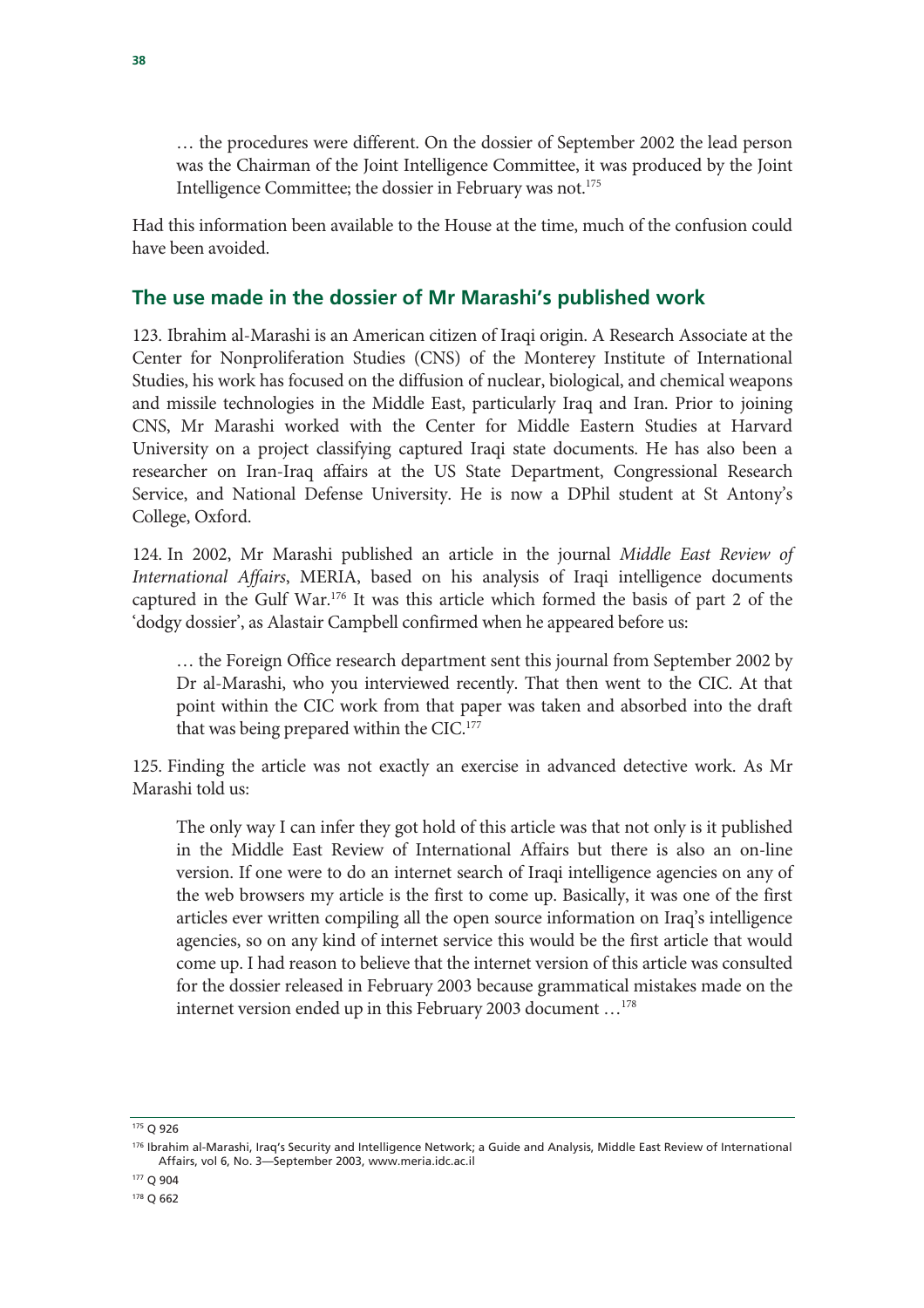In his written evidence, Dr Glen Rangwala of Newnham College, Cambridge, has shown how Mr Marashi's work was altered in a number of particulars:

For example, most of p.9 on the functions of the Mukhabarat (General Intelligence) is copied directly from Mr Marashi's article. However, Marashi writes of the Mukhabarat's role in:

"monitoring foreign embassies in Iraq".

This becomes in the British dossier:

"spying on foreign embassies in Iraq".

Similarly, on the same page, Marashi writes that the Mukhabarat had a role in:

"aiding opposition groups in hostile regimes"

The British dossier renders this as:

"supporting terrorist organisations in hostile regimes".179

These were clearly changes of substance. Mr Marashi told us they were not supported by his research: "the alterations were not accurate and those alterations changed the meaning of … my piece."180

126. Mr Campbell and Ministers maintain that, although the changes may not be supported by Mr Marashi's work, they did reflect intelligence assessments and they were accurate.<sup>181</sup> However, in one further change, the Government confused two separate Iraqi security organisations, the Military Security Service and the Iraqi General Security Service. As Mr Straw said when confronted with this, it is hardly a hanging offence.<sup>182</sup> But Mr Straw here missed the point: as he had earlier acknowledged, quite minor mistakes of this kind undermine confidence in the Government's presentation of its case more generally.<sup>183</sup> Mr Marashi has also accused those responsible for the dossier of "distorting the intent" behind his work.184

127. Not only was Mr Marashi's work altered in ways which changed its meaning, it was used without attribution. This, Mr Campbell has acknowledged, was the "error" and the "mistake" made in the CIC.<sup>185</sup> Once it had been made, all those involved subsequently were unaware of the source of the material, but assumed it to have been produced somewhere

179 Ev 22

<sup>180</sup> Q 680

<sup>181</sup> Q 926 (Alastair Campbell), Qq 795, 848, 1049 (Jack Straw)

<sup>182</sup> Q 797

<sup>184</sup> Q 683

<sup>185</sup> Ev 7, Q 898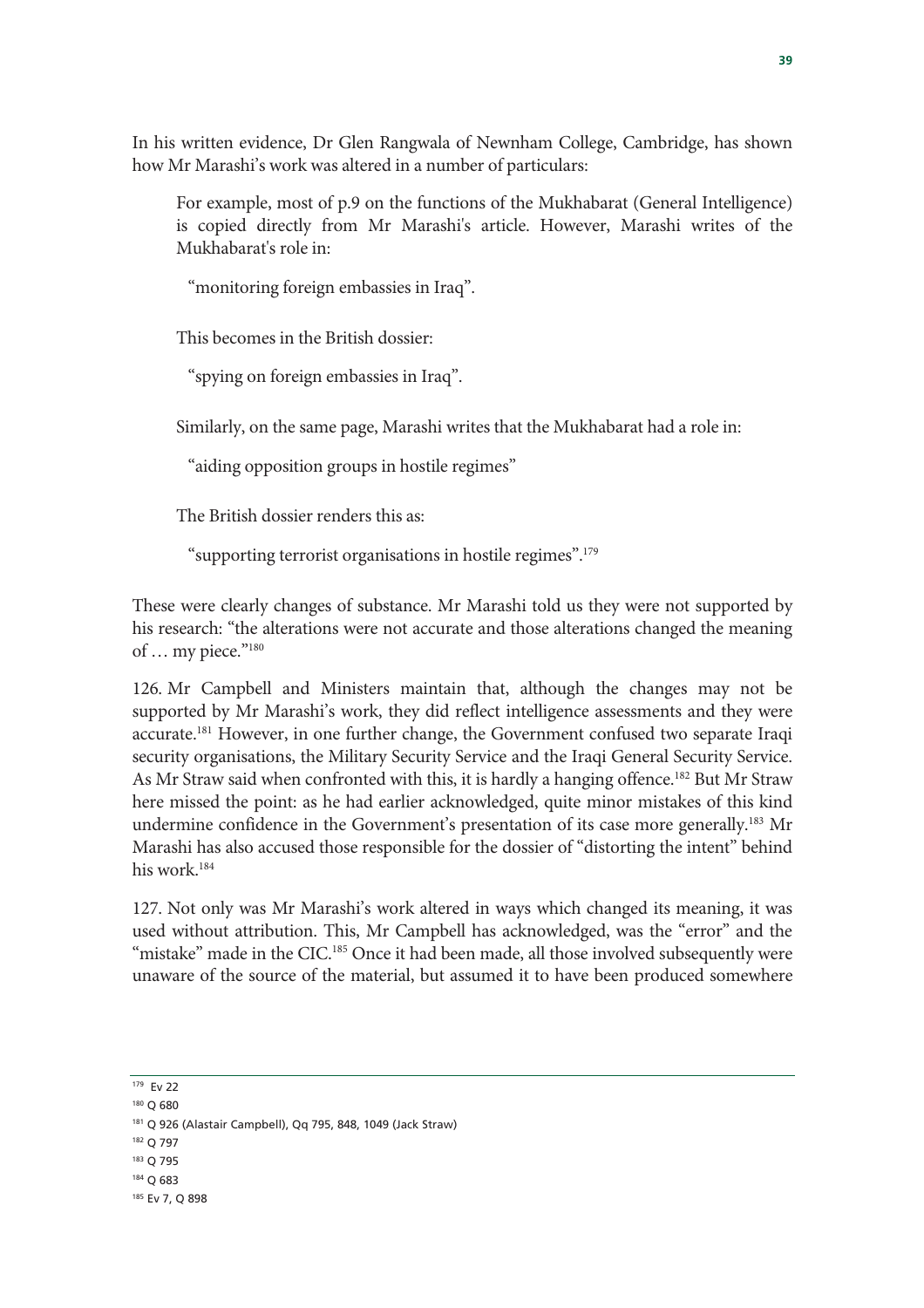within the Government machine.<sup>186</sup> It was in itself a small mistake, but its consequences were significant, and it should not have occurred.

128. No-one asked Mr Marashi for permission to use his work. No-one informed him that it would be used, and even altered, a fact which Clare Short finds "shameful" and "shocking".187 We asked Mr Marashi how he came to hear that his work had been borrowed by the British Government:

I found out through an e-mail by Glen Rangwala from Cambridge. He asked me if I had collaborated with this dossier. I said I was not even aware of this dossier. In fact, he was the one who sent me the text of the dossier I have here, so it was not until he had sent it that I was made aware of this document. I was made aware of the similarities. I did not take any action beyond that. I just compared the documents, knew there was a plagiarism, but I just left it at that. Given the fact that I had relatives back in Iraq I do not want to bring attention to this. The story developed a life of its own in the UK and so by Thursday, I believe it was February 7, I saw the story break on the internet and then it took off from there.<sup>188</sup>

129. Once the story broke, Mr Marashi gave press interviews, but he had misgivings about his new high profile. He feared that a link between his work and a document closely associated with the British Government's policy on Iraq could endanger his relatives:

… the biggest fear I had out of this whole story breaking out was that I am an Iraqi myself and when I wrote this article I did not think it would get much of a circulation, maybe 5,000 people at the most, people in the Middle East academic community. What the events have done to me around February and March was that basically they connected me to the British case for going to war and, having relatives in Iraq with my last name connected to me in the UK would have been disastrous for them. I have already lost two relatives to the Saddam regime. Any connection now between me and the UK Government and the case for going to war would have had a disastrous effect on my family back home. That was my biggest regret out of this entire affair.<sup>189</sup>

130. Mr Marashi told us that he had received no apology, nor had any contact from the British Government of any kind.<sup>190</sup> Subsequently, Jack Straw apologised to Mr Marashi before the Committee on behalf of the Government; and Alastair Campbell undertook to apologise in writing.<sup>191</sup> We welcome this belated recognition by the Government, under pressure from this Committee, that they did Mr Marashi a grave disservice by using his work without permission and without attribution, and by altering it without making clear where and how it had been altered.

<sup>186</sup> Qq 909, 926, 946, 1048

<sup>187</sup> Qq 122, 123

<sup>188</sup> Q 678

<sup>190</sup> Qq 666, 668

<sup>191</sup> Qq 851, 1152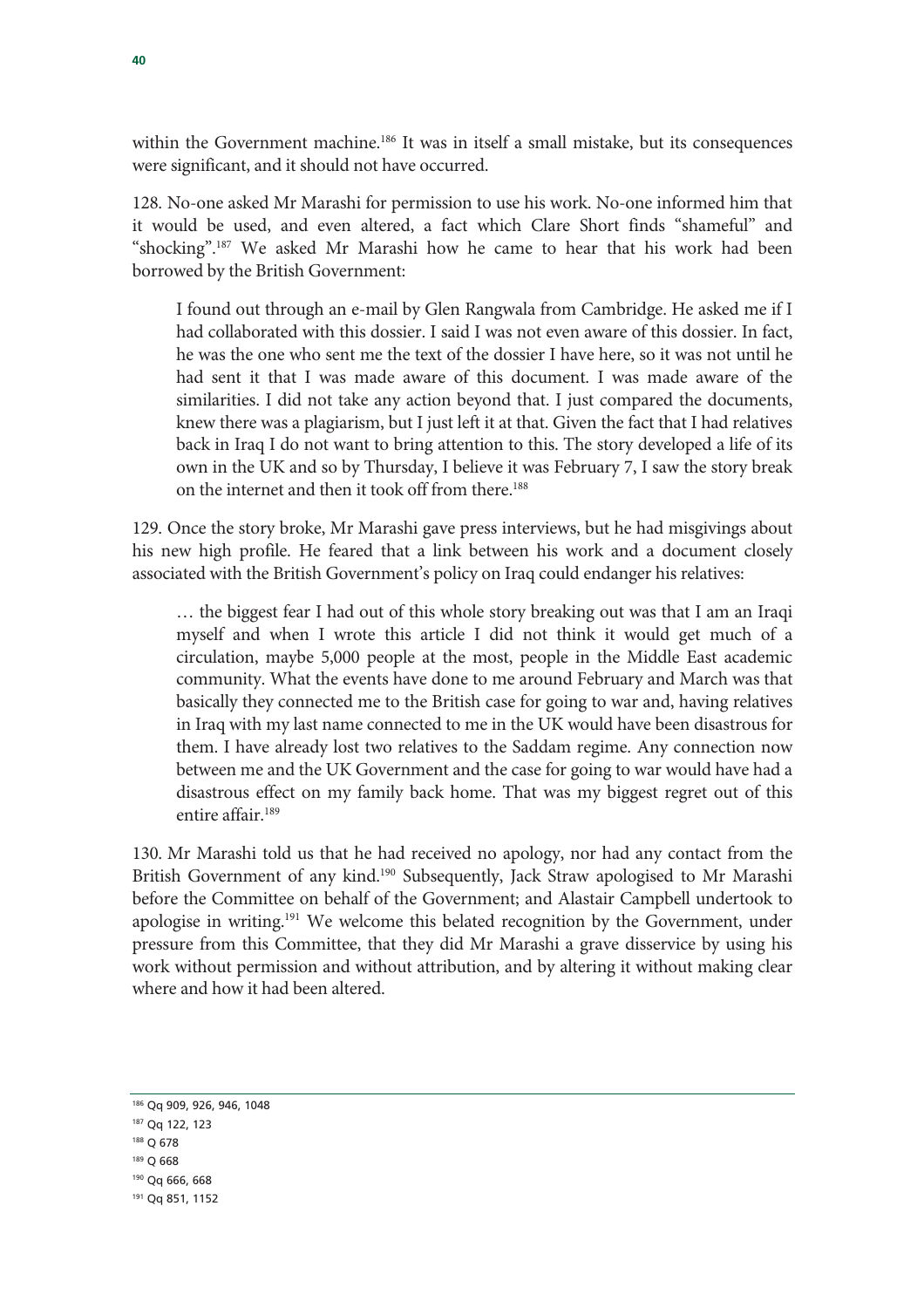131. Notwithstanding the apologies which have now been made, we remain concerned about the fate of Mr Marashi's extended family in Iraq. **We recommend that the Government offer every assistance to Mr Marashi in tracing his relatives in Iraq.**

# **"A glorious, spectacular own goal"**

132. In the House on 3 February 2003, the day of publication of the 'dodgy dossier', the Prime Minister said

We issued further intelligence over the weekend about the infrastructure of concealment. It is obviously difficult when we publish intelligence reports, but I hope that people have some sense of the integrity of our security services. They are not publishing this, or giving us this information, and making it up. It is the intelligence that they are receiving, and we are passing it on to people. In the dossier that we published last year, and again in the material that we put out over the weekend, it is very clear that a vast amount of concealment and deception is going on.192

133. The intelligence material on Iraq's obstruction of UNMOVIC inspectors which provoked the idea of what became the 'dodgy dossier' was provided to the Iraq Communications Group and cleared for public use by the Secret Intelligence Service (MI6), without clearance by the Joint Intelligence Committee.<sup>193</sup> This procedure was inadequate, as Sir Michael Jay told us:

I think, as I said, that the way in which this particular document was prepared was faulty, and I think we all accept that, and we have taken steps and done all we can to ensure that that does not happen again, and, in a sense, it is always useful to learn lessons from mistakes.194

Henceforth, the JIC will have to approve for publication any document which includes intelligence-derived information. We welcome this sensible change.

134. It was Robin Cook who described the February dossier as "a glorious, spectacular own goal."195 Other witnesses used less colourful language, but agreed that publishing the dossier was a mistake, which severely damaged the Government's case.<sup>196</sup> The Home Secretary, David Blunkett, has said that the document should not have been published at all,<sup>197</sup> a sentiment shared by the Foreign Secretary and Mr Campbell.<sup>198</sup> Jack Straw went further and called it "a complete Horlicks."<sup>199</sup> The Prime Minister referred to "the mistake of not attributing it."200 Mr Campbell has admitted that "It should not have happened in

<sup>192</sup> HC Deb, 3 February 2003, col 25

<sup>193</sup> Q 939 (Alastair Campbell)

<sup>194</sup> Q 895. See also Q 380 (Dame Pauline Neville Jones)

<sup>196</sup> Q 381 (Dame Pauline Neville Jones)

<sup>197</sup> For example, see: Dodgy Iraq dossier was error, says Blunkett, *Daily Telegraph*, 9 June 2003

<sup>198</sup> Qq 818, 920

<sup>199</sup> Q 818

<sup>200</sup> HC Deb, 24 June 2003, col 1046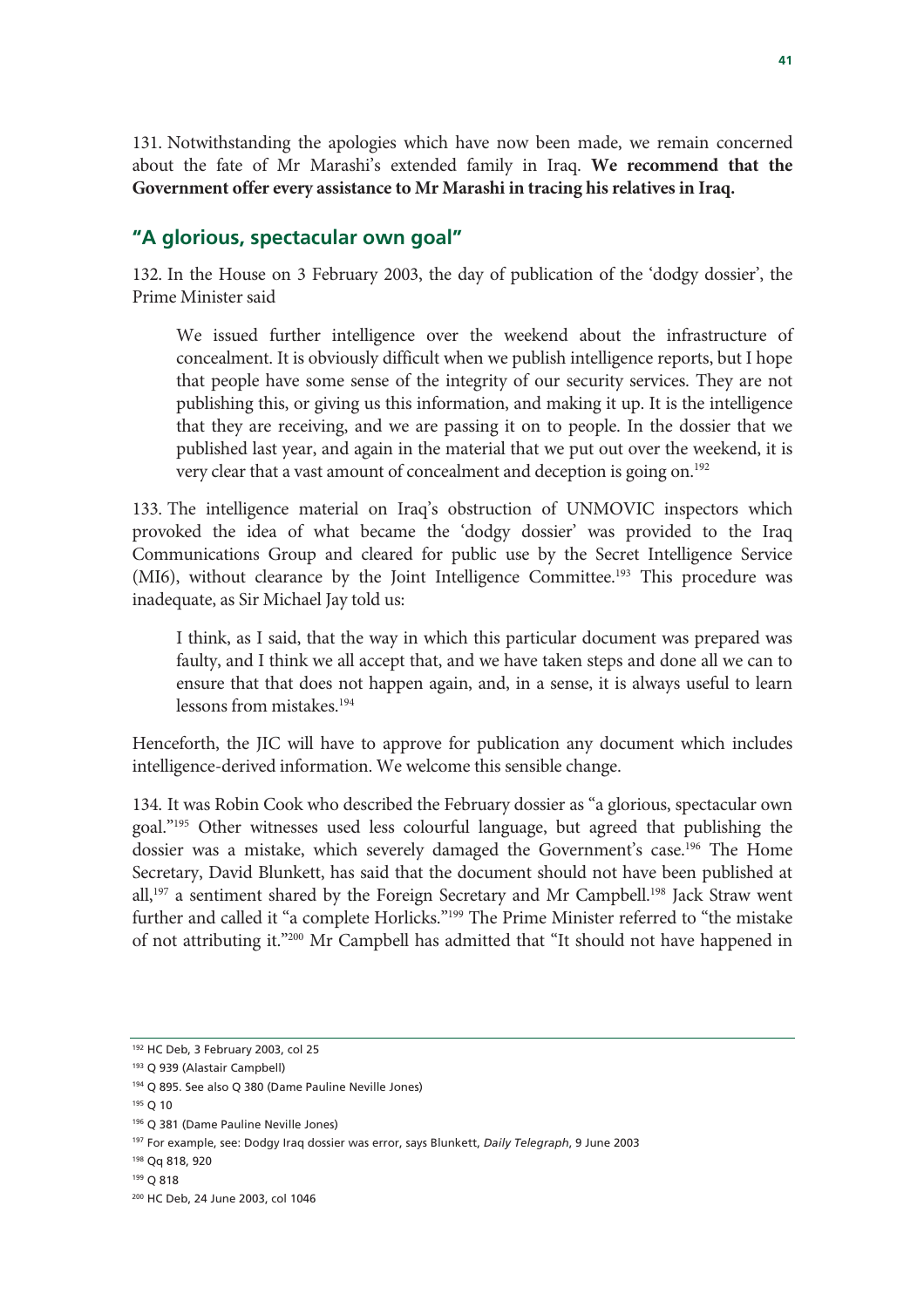the way that it did."201 He has to take responsibility for that, because it was done under his authority.

135. From the evidence provided, it seems safe to say that Mr Campbell did not intentionally contribute to Parliament being misinformed. However, it was Mr Campbell's responsibility to ensure that, when providing such a pivotal document, sufficient attention to detail was paid. He failed to do so, thereby committing a mistake. By the same token, the danger is that future JIC dossiers will be received with increased scepticism. The bar to misleading Parliament could have easily been overstepped

136. **We conclude that the effect of the February dossier was almost wholly counterproductive. By producing such a document the Government undermined the credibility of their case for war and of the other documents which were part of it.**

137. **We further conclude that by referring to the document on the floor of the House as "further intelligence" the Prime Minister—who had not been informed of its provenance, doubts about which only came to light several days later—misrepresented its status and thus inadvertently made a bad situation worse.**

138. **We conclude that it is wholly unacceptable for the Government to plagiarise work without attribution and to amend it without either highlighting the amendments or gaining the assent of the original author. We further conclude that it was fundamentally wrong to allow such a document to be presented to Parliament and made widely available without ministerial oversight.** 

139. **We recommend that any paper presented to Parliament—whether laid on the Table, made available in the Vote Office or placed in the Library—for the purpose of explaining the Government's foreign policy be signed off by a FCO Minister. We further recommend that any FCO document presented to Parliament which draws on unofficial sources should include full transparency of sources, and attribution where appropriate.**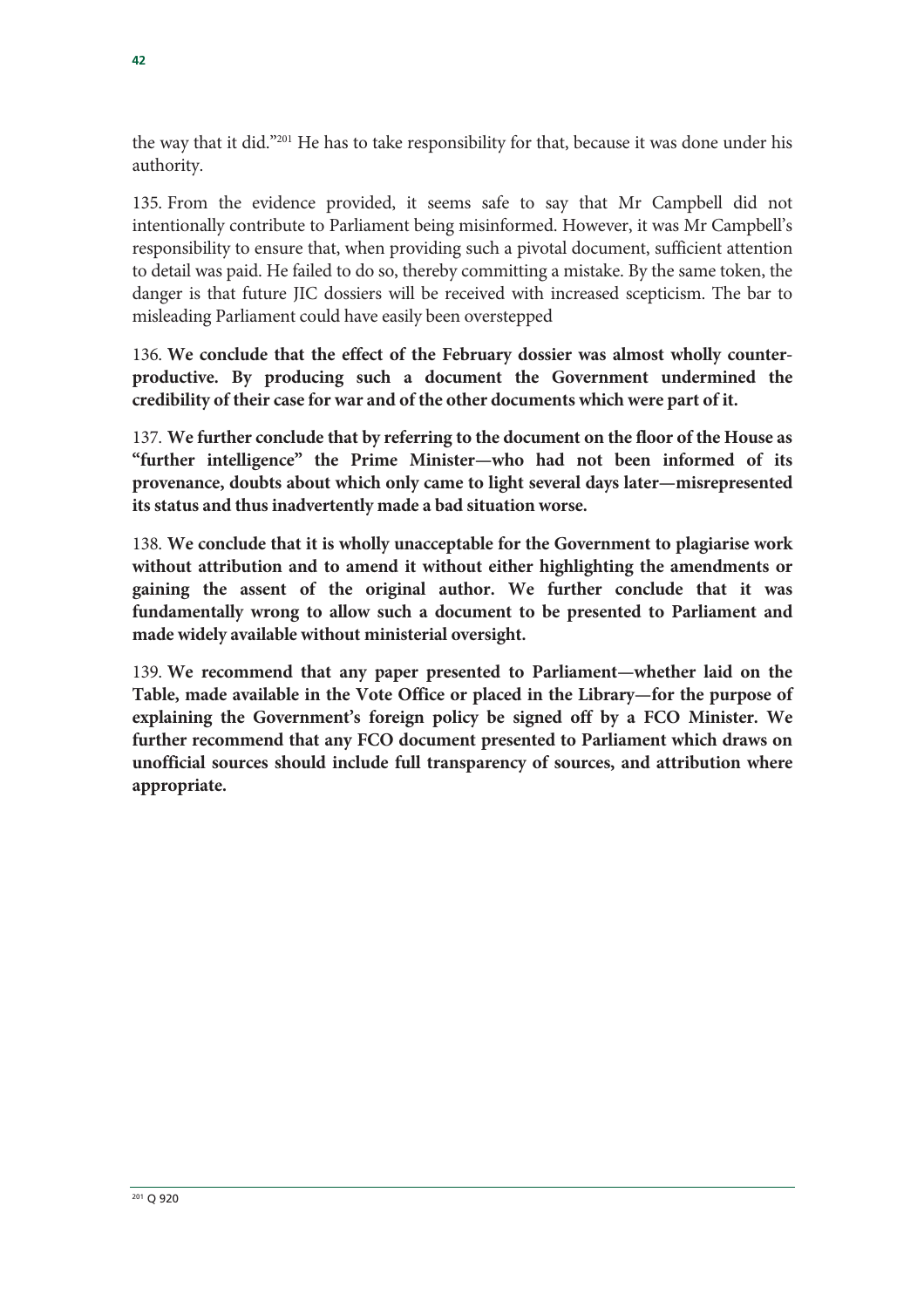# The machinery of Government

# **The Cabinet, Cabinet Committees and informal groups**

140. Ministerial oversight of the actions of officials is an essential feature of the United Kingdom's political system. By this means, Ministers take political responsibility and are made accountable for what is done in their name. The means of exercising this oversight across the Government as a whole is the Cabinet, and its system of Cabinet Committees.

141. At our first hearing for this inquiry, Clare Short, who was a Cabinet Minister until the end of the conflict phase of the war, alleged that a small group of officials based at Number 10 had effective control of policy on Iraq. These, she said, were

Alastair Campbell … , Jonathan Powell, Baroness Morgan, Sir David Manning, that close entourage. … That was the team, they were the ones who moved together all the time. They attended the daily 'War Cabinet'. That was the in group, that was the group that was in charge of policy.202

142. Alastair Campbell rejected this charge:

… if you were to say who in relation to Iraq were the officials in Downing Street who spent the most time with the Prime Minister in terms of the many foreign trips that he was doing, in terms of briefing, in terms of general meetings, it probably was the four, but in relation to that whole period he had meetings every single day with the Foreign Secretary and the Defence Secretary in particular, with the Deputy Prime Minister, with the group that comprised those three plus the Chancellor of the Exchequer, the Home Secretary, the Leader of the House—now the Health Secretary—with Margaret Beckett, and with Clare Short, and also with officials including some of the intelligence officials that we have been discussing.203

Jack Straw too denied there was any attempt to exclude Ministers from key decisions:

There has always been an entourage in Number 10 for as long as Number 10 has existed and people need to chill out about that. At any time there are people who are not in Number 10 who get concerned about the entourage. That is true if you look at recent history with Mrs Thatcher and also if you go back to the staff in Number 10 at the time of Harold Wilson, Harold Macmillan, Winston Churchill, Lloyd George, and so it goes on. As far as the Cabinet was concerned, Robin Cook provided the complete answer to what Clare was saying which was that there was the most intensive discussion week by week by week. I have given the answers here. The Cabinet discussed Iraq at every Cabinet meeting between 23 September 2002 and 22 May 2003, which is 28 meetings.<sup>204</sup>

<sup>202</sup> Qq 97, 98

<sup>203</sup> Q 1011. See also Q 1117.

<sup>204</sup> Q 813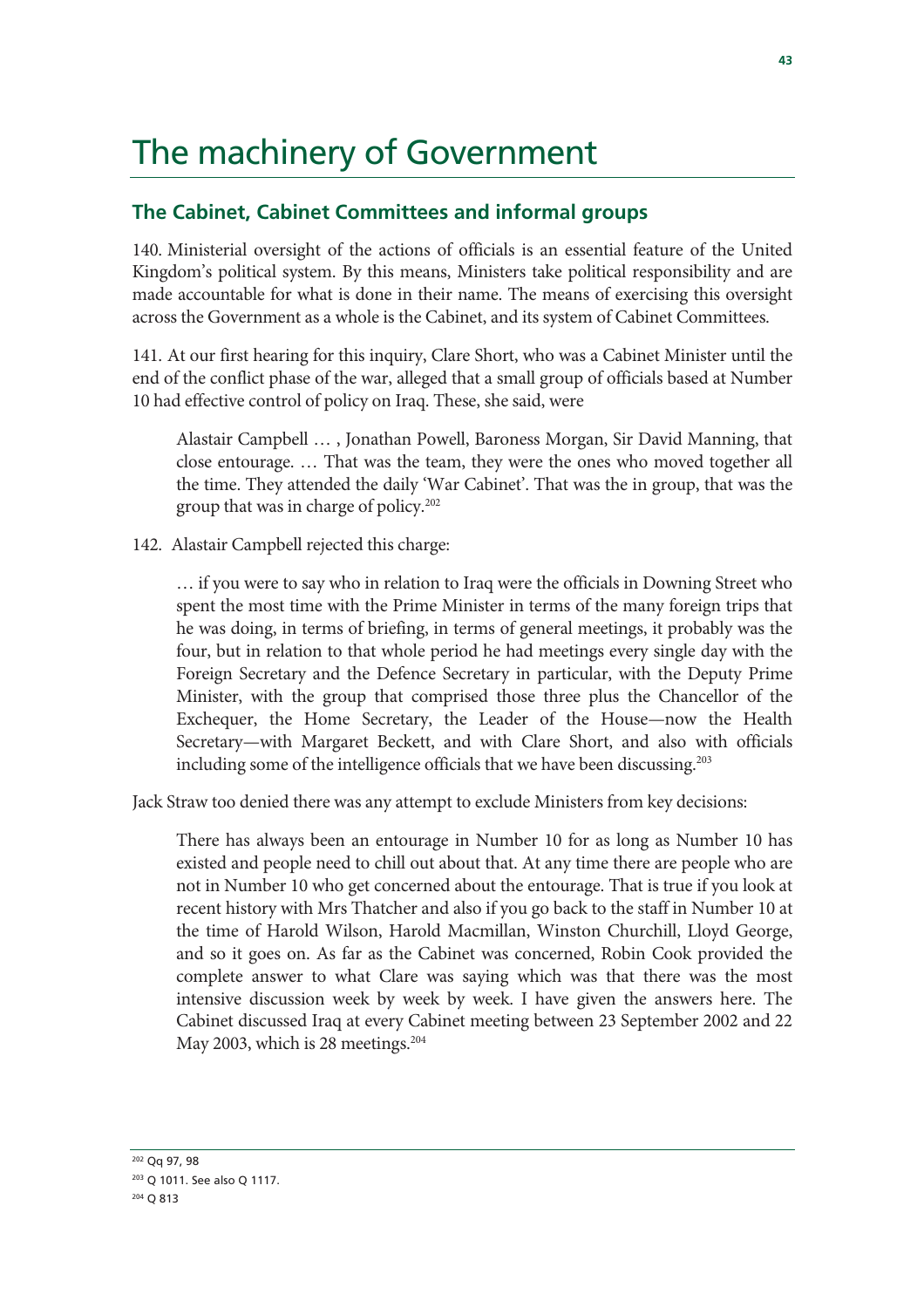143. Given this, we were surprised to learn—first from Clare Short, and then confirmed by Jack Straw—that the Cabinet's Defence and Overseas Policy Committee has not met since June 2001.<sup>205</sup> Mr Straw explained the situation thus:

That is correct but in its place there is a ministerial committee with wider membership, which I think met 28 times between the beginning of the military conflict and the end of April. … Nor is it the case, as Clare claimed, that all the discussions which were held in smaller ministerial groups (some of them, yes, relatively informal) were without papers and, for example, it is simply untrue that there were no papers that analysed the military options. Of course what is the case, can I just explain this, which is a reconciliation between what Clare was saying and what I have just told the Committee, is that some of these decisions had to be and some of the discussions had to be very tightly held, and there was a reason for that, which is that we were involved in very intense diplomatic activity throughout the period from the middle of July and if you were involved in intense diplomatic activity to start with, and it was with our partners in the United States and with other partners in the Security Council, you have to ensure that these discussions are tightly held.206

144. As a former senior FCO official who attended Cabinet meetings, Dame Pauline Neville Jones knows the advantages of the traditional Cabinet Committee system:

… in my day the Cabinet Committee system was very important and the OPD of the day was an absolutely vital piece of the machinery … . The Prime Minister chairs that meeting, it is a formal meeting, it is fully minuted. A lot of the information supplied by the JIC is therefore part of the background material against which the members of that committee would then be considering the policy issues.<sup>207</sup>

Sir Michael Jay explained how the current system works:

The main ministerial discussion which takes place on foreign policy issues is in Cabinet, and there is a Cabinet meeting, there are always foreign affairs on the agenda, and I think I am right in saying that Iraq was on the agenda of each Cabinet meeting, or virtually every Cabinet meeting, in the nine months, or so, up until the conflict broke out, in April. The main, formal ministerial forum for discussing foreign policy issues is in Cabinet.<sup>208</sup>

145. Against this, Clare Short, who participated in the meetings, claimed that there was little real discussion within Cabinet,<sup>209</sup> and Dame Pauline suggested that

… increasingly … Cabinet is a meeting into which business is reported but very often not actually discussed in any detail. … The Cabinet Committee is the place for discussion. The conclusion of that Cabinet Committee are reported, if the system is

<sup>205</sup> Q 72 (Clare Short), Ev 54

<sup>206</sup> Q 812

<sup>207</sup> Q 343

<sup>208</sup> Q 857

<sup>209</sup> Q 126. See also Qq 87, 127.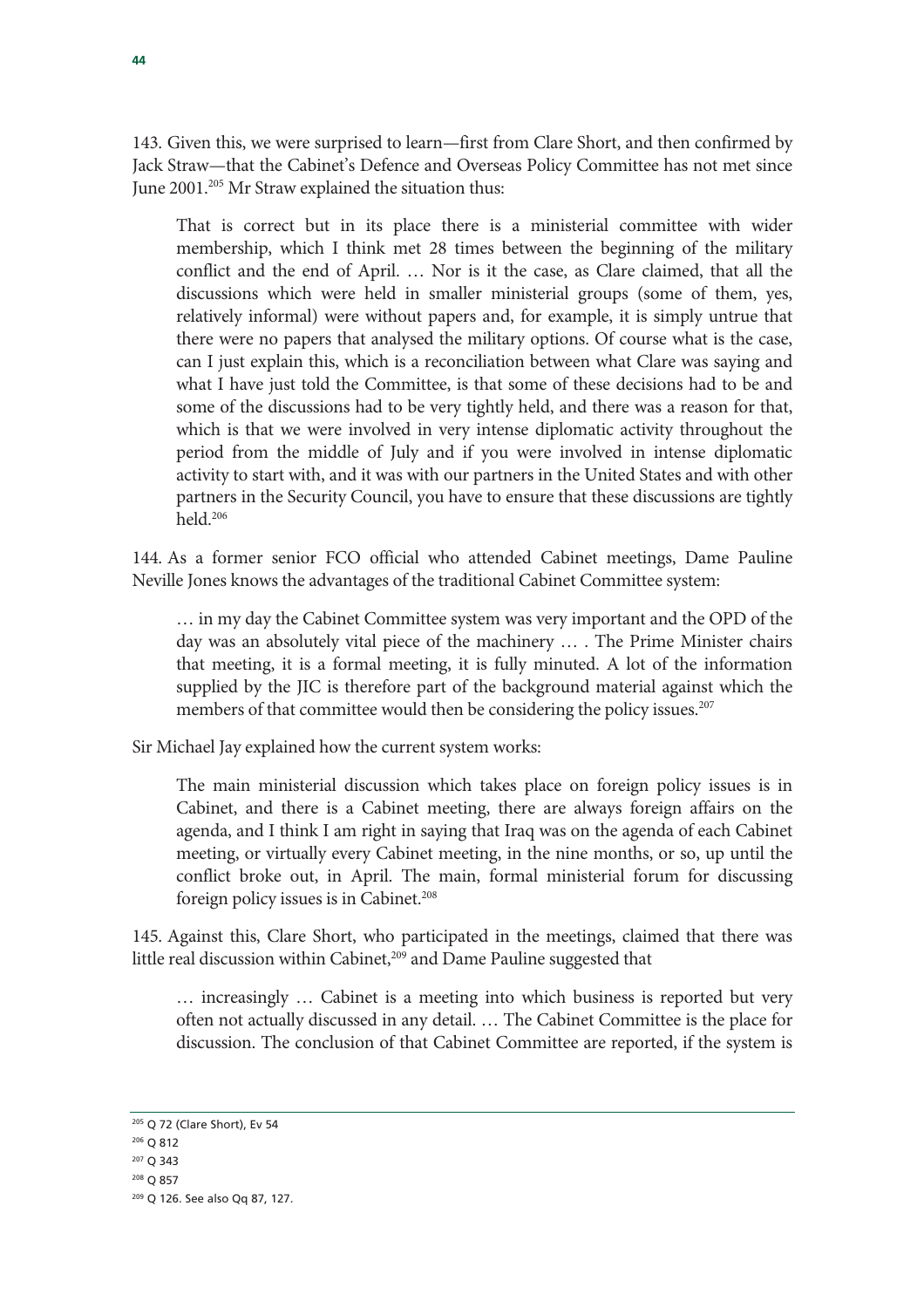working properly, into the full Cabinet by the Prime Minister with the lead minister usually coming in behind giving further explanation.<sup>210</sup>

Dame Pauline went on to give a further explanation of her concerns about the apparently less formal system now in place:

… there is the danger that you do not get properly recorded decisions and properly analysed decisions. … There is also the question of accountability. … It does not necessarily lead to a worse discussion, the discussion will depend on the quality of the people in the room, to be really brutal about it, so it does not mean that worse policy is made. It does mean that that policy is less embedded in the government as a whole because a whole series of other participants are not there and therefore bound by it. $211$ 

146. The extent to which the Cabinet and its Committees are or are not fully engaged in determining policy and exercising control over officials goes wider than foreign policy, and thus wider than this Committee's responsibilities. But we have heard enough to be concerned. We urge our colleagues on the Public Administration Committee to look closely at these issues.

147. The committee wholly supports the interdepartmental structures which were put in place prior to the war; however, this raises questions over accountability and responsibility. We were surprised to find a clear lack in knowledge of the staff of these interdepartmental groups such as the CIC. This was reflected in our evidence session with the Foreign Secretary.212 **We recommend that there should be clarity over which Department has lead responsibility for groups such as the CIC. That Department should then be accountable to the relevant select committee. This would avoid the situation where nobody is prepared to take responsibility for certain interdepartmental groups.**

# **The security and intelligence machinery**

## *Relations between the agencies and the media*

148. Based on her experience some ten years ago, Dame Pauline Neville Jones told us that "there are no ground rules" regarding contacts between the intelligence services and journalists.

 Basically and fundamentally these are not people who talk to the public and personally I do not think they should or to journalists. There clearly was turbulence inside the machine and some people have been talking, …. I would not draw general conclusions about attitudes inside the services on the basis of conversations that appear to have taken place between some journalists and some individuals. It is dangerous to draw that conclusion because you do not know what they represent, what their motive is and whether to put any weight on it.<sup>213</sup>

<sup>211</sup> Qq 360, 378

<sup>212</sup> Q 792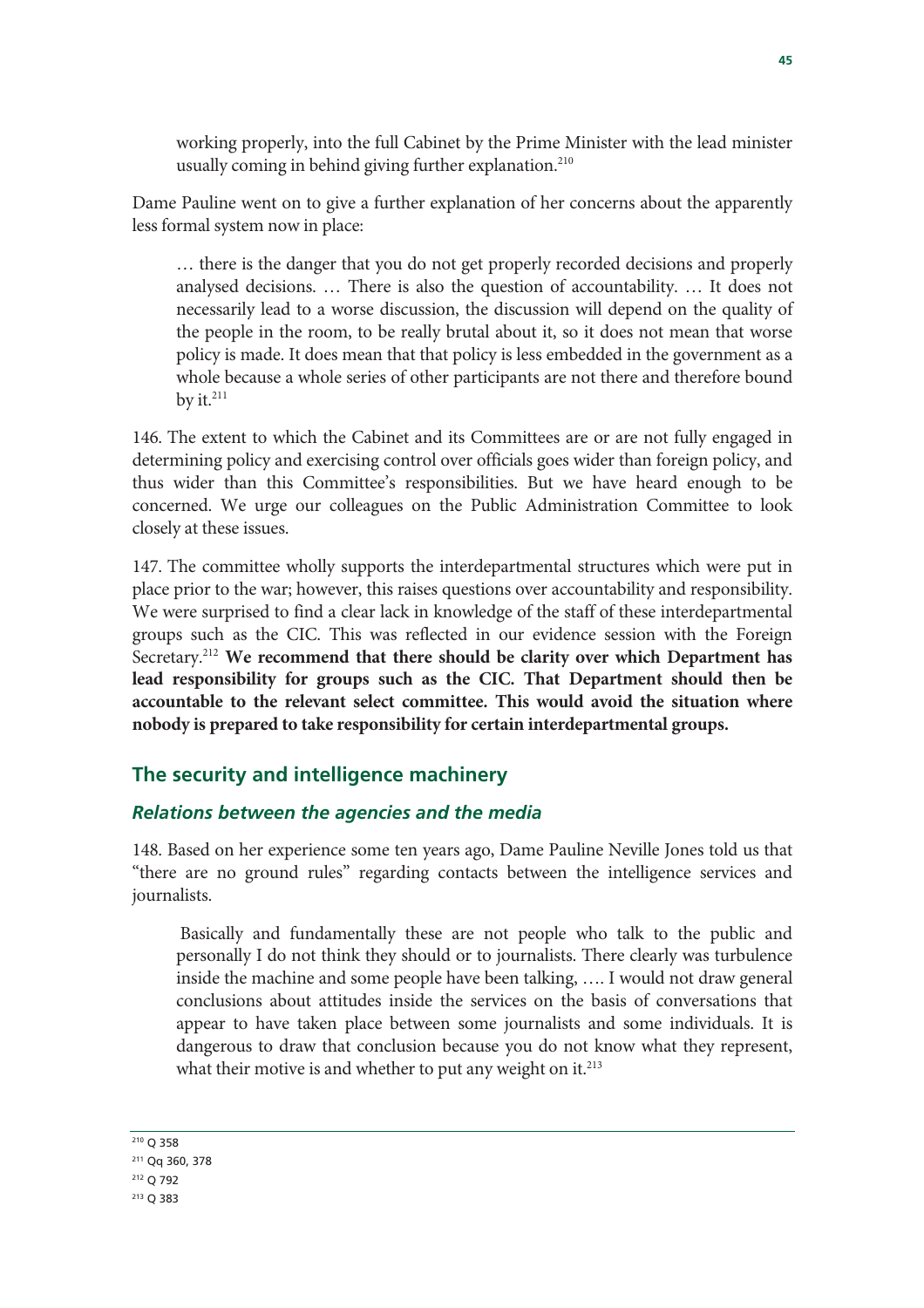Dame Pauline added that she did not believe such contacts happened as a general rule: "this is a loyal and professional culture and very important it stays like that."<sup>214</sup>

149. On the other hand, BBC journalist Andrew Gilligan told us that such contacts do occur, although

There is nothing as formal as the lobby. There are no regular meetings. There are, to my knowledge, few, if any, group meetings. The agencies do have officers whose particular job is to talk to journalists, and certain journalists have those people's contact numbers.<sup>215</sup>

150. Mr Gilligan painted a picture of frequent contacts, both official and unofficial.<sup>216</sup> He alleged that one of his four unofficial contacts showed him a Defence Intelligence Staff paper classified *Top Secret*,<sup>217</sup> and that another showed him a JIC paper.<sup>218</sup> Others briefed him about specific or general concerns in the agencies. Mr Gilligan says he has four sources. We assume that his sources are being investigated and that, if intelligence officers have been speaking to journalists without permission, they will be dealt with appropriately.

151. It is quite clear that specified officers from the intelligence and security agencies are licensed to talk to journalists. Alastair Campbell confirmed that "there are systems that allow the press to make inquiries of the intelligence community."219 The Foreign Secretary told us that "because of the intense interest that the public and the media have in intelligence agencies, they have some arrangements which are entirely official for … the briefing of the press."<sup>220</sup> We find it particularly odd that there are not similar arrangements for the briefing of Members of Parliament.

152. We accept the need for the agencies on occasion to brief the press within very strict guidelines, to correct inaccurate stories or speculation, but unauthorised contacts and the leaking of information and breaches of security which they entail should not be permitted. **We recommend that Andrew Gilligan's alleged contacts be thoroughly investigated. We further recommend that the Government review links between the security and intelligence agencies, the media and Parliament and the rules which apply to them.**

# *Role of the JIC*

153. The role and importance of the JIC were summed up by Jack Straw:

The reason why we have a Joint Intelligence Committee which is separate from the intelligence agencies is precisely so that those who are obtaining the intelligence are not then directly making the assessment upon it. That is one of the very important strengths of our system compared with most other systems around the world.<sup>221</sup>

```
215 Q 389 
216 Qq 395, 396, 411, 412, 490 
217 Qq 425, 498 
218 Q 514 
219 Q 1059 
220 Qq 814, 815 
221 Q 772
```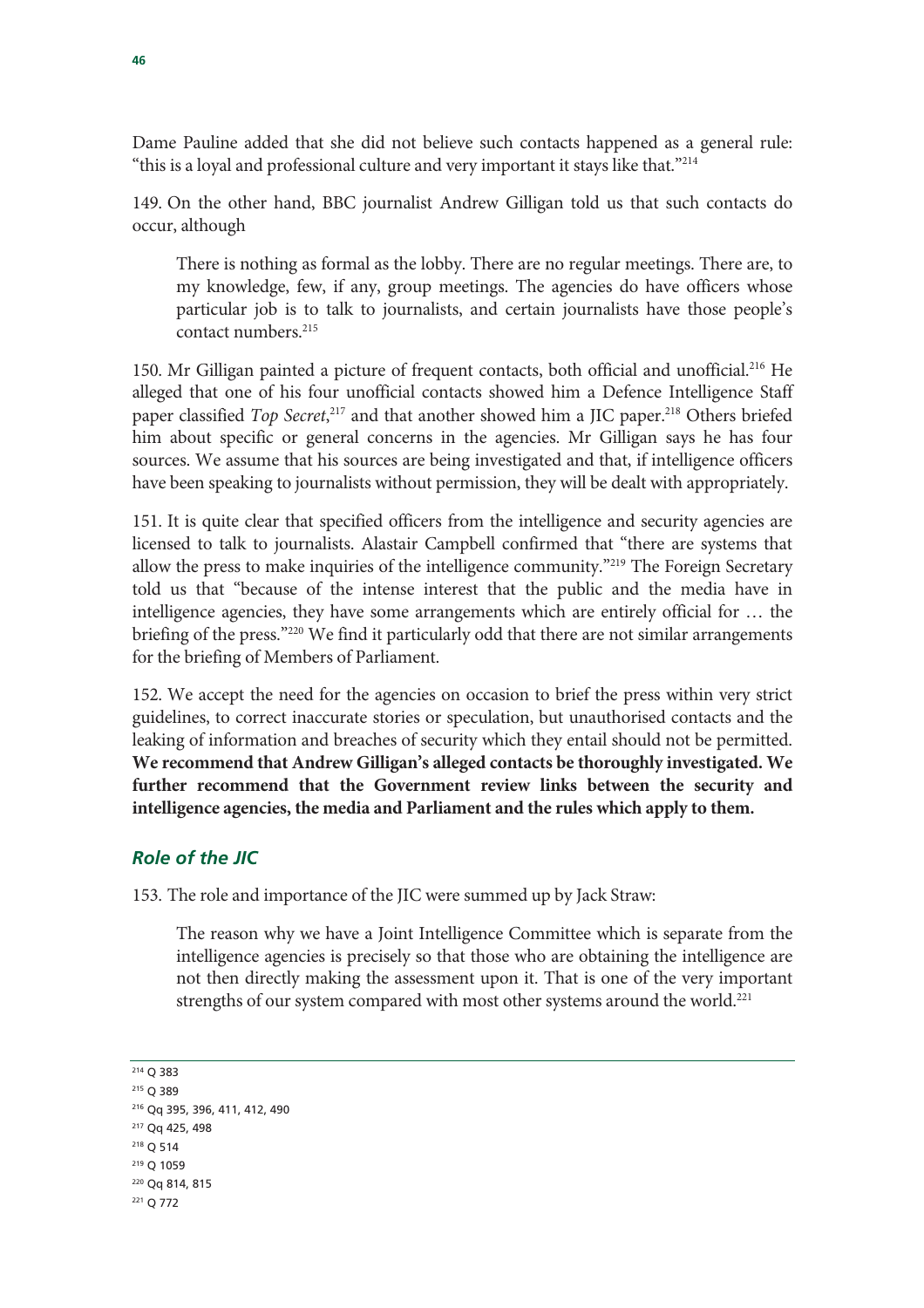154. Andrew Wilkie described the JIC as "a strength of the British system … where ultimately a compromise has to be reached to go to government."222 But the work of the JIC is necessarily secret, and as a body it is unused to being in the public eye. Dame Pauline Neville Jones suggested that exercises of the kind which led to the Iraq dossiers should be infrequent: "I do think it is much preferable that services of that kind are actually below the line of publicity, I think it safeguards their integrity. Therefore these situations should be exceptions."223 With huge—if unintentional—irony, Andrew Gilligan said that "One of the complaints made by some of our intelligence sources, not just mine but across the press, was that intelligence services are secret and they do not like necessarily having their work exposed to the public gaze."<sup>224</sup>

155. In his excellent history of the Joint Intelligence Committee, one of its former Chairmen, Sir Percy Cradock, wrote that

Ideally, intelligence and policy should be close but distinct. Too distinct and assessments become an in-growing, self-regarding activity, producing little or no work of interest to the decision-makers. … Too close a link and policy begins to play back on estimates, producing the answers the policy-makers would like, as happened with Soviet intelligence. The analysts become courtiers, whereas their proper function is to report their findings, almost always unpalatable, without fear or favour. The best arrangement is intelligence and policy in separate but adjoining rooms, with communicating doors and thin partition walls, as in cheap hotels.225

156. We agree entirely with these sentiments. Intelligence has a vital role to play in determining policy; but policy can never be permitted to define the intelligence. Looking in from the outside as we do, we believe that the JIC plays a vital role in safeguarding the independence and impartiality of intelligence. We would be gravely concerned if the JIC were to be used by Ministers or their advisers for political purposes, for example by the application of pressure to change the content or emphasis of an assessment. We have no evidence that this line has been crossed.

157. **We conclude that the continuing independence and impartiality of the Joint Intelligence Committee is of utmost importance. We recommend that Ministers bear in mind at all times the importance of ensuring that the JIC is free of all political pressure.**

<sup>222</sup> Q 615

<sup>223</sup> Q 364

<sup>224</sup> Q 477

<sup>225</sup> Sir Percy Cradock, *Know your enemy—How the Joint Intelligence Committee saw the World*, (John Murray 2002), p 296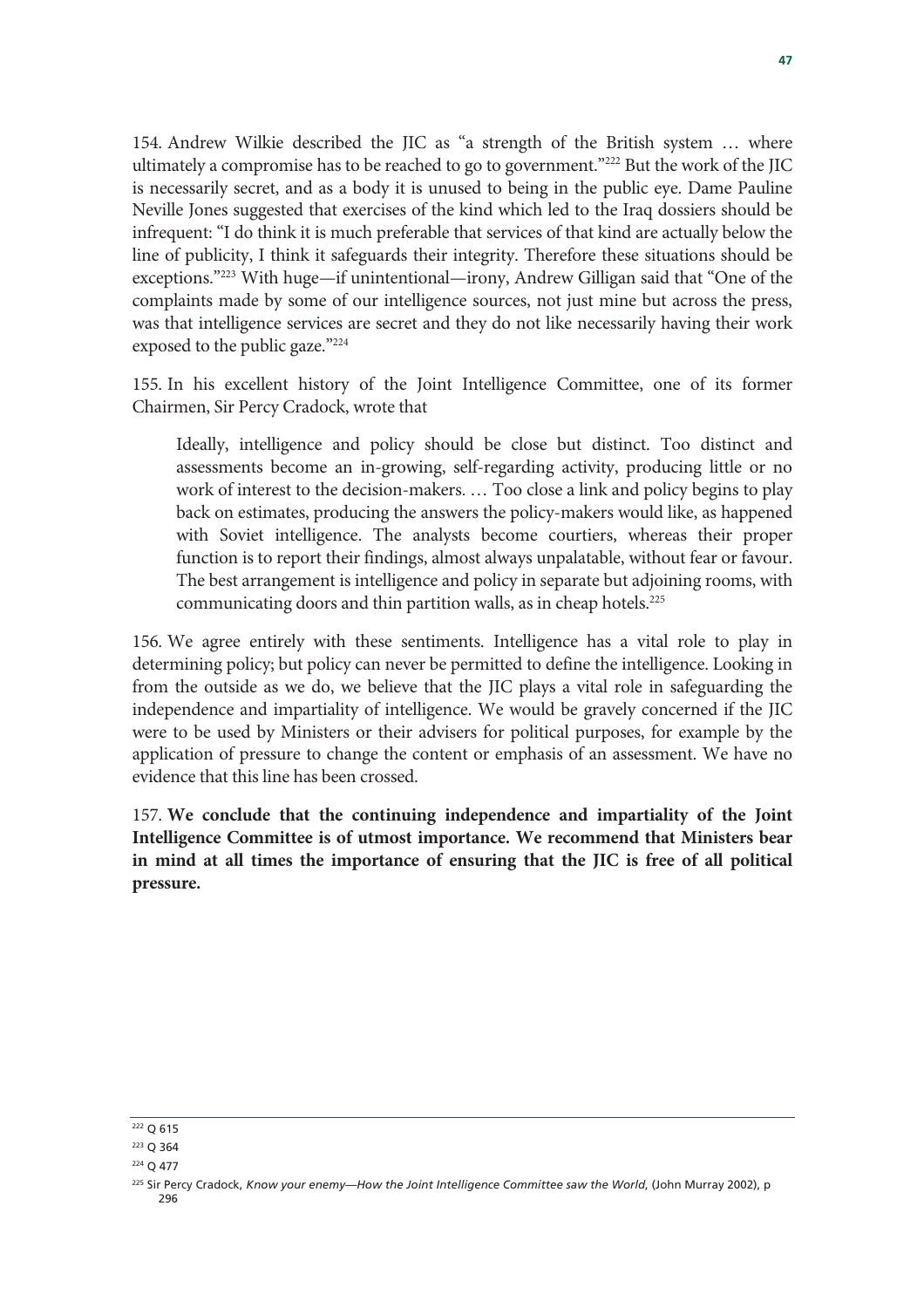# The machinery of Parliament

# **The roles of the Intelligence and Security Committee and the Foreign Affairs Committee**

158. The Intelligence and Security Committee (ISC) is a committee formed of members of both Houses of Parliament, appointed by the Prime Minister. It is a creation of statute, not of the Standing Orders of the two Houses.226 Its secretariat is provided by the Cabinet Office. It reports to the Prime Minister, who lays an annual report on its activities before Parliament.<sup>227</sup> The ISC exercises oversight of the three intelligence and security agencies of Government, and also regularly meets the JIC. It always meets in private.

159. The Foreign Affairs Committee (FAC) is a select committee of the House of Commons, set up under the Standing Orders of the House and appointed by it.<sup>228</sup> Its secretariat is provided by the Clerk of the House. It reports to the House and publishes its evidence with its Reports. The FAC scrutinises the expenditure, policy and administration of the Foreign and Commonwealth Office and its associated public bodies.

160. When the ISC was created (by the Intelligence Services Act 1994), the then Foreign Secretary, Lord Hurd, assured the House that it would not "truncate in any way the existing responsibilities of existing committees."229 However, since the ISC was set up, successive Secretaries of State have on more than one occasion refused to allow FAC access to the agencies, on the grounds that Parliamentary scrutiny of those agencies is carried out by the ISC.<sup>230</sup>

161. We have attempted, so far in vain, to explain to Ministers that for the FAC to discharge effectively its role of scrutinising the policies of the FCO, it will on occasion require access to intelligence material and, on rare occasions, to the agencies themselves. The present inquiry is a case in point. Ministers base their refusal to grant such access on the existence of the ISC, suggesting—in our view wholly wrongly—that Lord Hurd's undertaking has been honoured, because there was no such access before 1994. This leads us to wonder what "existing responsibilities" Lord Hurd could have had in mind.

162. We are particularly concerned that there is no symmetry in the Government's position. Our colleagues on the ISC produced a useful and well received Report on the Bali bombing, a substantial part of which commented on the administration of the FCO and was based on evidence taken from the FCO. Because the ISC operates in conditions of secrecy, we do not know how hard they had to press the FCO to allow them to scrutinise its procedures, but we do know that they succeeded. By the FCO's own logic, it should have applied its policy of avoiding "competing jurisdictions" to the ISC's wish to scrutinise the work of the consular division of the FCO, as it applied it to our request for access to

<sup>226</sup> Intelligence Services Act 1994, Chapter 13

<sup>227</sup> Intelligence and Security Committee, *Annual Report 2002–03*, Cm 5837, June 2003

<sup>&</sup>lt;sup>228</sup> House of Commons, Standing Orders of the House of Commons, January 2003, HC 175, SO No. 152

<sup>229</sup> HC Deb, 22 February 1994, col 164

<sup>230</sup> Second Report from the Foreign Affairs Committee, Session 1998–99, *Sierra Leone*, HC 116–I, paras 102–109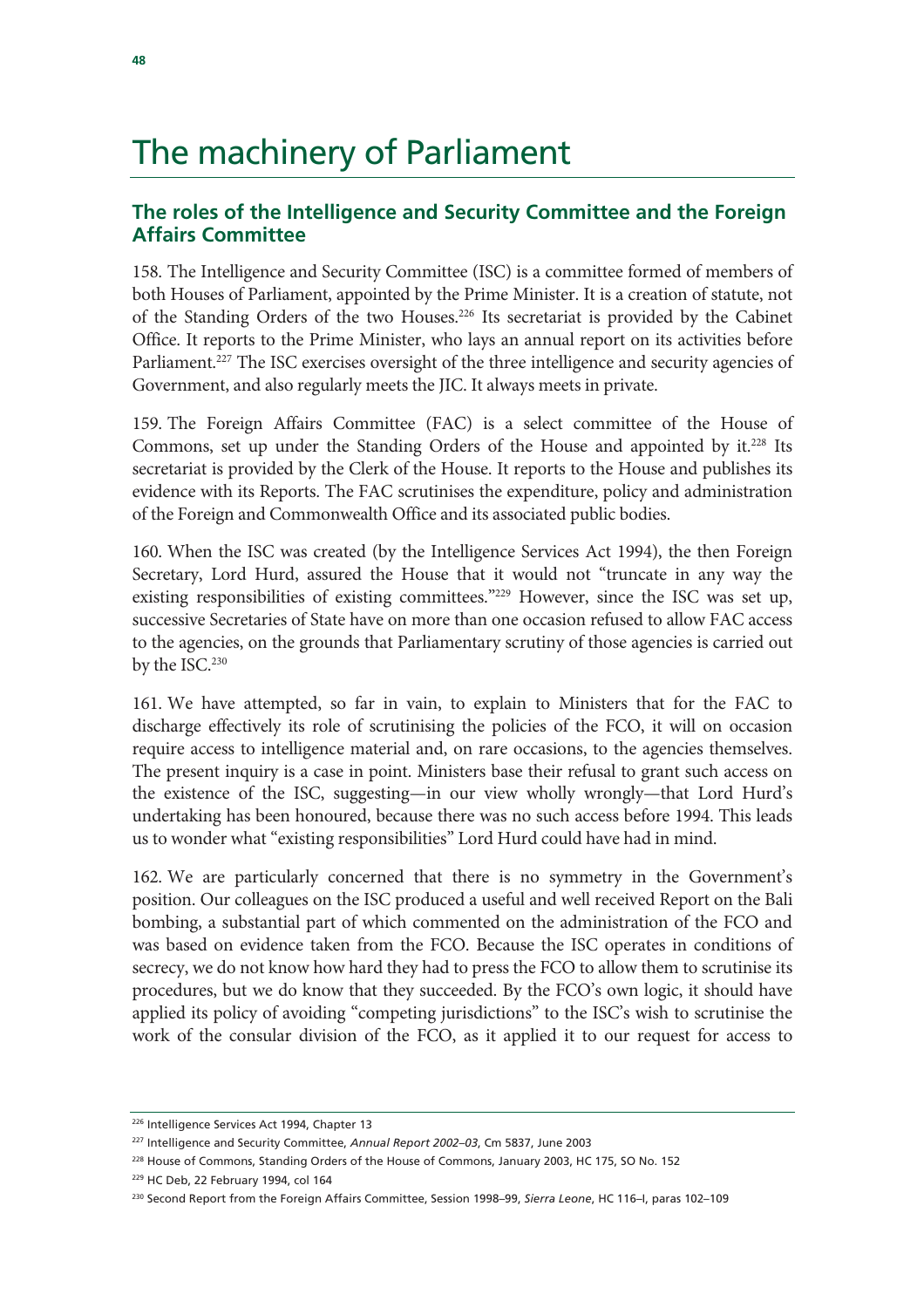intelligence papers which formed the basis of the FCO's travel advice at the time of the Bali bombing.

163. We regard the Government's refusal to grant us access to evidence essential to our inquiries as a failure of accountability to Parliament, the more so as it does not accord entirely with precedent. As our predecessor Committee noted in 1998, the Foreign Affairs Committee was granted access to the highly classified "Crown Jewels" papers on the Falklands War in 1984; while in the course of its inquiry into Sierra Leone the Committee enjoyed some limited success in obtaining copies of classified telegrams. In both cases, parallel inquiries were under way (the Franks and Legg inquiries respectively). It is, as we have already observed, a matter of great regret that those precedents have not been followed in this case.<sup>231</sup>

164. The FAC does not seek to duplicate the work of the ISC, which has a valuable role to perform as the Committee responsible for scrutinising the work of the agencies. But there will be occasions, inevitably, when the work of both overlaps. This is quite normal with select committees, but the problem is that the ISC is not a select committee.

165. We note that the Foreign Secretary has now gone on the record as supporting the recasting of the ISC as a select committee of Parliament.<sup>232</sup> This option would offer a number of advantages: the possibility of joint hearings, joint inquiries and joint reports; established structures for the management of overlap; a more open way of working; and a seat for the ISC Chairman on the Liaison Committee. **We recommend that the Intelligence and Security Committee be reconstituted as a select committee of the House of Commons.**

166. But so long as the present status of the ISC continues—and we recognise that primary legislation will be required to change it—if this Committee is to do its job properly we will on occasion require access to intelligence material and personnel. This is not a threat to the agencies; it is not an attempt to usurp the role of the ISC for as long as it continues; it is simply a recognition that in order to understand the foreign policy-making process this committee needs to have access to all stages of that process, just as the ISC has had access to the FCO in its Bali inquiry.

167. We also note that select committees have always enjoyed the power to send for "persons, papers and records" to assist them in their work. While committees cannot summon members of either House (Commons or Lords) to appear before them, officials have a duty to attend when requested. By tradition, select committees have observed what are colloquially known as the 'Osmotherly Rules', which provide guidance to civil servants appearing before committees.<sup>233</sup> These state that when a Minister and a select committee disagree about the attendance of a particular, named official, the Minister should give evidence personally. However, in 1990, the then Permanent Secretary to the Cabinet and

<sup>231</sup> Third Report from the Foreign Affairs Committee, Session 1984–85, *Events surrounding the Weekend of 1–2 May 1982*, HC II; and Second Report from the Foreign Affairs Committee, Session 1998–99 *Sierra Leone*, HC 116–I

<sup>232</sup> Q 836

<sup>&</sup>lt;sup>233</sup> The guidance was first issued by E B C Osmotherly, a Cabinet Office civil servant, in 1980. The latest version is : Cabinet Office, *Departmental Evidence and Response to Select Committees*, 1999, available at: www.cabinet-office.gov.uk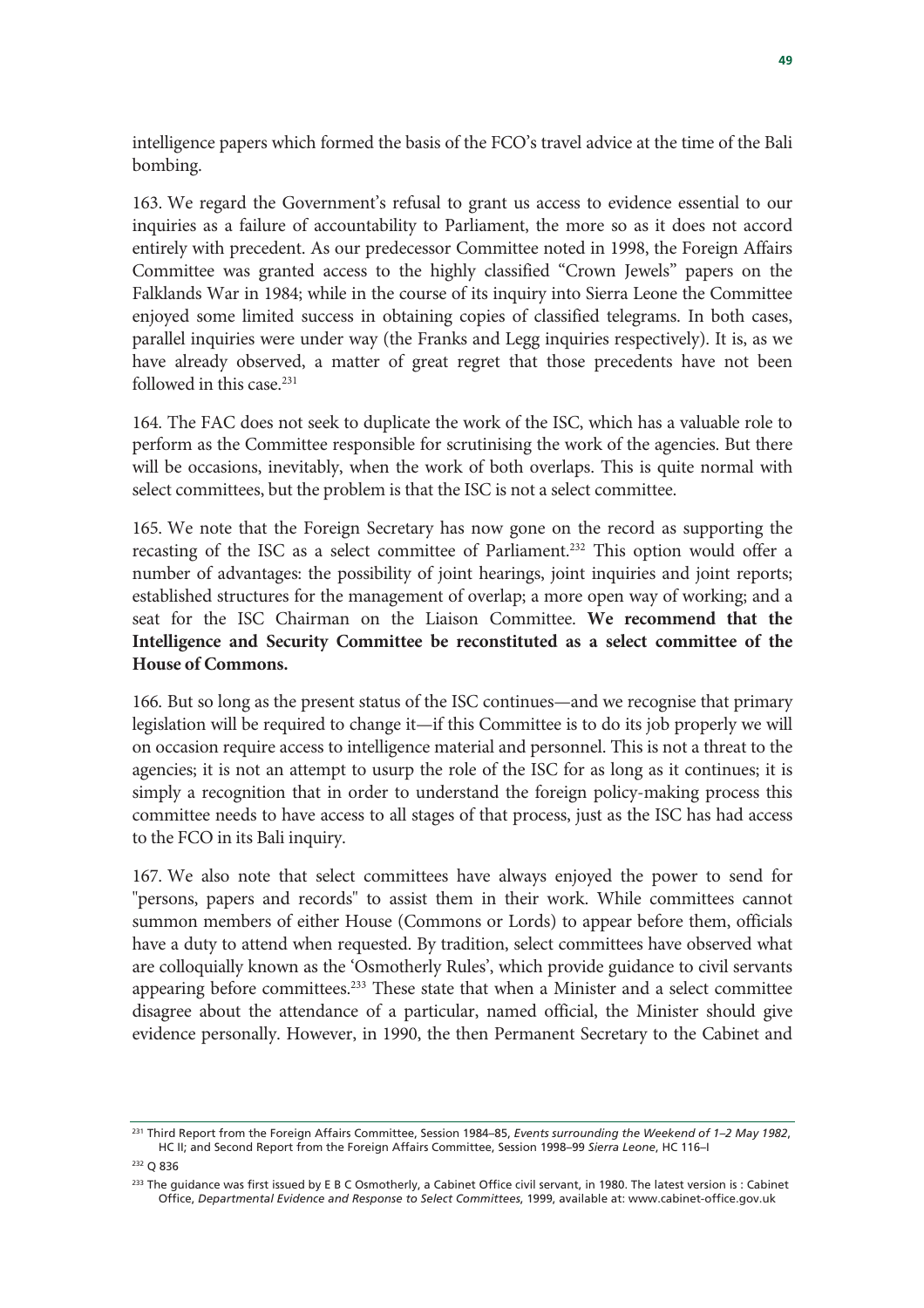Head of the Home Civil Service, Sir Robin Butler, confirmed that when a specific civil servant was summoned by a committee they had a "duty" to attend.<sup>234</sup>

168. **We conclude that continued refusal by Ministers to allow this committee access to intelligence papers and personnel, on this inquiry and more generally, is hampering it in the work which Parliament has asked it to carry out.**

169. **We recommend that the Government accept the principle that it should be prepared to accede to requests from the Foreign Affairs Committee for access to intelligence, when the Committee can demonstrate that it is of key importance to a specific inquiry it is conducting and unless there are genuine concerns for national security. We further recommend that, in cases where access is refused, full reasons should be given.** 

<sup>234</sup> Treasury and Civil Service Committee, Fifth Report of Session 1989–90, *Civil Service Pay and Conditions*, HC 260, Qq 75– 76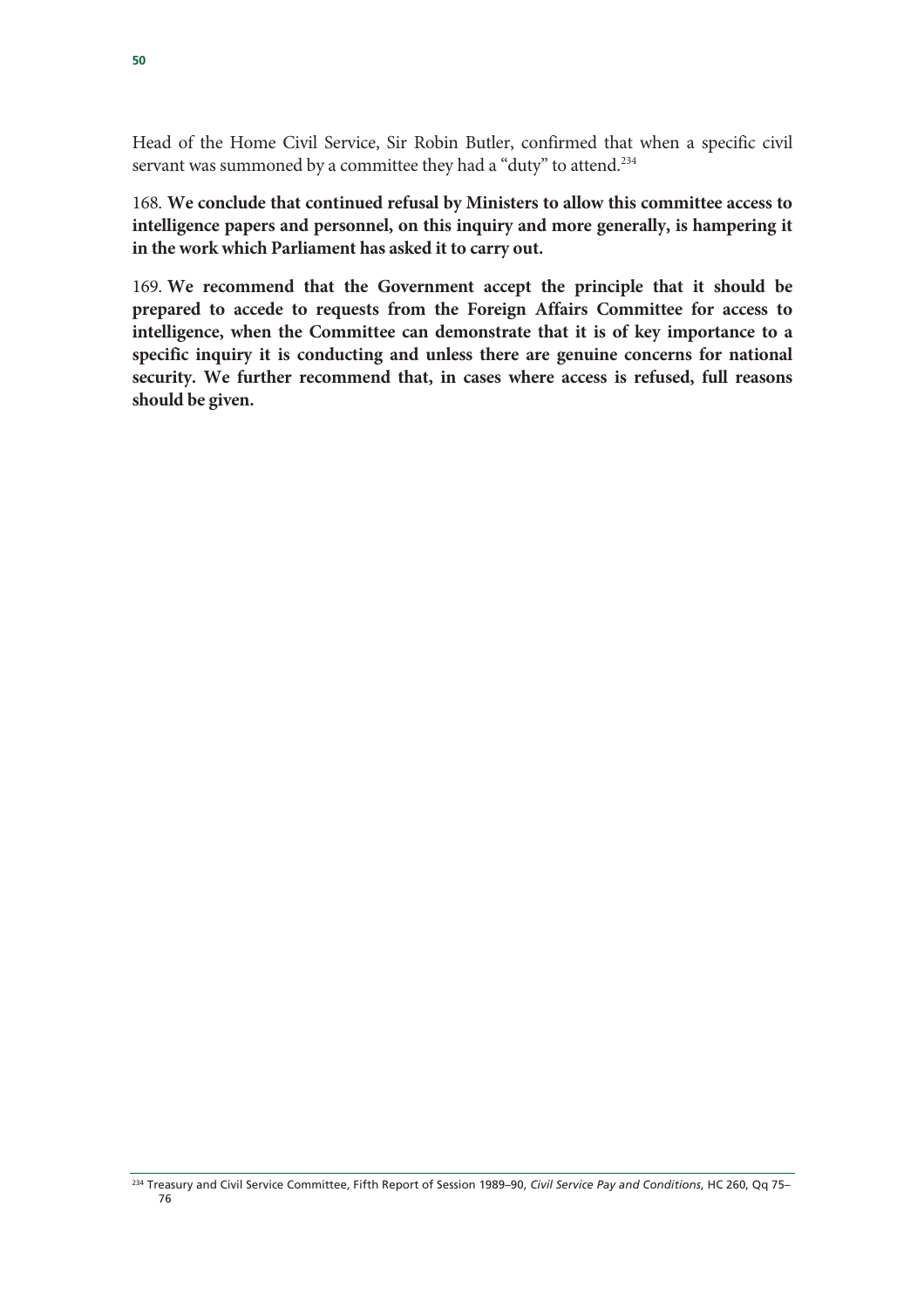# Postscript: post-conflict Iraq

# **The search for weapons of mass destruction**

170. Months after the cessation of the military phase of operations in Iraq, no conclusive evidence has come to light that the regime did indeed possess weapons of mass destruction. The question arises, why were these weapons not used, assuming they existed at all? This is at once one of the most difficult and one of the most important questions the Government has to answer.

171. The assumption that chemical or biological weapons would be used caused military planners to assume that such weapons would be found in the course of the war.235 None was found, although there was some evidence that the Iraqi forces were prepared to protect themselves from their effects. Neither have any been discovered since the military phase ended; this includes artillery shells which might have been capable of being deployed within 45 minutes of an order to use them

172. Dr Samore described what he felt was Saddam Hussein's miscalculation on this point:

It was clear to me that Iraq was trying to provide just enough co-operation with the inspectors to keep the Security Council divided and to try to deny Washington and London a rationale for going to war, but not so much co-operation that they actually truly opened up the books and gave up whatever capabilities they were hiding. I think Saddam's effort to balance those conflicting objectives ended up being part of the reason why he was doomed.<sup>236</sup>

173. Terence Taylor described the difficulties he had faced as a Chief Inspector in the 1990s:

Generally, on my inspections we were allowed access. There were some difficulties sometimes, but they were usually overcome through negotiations. So, generally speaking at least on my part, there were no limitations on the access; I could go more or less where I wanted. Of course, they had a comprehensive concealment plan. They also were monitoring our communications and also they had penetrated UNSCOM from New York right the way through to Baghdad. So, we had this challenge that we had to face. We knew this and so we had to try to deal with this situation and we had to be very creative about how we went about our inspections, in order of course to achieve surprise.<sup>237</sup>

174. The Iraqis also practised concealment techniques, and had dual-use facilities which could switch from the production of legitimate chemical and biological products to the manufacture of chemical and biological warfare agents.<sup>238</sup> It is surprising, though, that there have been no indications of attempts by Iraq rapidly to disperse stocks of chemical

<sup>235</sup> Q 198 (Dr Samore)

<sup>236</sup> Q 171

<sup>237</sup> Q 287

<sup>238</sup> Qq 301, 302 (Terence Taylor)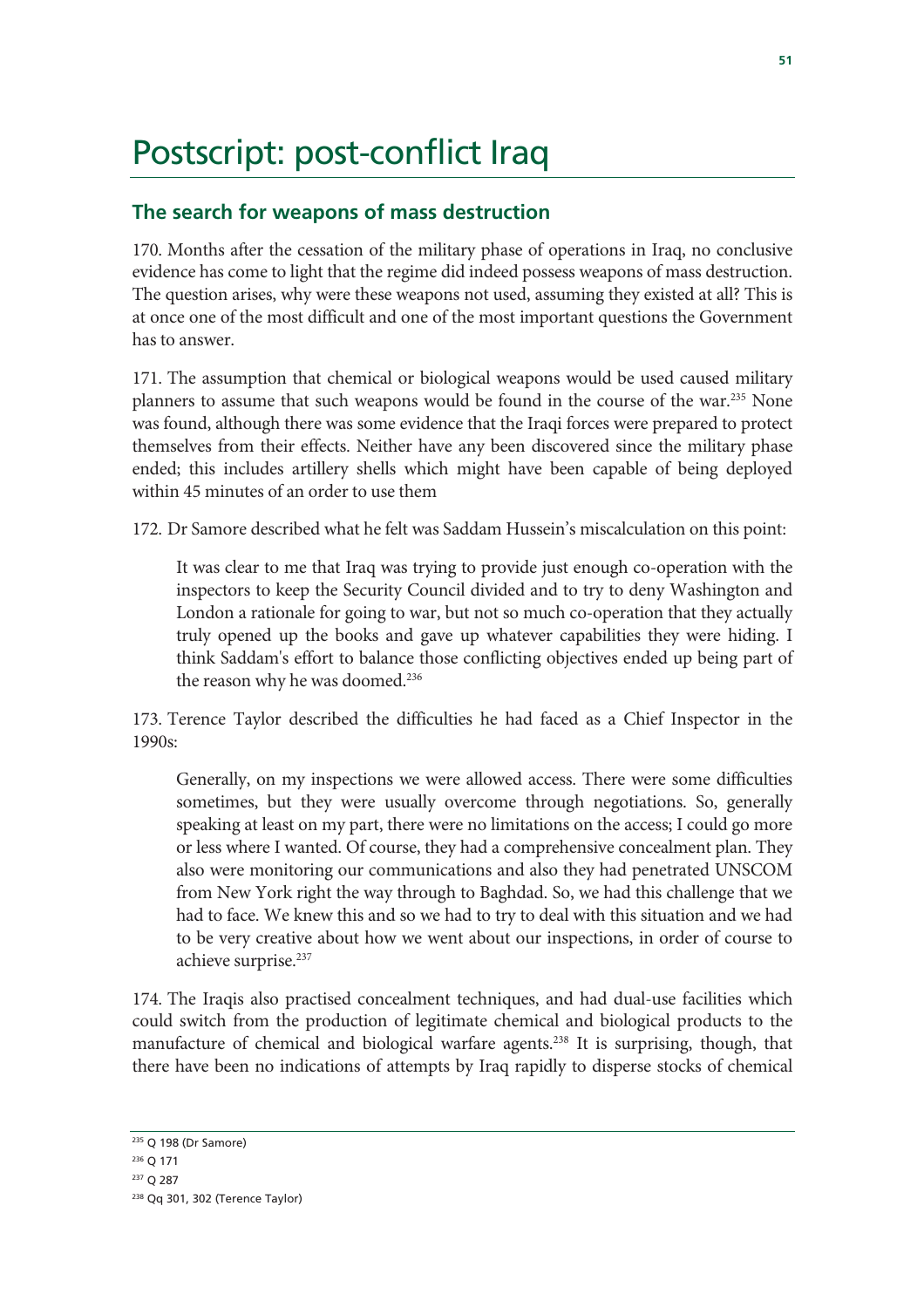and biological weapons. In his oral evidence to us, Dr Inch told us that he was "totally confused" by reports that Iraq still had large quantities of such weapons: "It is very difficult to see where it has all gone in such a short space of time, particularly when such movements, I would have thought, would have been monitored by our total air superiority. You cannot move that amount of weaponry around without seeing it, I would not have thought."239

175. William Ehrman, Director General Defence/Intelligence at the FCO told us that "All of the sites listed in the [September] dossier were visited by UNMOVIC inspectors, and most revealed—to a greater or lesser extent—an intent to develop prohibited programmes." He went on to list what had been found at these sites.<sup>240</sup>

176. Since the UNMOVIC inspectors left as hostilities commenced, however, efforts by coalition forces to find evidence of Iraq's WMD programmes have been unsuccessful. Gary Samore suggested why this might be so:

… they had set up special groups to search for and secure such weapons. In the US case it was called the 75th Exploitation Team. They were given a list of sites which the US government believed could be storage sites for chemical and biological weapons. All of those turned out to be inaccurate and all turned out not to have such weapons. It was only then that Washington and London realised they were going to have to put together a much more sophisticated detective operation to look at documents, interview people, do further forensic testing, and that has taken some time, it has taken months to get that organisation up and running. Even now I think they are just beginning the work. If I can just add, for perfectly understandable reasons, Washington and London have been focusing their efforts in Iraq not on hunting for weapons of mass destruction or for associated equipment and materials but on trying to secure stability and defeat the remnants of the previous regime. It is perfectly understandable but unfortunately, as a consequence, we have probably lost a couple of months and the looters have probably cleaned out a lot of evidence. So it may be difficult to come to final conclusions in a number of those areas.<sup>241</sup>

177. The lack of success in finding evidence of WMD has led the coalition to set up the Iraq Survey Group. This is "composed of a large number of specialists with the right kind of scientific and technical expertise and including a significant number of personnel with substantial experience of inspections in Iraq."242 Dr Samore gave his view of why it had taken so long to set up the Survey Group:

I actually think they have been a bit late getting off the ground because Washington and London thought they were going to find chemical and biological weapons in the field in the course of the conflict. When that did not happen it has taken a while to set up an organisation that will have to do much more difficult work to try to trace through documents and interviews and so forth what kind of capabilities Iraq might have had, including, if not stocks of chemical and biological weapons then possibly

239 Q 228

**52**

<sup>240</sup> Q1257

<sup>241</sup> Q 199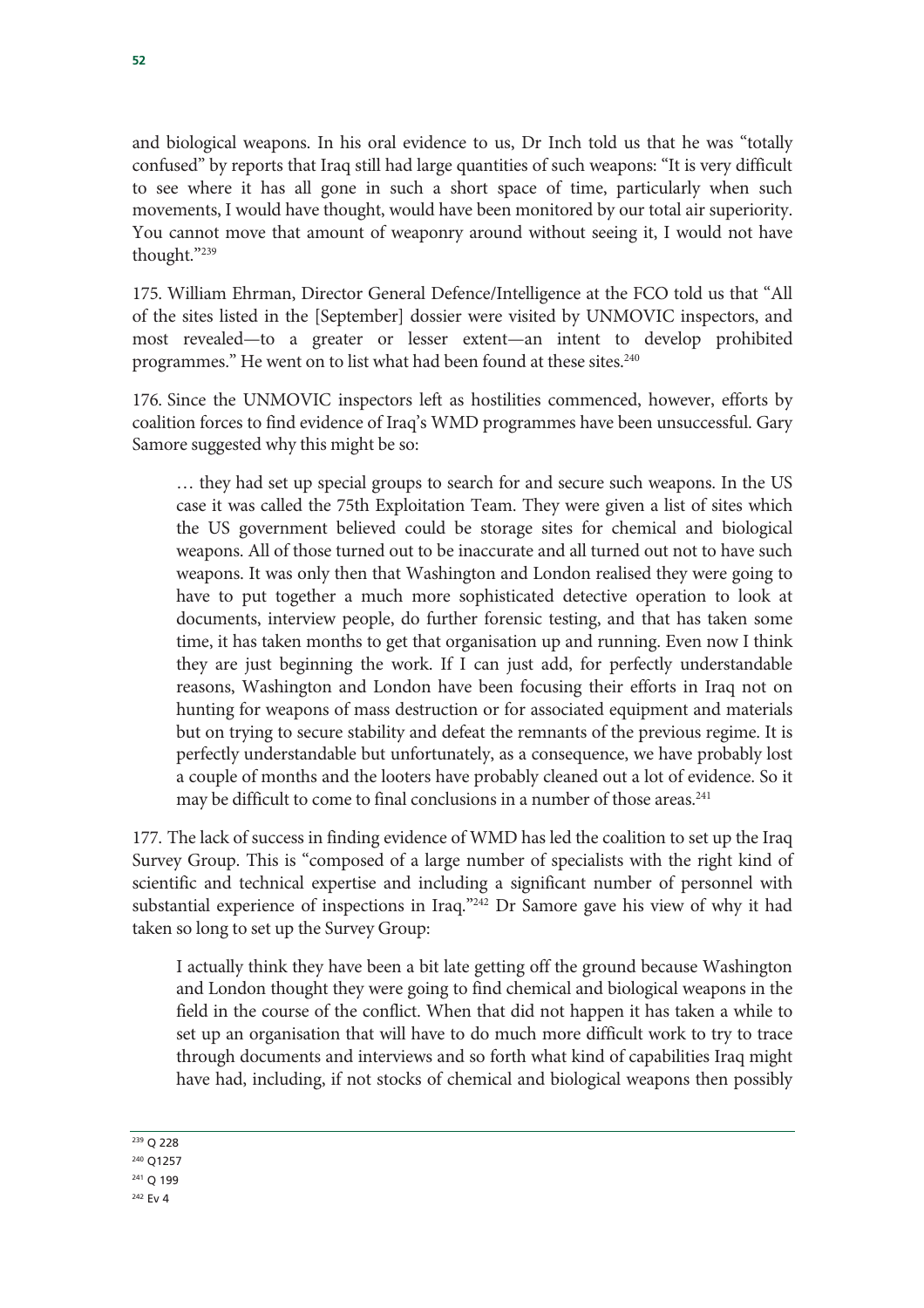the kind of equipment and material that would be necessary to produce them at some time in the future.<sup>243</sup>

He pointed out the difficulties which will face the Survey Group:

… it would be very difficult for the inspectors to find anything because, to the extent that Iraq had retained stockpiles of chemical and biological weapons, they would both be small enough and probably mobile enough for them to move them around in a way that would make it very hard for the inspectors to find them.<sup>244</sup>

178. Mr Taylor suggested that it could still take some time to find weapons facilities, even once the scientists involved in the programmes have been questioned:

Even the scientists at the senior level would certainly not know where the weapons were. They would know about research and development, they would know about possibly some production, they would know names of certain people, but the special security organisation which had the responsibility and some elements of the Special Republican Guard were the people that really knew. These were the hardest core part of the regime and that is really where I think those coalition members doing the investigation need to get to. $245$ 

179. Robin Cook called for the UNMOVIC inspectors to be sent back in:

I am deeply perplexed as to why we persist in denying access to the UNMOVIC inspectors. It seems to me if we want to establish any capability on the part of Saddam which the rest of the world can respect we do need to have the UN inspectors there to validate it. I can understand the Americans are probably not going to admit it because they have a long-standing hostility under the administration at the United Nations, but there is presumably no reason, and it is a perfectly fair question I would have thought to put to the Foreign Secretary, why we could not admit the UN inspectors to that sector of Iraq that we ourselves control.<sup>246</sup>

180. Against this, Terence Taylor thought that

… UNMOVIC is not structured to carry out this new mission, this fundamentally new mission, with a coalition in charge, with having to use all their intelligence resources and their interrogations of people coming in, offering security to them. They are about to deploy 1,200 and I think it could be up to 1,500 people, ten times the size of UNMOVIC, so it has to be led by the coalition and, with all the security implications, I think it makes it very difficult to include UNMOVIC as it is presently structured with the kind of people they have at the moment, they probably need some different kinds of people to do the missions.<sup>247</sup>

243 Q 167

- 244 Q 176
- 245 Q 322
- 246 Q 61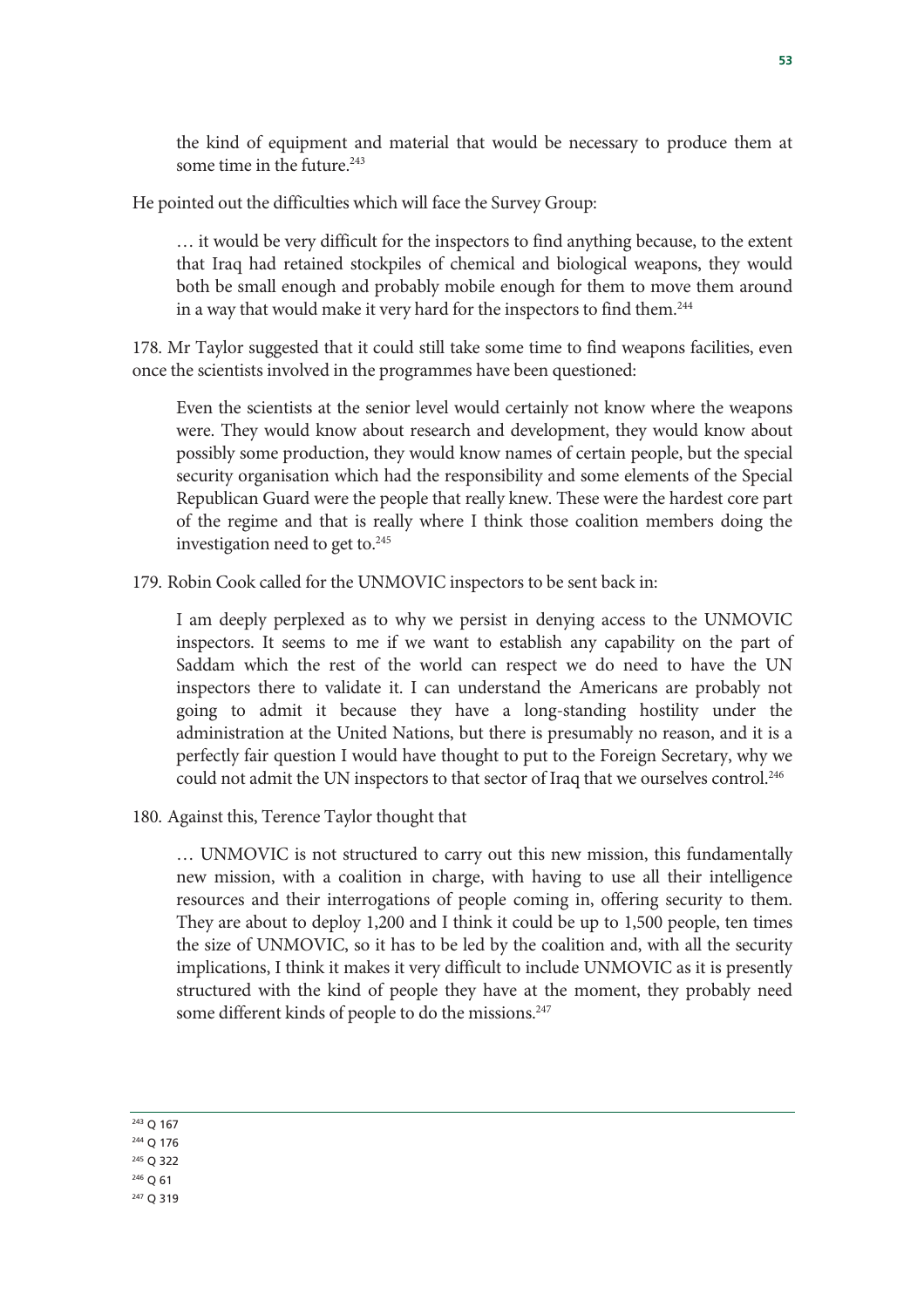181. Dr Inch proposed a role for the Organisation for the Prevention of Chemical Weapons (OPCW):

182. There is the problem of inspection post-event, the importance of understanding the industrial processes and whether or not they can be easily diverted. There is the problem of obtaining analytical data which is totally rigorous and indisputable. The people most experienced in that now are the inspectors who routinely carry out industrial inspections, the OPCW in The Hague. … and I would also want to make sure that, for any final analysis, it went to the independent labs around the world which are trained up for those purposes.248

# **The justification for war**

183. This inquiry into the information which the Government presented to Parliament in the period leading up to war in Iraq has focused on the two dossiers which were published in September 2002 and in February 2003. Although there were other papers, other speeches which did not refer to the dossiers, and other justifications offered for resorting to military action, it was these documents, and particularly the first, which were seen as forming the basis of the Government's case against the regime of Saddam Hussein.

184. On the evidence before us, we reject the serious allegations which have been made that the September dossier was the object of political interference. **We conclude that the September dossier was probably as complete and accurate as the Joint Intelligence Committee could make it, consistent with protecting sources, but that it contained undue emphases for a document of its kind. We further conclude that the jury is still out on the accuracy of the September dossier until substantial evidence of Iraq's weapons of mass destruction, or of their destruction, is found.**

185. On the second dossier, there can be no dispute that, whatever the accuracy of the information it contains, it was a disaster. **We conclude that the February dossier was badly handled and was misrepresented as to its provenance and was thus counterproductive. The furore over the process by which the document was assembled and published diverted attention from its substance. This was deeply unfortunate, because the information it contained was important.**

186. The central charge has been that Ministers misled Parliament. We have not been permitted to question the Prime Minister, although our Chairman and his colleagues on the Liaison Committee will have such an opportunity the day after we publish this Report. We have based our conclusions on the totality of the oral and written evidence available to us, alongside our own judgment as Members of Parliament who read or heard almost every word of the Government's case in the period leading up to the war. **Consistent with the conclusions reached elsewhere in this Report, we conclude that Ministers did not mislead Parliament.**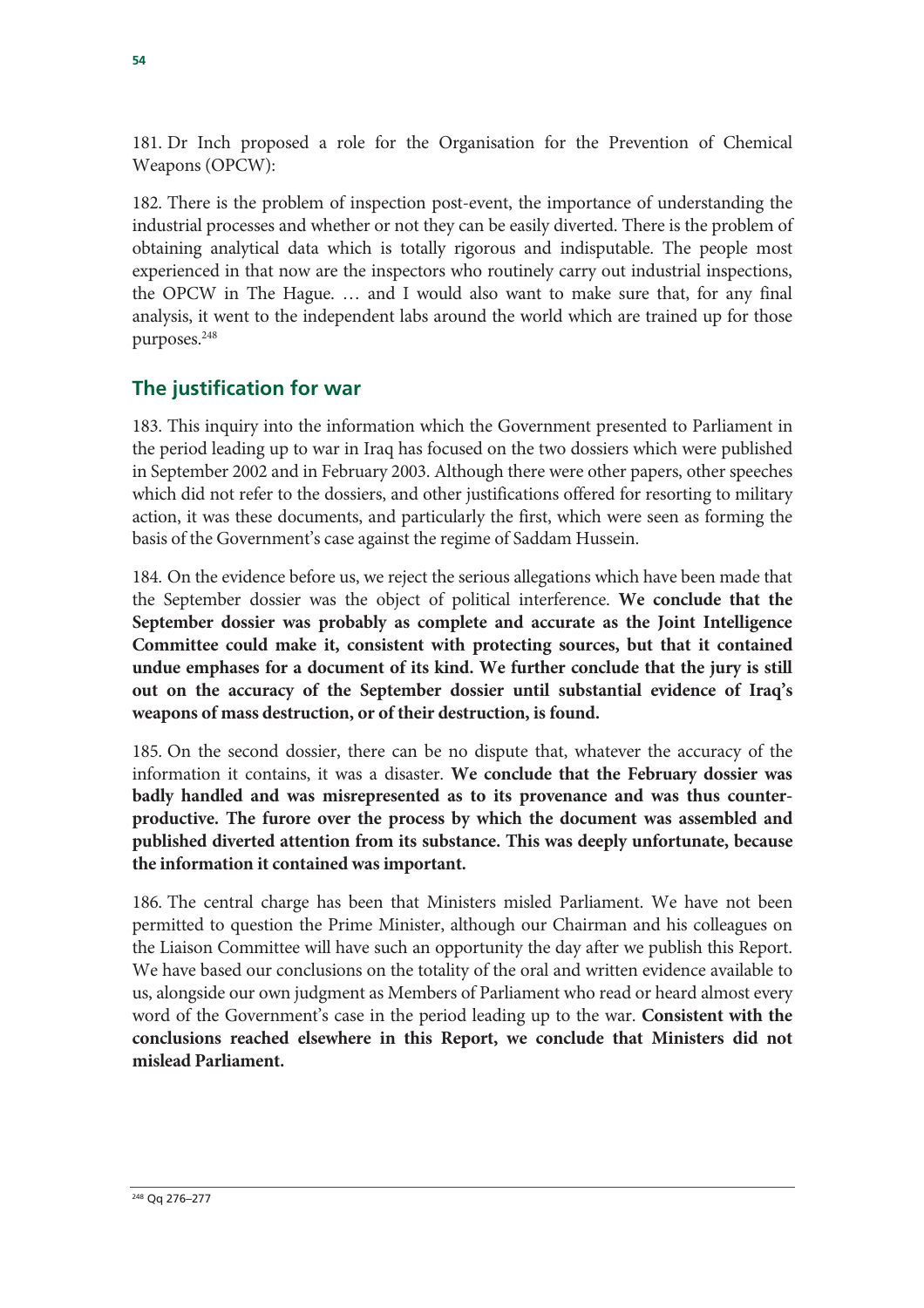# **Appendix 1**

# **BRIEFING NOTE FOR THE FOREIGN AFFAIRS COMMITTEE: IRAQ AND WEAPONS OF MASS DESTRUCTION**

#### **Introduction**

A central element of the justification offered by the British and US Governments for military action against Iraq was the need to disarm the Saddam Hussein regime of its proscribed weapons of mass destruction (WMD).<sup>249</sup>

On 24 September 2002 the British Government published a dossier containing its assessment of Iraq's programmes to develop WMD (the 'September Dossier').<sup>250</sup> The dossier drew on existing publicly available information, such as UN reports and testimony from Iraqi defectors, and on analysis of secret intelligence sources.<sup>251</sup> The executive summary declared that the judgements made in the report "reflect[ed] the views of the Joint Intelligence Committee (JIC)."252 The Prime Minister declared in the foreword that: "I and other Ministers have been briefed in detail on the intelligence and are satisfied as to its authority."253

An organagram of the United Kingdom's national intelligence machinery showing the lines of ministerial responsibility is included as Annex 1.

A further dossier released by the Prime Minister's Office on 3 February 2003 provided information on the infrastructure put in place by the Iraqi regime to conceal its WMD programmes (the 'February Dossier').<sup>254</sup> The introduction stated that the document drew on a number of sources, "including intelligence material". Some media commentators have labelled it the "dodgy dossier" due to its apparent reliance on, and rewording of, academic articles<sup>255</sup> and the reported absence of ministerial consultation prior to publication.

Since the conflict in Iraq, responsibility for investigating Iraq's alleged WMD programmes has been assumed by Coalition weapons inspectors from the USA, UK and Australia, in place of the previous UN inspection teams. Inspections of around 230 suspected sites have

<sup>&</sup>lt;sup>249</sup> The term 'Weapons of Mass Destruction' is generally used to denote nuclear, chemical and biological weapons. Within the context of Iraq, it has been used more broadly to cover all weapons programmes proscribed under Resolution 687 of 1991, including ballistic missiles and other unmanned delivery systems with a range greater than 150 kilometres. For more background on Iraq and WMD, see Library Research Papers 02/53, 02/64 and 03/50.

<sup>250</sup> *Iraq's Weapons of Mass Destruction: The Assessment of the British Government*, 24 September 2002, available online at http://www.fco.gov.uk/Files/kfile/iraqdossier.pdf

<sup>&</sup>lt;sup>251</sup> These sources are primarily the Secret Intelligence Service (SIS or MI6), the Government Communications Headquarters (GCHQ), the Security Service (or MI5), and the Defence Intelligence Staff (DIS). The Government also said it had "access to intelligence from close allies". *Iraq's Weapons of Mass Destruction: The Assessment of the British Government*, 24 September 2002, p.9

<sup>252</sup> *Iraq's Weapons of Mass Destruction: The Assessment of the British Government*, 24 September 2002, p.6

<sup>253</sup> *Iraq's Weapons of Mass Destruction: The Assessment of the British Government*, 24 September 2002, p.3

<sup>254</sup> *Iraq – its infrastructure of concealment, deception and intimidation*, released 3 February 2003, available online at http://www.number-10.gov.uk/output/page1470.asp

<sup>&</sup>lt;sup>255</sup> It is claimed the dossier relied on the following articles: Sean Boyne, 'Inside Iraq's Security Networks' (parts I and II), *Jane's Intelligence Review*, July & August 1997, Ibrahim al-Marashi, 'Iraq's Security and Intelligence Network: a guide and analysis', MERIA Journal Vol.6, No.3, September 2002, available online at http://meria.idc.ac.il/journal/2002/issue3/jv6n3a1.html, and Ken Gause, 'Can the Iraqi Security Apparatus save Saddam?', Jane's Intelligence Review, November 2002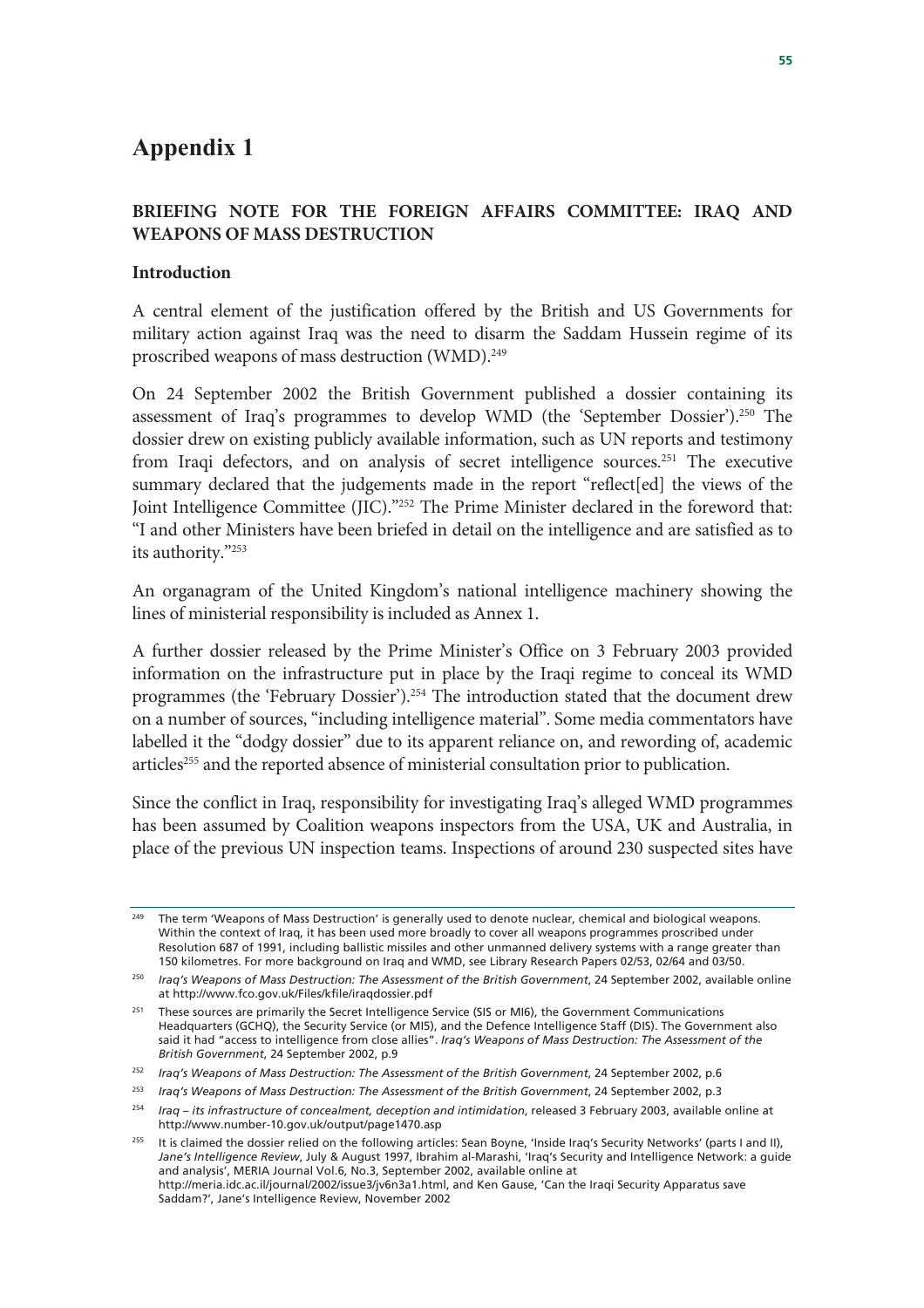uncovered little evidence of proscribed weapons and materials, and the process was relaunched in late May with an increased number of personnel and an expanded mandate. The focus has reportedly shifted to the interrogation of officials linked to Iraq's WMD programmes in an attempt to obtain further leads.

The British Government has expressed confidence that Coalition inspections will find WMD in Iraq, Mr Blair declaring on 4 June that: "I have absolutely no doubt at all that they will find the clearest possible evidence of Iraq's weapons of mass destruction."256 He said Iraq had mounted a "concerted campaign of concealment of the weapons", which made it more difficult to reassemble those weapons, "but that does not in any shape or form dispute the original intelligence."257

There have been contradictory messages from members of the Bush administration on this question, with some echoing Mr Blair's confidence that evidence would be forthcoming. Yet Defence Secretary Donald Rumsfeld said on 17 April that he doubted any firm evidence of WMD would be found by the Coalition, adding on 27 May that: "It is also possible that they [the Iraqis] decided that they would destroy them prior to a conflict."258

The following briefing considers the evidence presented by the British Government in its September dossier and in subsequent statements in the House on the main elements of Iraq's proscribed WMD programmes. It then compares the evidence produced by other sources, including the US Government, independent think tanks, and the two UN bodies tasked with securing the disarmament of Iraq, UNMOVIC (previously UNSCOM) and the IAEA.259

A brief chronology of developments with regard to Iraq and its WMD programmes is provided in Annex 2.

# **Chemical Weapons**

In its September Dossier the British Government set out the following conclusions drawn from publicly available information and its latest intelligence assessments:

Iraq has a useable chemical […] weapons capability […] which has included recent production of chemical […] agents;

Iraq can deliver chemical […] agents using an extensive range of artillery shells, freefall bombs, sprayers and ballistic missiles;

Iraq 's current military planning specifically envisages the use of chemical […] weapons;

<sup>256</sup> BBC News web site at http://news.bbc.co.uk , 6 June 2003

<sup>257</sup> HC Deb 4 June 2003, c156

<sup>258 &#</sup>x27;Rumsfeld admits doubts over Iraqi WMDs', *Daily Telegraph*, 29 May 2003

<sup>259</sup> UNMOVIC, the UN Monitoring, Verification and Inspection Commission, replaced UNSCOM, the UN Special Commission on Iraq, in late 1999. The IAEA is the International Atomic Energy Agency.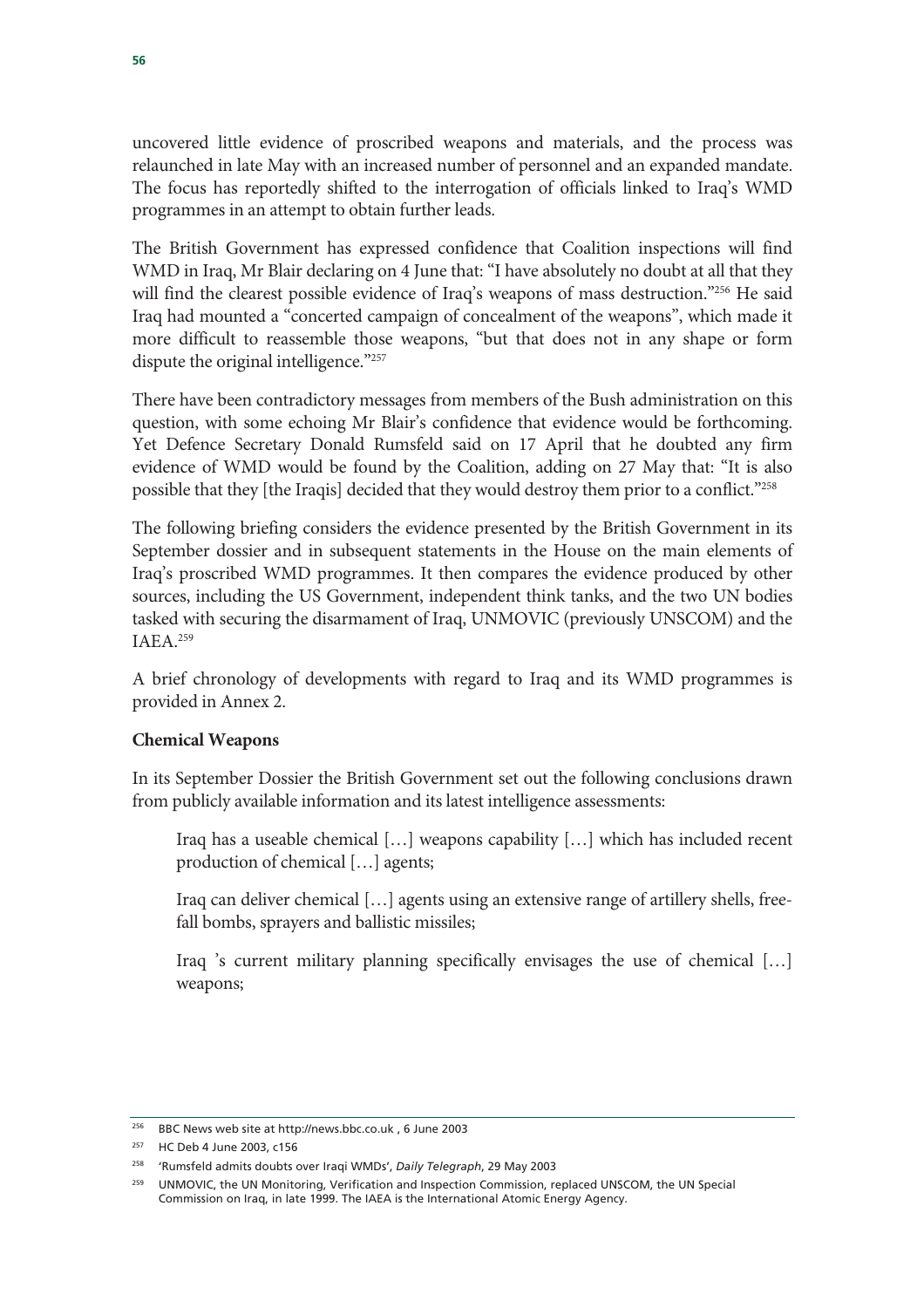Iraq's military forces are able to use chemical and biological weapons, with command, control and logistical arrangements in place. The Iraqi military are able to deploy these weapons within 45 minutes of a decision to do so.<sup>260</sup>

The latter claim about 45 minutes was made three times in the document and was repeated by the Prime Minister during his Statement prior to the Debate of 24 September.<sup>261</sup> It was subsequently quoted by Foreign Secretary Jack Straw during a speech at Chatham House on 21 February:

Recent intelligence shows that Saddam's military plans envisage using chemical and biological weapons against a range of targets, including his own Shia population. Some of these weapons are deployable within 45 minutes of an order to use them.<sup>262</sup>

The claim attracted particular attention from media observers. Bronwen Maddox, the Foreign Editor of The Times, argued that it was "simply stupid of Blair to have made it", adding that:

In one sense, the allegation is simply a banal military estimate of the length of time for a launch command to pass down the chain. It is plausible that the Intelligence services made such a claim.

But it is hard to imagine that any Intelligence agent would have intended that calculation to be presented as flamboyantly as it was in the dossier, dominating the short foreword with its drama to justify the claim of imminent threat.<sup>263</sup>

Ibrahim al-Marashi, a research associate at Centre for Non-proliferation Studies in Monterey and author of one of the articles used in the February Dossier, was also critical of the 45-minute claim, arguing that:

No professional analyst would publish a figure such as this, based on only one source. This time span does not take into account the complicated Iraqi chain of command and the technical requirements needed to prepare and launch such a weapon.264

Mr Straw offered more detail on the source of the intelligence on 4 June:

The intelligence on 45 minutes came […] from an established and reliable source, not a defector, who has been reporting to us secretly for some years. The intelligence became available at the end of August. It was discussed by the Joint Intelligence Committee in the first week of September. It was included straight away in classified JIC documents. The fact that it had already been included in JIC assessments before

<sup>260</sup> *Iraq's Weapons of Mass Destruction: The Assessment of the British Government*, p.6, 24 September 2002

<sup>261</sup> HC Deb 24 September 2002, c3

<sup>&</sup>lt;sup>262</sup> 'Reintegrating Iraq into the International Community: a cause with 'compelling moral force'', Speech by the Foreign Secretary to the Royal Institute of International Affairs, 21 February 2003

<sup>263</sup> Bronwen Maddox, 'Honesty or judgement: Blair fails on one or the other', *The Times*, 5 June 2003

<sup>264</sup> Ibrahim al-Marashi, ''Sexed-up' WMD dossiers should not obscure Saddam's evil intent', *Daily Telegraph*, website, 5 June 2003, available online at

http://www.telegraph.co.uk/opinion/main.jhtml?xml=/opinion/2003/06/05/do0501.xml&secureRefresh=true&\_request id=120338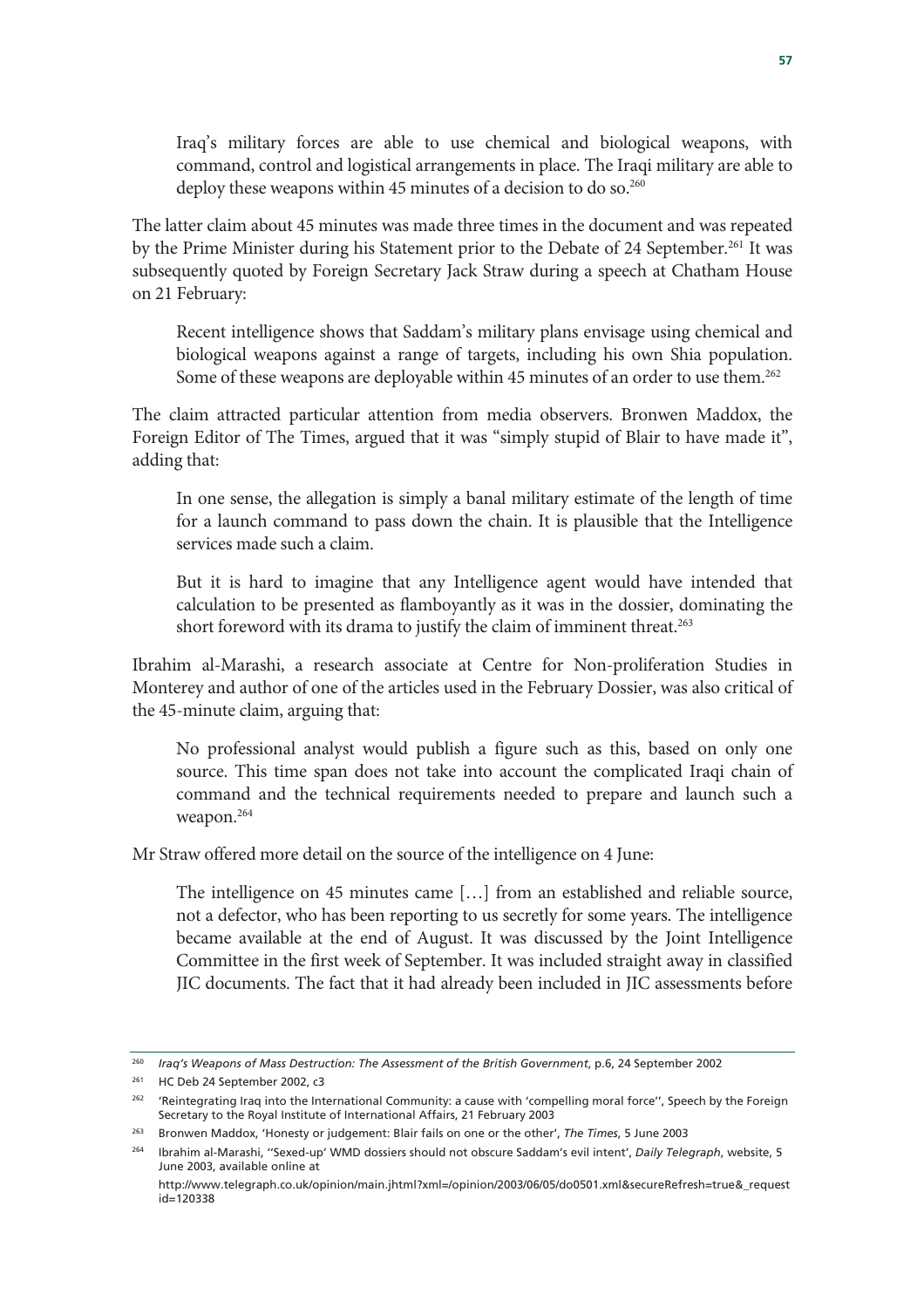its appearance in the public dossier puts in perspective the wilder accusations in the media.265

He also disputed that the reference to 45-minutes had been a significant factor in the decision of the House to support military action:

It is nonsense to suggest that the issue before the House on 18 March was whether a particular phrase in the dossier happened to be accurate. It was accurate—exactly in the terms used. However, I have been unable to find any speeches made on 17 or 18 March that even mention that 45-minute intelligence reference.<sup>266</sup>

Mr Blair declared on 4 June:

I want to make it clear to the House—I have spoken and conferred with the chairman of the Joint Intelligence Committee—that there was no attempt, at any time, by any official, or Minister, or member of No. 10 Downing street staff, to override the intelligence judgments of the Joint Intelligence Committee. That includes the judgment about the so-called 45 minutes. It was a judgment made by the Joint Intelligence Committee and by that committee alone.

He went on to say:

[...] the claims that have been made are simply false. In particular, the claim that the readiness of Saddam to use weapons within 45 minutes of an order to use them was a point inserted in the dossier at the behest of No. 10 is completely and totally untrue. Furthermore, the allegation that the 45-minute claim provoked disquiet among the intelligence community, which disagreed with its inclusion in the dossier […] is also completely and totally untrue. Instead of hearing from one or many anonymous sources, I suggest that if people have any evidence, they actually produce it.<sup>267</sup>

No evidence has emerged thus far, either during or after the conflict, to validate the Government's assertion.

## **Production Facilities**

The September Dossier declared that: "Intelligence shows that Iraq has continued to produce chemical agent."268 It noted that some facilities associated with Iraq's past chemical weapons programme had been rebuilt, including a potentially dual-use plant producing chlorine and phenol at Fallujah 2. New chemical facilities were also reported to have been built, some with "illegal foreign assistance". The Dossier drew particular attention to the phosgene plant at al-Qa'qa, which could have civilian purposes but could also be used to produce nerve agent precursor.

In his presentation to the Security Council on 5 February 2003, US Secretary of State Colin Powell declared:

<sup>265</sup> HC Deb 4 June 2003, c193

<sup>266</sup> HC Deb 4 June 2003, c197

<sup>267</sup> HC Deb 4 June 2003, c148

<sup>268</sup> *Iraq's Weapons of Mass Destruction: The Assessment of the British Government*, p.19, 24 September 2002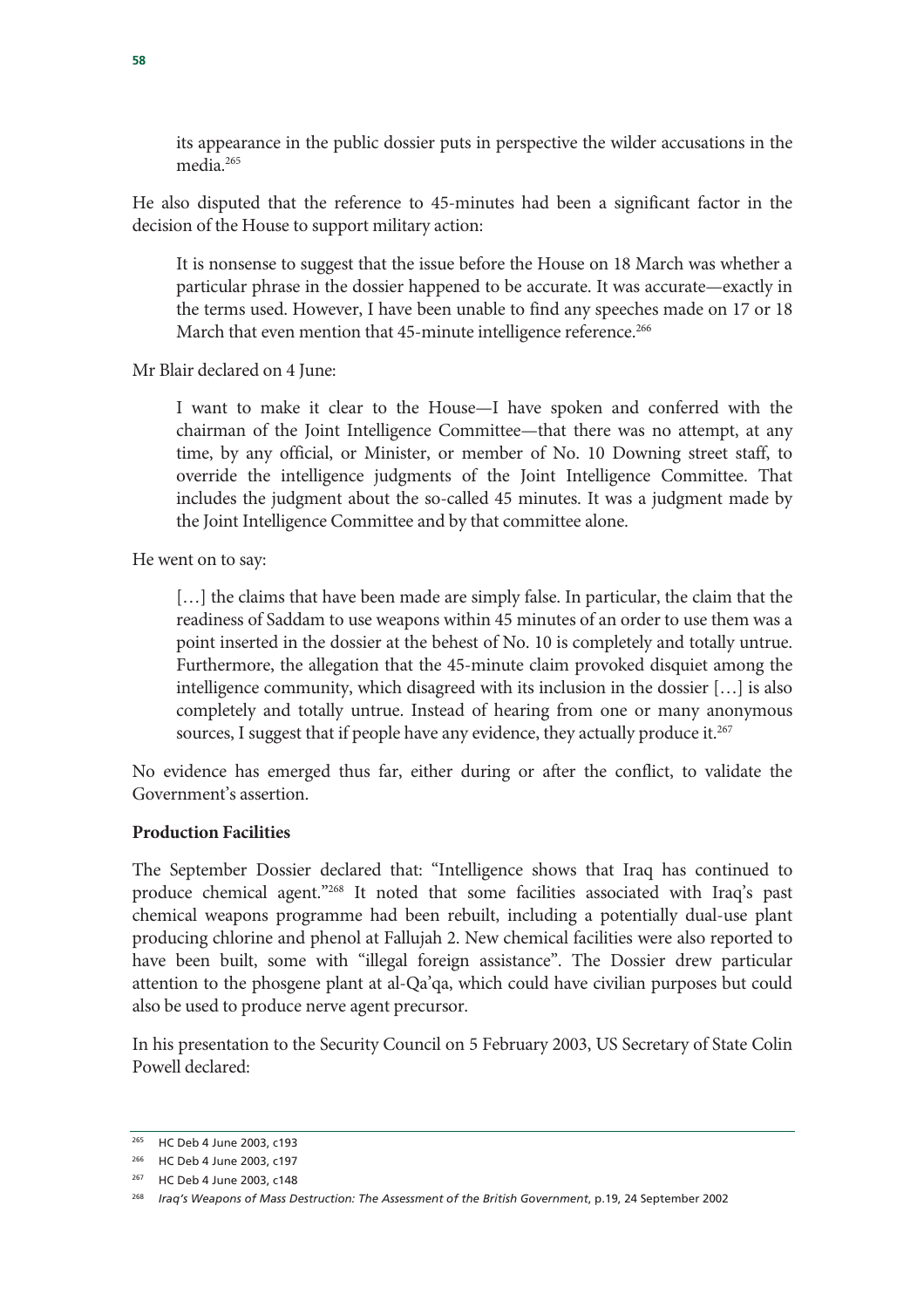We know that Iraq has embedded key portions of its illicit chemical weapons infrastructure within its legitimate civilian industry. To all outward appearances, even to experts, the infrastructure looks like an ordinary civilian operation. Illicit and legitimate production can go on simultaneously or on a dime. This dual-use infrastructure can turn from clandestine to commercial and then back again. […]

Under the guise of dual-use infrastructure, Iraq has undertaken an effort to reconstitute facilities that were closely associated with its past program to develop and produce chemical weapons.269

UN inspectors visited on several occasions the various sites highlighted by the US and British Governments, but reported no evidence of proscribed activity. Coalition inspection teams are currently conducting further investigations and testing at these and other sites.

## **Mustard Gas**

According to the September Dossier, JIC assessments from mid-2001 concluded that:

Iraq retained some chemical warfare agents, precursors, production equipment and weapons from before the Gulf War. These stocks would enable Iraq to produce significant quantities of mustard gas within weeks. $270$ 

The independent think tank, the International Institute for Strategic Studies (IISS), concluded in its Strategic Dossier of 9 September 2002 that Iraq had probably retained a few hundred tonnes of mustard gas.271

14 artillery shells containing around 49 litres of previously declared mustard were destroyed by UNMOVIC in early 2003.<sup>272</sup> No further agent has been uncovered during the UN or Coalition inspections processes.

## **Nerve Agents**

The September Dossier declared that Iraq had the capability to produce sarin, cyclosarin, and VX, adding that its pre-1991 stocks of materials, equipment and weapons would enable Iraq to produce significant quantities of nerve agent within months.<sup>273</sup>

IISS concluded in its Strategic Dossier that Iraq had probably retained precursors for a few hundred tonnes of sarin/cyclosarin and for perhaps a few hundred tonnes of VX from pre-1991 stocks.274

Dr Blix declared in late January that:

Iraq has declared that it only produced VX on a pilot scale, just a few tonnes and that the quality was poor and the product unstable. Consequently, it was said, that the

<sup>&</sup>lt;sup>269</sup> Presentation by Secretary of State Colin Powell to the UN Security Council, 5 February 2003

<sup>270</sup> *Iraq's Weapons of Mass Destruction: The Assessment of the British Government*, p.18, 24 September 2002

<sup>271</sup> *Iraq's Weapons of Mass Destruction: A Net Assessment*, IISS Strategic Dossier, 9 September 2002, p.74

<sup>272</sup> *Thirteenth Quarterly Report of the Executive Chairman of UNMOVIC in accordance with paragraph 12 of Security Council Resolution 1284 (1999)*, S/2003/580, 30 May 2003, p.30

<sup>273</sup> *Iraq's Weapons of Mass Destruction: The Assessment of the British Government*, p.18, 24 September 2002

<sup>274</sup> *Iraq's Weapons of Mass Destruction: A Net Assessment*, IISS Strategic Dossier, 9 September 2002, p.74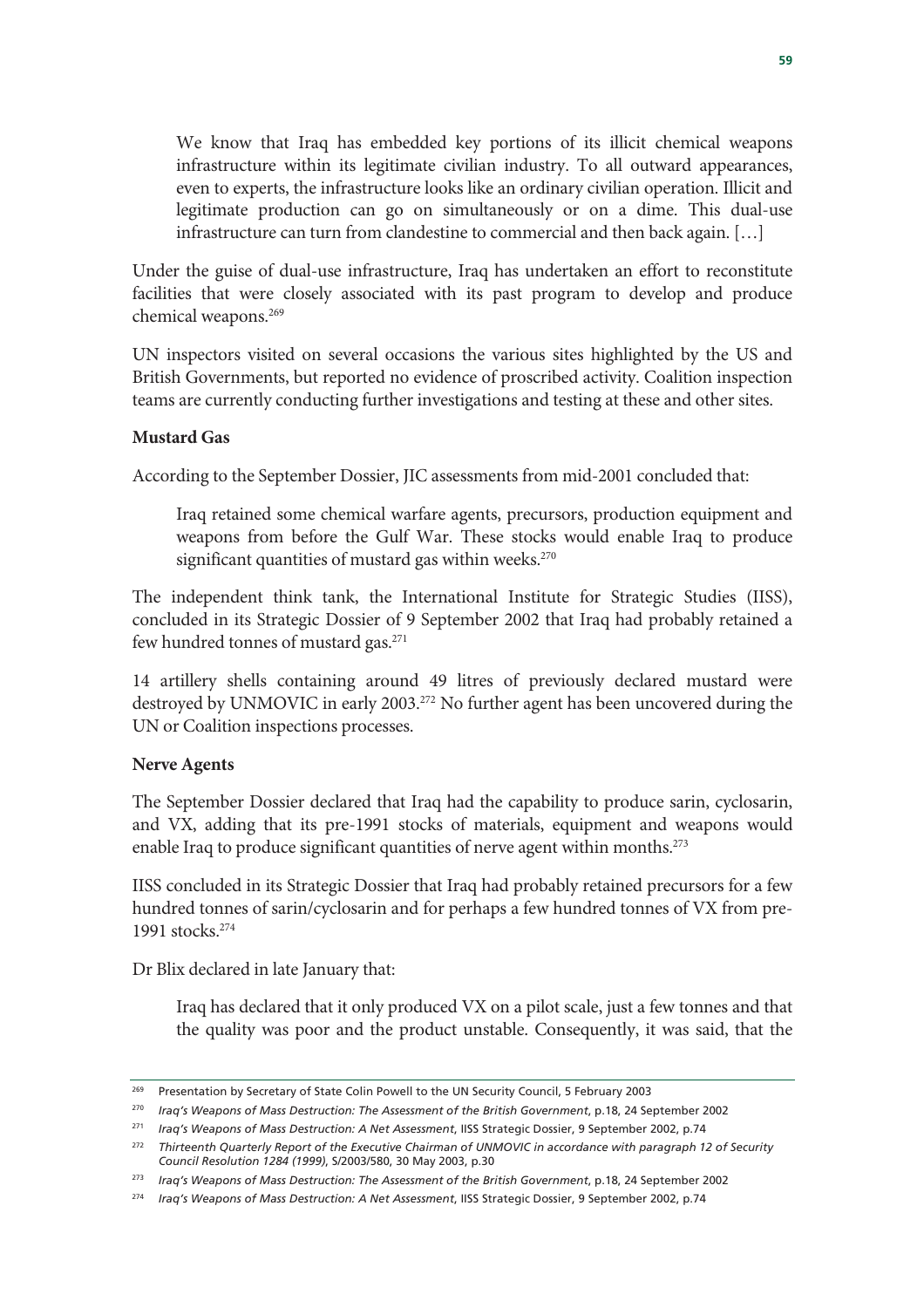agent was never weaponised. Iraq said that the small quantity of agent remaining after the Gulf War was unilaterally destroyed in the summer of 1991.

UNMOVIC, however, has information that conflicts with this account. There are indications that Iraq had worked on the problem of purity and stabilization and that more had been achieved than has been declared. Indeed, even one of the documents provided by Iraq indicates that the purity of the agent, at least in laboratory production, was higher than declared.

There are also indications that the agent was weaponised. In addition, there are questions to be answered concerning the fate of the VX precursor chemicals, which Iraq states were lost during bombing in the Gulf War or were unilaterally destroyed by Iraq.<sup>275</sup>

Some progress in resolving the issue occurred in March after Iraq announced it was reopening a disposal site from 1991 where the unilateral destruction was reported to have occurred. The withdrawal of inspectors in mid-March cut the process short, although, as Dr Blix noted in May, it seemed unlikely that the excavation would have provided conclusive answers to UNMOVIC's questions due to the difficulties in establishing the exact amount of VX that had been destroyed at the site.<sup>276</sup> UNMOVIC also indicated that its primary concern over VX was not simply the quantity destroyed in 1991 but rather the retention by Iraq of precursors, know-how and the extent of the development of the programme in 1990.

No nerve agent or precursors have been declared found thus far by Coalition inspectors.

# **Chemical and Biological Munitions and Delivery Capability**

The September Dossier stated that Iraq had "a variety of delivery means available" for chemical and biological agents, including free-fall bombs, artillery shells and rockets, helicopter and aircraft borne sprayers, ballistic missiles and Unmanned Aerial Vehicles (UAVs). No details were offered on the estimated number of munitions, although the dossier drew attention to the 20,000 artillery munitions that had not been accounted for by UNSCOM/UNMOVIC. It also added: "It is probable that Iraq retains a capability for aerosol dispersal of both chemical and biological agent over a large area."<sup>277</sup>

Secretary of State Powell declared in February 2003: "Our conservative estimate is that Iraq today has a stockpile of between 100 and 500 tons of chemical weapons agent. That is enough agent to fill 16,000 battlefield rockets."278 He also showed an UNSCOM video purporting to show an Iraqi Mirage F-1 aircraft simulating the spraying of anthrax.

<sup>&</sup>lt;sup>275</sup> 'The Security Council: An Update on Inspections', by Dr Hans Blix, Executive Chairman of UNMOVIC, 27 January 2003, from http://www.un.org/Depts/unmovic/recent%20items.html

<sup>276</sup> *Thirteenth Quarterly Report of the Executive Chairman of UNMOVIC in accordance with paragraph 12 of Security Council Resolution 1284 (1999)*, S/2003/580, 30 May 2003, p.25

<sup>277</sup> *Iraq's Weapons of Mass Destruction: The Assessment of the British Government*, 24 September 2002, p.22

<sup>&</sup>lt;sup>278</sup> Presentation by Secretary of State Colin Powell to the UN Security Council, 5 February 2003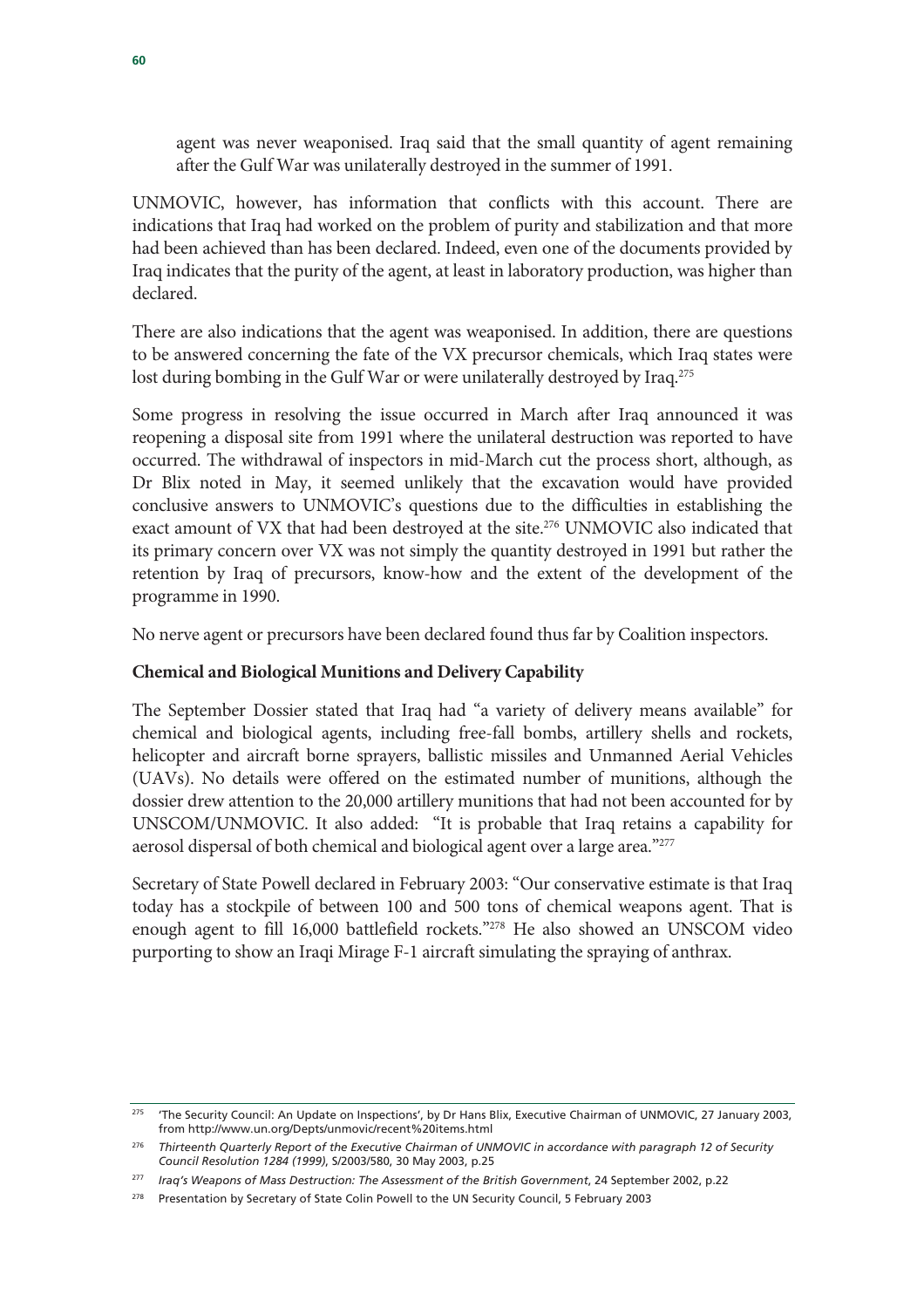IISS concluded in its Strategic Dossier that Iraq could be capable of delivering chemical and biological agents in a variety of impact-fuse tactical munitions, such as artillery shells, rockets and aerial bombs, of which it could have as many as a few thousand.<sup>279</sup>

In January eighteen empty 122-mm chemical munitions were found by UNMOVIC and Iraq.280 Iraqi officials insisted that the munitions had been overlooked from 1991. Dr Blix acknowledged in late January that "this could be the case", but warned that: "They could also be the tip of a submerged iceberg. The discovery of a few rockets does not resolve but rather points to the issue of several thousands of chemical rockets that are unaccounted for."281

Dr Blix also drew attention to the so-called "Air force document," which gave an account of the expenditure of bombs, including chemical munitions, by Iraq during the conflict with Iran:

The document indicates that 13,000 chemical bombs were dropped by the Iraqi Air Force between 1983 and 1988, while Iraq has declared that 19,500 bombs were consumed during this period. Thus, there is a discrepancy of 6,500 bombs. The amount of chemical agent in these bombs would be in the order of about 1,000 tonnes. In the absence of evidence to the contrary, we must assume that these quantities are now unaccounted for.<sup>282</sup>

No further finds of chemical or biological munitions have been reported by the Coalition inspection teams operating in Iraq. Searches of potential storage sites are ongoing.

#### **Biological Weapons**

The September Dossier reported that, along with chemical weapons, Iraq's biological capabilities "represented the most immediate threat" from WMD. It claimed that Iraq had a biological agent production capability and could produce at least anthrax, botulinum toxin, aflatoxin and ricin. It concluded that Iraq had continued to produce biological agents and had military plans and command and control arrangements in place to use such weapons.283 Between 1998 and 2002 the JIC noted intelligence on the following:

Personnel known to have been connected to the biological warfare programme up to the Gulf War had been conducting research into pathogens. There was intelligence that Iraq was starting to produce biological warfare agents in mobile production facilities. Planning for the project had begun in 1995 under Dr Rihab Taha, known to have been a central player in the pre-Gulf War programme. The JIC concluded that

<sup>279</sup> *Iraq's Weapons of Mass Destruction: A Net Assessment*, IISS Strategic Dossier, 9 September 2002, p.74

<sup>&</sup>lt;sup>280</sup> Initial reports had suggested that the bunker in which the munitions at Al Ukhaidhir were stored had been relatively new, leading Dr Blix to declare on 27 January that "the rockets must have been moved there in the past few years, at a time when Iraq should not have had such munitions". He corrected that report on 9 February by saying that, in fact, the bunkers were not new

<sup>&</sup>lt;sup>281</sup> 'The Security Council: An Update on Inspections', by Dr Hans Blix, Executive Chairman of UNMOVIC, 27 January 2003, from http://www.un.org/Depts/unmovic/recent%20items.html

<sup>&</sup>lt;sup>282</sup> 'The Security Council: An Update on Inspections', by Dr Hans Blix, Executive Chairman of UNMOVIC, 27 January 2003, from http://www.un.org/Depts/unmovic/recent%20items.html

<sup>283</sup> *Iraq's Weapons of Mass Destruction: The Assessment of the British Government*, p.5, 24 September 2002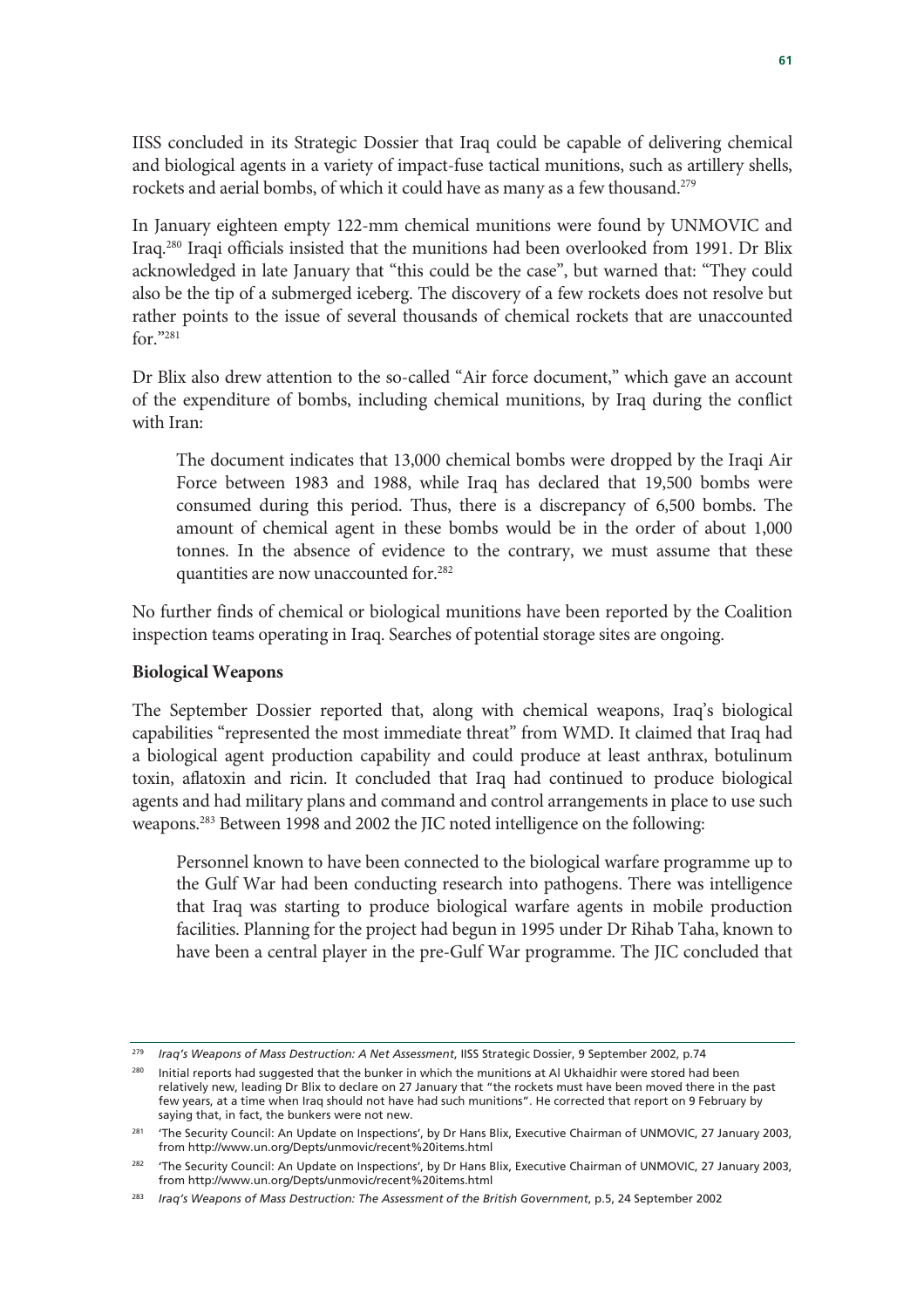Iraq had sufficient expertise, equipment and material to produce biological warfare agents within weeks using its legitimate bio-technology facilities.<sup>284</sup>

Secretary of State Powell told the Security Council in February 2003 that:

There can be no doubt that Saddam Hussein has biological weapons and the capability to rapidly produce more, many more. And he has the ability to dispense these lethal poisons and diseases in ways that can cause massive death and destruction.<sup>285</sup>

In addition to the weaponisation of anthrax, botulinum toxin, aflatoxin and ricin, Mr Powell claimed that:

Saddam Hussein has investigated dozens of biological agents causing diseases such as gas gangrene, plague, typhus, tetanus, cholera, camelpox, and hemorrhagic fever. And he also has the wherewithal to develop smallpox.<sup>286</sup>

With regard to the deployment of biological weapons, he declared:

[…] we know from sources that a missile brigade outside Baghdad was dispersing rocket launchers and warheads containing biological warfare agent to various locations, distributing them to various locations in western Iraq.

Most of the launchers and warheads had been hidden in large groves of palm trees and were to be moved every one to four weeks to escape detection.

We also have satellite photos that indicate that banned materials have recently been moved from a number of Iraqi weapons of mass destruction facilities.<sup>287</sup>

The IISS Dossier concluded that Iraq had probably retained substantial growth media and BW agent (perhaps thousands of litres of anthrax) from pre-1991 stocks.<sup>288</sup> It also concluded that Iraq would be capable of resuming BW agent production within weeks using existing civilian facilities, and suggested it could have produced thousands of litres of anthrax, botulinum toxin and other agents since 1998. Furthermore, it claimed Iraq had a capability to deliver BW agent using a simple airborne wet spray device, but it was not known if it had developed more advanced wet spray devices or acquired the ability to use dry agent.289 However, the report said that the actual extent of Iraq's stocks was unknown, as was its possession of viral agents and smallpox.<sup>290</sup>

None of the sites searched by UN or Coalition teams during 2003 have contained proscribed materials. Further investigations are ongoing.

<sup>284</sup> *Iraq's Weapons of Mass Destruction: The Assessment of the British Government*, p.18, 24 September 2002

<sup>&</sup>lt;sup>285</sup> Presentation by Secretary of State Colin Powell to the UN Security Council, 5 February 2003

<sup>&</sup>lt;sup>286</sup> Presentation by Secretary of State Colin Powell to the UN Security Council, 5 February 2003

<sup>&</sup>lt;sup>287</sup> Presentation by Secretary of State Colin Powell to the UN Security Council, 5 February 2003

<sup>288</sup> *Iraq's Weapons of Mass Destruction: A Net Assessment*, IISS Strategic Dossier, 9 September 2002, p.74

<sup>289</sup> *Iraq's Weapons of Mass Destruction: A Net Assessment*, IISS Strategic Dossier, 9 September 2002, p.74

<sup>290</sup> *Iraq's Weapons of Mass Destruction: A Net Assessment*, IISS Strategic Dossier, 9 September 2002, p.74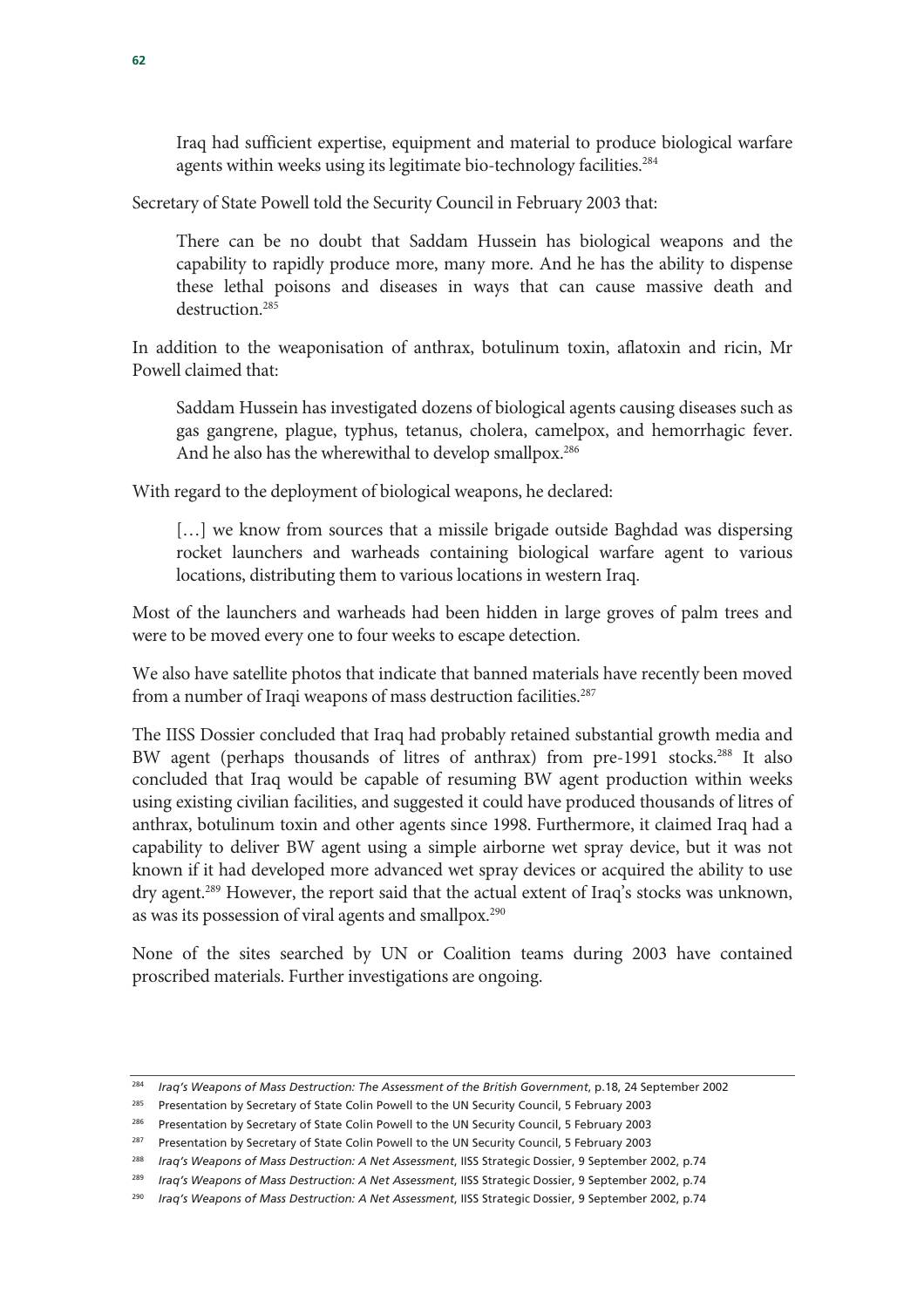#### **Anthrax**

The September Dossier cited UNSCOM and UNMOVIC concerns over growth media that had not been accounted for by Iraq. The Government assessed that, as of late 1998, UNSCOM had been unable to account for "growth media procured for biological agent production (enough to produce over three times the 8,500 litres of anthrax spores Iraq admits to having manufactured)."291

On several occasions during early 2003 Dr Blix declared there were strong indications that Iraq had produced more anthrax than it had declared and stressed it was incumbent on Iraq to find and destroy it under UNMOVIC supervision or provide convincing evidence that it had indeed been destroyed unilaterally in 1991, as Iraq claimed.<sup>292</sup>

Some progress in resolving the issue occurred in March after Iraq announced it was reopening a disposal site from 1991 where the unilateral destruction was reported to have occurred. The withdrawal of inspectors in mid-March cut the process short, although, as Dr Blix noted in May, it seemed unlikely that the excavation would have provided conclusive answers to the questions posed by UNMOVIC due to the difficulties in establishing the exact amount of anthrax that had been destroyed at the site. He concluded that: "For a final assessment of the matter of anthrax destruction […] further information from other sources, such as interviews and documentary evidence would be required."<sup>293</sup>

#### **Production Facilities**

The British Government declared in the September Dossier that:

We know from intelligence that Iraq has continued to produce biological warfare agents. […] Iraq […] is judged to be self-sufficient in the technology required to produce biological weapons. […]294

The Government also expressed concern that certain dual-use equipment, some of it new, "could be used in a resurgent biological warfare programme." It highlighted certain "facilities of concern", such as the castor oil production plant at Fallujah, which could be used for the production of ricin.

The various facilities highlighted in the September Dossier were visited on several occasions by UNMOVIC, but no evidence was found of proscribed activities. Coalition weapons inspectors are also reported to have visited the sites and are continuing their investigations.

<sup>291</sup> *Iraq's Weapons of Mass Destruction: The Assessment of the British Government*, 24 September 2002, p.16

<sup>&</sup>lt;sup>292</sup> 'The Security Council: An Update on Inspections', by Dr Hans Blix, Executive Chairman of UNMOVIC, 27 January 2003, from http://www.un.org/Depts/unmovic/recent%20items.html

<sup>293</sup> *Thirteenth Quarterly Report of the Executive Chairman of UNMOVIC in accordance with paragraph 12 of Security Council Resolution 1284 (1999)*, S/2003/580, 30 May 2003, p.25

<sup>294</sup> *Iraq's Weapons of Mass Destruction: The Assessment of the British Government*, 24 September 2002, p.22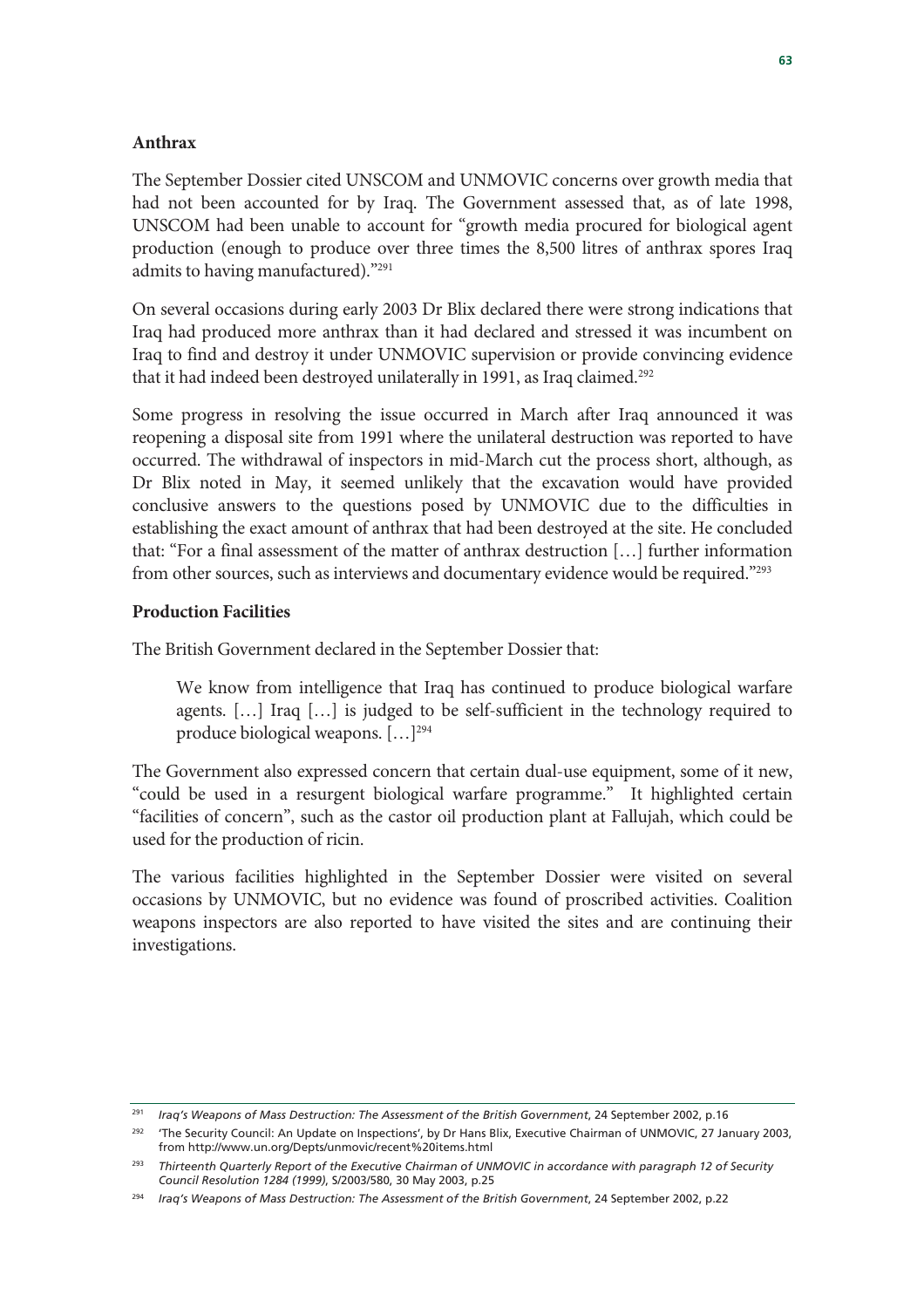## **Mobile Production Facilities**

The September Dossier cited evidence from defectors who had left Iraq since 2000 that mobile biological agent production facilities had been developed by Iraq, adding that: "Recent intelligence confirms that the Iraqi military have developed mobile facilities."295

Secretary of State Powell declared in his February presentation that:

We have first-hand descriptions of biological weapons factories on wheels and on rails. […] In a matter of months, they can produce a quantity of biological poison equal to the entire amount that Iraq claimed to have produced in the years prior to the Gulf War. […]

We know that Iraq has at least seven of these mobile, biological agent factories. The truck-mounted ones have at least two or three trucks each. That means that the mobile production facilities are very few—perhaps 18 trucks that we know of. There may be more. […]

[...] these are sophisticated facilities. For example, they can produce anthrax and botulinum toxin.296

He cited four sources, including two defectors, to corroborate the claims.

UNMOVIC found no evidence of such vehicles during its inspections, although three vehicles are reported to have been found by Coalition weapons inspectors. Paul Reynolds, the BBC News Online World Affairs Correspondent, believes these vehicles "provide the strongest evidence so far of illegal Iraqi weapons production".297

## **Nuclear Weapons**

Between 1991 and the withdrawal of its inspection teams in 1998, the IAEA reported considerable progress in verifying and destroying the bulk of Iraq's nuclear weapons programme. However, the British Government argued in its September Dossier that since 1998: "there has been an accumulation of intelligence indicating that Iraq is making concerted covert efforts to acquire dual-use technology and materials with nuclear applications."298 The JIC reportedly concluded in early 2002 that:

UN sanctions on Iraq were hindering the import of crucial goods for the production of fissile material. The JIC judged that while sanctions remain effective Iraq would not be able to produce a nuclear weapon. If they were removed or prove ineffective, it would take Iraq at least five years to produce sufficient fissile material for a weapon indigenously. However, we know that Iraq retains expertise and design data relating to nuclear weapons. We therefore judge that if Iraq obtained fissile material and other essential components from foreign sources the timeline for production of a

<sup>295</sup> *Iraq's Weapons of Mass Destruction: The Assessment of the British Government*, p.22, 24 September 2002

<sup>&</sup>lt;sup>296</sup> Presentation by Secretary of State Colin Powell to the UN Security Council, 5 February 2003

<sup>297</sup> Paul Reynolds, 'Iraq weapons: Where does the buck stop?', *BBC News Online*, 10 June 2003

<sup>298</sup> *Iraq's Weapons of Mass Destruction: The Assessment of the British Government*, p.25, 24 September 2002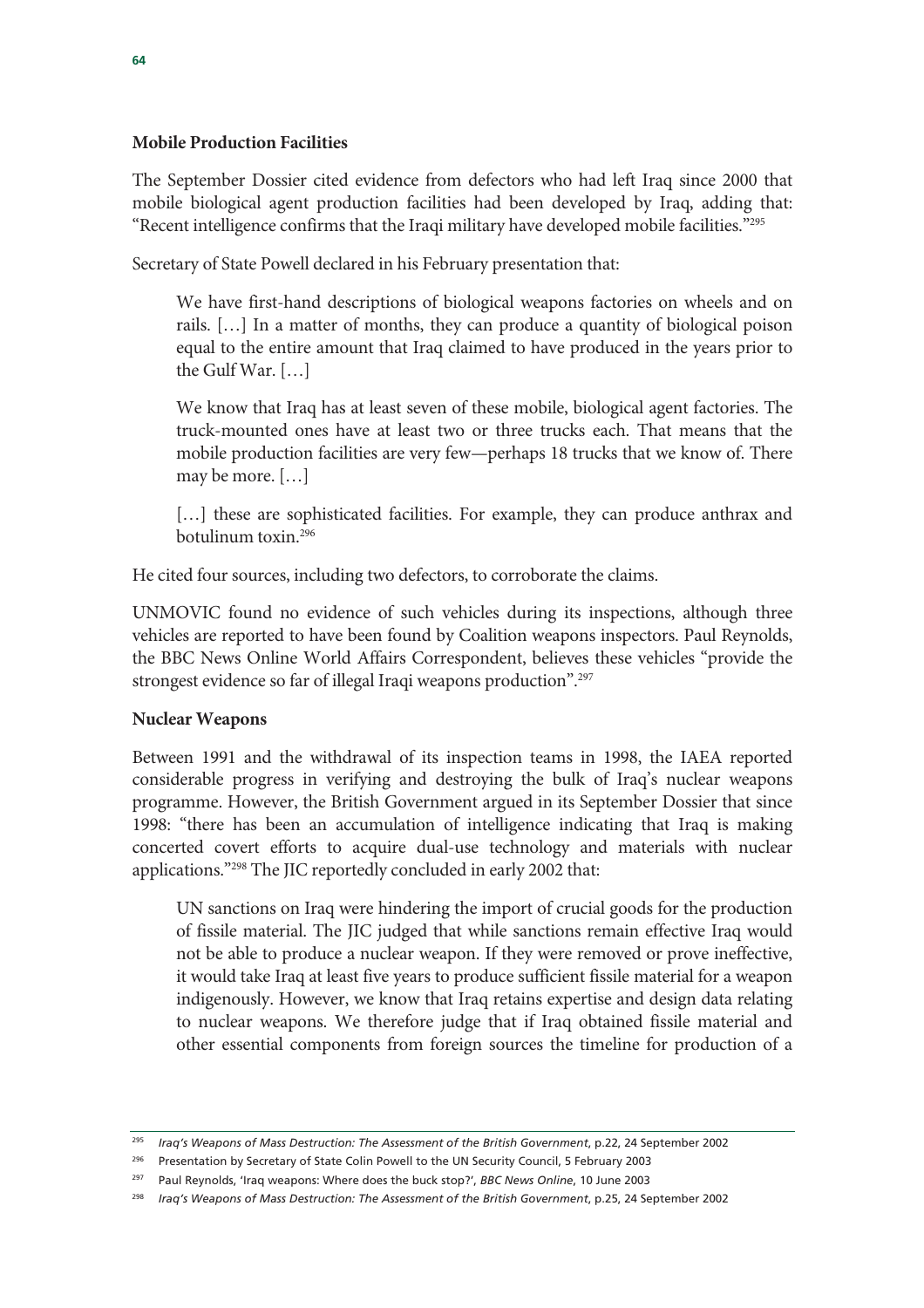nuclear weapon would be shortened and Iraq could produce a nuclear weapon in between one and two years.<sup>299</sup>

The IISS Strategic Dossier concluded that, of the three WMD types, nuclear weapons seemed "the furthest from Iraq's grasp." The Dossier added that Iraq lacked the facilities to produce fissile material in the quantities required for a nuclear weapon, but declared that: "If, somehow, Iraq were able to acquire sufficient nuclear material from foreign sources, it could probably produce nuclear weapons on short order, perhaps in a matter of months."300

Some commentators expressed scepticism over the claims made in the Government's Dossier. Bronwen Maddox of The Times commented in June:

The prominence that the dossier gave to Iraq's nuclear ambitions seemed at the time to be unwarranted, given that no analysis seriously suggested that Iraq had nuclear capability. But Blair's allegations now appear to be based on exceptionally shaky ground.301

She argued that the assertion that "Saddam Hussein "continues in his efforts to develop nuclear weapons" remains uncontroversial", but said the claim about obtaining fissile material from foreign sources was "melodramatic":

It is a true but trite observation, and a misleading bid for the headlines, given that obtaining fissile material is the most difficult step in building a weapon and that there were few signs that Iraq had managed to circumvent the sanctions regime to do this.302

In March the IAEA Director General Dr Mohammed El-Baradei reported that the deterioration in Iraq's industrial capacity at the majority of sites over the past four years would inhibit Iraq's capability to resume a nuclear weapons programme. He suggested that this deterioration had been caused by the departure of foreign support since the 1980s, the departure of skilled Iraqi personnel during the 1990s, and the lack of consistent maintenance by Iraq of sophisticated equipment.<sup>303</sup> He concluded that: "After three months of intrusive inspections, we have to date found no evidence or plausible indication of the revival of a nuclear weapons programme in Iraq."304

#### **Uranium and Niger**

The September Dossier reported that there was "intelligence that Iraq has sought the supply of significant quantities of uranium from Africa".<sup>305</sup> This claim was repeated by

http://www.iaea.org/worldatom/Press/Statements/2003/ebsp2003n006.shtml

http://www.iaea.org/worldatom/Press/Statements/2003/ebsp2003n006.shtml

<sup>299</sup> *Iraq's Weapons of Mass Destruction: The Assessment of the British Government*, p.26-7, 24 September 2002

<sup>300</sup> *Iraq's Weapons of Mass Destruction: A Net Assessment*, IISS Strategic Dossier, 9 September 2002, p.70

<sup>301</sup> Bronwen Maddox, 'Honesty or judgement: Blair fails on one or the other', *The Times*, 5 June 2003

<sup>302</sup> Bronwen Maddox, 'Honesty or judgement: Blair fails on one or the other', *The Times*, 5 June 2003

<sup>&</sup>lt;sup>303</sup> 'The Status of Nuclear Inspections in Iraq: An Update', by the IAEA Director General, Dr Mohamed El-Baradei, 7 March 2003, from

<sup>304 &#</sup>x27;The Status of Nuclear Inspections in Iraq: An Update', by IAEA Director General Dr. Mohamed El-Baradei, 7 March 2003, from:

<sup>&</sup>lt;sup>305</sup> Iraq's Weapons of Mass Destruction: The Assessment of the British Government, p.25, para.20, 24 September 2002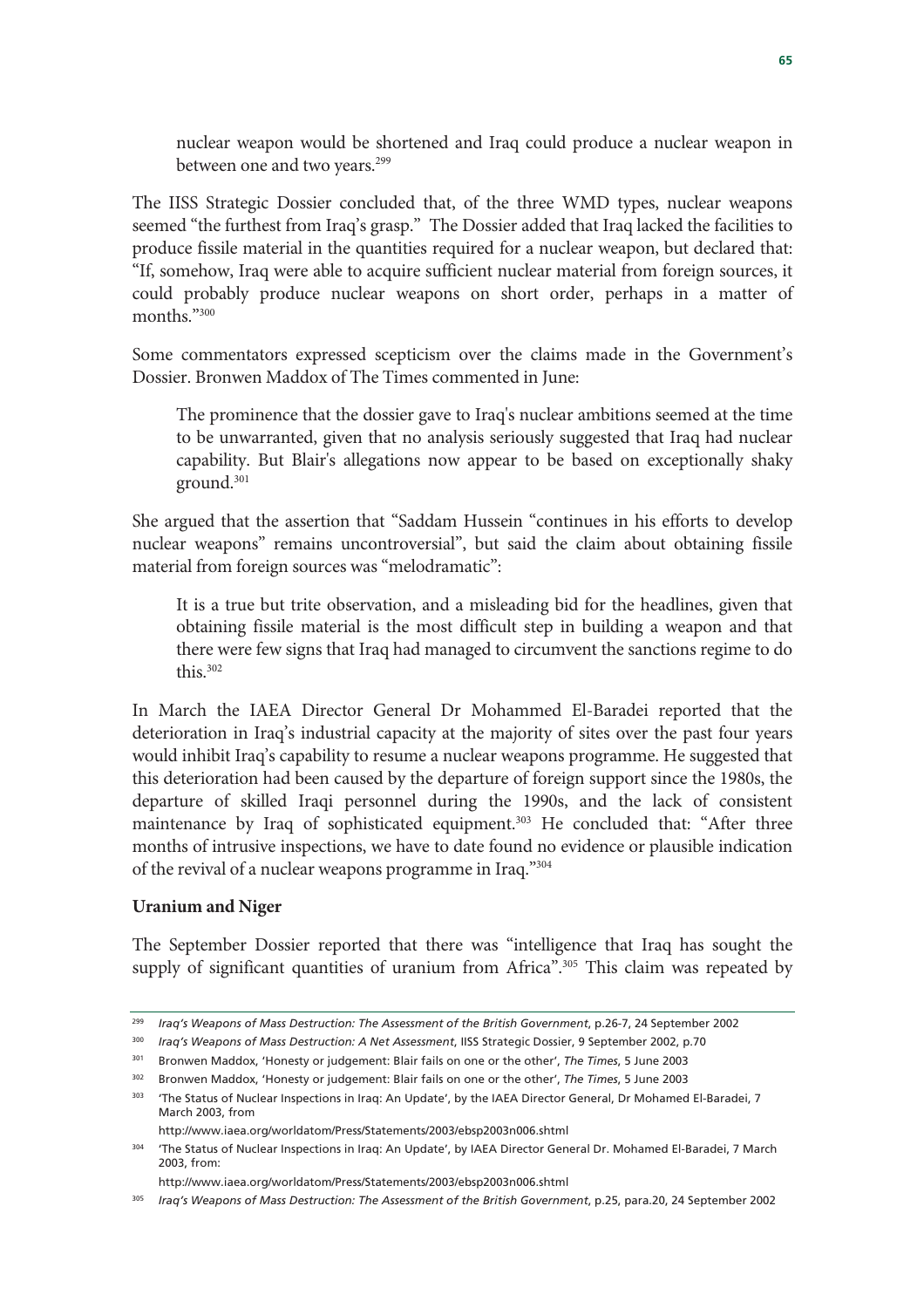President Bush in his State of the Union address in January 2003: "The British government has learned that Saddam Hussein recently sought significant quantities of uranium from Africa."306

The documents relating to the alleged agreement for the sale of uranium between 1999 and 2001 were passed to the IAEA for investigation. The Agency concluded rapidly that the documents were in fact not authentic and that these specific allegations were unfounded.<sup>307</sup> Subsequent reports suggested that the documents had been crude forgeries, one bearing the name of a Niger Minister who had been out of office for some years.

Norman Dombey, Professor of Theoretical Physics at Sussex University, argued in September 2002 that the prominence given the uranium story was misleading:

Without enrichment facilities this material is useless for nuclear weapons, although it could conceivably be used in conventional weapons in the same way that depleted uranium is used by the UK and US. It is also very possible that this African story is an intelligence sting.308

Similarly, in early June the Sunday Times claimed the documents had been forged by British Intelligence in an attempt to discredit Iraq.<sup>309</sup>

The CIA reportedly indicated doubts about the accuracy of the documents in February 2003, although these were not apparently communicated to the White House or to the British Government.<sup>310</sup> The issue has been taken up by Democratic Congressman Henry Waxman in a letter to President Bush of 2 June 2003.<sup>311</sup>

When asked on 4 June by Mr Cook whether he would be willing to correct the record and acknowledge he had misled the House on this issue, Mr Blair declined, saying:

There was intelligence to that effect. I shall not go into the details of the particular intelligence, but at the time it was judged by the Joint Intelligence Committee to be correct. Until we investigate properly, we are simply not in a position to say whether that is so. $312$ 

<sup>&</sup>lt;sup>306</sup> State of the Union address, 28 January 2003, from

http://www.whitehouse.gov/news/releases/2003/01/20030128-19.html

<sup>&</sup>lt;sup>307</sup> 'The Status of Nuclear Inspections in Iraq: An Update', by IAEA Director General Dr. Mohamed El-Baradei, 7 March 2003, from

http://www.iaea.org/worldatom/Press/Statements/2003/ebsp2003n006.shtml

<sup>308</sup> Professor Norman Dombey, 'What has he got?', *London Review of Books*, 17 October 2002

<sup>309</sup> Nick Fielding, 'Lie another day', *Sunday Times*, 1 June 2003

<sup>310 &#</sup>x27;US rivals turn on each other as weapons search draws a blank', *Observer*, 11 May 2003

<sup>311</sup> Available online at http://www.house.gov/reform/min/pdfs\_108/pdf\_inves/pdf\_admin\_iraq\_nuclear\_evidence\_june\_2\_let.pdf

<sup>312</sup> HC Deb 4 June 2003, c154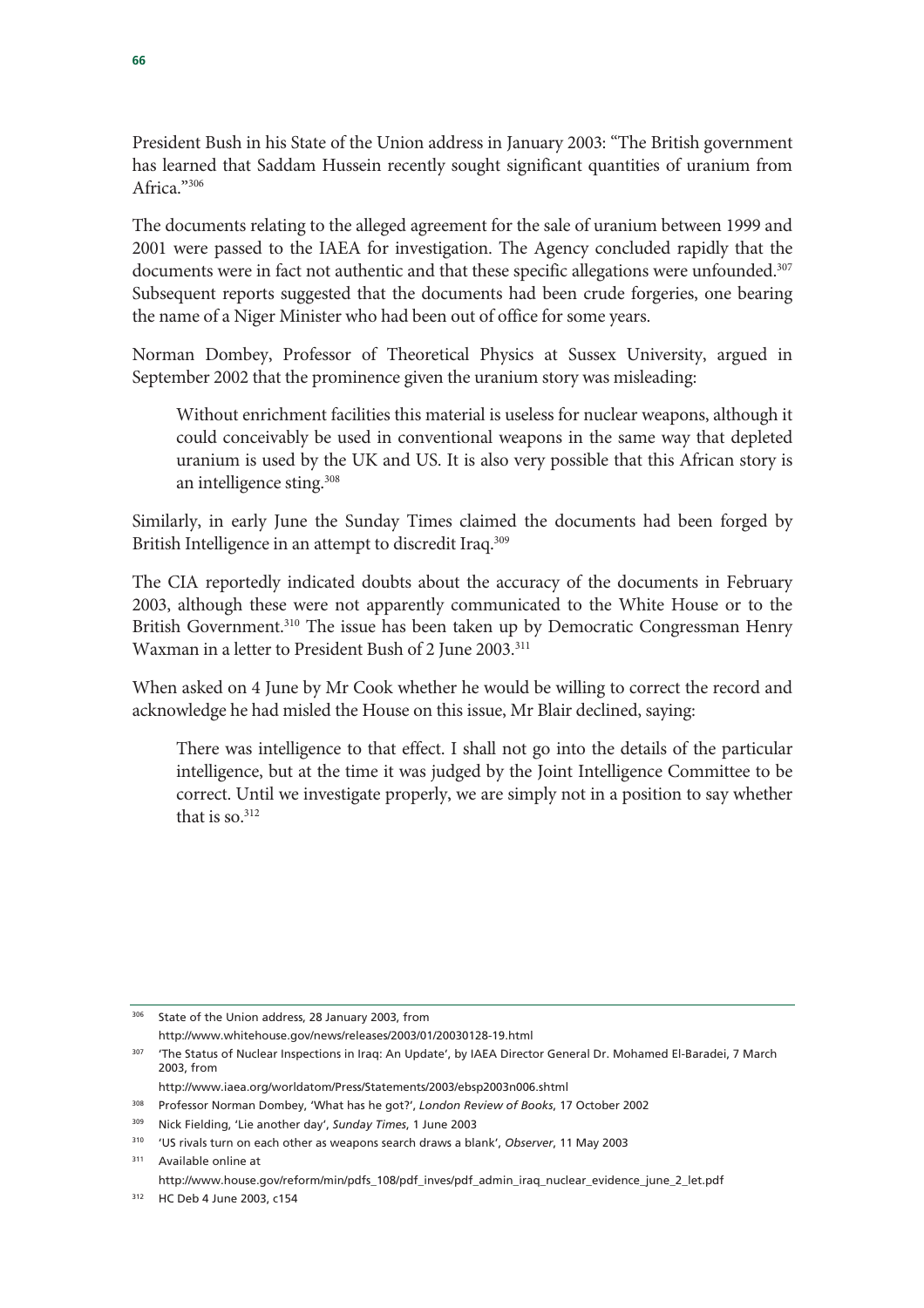## **Aluminium Tubes**

The September Dossier declared that:

Iraq has also made repeated attempts covertly to acquire a very large quantity (60,000 or more) of specialised aluminium tubes. The specialised aluminium in question is subject to international export controls because of its potential application in the construction of gas centrifuges used to enrich uranium, although there is no definitive intelligence that it is destined for a nuclear programme.<sup>313</sup>

In his February presentation Mr Powell said the regime had "made repeated covert attempts to acquire high-specification aluminum tubes from 11 different countries, even after inspections resumed."314 He acknowledged there was a difference of opinion over the possible uses for such tubes:

There is controversy about what these tubes are for. Most U.S. experts think they are intended to serve as rotors in centrifuges used to enrich uranium. Other experts, and the Iraqis themselves, argue that they are really to produce the rocket bodies for a conventional weapon, a multiple rocket launcher.<sup>315</sup>

However, he questioned why the tubes had been manufactured to such high tolerances and stressed that, in any case, Iraq was prohibited under the UN sanctions regime from acquiring such items.<sup>316</sup>

In his statement to the Security Council on 7 March 2003 Dr El-Baradei said:

Based on available evidence, the IAEA team has concluded that Iraq's efforts to import these aluminium tubes were not likely to have been related to the manufacture of centrifuges and, moreover, that it was highly unlikely that Iraq could have achieved the considerable re-design needed to use them in a revived centrifuge programme. However, this issue will continue to be scrutinized and investigated.317

# **Ballistic Missiles and Unmanned Aerial Vehicles**

## *Scud-type Missiles*

As of late 1998 UNSCOM believed it had accounted for 817 of the 819 Scud-type missiles declared by Iraq, although Iraq's indigenous production capability raised doubts as to whether it had been able to conceal a small number of domestically built missiles.<sup>318</sup>

http://www.iaea.org/worldatom/Press/Statements/2003/ebsp2003n006.shtml

<sup>313</sup> *Iraq's Weapons of Mass Destruction: The Assessment of the British Government*, p.26, para.22, 24 September 2002

<sup>314</sup> Presentation by Secretary of State Colin Powell to the UN Security Council, 5 February 2003

<sup>&</sup>lt;sup>315</sup> Presentation by Secretary of State Colin Powell to the UN Security Council, 5 February 2003

<sup>&</sup>lt;sup>316</sup> Presentation by Secretary of State Colin Powell to the UN Security Council, 5 February 2003

<sup>&</sup>lt;sup>317</sup> 'The Status of Nuclear Inspections in Iraq: An Update', by IAEA Director General Dr. Mohamed El-Baradei, 7 March 2003, from

<sup>&</sup>lt;sup>318</sup> HC Deb 3 February 1999, c677w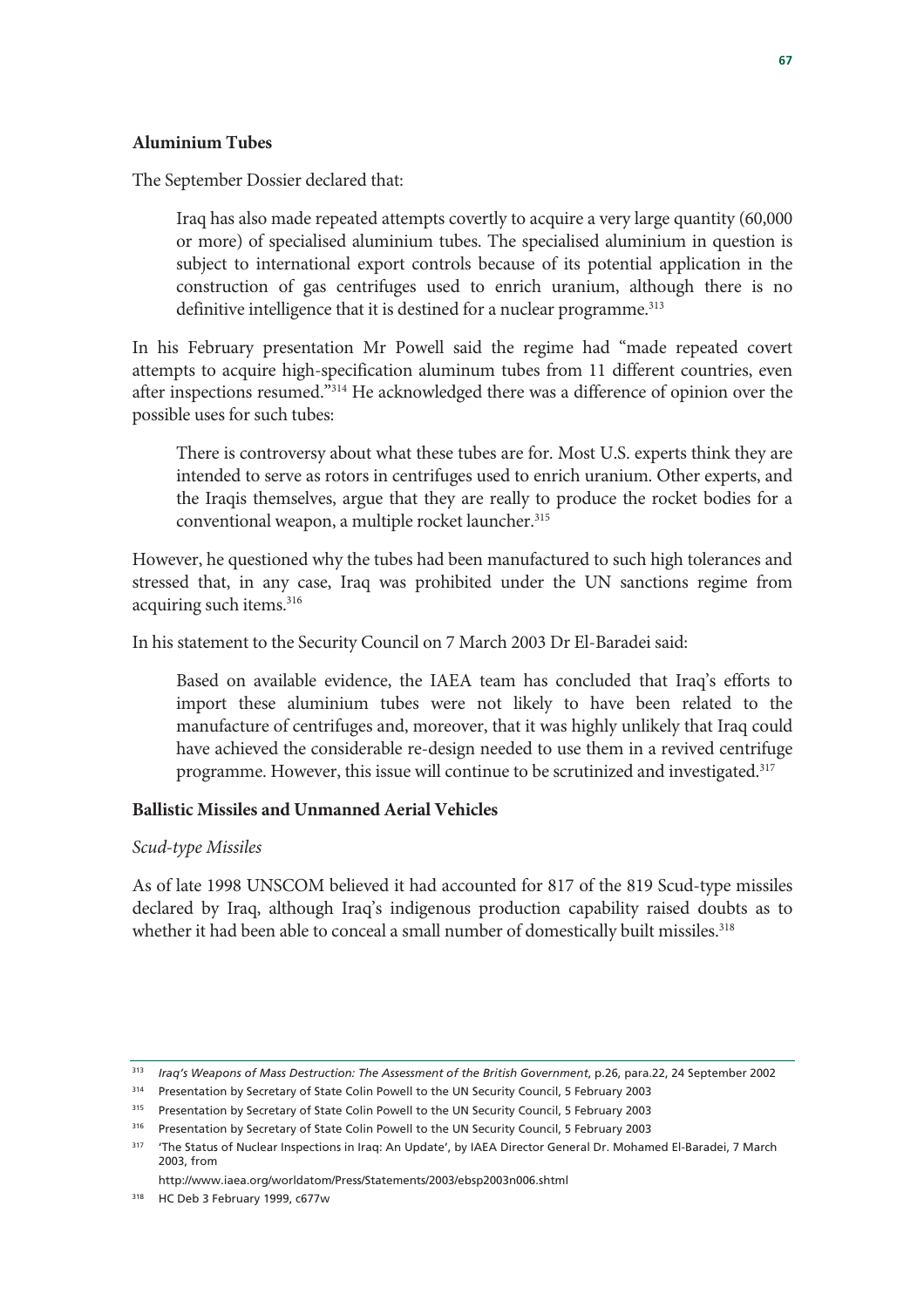The Government's September Dossier declared:

According to intelligence, Iraq has retained up to 20 al-Hussein missiles [Scud missiles with extended range] […] These missiles were either hidden from the UN as complete systems, or re-assembled using illegally retained engines and other components. We judge that the engineering expertise available would allow these missiles to be maintained effectively, although the fact that at least some require reassembly makes it difficult to judge exactly how many could be available for use. They could be used with conventional, chemical or biological warheads and, with a range of up to 650km, are capable of reaching a number of countries in the region including Cyprus, Turkey, Saudi Arabia, Iran and Israel.<sup>319</sup>

It also said Iraq had "constructed a new engine test stand for the development of missiles capable of reaching the UK Sovereign Base Areas in Cyprus and NATO members (Greece and Turkey), as well as all Iraq's Gulf neighbours and Israel."320

The IISS Strategic Dossier concluded that Iraq had probably retained a small force of al-Hussein missiles, which could number around 12.<sup>321</sup> Secretary of State Powell declared in February that: "numerous intelligence reports over the past decade from sources inside Iraq indicate that Saddam Hussein retains a covert force of up to a few dozen Scud-variant ballistic missiles."322

Dr Blix reported in January that there remained

significant questions as to whether Iraq retained SCUD-type missiles after the Gulf War. Iraq declared the consumption of a number of SCUD missiles as targets in the development of an anti-ballistic missile defence system during the 1980s. Yet no technical information has been produced about that programme or data on the consumption of the missiles.<sup>323</sup>

No progress was made on this issue before the withdrawal of UN inspectors in mid-March. Thus far, no Scud-type missiles have been discovered in Iraq by Coalition teams.

*Al Samoud 2 and Al Fatah Ballistic Missiles* 

The September Dossier reported that:

In mid-2001 the JIC drew attention to what it described as a "step-change" in progress on the Iraqi missile programme over the previous two years. It was clear from intelligence that the range of Iraqi missiles which was permitted by the UN and supposedly limited to 150kms was being extended and that work was under way on larger engines for longer-range missiles. In early 2002 the JIC concluded that Iraq had begun to develop missiles with a range of over 1,000kms. The JIC assessed that if

<sup>319</sup> *Iraq's Weapons of Mass Destruction: The Assessment of the British Government*, 24 September 2002, p.28

<sup>&</sup>lt;sup>320</sup> *Iraq's Weapons of Mass Destruction: The Assessment of the British Government*, 24 September 2002, p.6

<sup>321</sup> *Iraq's Weapons of Mass Destruction: A Net Assessment*, IISS Strategic Dossier, 9 September 2002, p.74

<sup>&</sup>lt;sup>322</sup> Presentation by Secretary of State Colin Powell to the UN Security Council, 5 February 2003

<sup>&</sup>lt;sup>323</sup> 'The Security Council: An Update on Inspections', by Dr Hans Blix, Executive Chairman of UNMOVIC, 27 January 2003, from http://www.un.org/Depts/unmovic/recent%20items.html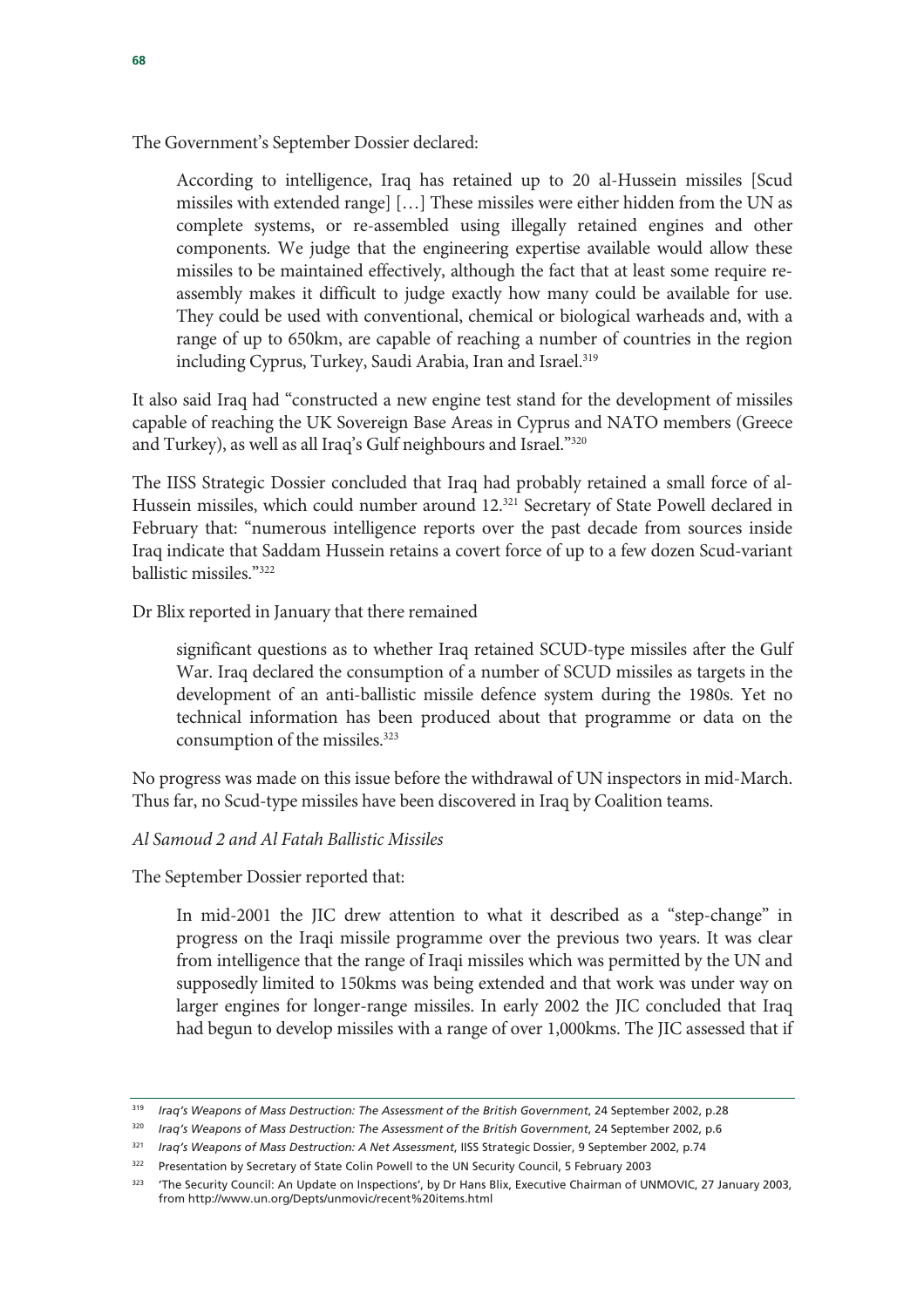sanctions remained effective the Iraqis would not be able to produce such a missile before 2007.324

More detail was provided on the Al Samoud missile system:

The al-Samoud liquid propellant missile has been extensively tested and is being deployed to military units. Intelligence indicates that at least 50 have been produced. Intelligence also indicates that Iraq has worked on extending its range to at least 200km in breach of UN Security Resolution 687.<sup>325</sup>

The IISS Strategic Dossier concluded that Iraq did not have the capability to produce longrange missiles, although it could have produced some Al Samoud missiles with a range of up to 200 km. Iraq was also believed to be capable of converting civilian vehicles to serve as mobile launchers for its remaining missile force.<sup>326</sup>

In its December 2002 Declaration to the UN Iraq revealed it had been testing two types of ballistic missiles that could exceed the range limit: the Al Samoud 2, which had been tested to a maximum range of 183 kilometres, and the Al Fatah, which had been tested to 161 kilometres.

UNMOVIC concluded that the al Samoud exceeded the 150 km range restriction and was therefore a proscribed weapons system.327 Destruction work began on 1 March but was halted because of the withdrawal of inspectors, with 50 of the 75 declared missiles having been destroyed. Dr Blix reported that further investigation would be required to determine the legality of the Al Fatah programme.<sup>328</sup>

### **Unmanned Aerial Vehicles (UAVs)**

The September Dossier reported intelligence indicating that Iraq had attempted to modify the L-29 jet trainer "to allow it to be used as an Unmanned Aerial Vehicle (UAV) which is potentially capable of delivering chemical and biological agents over a large area."329

This claim was echoed by Secretary of State Powell in his February presentation:

we detected one of Iraq's newest UAVs in a test flight that went 500 kilometers nonstop on autopilot in the racetrack pattern depicted here. The linkages over the past ten years between Iraq's UAV program and biological and chemical warfare agents are of deep concern to us. Iraq could use these small UAVs which have a wingspan of only a few meters to deliver biological agents to its neighbors or, if transported, to other countries, including the United States.<sup>330</sup>

<sup>324</sup> *Iraq's Weapons of Mass Destruction: The Assessment of the British Government*, 24 September 2002, p.27

<sup>325</sup> *Iraq's Weapons of Mass Destruction: The Assessment of the British Government*, 24 September 2002, p.27

<sup>326</sup> *Iraq's Weapons of Mass Destruction: A Net Assessment*, IISS Strategic Dossier, 9 September 2002, p.74

<sup>&</sup>lt;sup>327</sup> Twelfth Quarterly Report of the Executive Chairman of the United Nations Monitoring, Verification and Inspection *Commission in accordance with paragraph 12 of Security Council resolution 1284 (1999)*, S/2003/232, 28 February 2003, para 30, from http://www.un.org/Depts/unmovic/documents/2003-232.pdf

<sup>&</sup>lt;sup>328</sup> 'Oral introduction of the 12<sup>th</sup> quarterly report of UNMOVIC Executive Chairman Dr. Hans Blix', 7 March 2003, from http://www.un.org/Depts/unmovic/SC7asdelivered.htm

<sup>329</sup> *Iraq's Weapons of Mass Destruction: The Assessment of the British Government*, p.23, 24 September 2002

<sup>330</sup> Presentation by Secretary of State Colin Powell to the UN Security Council, 5 February 2003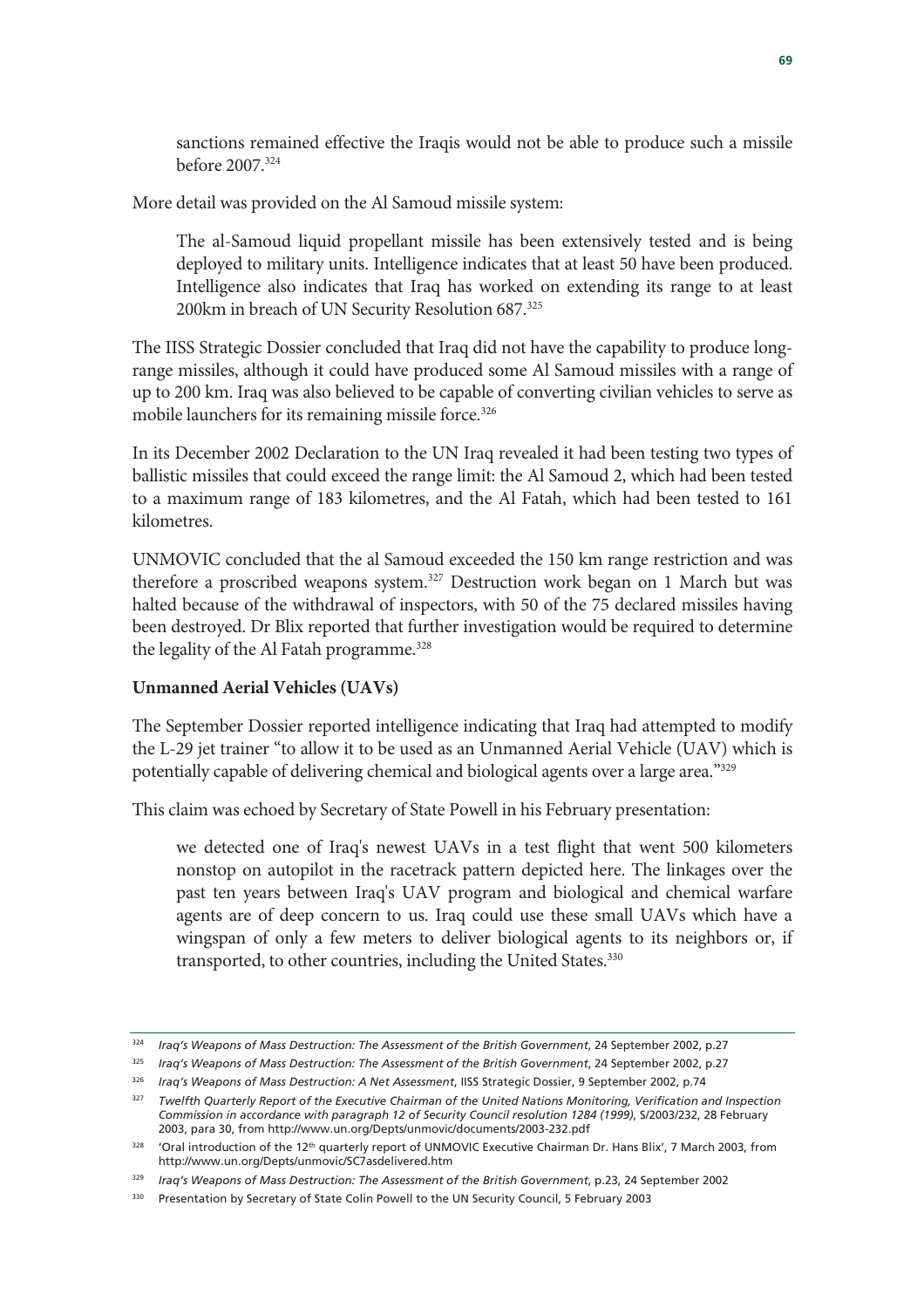During an inspection in February UN personnel observed one UAV, although UNMOVIC was unable to determine the nature and purpose of the vehicle in the time available. Dr Blix said the drone should have been included in Iraq's declaration, but said that it would constitute a violation only if it exceeded the 93-mile limit on range or if it were linked in some way to the delivery of chemical or biological weapons.<sup>331</sup>

No further UAVs have been found thus far, either by the UN or by Coalition inspectors.

# **Potential factors to be considered**

A significant amount has been established about Iraq's WMD and much of it is not in dispute. UN inspectors documented in great detail Iraq's efforts to conceal its proscribed programmes and set out at length the remaining areas of doubt.<sup>332</sup> However, the absence of significant finds of WMD and related materials since the end of the conflict has prompted questions about the accuracy of US and British intelligence estimates and the extent to which intelligence reports may have been manipulated to suit political purposes. The following section examines the various factors that may have influenced the gathering and analysis of intelligence, and contributed to what some observers believe may be a disparity between the British Government's assessments and the true extent of Iraq's WMD capabilities.

# **Difficulties in gathering Intelligence in Iraq**

The British Government acknowledged in the September dossier that Iraq was a difficult intelligence target. The Prime Minister declared in the foreword that: "Gathering intelligence inside Iraq is not easy. Saddam's is one of the most secretive and dictatorial regimes in the world."333 The executive summary acknowledged that: "This intelligence cannot tell us about everything", although it "provides a fuller picture of Iraqi plans and capabilities."334

There have been suggestions that, due to the difficulties in penetrating the regime, western intelligence agencies became increasingly reliant on exile sources, such as the Iraqi National Congress, which had their own agenda to promote, or on relatively outdated intelligence from defectors. There have also been suggestions that the British side may have become overly dependent on shared intelligence received from the US. A senior Whitehall official was quoted in the Financial Times as saying: "If there is a fault in British intelligence it is that it took too much of what their US intelligence counterparts were telling them on trust, without cross-questioning the evidence."335

### **Utility and accuracy of Intelligence**

Significant amounts of information from US, British and other intelligence agencies were passed to UNMOVIC and the IAEA during late 2002 and early 2003.336 Dr Blix,

<sup>331</sup> *Associated Press*, 10 March 2003

<sup>332</sup> See for example the 173-page UNMOVIC working document on *Unresolved Disarmament Issues* of 6 March 2003.

<sup>333</sup> *Iraq's Weapons of Mass Destruction: The Assessment of the British Government*, p.3, 24 September 2002

<sup>334</sup> *Iraq's Weapons of Mass Destruction: The Assessment of the British Government*, p.5, 24 September 2002

<sup>&</sup>lt;sup>335</sup> 'Did intelligence agencies rely too much on unreliable data from Iraqi exiles, or did politicians exaggerate the evidence presented to them?', *Financial Times*, 4 June 2003

<sup>336</sup> HC Deb 13 February 2003, c945w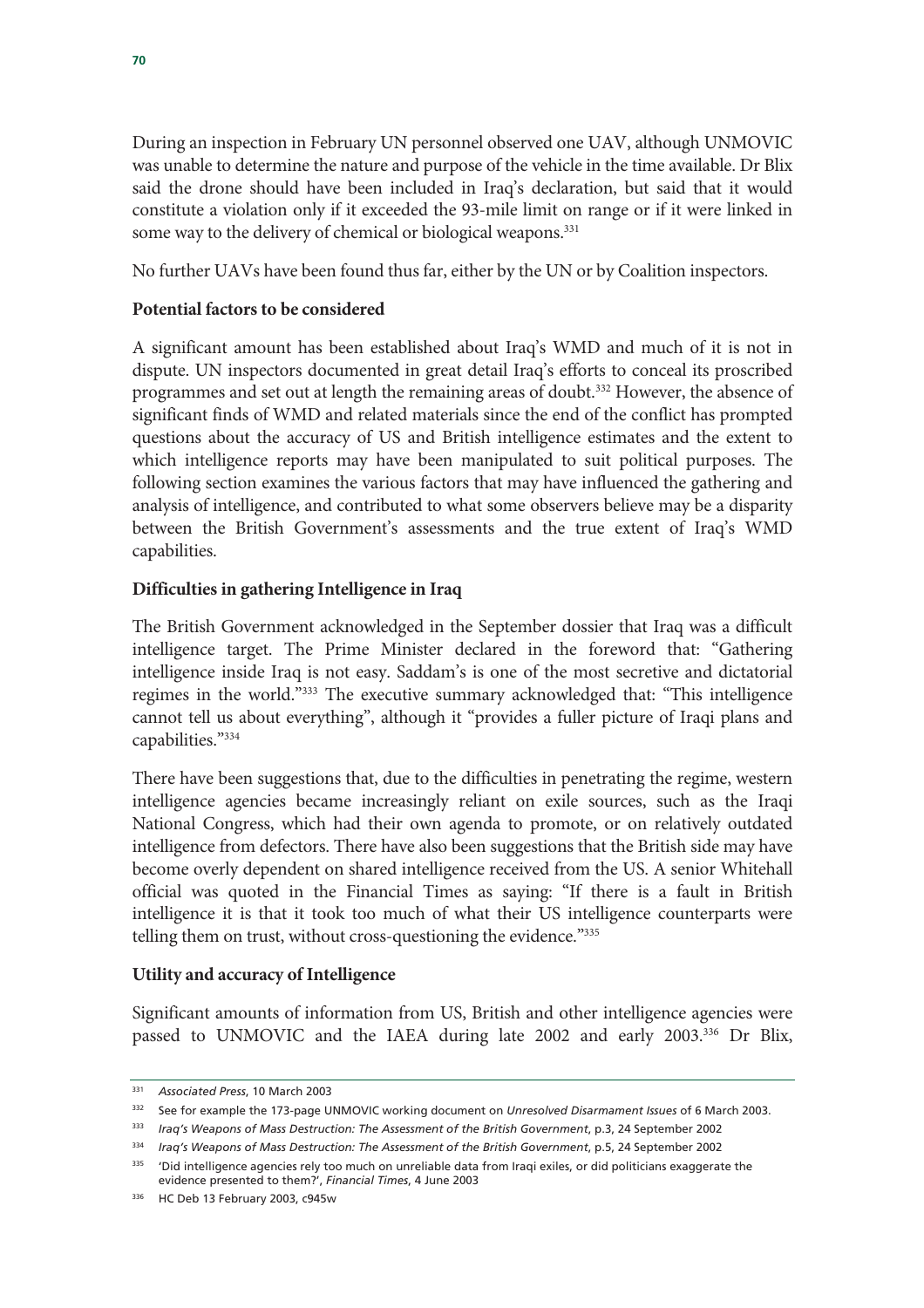acknowledged in February that intelligence information had been useful and, in one case, had led inspectors "to a private home where documents mainly relating to the laser enrichment of uranium were found."337 However, he has since expressed reservations about the accuracy and utility of much of the information passed to him from national intelligence agencies. On 20 March he said: "I have a high regard for intelligence and I think it necessary but I must say that when you watch what came out of intelligence you were not so convinced."338 On 5 June he declared that: "Only in three of those cases did we find anything at all, and in none of these cases were there any weapons of mass destruction, and that shook me a bit, I must say." He said UN inspectors had been promised the best information available, adding: "I thought – my God, if this is the best intelligence they have and we find nothing, what about the rest?"339 Later in June he claimed that the USA and UK had treated intelligence in "a lighthearted way", and suggested that Washington and London were seeking to focus attention away from their claims about deployed WMD towards Iraq's programmes to develop such weapons.<sup>340</sup>

Other commentators noted that much of the intelligence passed to UNMOVIC had only a limited 'shelf-life' and would have become outdated relatively quickly, given the alleged mobility of Iraq's proscribed material and weapons. They contend that it was unsurprising that inspectors found little or no evidence of proscribed weapons systems at the sites highlighted by intelligence.

It is harder to account for the absence thus far of evidence of deployed WMD now that the regime has fallen. Lieutenant General James Conway, commander of the 1st Marine Expeditionary Unit in Iraq, said in late May: "It remains a surprise to me now that we have not uncovered weapons … in some of the forward dispersal sites. It's not for lack of trying. We've been to virtually every ammunition supply point between the Kuwaiti border and Baghdad, but they're simply not there."341

#### **Interpretation and analysis of Intelligence**

In its September Dossier the British Government said the intelligence gathered confirmed that chemical and biological weapons played an important role in Iraqi military thinking:

intelligence shows that Saddam attaches great importance to the possession of chemical and biological weapons which he regards as being the basis for Iraqi regional power. He believes that respect for Iraq rests on its possession of these weapons and the missiles capable of delivering them. Intelligence indicates that Saddam is determined to retain this capability and recognises that Iraqi political weight would be diminished if Iraq's military power rested solely on its conventional military forces.342

<sup>&</sup>lt;sup>337</sup> 'Briefing of the Security Council', by Dr Hans Blix, Executive Chairman of UNMOVIC, 14 February 2003, from http://www.un.org/Depts/unmovic/recent%20items.html

<sup>338</sup> Interview of Dr Hans Blix by Jim Naughtie, *BBC Radio 4 Today* programme, 20 March 2003

<sup>&</sup>lt;sup>339</sup> 'Blix criticises coalition over Iraq weapons', BBC News web site at http://news.bbc.co.uk/1/hi/world/americas/2967598.stm

<sup>&</sup>lt;sup>340</sup> 'One last warning from the man who made an enemy of Bush: UN weapons inspector says Iraqi guilt is still not proven', *Guardian*, 11 June 2003

<sup>341 &#</sup>x27;US to expand search for Iraqi weapons', *Financial Times*, 31 May 2003

<sup>342</sup> *Iraq's Weapons of Mass Destruction: The Assessment of the British Government*, p.18, 24 September 2002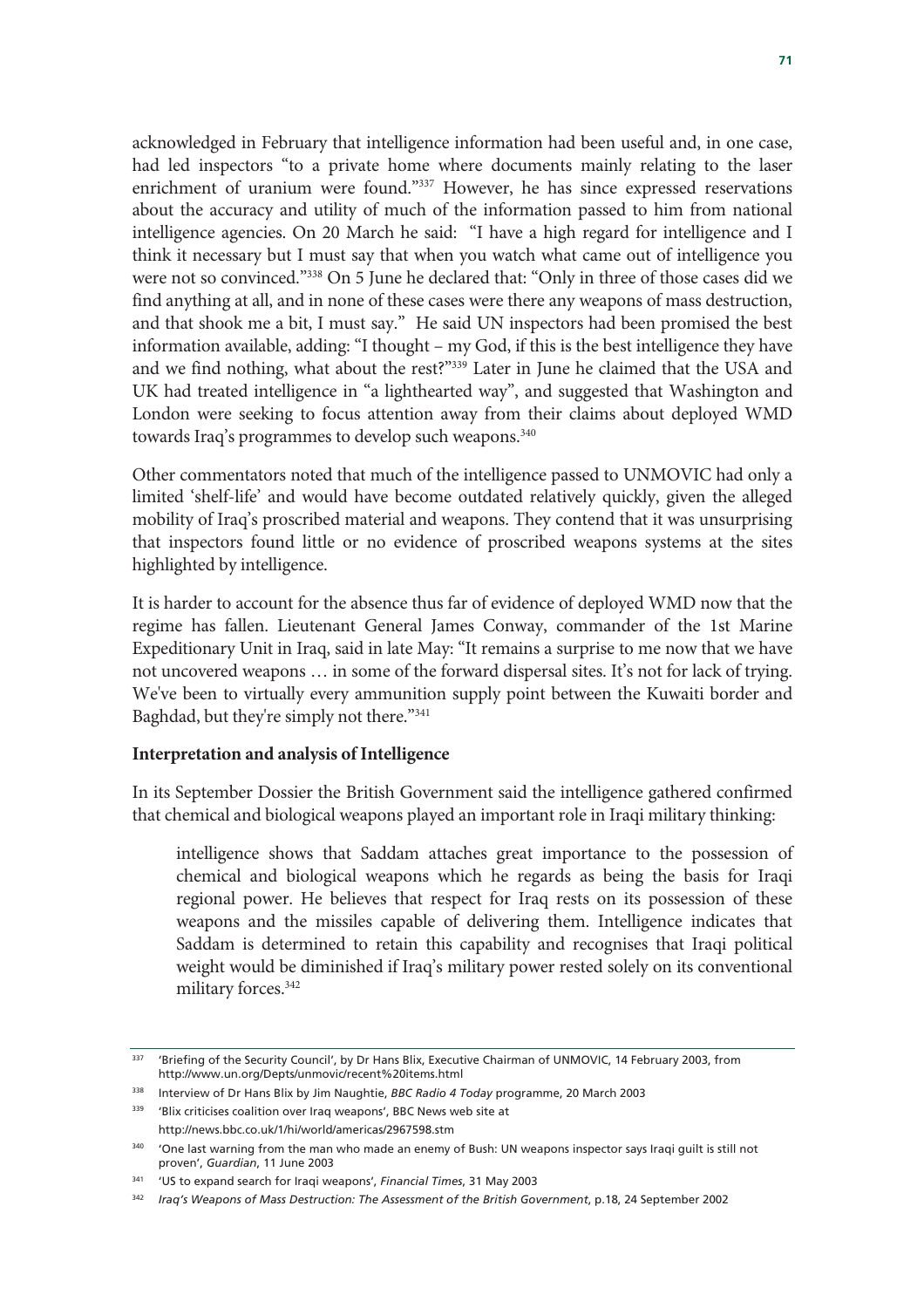That assessment of the Iraqi leadership's desire to maintain a WMD capability was shared by other observers. For example, the International Institute for Strategic Studies (IISS) commented in its Strategic Dossier of 9 September 2002 that:

there is no indication that President Saddam Hussein and the Iraqi leadership have changed their commitment to retain and develop WMD and missiles as a high priority for Iraq's foreign and defence objectives.<sup>343</sup>

Gary Samore, the author of the Strategic Dossier, has commented since that:

The primary conclusion—that Iraq had reconstituted chemical and biological weapons capability, was not in dispute. It now appears to be wrong, but it was not in dispute. […]

Studying the history, I became convinced that Saddam had a magical belief in the ability of chemical weapons to defend his country. So I assumed that deep motivation together with available capability equalled a chemical and biological weapons programme.<sup>344</sup>

Foreign Secretary Jack Straw said on 4 June that the various reports from UN inspectors since 1998 suggested Iraq had indeed had something to hide:

It is impossible to read those reports and to set them against the evidence of Saddam's behaviour without coming to the conclusion that, in Dr. Blix's words, there was a strong presumption for the holding of those weapons.<sup>345</sup>

Bronwen Maddox of The Times believes that, if such weapons and capabilities are never found, "it points to a serious failure of the intelligence services themselves, one that cannot be excused by political exaggeration."346

Former Foreign Secretary Robin Cook, declared in his resignation speech of 17 March that:

Iraq probably has no weapons of mass destruction in the commonly understood sense of the term—namely a credible device capable of being delivered against a strategic city target. It probably still has biological toxins and battlefield chemical munitions, but it has had them since the 1980s when US companies sold Saddam anthrax agents and the then British Government approved chemical and munitions factories.<sup>347</sup>

In June he told the BBC that: "The war was sold on the basis of what was described as a pre-emptive strike—hit Saddam before he hits us. It is now quite clear that Saddam did not have anything with which to hit us in the first place."<sup>348</sup>

<sup>343</sup> *Iraq's Weapons of Mass Destruction: A Net Assessment*, IISS Strategic Dossier, 9 September 2002, p.11

<sup>344</sup> Bronwen Maddox, 'Honesty or judgement: Blair fails on one or the other', *The Times*, 5 June 2003

<sup>345</sup> HC Deb 4 June 2003, c198

<sup>346</sup> Bronwen Maddox, 'Honesty or judgement: Blair fails on one or the other', *The Times*, 5 June 2003

<sup>347</sup> HC Deb 17 March 2003, c727

<sup>348</sup> Quoted in 'Did intelligence agencies rely too much on unreliable data from Iraqi exiles, or did politicians exaggerate the evidence presented to them?', *Financial Times*, 4 June 2003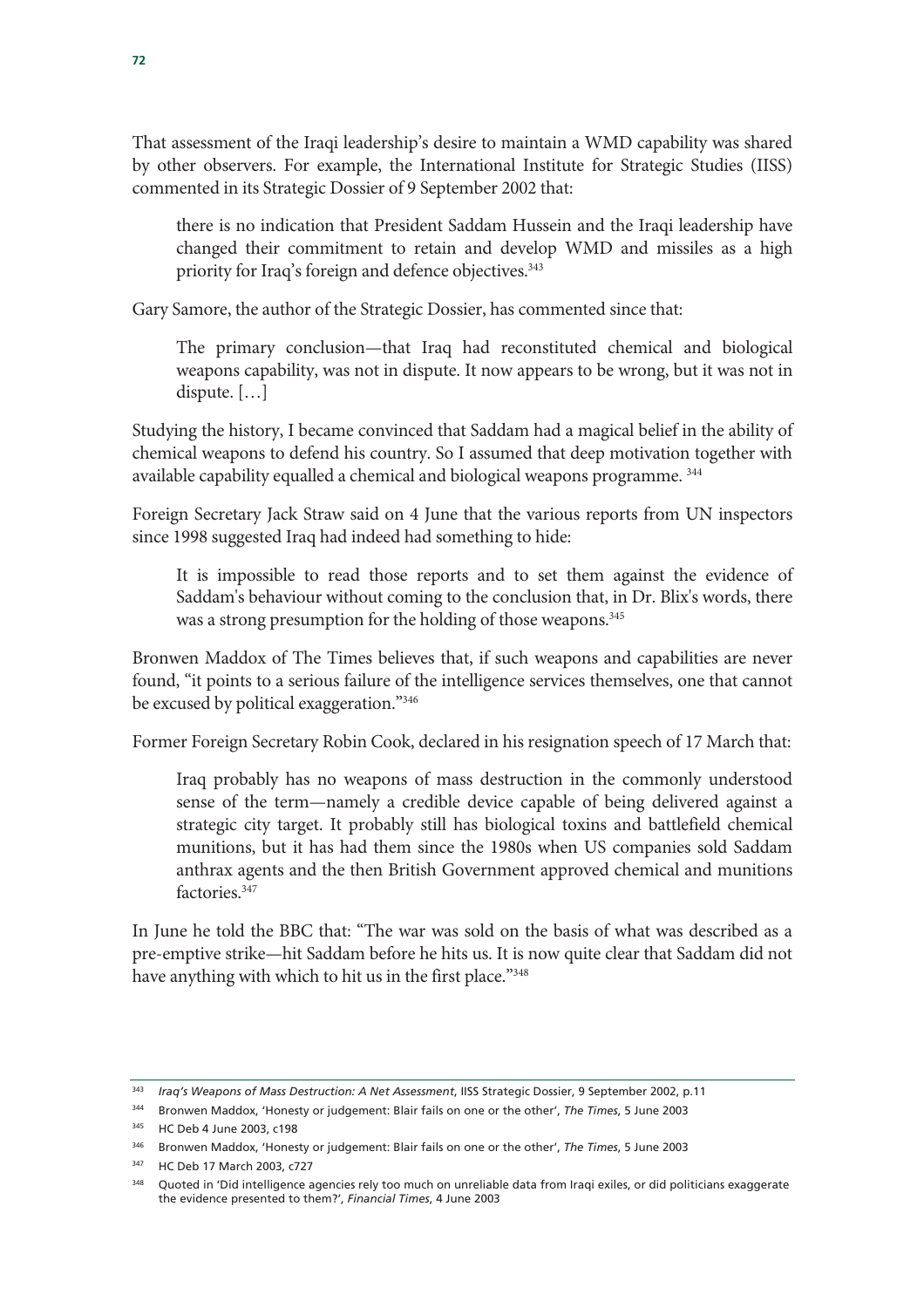Dr Blix commented in an interview on US television on 11 June that:

I think they [the USA and UK] believed in what they saw, but some of the material did not hold water. If you want to start a war on this basis, then I think the intelligence should be good, not just 'Sorry about that, it was the wrong intelligence.'349

He said he remained "agnostic" about the prospects of finding evidence of WMD, saying "we know for sure they did exist" and that "we cannot exclude they [the Coalition] may find something." Others agree that evidence may emerge in time. Mr al-Marashi commented in early June:

The search for documentary evidence of Iraq's WMD will take time. The process will involve going through thousands of documents and will be painstakingly long. If the American government turns up some crucial document, many could argue that such papers are forgeries.

America should make the documents it has captured public, and hand over such papers to an independent research centre that will be objective in screening all documents for veracity.

It is still too early to throw in the towel in the search for Iraq's WMD. The "smoking gun" weapons may not be found in Iraq, but a smoking gun document or documents may exist, proving that the Iraqi regime had little intention of fully dismantling its weapons programme.<sup>350</sup>

On 4 June Foreign Secretary Jack Straw said:

We are all impatient for further evidence about Iraq's weapons of mass destruction, even though I am entirely satisfied about the basis on which we made our decision on 18 March [to move to military action].<sup>351</sup>

He added on 10 June:

We recognise the need for credible, independent validation of any discoveries by the coalition. Dr. Blix noted last week that UNMOVIC remains ready to resume work in Iraq as an independent verifier, or to conduct long-term monitoring, should the Security Council so decide. United Nations Security Council resolution 1483 explicitly tasks the Security Council with reviewing the inspectors' mandates. This work will be undertaken in the coming weeks. Meanwhile, as the security situation in Iraq stabilises, the work of the 1,400-strong Iraq survey group of coalition forces will get under way. […] I accept that if there are further—I emphasise the word further finds of evidence they need to be independently verified. 352

<sup>349 &#</sup>x27;Blix attacks 'bastards in the White House'', *Evening Standard*, 11 June 2003

<sup>350</sup> Ibrahim al-Marashi, ''Sexed-up' WMD dossiers should not obscure Saddam's evil intent', *Daily Telegraph*, website, 5 June 2003, available online at

http://www.telegraph.co.uk/opinion/main.jhtml?xml=/opinion/2003/06/05/do0501.xml&secureRefresh=true&\_request id=120338

<sup>351</sup> HC Deb 4 June 2003, c194

<sup>352</sup> HC Deb 10 June 2003, c525-6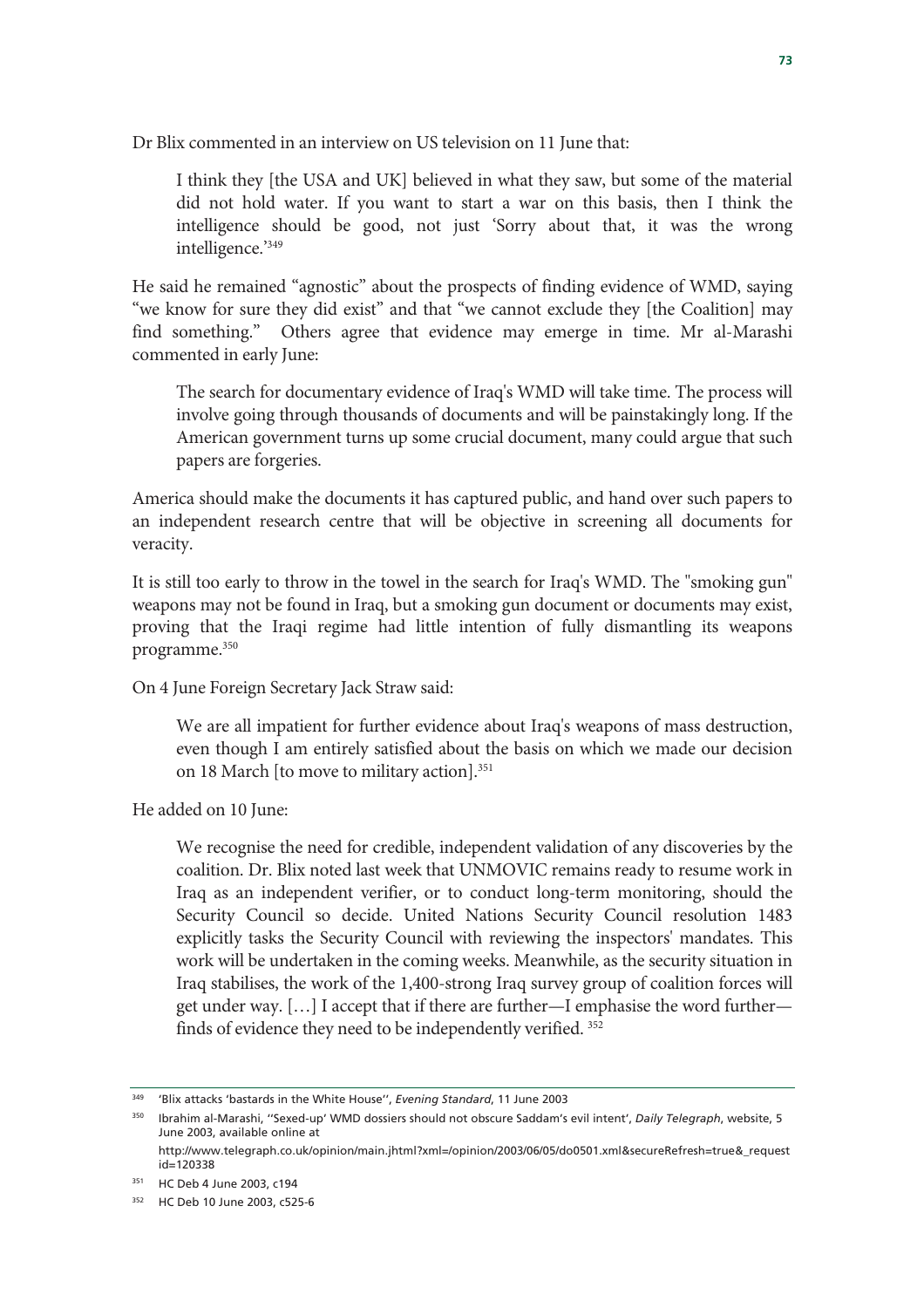Mr Blair declared on 30 April that the Government would release any evidence found of Iraqi WMD programmes: "We will aim to release information concerning evidence of Iraqi WMD programmes when and where appropriate, as we did before the conflict began."353

#### **Political pressure on the Intelligence Agencies?**

It has been alleged by some commentators that the British (and US) Government(s) put pressure on the intelligence agencies to present evidence to support their political case or presented the intelligence available in a selective manner to suggest that the threat posed by Iraq had become significantly greater and more imminent that had previously been the case. In the foreword to the September dossier, Mr Blair declared that, in his view, the threat from Iraq had increased over time:

In recent months, I have been increasingly alarmed by the evidence from inside Iraq that despite sanctions, despite the damage done to his capability in the past, despite the UN Security Council Resolutions expressly outlawing it, and despite his denials, Saddam Hussein is continuing to develop WMD, and with them the ability to inflict real damage upon the region, and the stability of the world.354

He went on to say that:

The picture presented to me by the JIC [Joint Intelligence Committee] in recent months has become more not less worrying. […] I am in no doubt that the threat is serious and current, that he has made progress on WMD, and that he has to be stopped.<sup>355</sup>

Other observers, including some former members of western intelligence agencies, dispute the claim that the threat from Iraq had increased in recent years, arguing instead that containment was working and that the threat had changed little since 1991.<sup>356</sup>

Mr Blair has categorically denied the allegations of political manipulation, declaring on 10 June that: "There is not a shred of evidence that we doctored or manipulated evidence."357 Mr Straw also disputed suggestions that the Prime Minister's foreword in the September Dossier had offered a distorted impression of the document's content. On 4 June he provided an overview of how the dossier had been compiled:

A dossier was prepared. It was in draft, and it was discussed in the normal way. Then it went back to the head of the JIC and his colleagues for final approval. I saw the draft; I cannot remember exactly what comments I made on it, but they will be among the evidence given to the Intelligence and Security Committee. A draft of the foreword was then prepared. That, too, was subject to discussion with and agreement

<sup>353</sup> HC Deb 30 April 2003, c399w

<sup>354</sup> *Iraq's Weapons of Mass Destruction: The Assessment of the British Government*, p.3, 24 September 2002

<sup>355</sup> *Iraq's Weapons of Mass Destruction: The Assessment of the British Government*, p.3, 24 September 2002

<sup>&</sup>lt;sup>356</sup> For example Andrew Wilkie, former senior official in the Australian Office of National Assessments, and Greg Thielman, a former senior intelligence official in the US State Department.

<sup>357</sup> BBC News web site at http://news.bbc.co.uk, 10 June 2003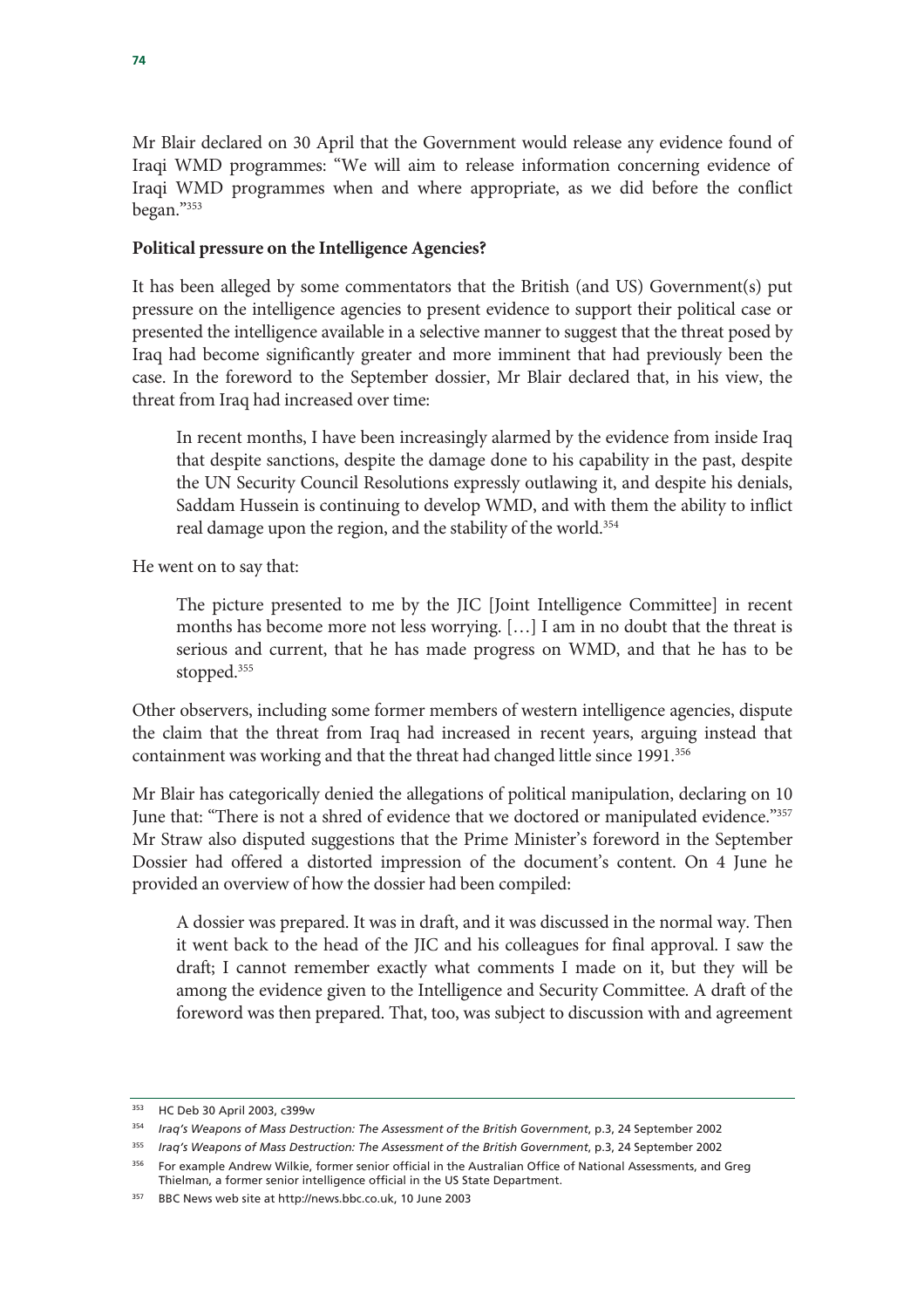from the head of the JIC to ensure, plainly, that what was in the foreword was entirely consistent with what was in the body of the document.<sup>358</sup>

He went on to offer a series of possible alternative explanations for the absence of further evidence of WMD since the conflict:

The set of propositions that lies behind the charges against the Government is frankly fanciful. Is it not more likely that Saddam, knowing that the game was up and realising that we meant what we said, went to extraordinary lengths to dismantle, conceal and disperse the weapons and any evidence of their existence? We warned about exactly that in the dossier on 24 September. Saddam had spent years perfecting the art of concealment and carried that out so completely that it will take us some time to search hundreds of sites, interview thousands of scientists and locate and evaluate what remains of the documentary and physical evidence.<sup>359</sup>

#### **Degradation of chemical and biological agents?**

The Iraqi Government claimed on a number of occasions that any material manufactured during the period before 1991 would have deteriorated and degraded to such an extent as to render them useless as a weapon. The extent to which chemicals and pathogens degrade depends on a number of variables which are not understood fully by scientists. The material's original purity, the environmental conditions in which it is held, the extent to which it is exposed to potential contaminants, and the addition of stabiliser can all affect the pace of degradation.

In the case of some materials degradation may be relatively swift, whereas in others the material may retain its toxicity for many years. For example, 15-year-old mustard gas shells that were tagged for destruction by UNMOVIC in March 2003 were found to be still of high quality. Tests revealed that the gas had retained around 97% purity.<sup>360</sup>

#### **Unilateral destruction by Iraq?**

One suggested possibility is that the intelligence from Iraq was correct, but that Iraq took a unilateral decision to destroy its WMD capabilities prior to the outbreak of conflict in March, perhaps in response to the growing international pressure as military action approached.361

Another possibility is that Iraq's claims to have destroyed its WMD stocks unilaterally in 1991 were indeed true. Dr Blix noted in his final briefing of the Security Council in June that a great deal of the weapons and material accounted for by UNSCOM and UNMOVIC had been destroyed unilaterally by Iraq early on in the inspections process. Annex 1 to his report showed that nearly all weapons destroyed before 1998 had been declared by Iraq and destroyed in the period between 1991 and 1995. He commented that:

<sup>358</sup> HC Deb 4 June 2003, c193

<sup>359</sup> HC Deb 4 June 2003, c201

<sup>&</sup>lt;sup>360</sup> Thirteenth quarterly report of the Executive Chairman of the United Nations Monitoring, Verification and Inspection *Commission in accordance with paragraph 12 of Security Council resolution 1284 (1999)*, S/2003/580, 30 May 2003, p.30

<sup>361</sup> See, for example, 'Did intelligence agencies rely too much on unreliable data from Iraqi exiles, or did politicians exaggerate the evidence presented to them?', *Financial Times*, 4 June 2003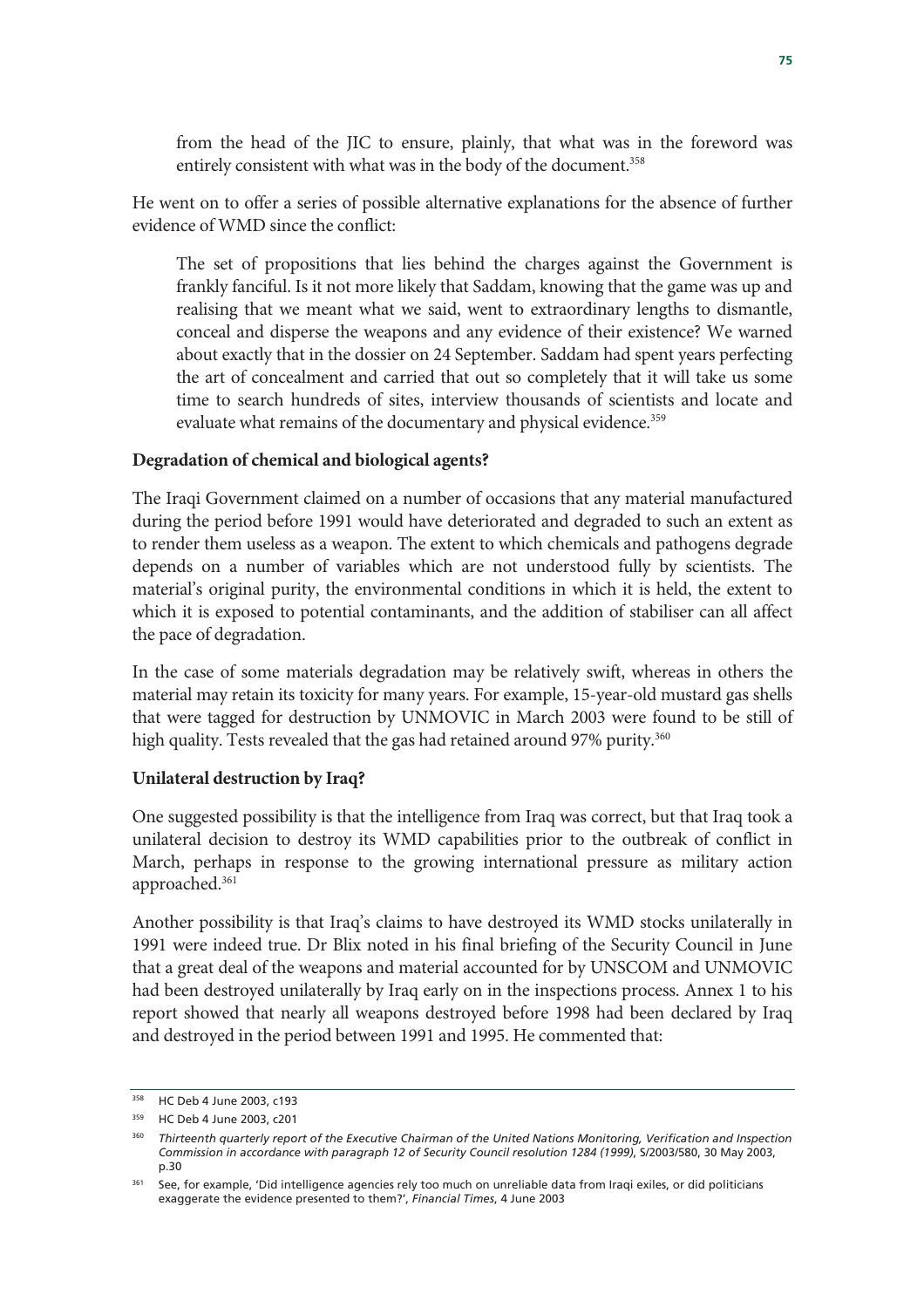We should perhaps take note of the fact that for many years neither UNSCOM nor UNMOVIC made significant finds of weapons. The lack of finds could be because the items were unilaterally destroyed by the Iraqi authorities or else because they were effectively concealed by them.<sup>362</sup>

If Iraq did destroy all proscribed material unilaterally, that would raise questions as to why it failed to provide documentary evidence to UN weapons inspectors in support of its claims. It is possible that, as various intelligence assessments suggested, Iraq viewed WMD as a key deterrent and source of prestige in the region, and believed that to acknowledge it had been disarmed of WMD would be a sign of weakness that could invite external aggression.

It is also possible that Iraq did destroy its stocks and weapons unilaterally, but sought to protect the technical expertise and the capability required to reconstitute its WMD capability at relatively short notice, once UN sanctions had been eased or lifted. Such a claim was put forward by John Barry in Newsweek in March 2003, who cited notes from the UN debrief of Hussein Kamel, Saddam Hussein's son-in-law and former head of Iraq's military industrial complex, who defected in 1995:

Kamel said Iraq had not abandoned its WMD ambitions. The stocks had been destroyed to hide the programs from the U.N. inspectors, but Iraq had retained the design and engineering details of these weapons. Kamel talked of hidden blueprints, computer disks, microfiches and even missile-warhead molds. […] Why preserve this technical material? Said Kamel: "It is the first step to return to production" after U.N. inspections wind down.<sup>363</sup>

If true, this could explain its reluctance to cooperate fully with UN inspectors and its failure to resolve promptly the outstanding questions over unaccounted for weapons and materials, for fear of revealing the true extent of its proscribed programmes, which would then have been submitted to long-term monitoring and verification by the UN.

#### **Tim Youngs**

#### **International Affairs and Defence Section, House of Commons Library**

<sup>&</sup>lt;sup>362</sup> Notes for the Briefing of the Security Council on the thirteenth quarterly report of UNMOVIC, 5 June 2003, from http://www.un.org/Depts/unmovic/

<sup>363</sup> John Barry, The Defector's Secrets, *Newsweek*, 3 March 2003, from http://www.msnbc.com/news/876128.asp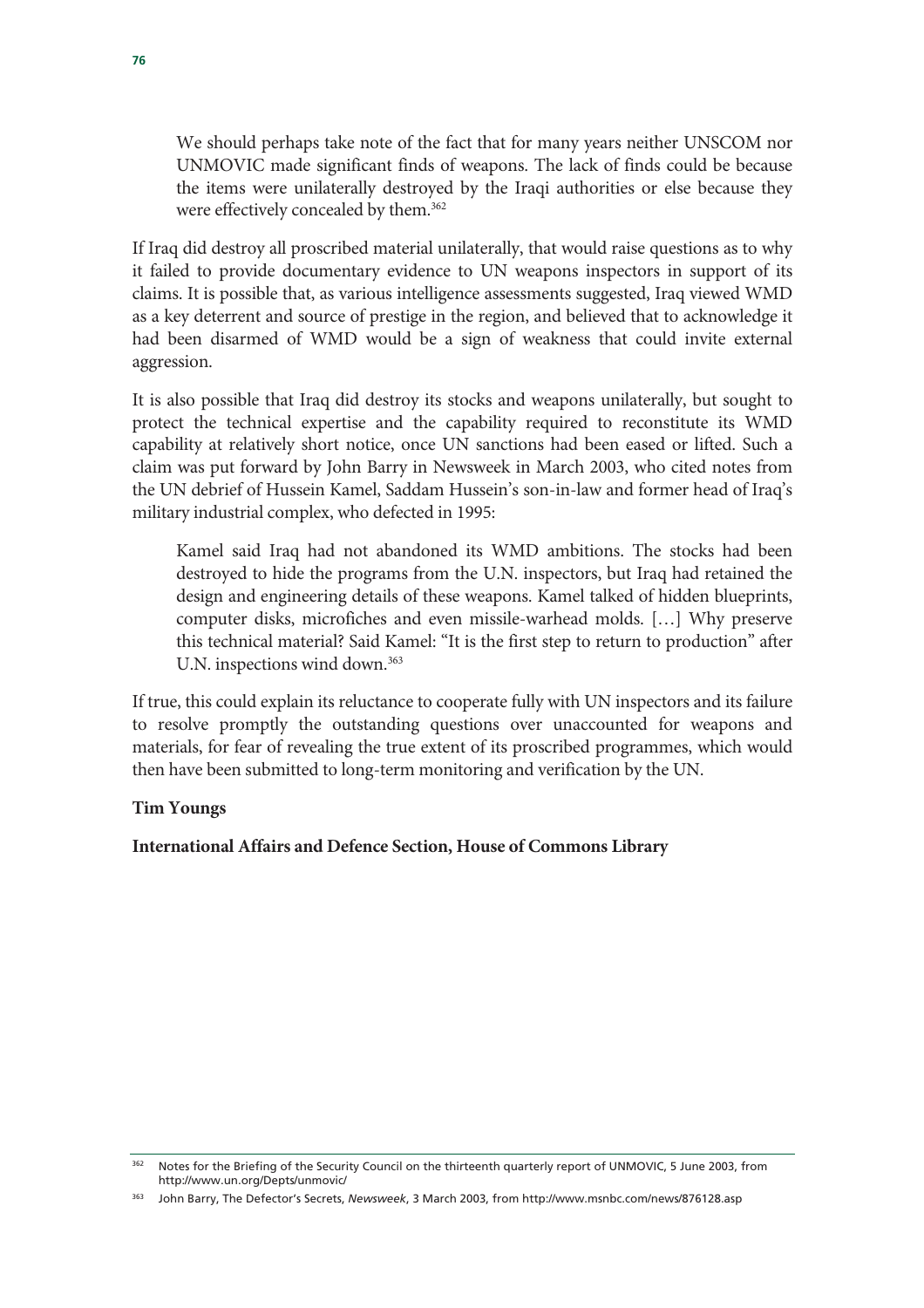

#### **Annex 1 – Structure of National Intelligence Machinery**

N.B. The position of Chairman JIC and Intelligence Co-ordinator is now split: under the revised structure introduced in June 2002, the Chairman JIC (John Scarlett) reports to the Security and Intelligence Co-ordinator and Permanent Secretary (Sir David Omand).

Source: National Intelligence Machinery, 2nd Edition, September 2001, from

http://www.archive.official-documents.co.uk/document/caboff/nim/0114301808.pdf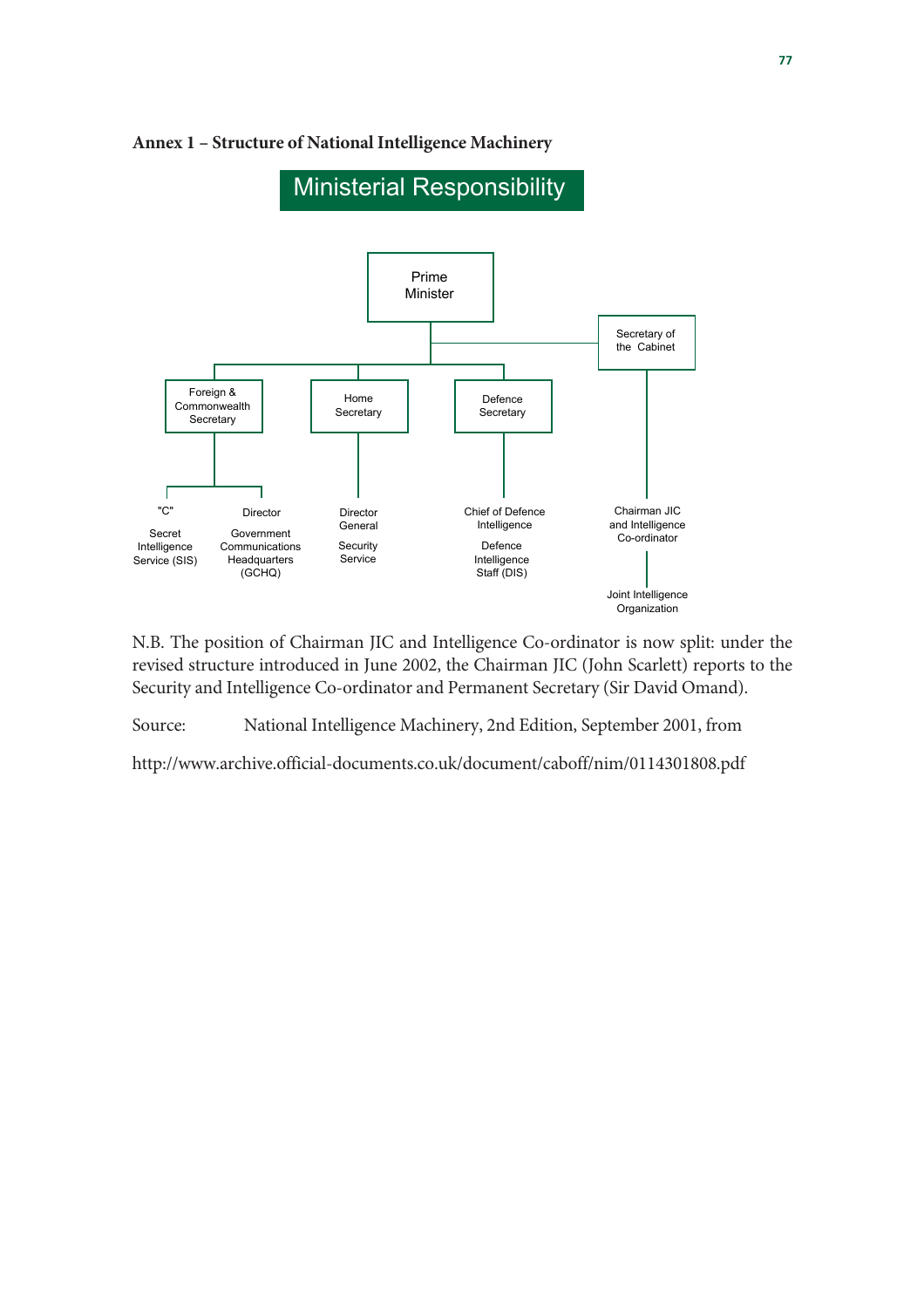#### **Annex 2 – Chronology of developments since 1990**

| 2 August 1990   | Iraq invades Kuwait.                                     |
|-----------------|----------------------------------------------------------|
| 16 January 1991 | US-led military coalition begins Operation Desert Storm. |
| February 1991   | Iraqi forces expelled from Kuwait                        |

3 April 1991 UNSC Resolution 687, the "cease-fire resolution," imposing obligations on Iraq to destroy its weapons of mass destruction programmes. UNSCOM established to carry out inspection and monitoring of destruction of chemical, biological and ballistic missile capabilities. IAEA charged with inspecting and destroying nuclear capability. Iraq obligated to recognise inviolability of border with Kuwait and return all Kuwaiti POWs.

August 1991 Iraq submits initial declaration in which it admits to possessing chemical weapons and 53 ballistic missiles. It denies having offensive biological weapons programme or nuclear weapons grade material and related facilities.

15 August 1991 UNSC Resolution 707, condemning Iraq's failure to comply with the IAEA and UNSCOM as "serious violation" and "material breach" of obligations under Resolution 687.

August 1995 Iraq admits to offensive biological weapons capability following defection and revelations by Hussein Kamel.

12 June 1996 UNSC Resolution 1060, deploring Iraq's refusal to allow access for UNSCOM to suspected weapons sites as "clear violation" of Resolutions 687, 707 and 715.

21 June 1997 UNSC Resolution 1115, condemning denial of access for UNSCOM to certain sites, and demanding immediate, unconditional and unrestricted access.

23 October 1997 UNSC Resolution 1134, condemning repeated refusal of access for UNSCOM teams, and deciding that such refusals constitute "flagrant violation" of Resolutions 687, 707, 715 and 1060.

February 1998 Iraq decides to terminate cooperation with UNSCOM, prompting threat of military action by USA and UK to bring about forced disarmament of Iraq.

Iraq signs Memorandum of Understanding with UN Secretary-General Kofi Annan to allow inspections to resume.

2 March 1998 UNSC Resolution 1154, endorsing Memorandum of Understanding and warning that any violation of it would have "severest consequences for Iraq."

5 March 1998 UNSCOM inspectors return to Iraq.

5 August 1998 Iraq announces suspension of all cooperation with UNSCOM and IAEA.

5 November 1998 UNSC Resolution 1205, condemning Iraq's decision to end cooperation with inspectors as "flagrant violation" of existing resolutions, and demanding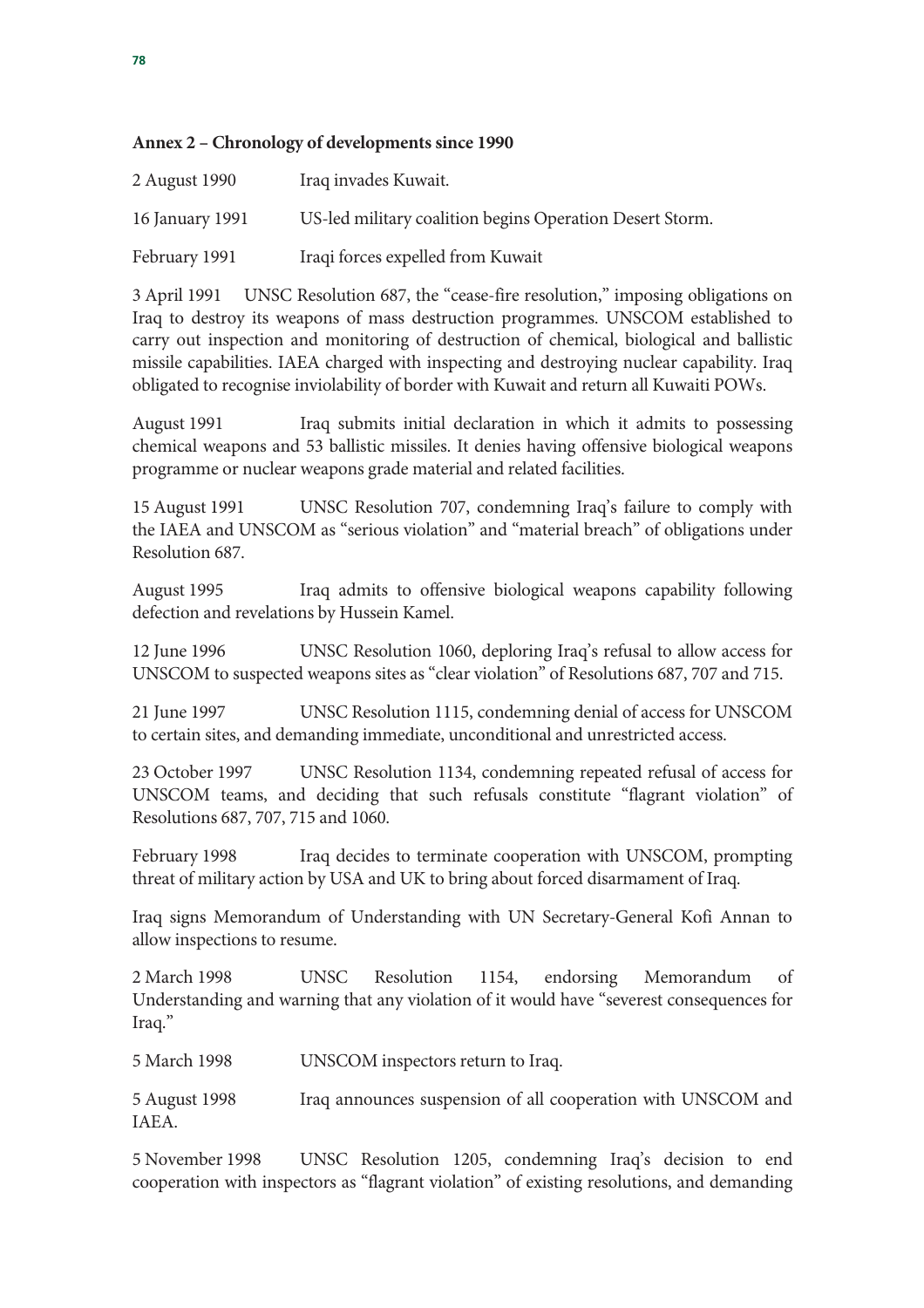that Iraq provide UNSCOM and IAEA with "immediate, complete and unconditional cooperation."

14 November 1998 US and British Governments authorise air strikes against Iraq as efforts continue at UN to find diplomatic solution. Action averted when Iraq indicates willingness to comply with UN demands.

16 December 1998 Operation Desert Fox. USA and UK initiate four days of air strikes against suspected WMD infrastructure, citing Resolutions 1154 and 1205, among others.

21 December 1998 Iraqi Vice President, Taha Yasin Ramadan, declares Iraq no longer willing to co-operate with UN inspectors.

17 December 1999 UNSC Resolution 1284, disbanding UNSCOM and replacing it with UNMOVIC.

9 September 2002 Publication by the International Institute for Strategic Studies of a Strategic Dossier on Iraq's WMD

12 September 2002 President Bush addresses UN General Assembly in attempt to secure support for US position on Iraq.

16 September 2002 Iraq informs UN of acceptance of unconditional return of weapons inspectors.

24 September 2002 Publication of the British Government's dossier on Iraq's alleged WMD capabilities (September Dossier)

8 November 2002 UNSC Resolution 1441, affording Iraq "a final opportunity to comply with its disarmament obligations." Council states that Iraq had been and remained in material breach of obligations and concludes by noting that it had repeatedly warned Iraq it would "face serious consequences as a result of its continued violations of its obligations."

7 December 2002 Iraq submits weapons declaration to UN, pursuant to Resolution 1441.

19 December 2002 Heads of UNMOVIC and IAEA, Dr Hans Blix and Dr Mohamed El-Baradei, give informal briefing to Security Council on Iraqi declaration and the inspection process.

9 January 2003 Blix/El-Baradei briefing to Security Council.

27 January 2003 Blix/El-Baradei update Security Council on state of inspection process, pursuant to Resolution 1441.

3 February 2003 Publication by the Prime Minister's Office of a dossier detailing Iraq's efforts to conceal its WMD (February Dossier, also referred to by the media as the 'Dodgy Dossier')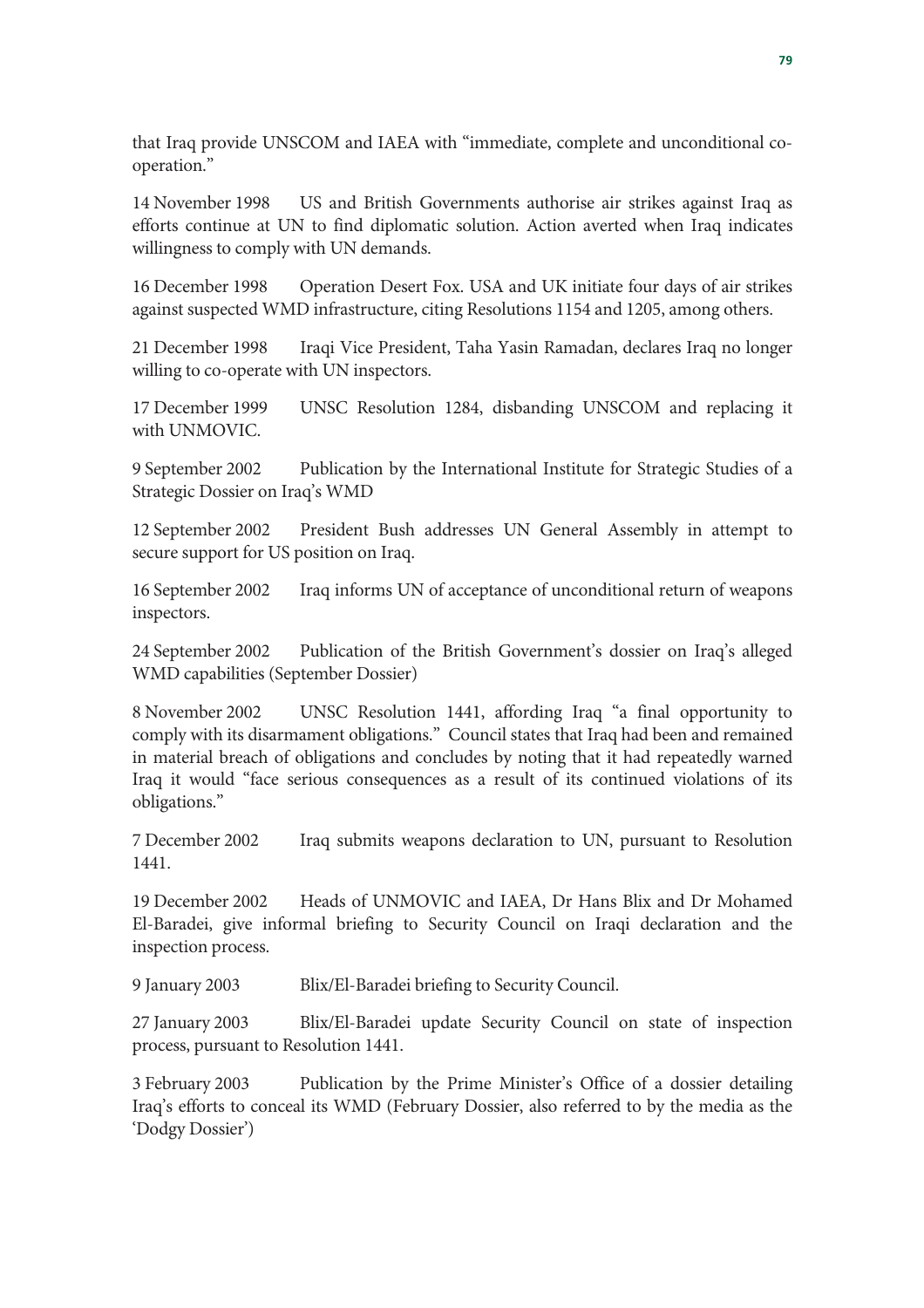5 February 2003 US Secretary of State, Colin Powell, makes presentation to Security Council on case for action, claiming that Iraq is failing to disarm and is deceiving inspectors over true state of proscribed weapons programmes.

| 14 February 2003 | Blix/El-Baradei brief open session of Security Council. |
|------------------|---------------------------------------------------------|
| 7 March 2003     | Blix/El-Baradei brief Security Council.                 |
| 20 March 2003    | Start of Coalition Military Action against Iraq         |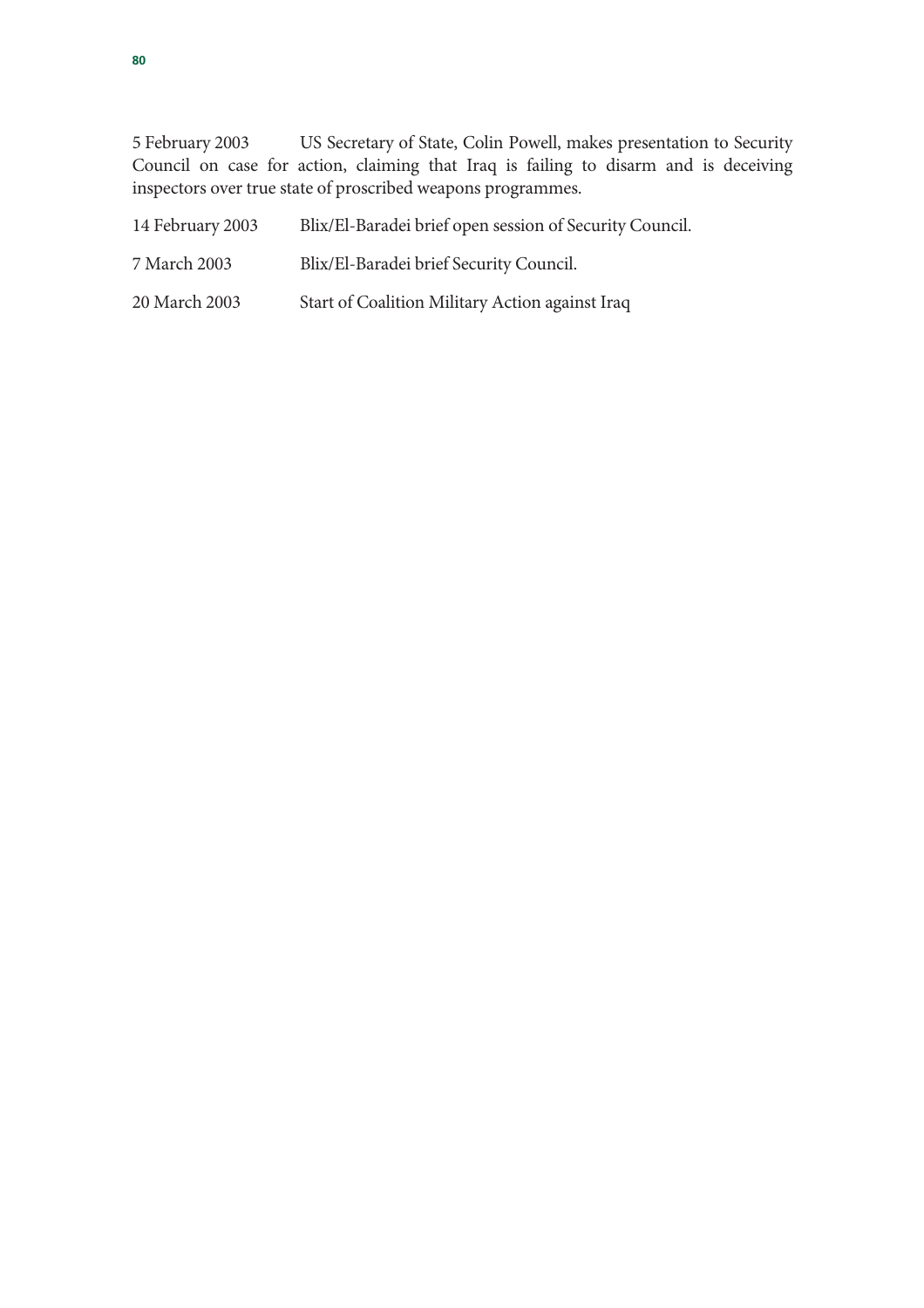# **Appendix 2**

### **Comparison of September Dossier Executive Summary and Chapter Information**

This summary compares and contrasts the statements made in the executive summary of the Government's September Dossier (*Iraq's Weapons of Mass Destruction: The Assessment of the British Government*, 24 September 20002) with the statements made in the body of the document.

The extracts from the executive summary are in bold, with the relevant sections from the chapters then summarised below. For the sake of completeness, each of the points in the Executive Summary is considered in turn.

# 2. **Much information about Iraq's weapons of mass destruction is already in the public domain from UN reports and from Iraqi defectors. This points clearly to Iraq's continuing possession, after 1991, of chemical and biological agents and weapons produced before the Gulf War.**

(Para 13, page 16) "Based on the UNSCOM report to the UN Security Council in January 1999 and earlier UNSCOM reports, we assess that when the UN inspectors left Iraq they were unable to account for:

- up to 360 tonnes of bulk chemical warfare agent, including 1.5 tonnes of VX nerve agent;
- up to 3,000 tonnes of precursor chemicals, including approximately 300 tonnes which, in the Iraqi chemical warfare programme, were unique to the production of VX;
- growth media procured for biological agent production (enough to produce over three times the 8,500 litres of anthrax spores Iraq admits to having manufactured);
- over 30,000 special munitions for delivery of chemical and biological agents."

# 2. **[Cont.] It shows that Iraq has refurbished sites formerly associated with the production of chemical and biological agents.**

[**Comments:** The implication is that any such refurbishment had taken place recently, following the withdrawal of inspectors in 1998, given that UNSCOM had destroyed many of these facilities between 1991 and 1998. There is a distinction between the executive summary and the body of the report on the sources used to reach this conclusion. The executive summary suggests this information was already in the public domain from UN reports and defector testimony, whereas the body of the report says the information came from intelligence sources. It could be argued the executive summary is presenting intelligence assessments as facts established by the UN.]

(Para 8, pages 19-20) "Intelligence shows that Iraq has continued to produce chemical agent. […] monitoring ceased when UNSCOM withdrew from Iraq in 1998. However, capabilities remain and, although the main chemical weapon production facility at al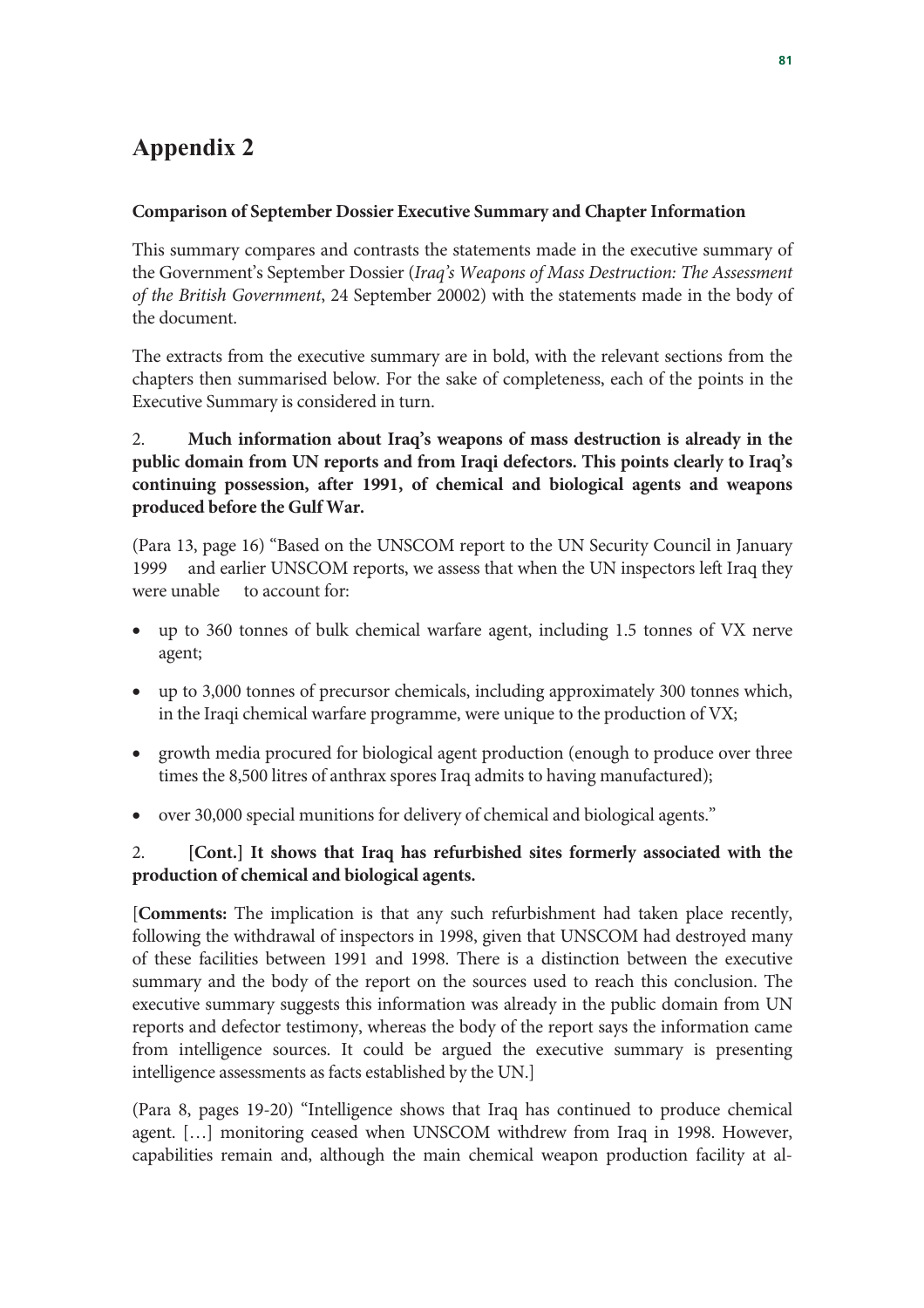Muthanna was completely destroyed by UNSCOM and has not been rebuilt, other plants formerly associated with the chemical warfare programme have been rebuilt."

(Para 9, page 20) "Other dual-use facilities, which are capable of being used to support the production of chemical agent and precursors, have been rebuilt and re-equipped. New chemical facilities have been built, some with illegal foreign assistance, and are probably fully operational or ready for production."

(Para 12, pages 21-22) "We know from intelligence that Iraq has continued to produce biological warfare agents. Some dual-use equipment has also been purchased, but without monitoring by UN inspectors Iraq could have diverted it to their biological weapons programme. This newly purchased equipment and other equipment previously subject to monitoring could be used in a resurgent biological warfare programme."

### 2. **[Cont.] And it indicates that Iraq remains able to manufacture these agents, and to use bombs, shells, artillery rockets and ballistic missiles to deliver them.**

[**Comments:** Again, there is a distinction between the executive summary and the body of the report on the sources used to reach this conclusion. The executive summary suggests this information was already in the public domain from UN reports and defector testimony, whereas the body of the report gives estimates and extrapolations of capabilities that Iraq was believed to have retained at the time of the 1998 withdrawal of UNSCOM. The use of the present tense suggests this capability was still in existence as of September 2002, a conclusion that would, in all likelihood, have come from intelligence assessments.]

(Para 1, page 17) Main conclusions: "Iraq can deliver chemical and biological agents using an extensive range of artillery shells, free-fall bombs, sprayers and ballistic missiles;"

(Para 14, pages 22-23) "Iraq has a variety of delivery means available for both chemical and biological agents. These include:

- free-fall bombs [...];
- artillery shells and rockets  $[...]$ ;
- helicopter and aircraft borne sprayers: [...] It is probable that Iraq retains a capability for aerosol dispersal of both chemical and biological agent over a large area;
- al-Hussein ballistic missiles (range 650km) [...]
- al-Samoud/Ababil-100 ballistic missiles (range 150km plus): it is unclear if chemical and biological warheads have been developed for these systems, but given the Iraqi experience on ther missile systems, we judge that Iraq has the technical expertise for doing so;"

3. **An independent and well-researched overview of this public evidence was provided by the International Institute for Strategic Studies (IISS) on 9 September. The IISS report also suggested that Iraq could assemble nuclear weapons within months of obtaining fissile material from foreign sources.**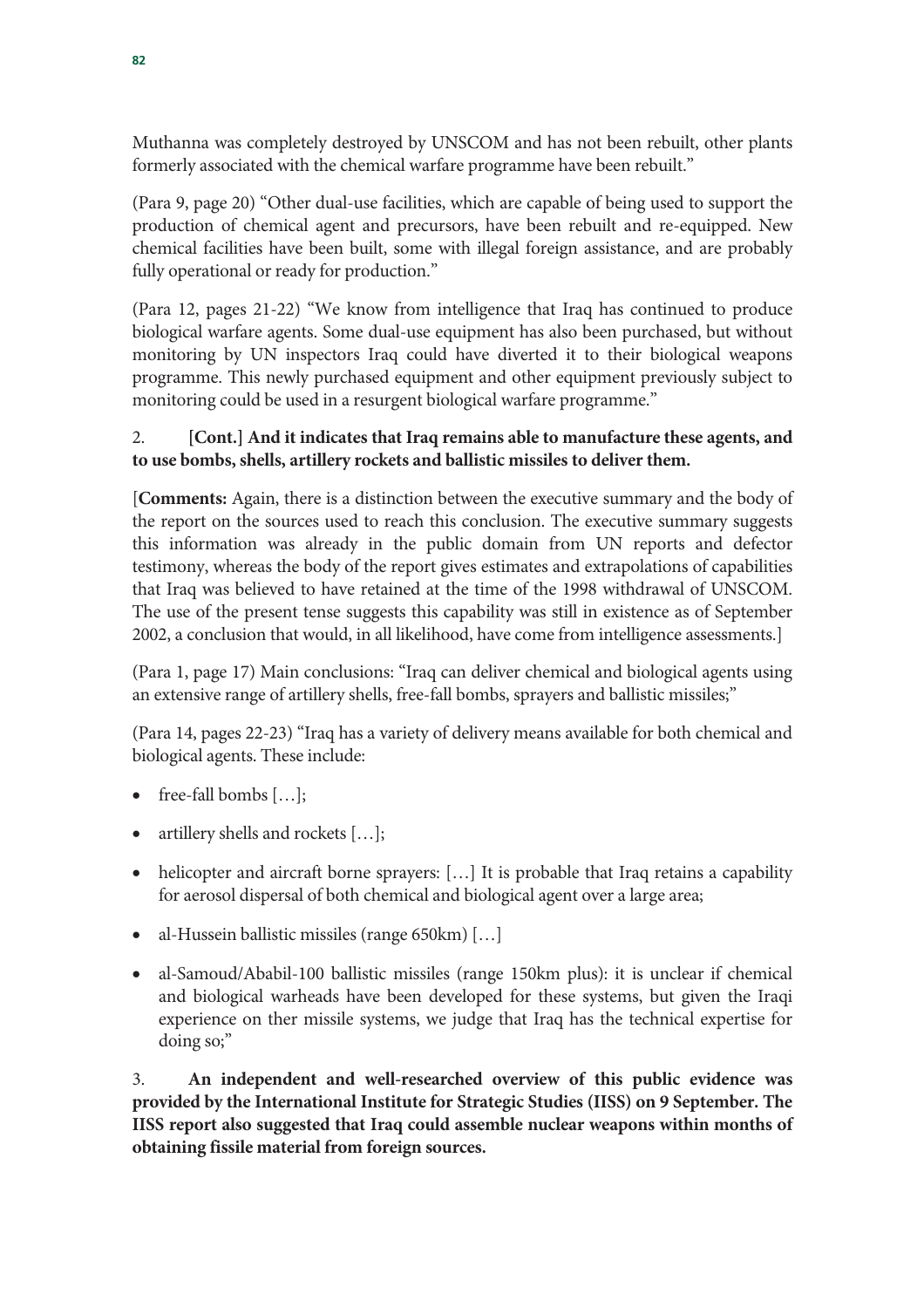**[Comments:** The IISS report gives a shorter timeframe for the assembling of a nuclear weapon than that estimated by the Government in the body of its report.]

(Para 23, pages 26-7) "in early 2002, the JIC assessed that UN sanctions on Iraq were hindering the import of crucial goods for the production of fissile material ... if [sanctions] were removed or prove ineffective, it would take Iraq at least five years to produce sufficient fissile material for a weapon indigenously. However we know that Iraq retains expertise and design data relating to nuclear weapons. We therefore judge that if Iraq obtained fissile material and other essential components form foreign sources the timeline for production of a nuclear weapon would be shortened and Iraq could produce a nuclear weapon in between one and two years"

4. **As well as the public evidence, however, significant additional information is available to the Government from secret intelligence sources, described in more detail in this paper. This intelligence cannot tell us about everything. However, it provides a fuller picture of Iraqi plans and capabilities. It shows that Saddam Hussein attaches great importance to possessing weapons of mass destruction which he regards as the basis for Iraq's regional power. It shows that he does not regard them only as weapons of last resort. He is ready to use them, including against his own population, and is determined to retain them, in breach of United Nations Security Council Resolutions (UNSCR).** 

**[Comments:** These assertions are reiterated in the body of the report]

(Para 1, page 17) Main conclusions: "Saddam continues to attach great importance to the possession of weapons of mass destruction and ballistic missiles which he regards as being the basis for Iraq's regional power. He is determined to retain these capabilities;

(Para 5, page 18) "The intelligence also shows that the Iraqi leadership has been discussing a number of issues related to these weapons. This intelligence covers:

• **Confirmation that chemical and biological weapons play an important role in Iraqi military thinking:** intelligence shows that Saddam attaches great importance to the possession of chemical and biological weapons which he regards as being the basis for Iraqi regional power. He believes that respect for Iraq rests on its possession of these weapons and the missiles capable of delivering them. Intelligence indicates that Saddam is determined to retain this capability and recognises that Iraqi political weight would be diminished if Iraq's military power rested solely on its conventional military forces."

# 5. **Intelligence also shows that Iraq is preparing plans to conceal evidence of these weapons, including incriminating documents, from renewed inspections. […]**

[**Comments:** This assertion is reiterated in the body of the report]

(Para 1, page 17) Main conclusions: "Iraq has learnt lessons from previous UN weapons inspections and is already taking steps to conceal and disperse sensitive equipment and documentation in advance of the return of inspectors;"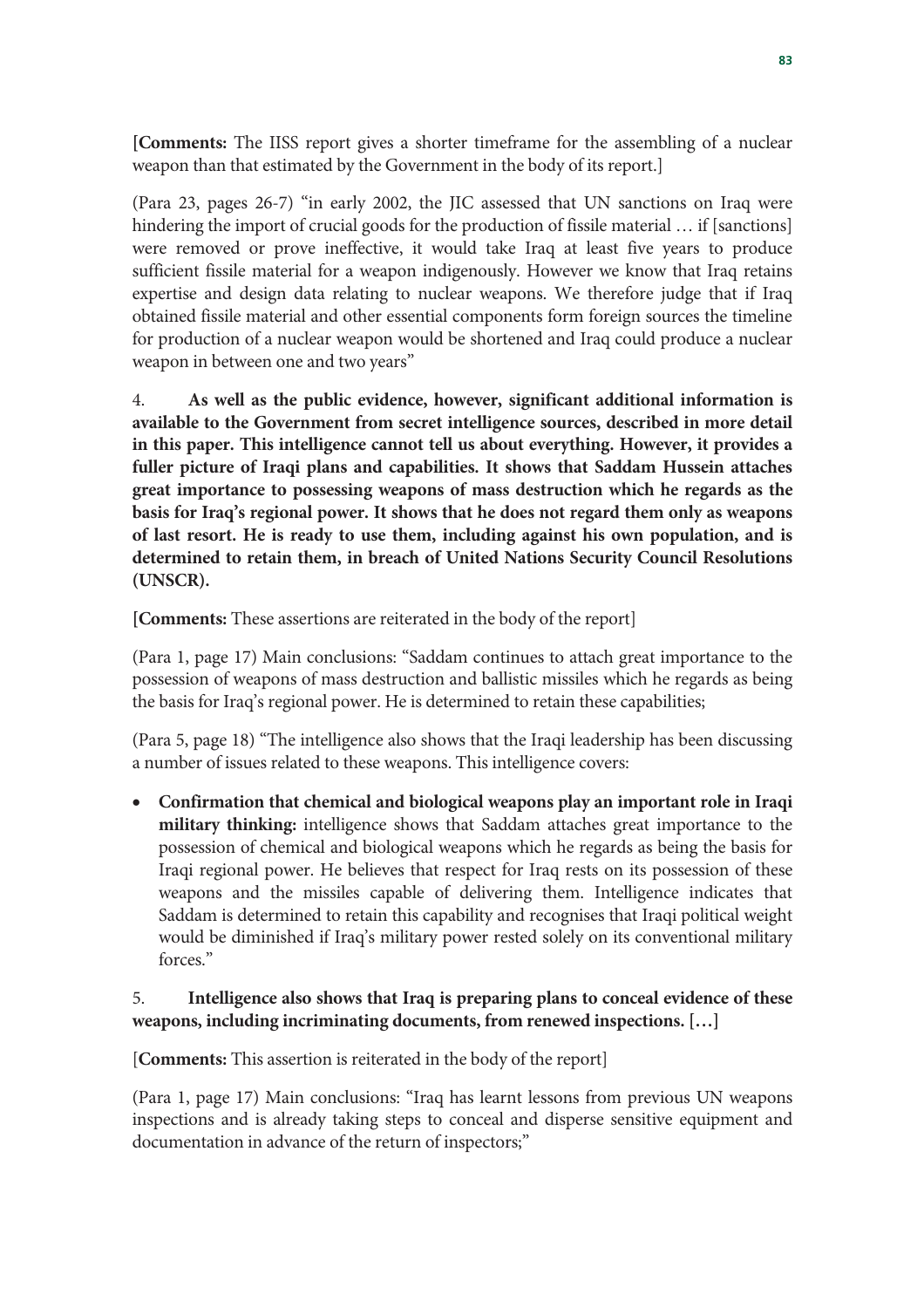(Para 5, pages 18-19) "The intelligence also shows that the Iraqi leadership has been discussing a number of issues related to these weapons. This intelligence covers:

• **Iraqi attempts to retain its existing banned weapons systems:** Iraq is already taking steps to prevent UN weapons inspectors finding evidence of its chemical and biological weapons programme. Intelligence indicates that Saddam has learnt lessons from previous weapons inspections, has identified possible weak points in the inspections process and knows how to exploit them. Sensitive equipment and papers can easily be concealed and in some cases this is already happening."

(Para 28, page 29) Satellite imagery has shown a new engine test stand [for ballistic missiles] being constructed […]. The Iraqis have recently taken measures to conceal activities at this site"

# 6. **As a result of the intelligence we judge that Iraq has:**

# • **continued to produce chemical and biological agents;**

[**Comments:** This assertion is reiterated in the body of the report]

(Para 1, page 17) Main conclusions: "Iraq has a useable chemical and biological weapons capability, in breach of UNSCR 687, which has included recent production of chemical and biological agents;"

(Para 8, page 19) "Intelligence shows that Iraq has continued to produce chemical agent."

(Para 12, page 21) "We know from intelligence that Iraq has continued to produce biological warfare agents."

### 6. **[Cont.] As a result of the intelligence we judge that Iraq has:**

• military plans for the use of chemical and biological weapons, including against its own Shia population. Some of these weapons are deployable within 45 minutes of an order to use them;

[**Comments:** This assertion is reiterated in the body of the report]

(Para 1, page 17) Main conclusions: "Iraq's current military planning specifically envisages the use of chemical and biological weapons; […] The Iraqi military are able to deploy these weapons within 45 minutes of a decision to do so;"

(Para 4, page 18) "In the last six months the JIC has confirmed its earlier judgements on Iraqi chemical and biological warfare capabilities and assessed that Iraq has the means to deliver chemical and biological weapons."

(Para 5, page 19) "intelligence indicates that as part of Iraq's military planning Saddam is willing to use chemical and biological weapons, including against his own Shia population. Intelligence indicates that the Iraqi military are able to deploy chemical or biological weapons within 45 minutes of an order to do so."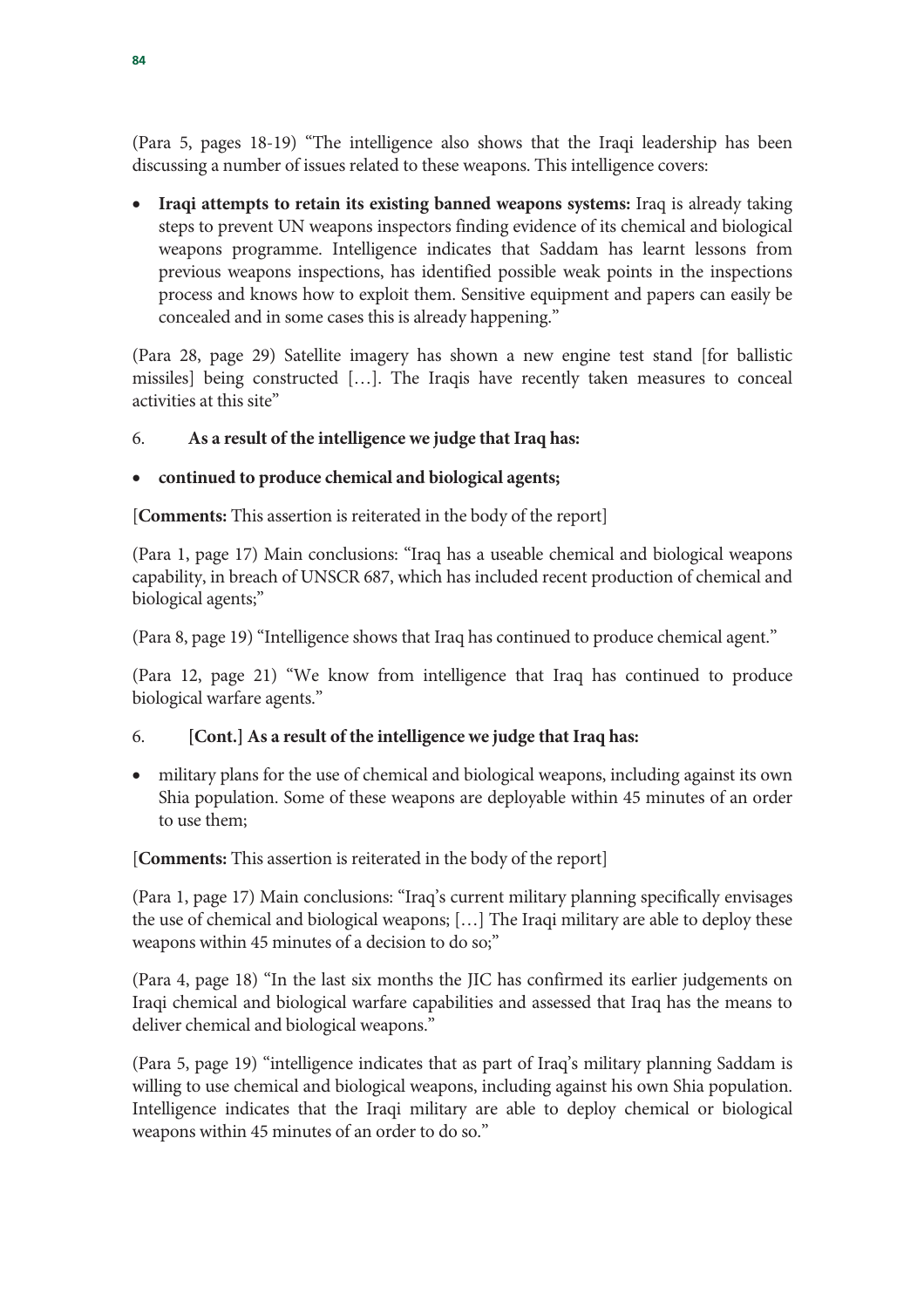- 6. **[Cont.] As a result of the intelligence we judge that Iraq has:**
- **command and control arrangements in place to use chemical and biological weapons. Authority ultimately resides with Saddam Hussein. (There is intelligence that he may have delegated this authority to his son Qusai);**

[**Comments:** This assertion is reiterated in the body of the report]

(Para 1, page 17) Main conclusions: "Iraq's military forces are able to use chemical and biological weapons, with command, control and logistical arrangements in place."

(Para 15, page 23) "The authority to use chemical and biological weapons ultimately resides with Saddam but intelligence indicates that he may have also delegated this authority to his son Qusai. Special Security Organisation (SSO) and Special Republican Guard (SRG) units would be involved in the movement of any chemical and biological weapons to military units. The Iraqi military holds artillery and missile systems at Corps level throughout the Armed Forces and conducts regular training with them. The directorate of Rocket Forces has operational control of strategic missile systems and some Multiple Launcher Rocket Systems."

- **6) [Cont.] As a result of the intelligence we judge that Iraq has:**
- **developed mobile laboratories for military use, corroborating earlier reports about the mobile production of biological warfare agents;**

[**Comments:** This assertion is reiterated in the body of the report]

(Para 13, page 22) "UNSCOM established that Iraq considered the use of mobile biological agent production facilities. In the past two years evidence from defectors has indicated the existence of such facilities. Recent intelligence confirms that the Iraqi military have developed mobile facilities."

# 6. **[Cont.] As a result of the intelligence we judge that Iraq has:**

• **pursued illegal programmes to procure controlled materials of potential use in the production of chemical and biological weapons programmes;** 

[**Comments:** This assertion is reiterated in the body of the report]

(Para 2, pages 17-18) "In the first half of 2000 the JIC noted intelligence on Iraqi attempts to procure dual-use chemicals . […] Iraq has also been trying to procure dual-use materials and equipment which could be used for a biological warfare programme."

(Para 12, page 21-22) "Some dual use equipment has also been purchased. This newly procured equipment and other equipment previously subject to monitoring could be used in a resurgent biological warfare programme."

- 6. **[Cont.] As a result of the intelligence we judge that Iraq has:**
- **tried covertly to acquire technology and materials which could be used in the production of nuclear weapons;**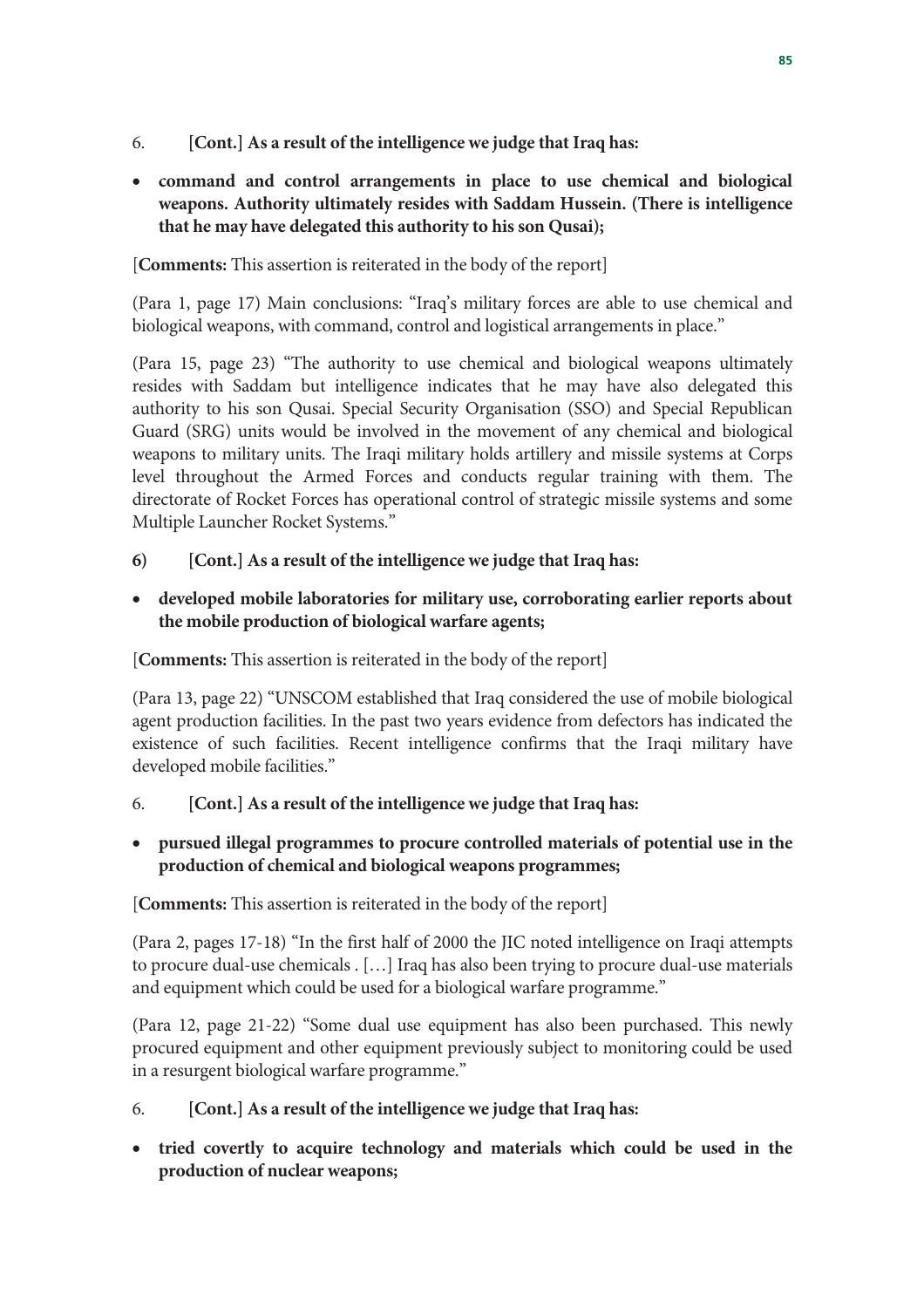[**Comments:** This assertion is reiterated in the body of the report]

(Para 19, page 25) "intelligence shows that the present Iraqi programme is almost certainly seeking an indigenous ability to enrich uranium to the level needed for a nuclear weapon"

(Para 20, page 25) "Following the departure of weapons inspectors in 1998 there has been an accumulation of intelligence indicating that Iraq is making concerted covert efforts to acquire dual-use technology and material with nuclear applications"

(Para 21, page 26) "Intelligence shows that other important procurement activity since 1998 has included attempts to purchase:

- vacuum pumps [...]
- an entire magnet production line [...]
- Anhyrous Hydrogen Fluoride (AHF) and fluorine gas [...]
- one large filament winding machine […]
- a large balancing machine [...]."

(Para 22, page 26) "Iraq has also made repeated attempts covertly to acquire a very large quantity (60,000 or more) of specialised aluminium tubes. […] although there is no definitive intelligence that it is destined for a nuclear programme"

#### 6. **[Cont.] As a result of the intelligence we judge that Iraq has:**

• **sought significant quantities of uranium from Africa, despite having no active civil nuclear power programme that could require it;** 

[**Comments:** This assertion is reiterated in the body of the report]

(Para 20, page 25) "there is intelligence that Iraq has sought the supply of significant quantities of uranium form Africa."

#### 6. **[Cont.] As a result of the intelligence we judge that Iraq has:**

#### • **recalled specialists to work on its nuclear programme;**

[**Comments:** This assertion is **not** reiterated in these terms in the body of the report]

(Para 23, page 27) "we know that Iraq retains expertise and design data relating to nuclear weapons"

There are quotes relating to personnel linked to past chemical and biological weapons research. (Para 11, page 20) "Most of the personnel previously involved in the programme remain in country"

### 6. **[Cont.] As a result of the intelligence we judge that Iraq has:**

• **illegally retained up to 20 al-Hussein missiles, with a range of 650km, capable of carrying chemical or biological warheads;**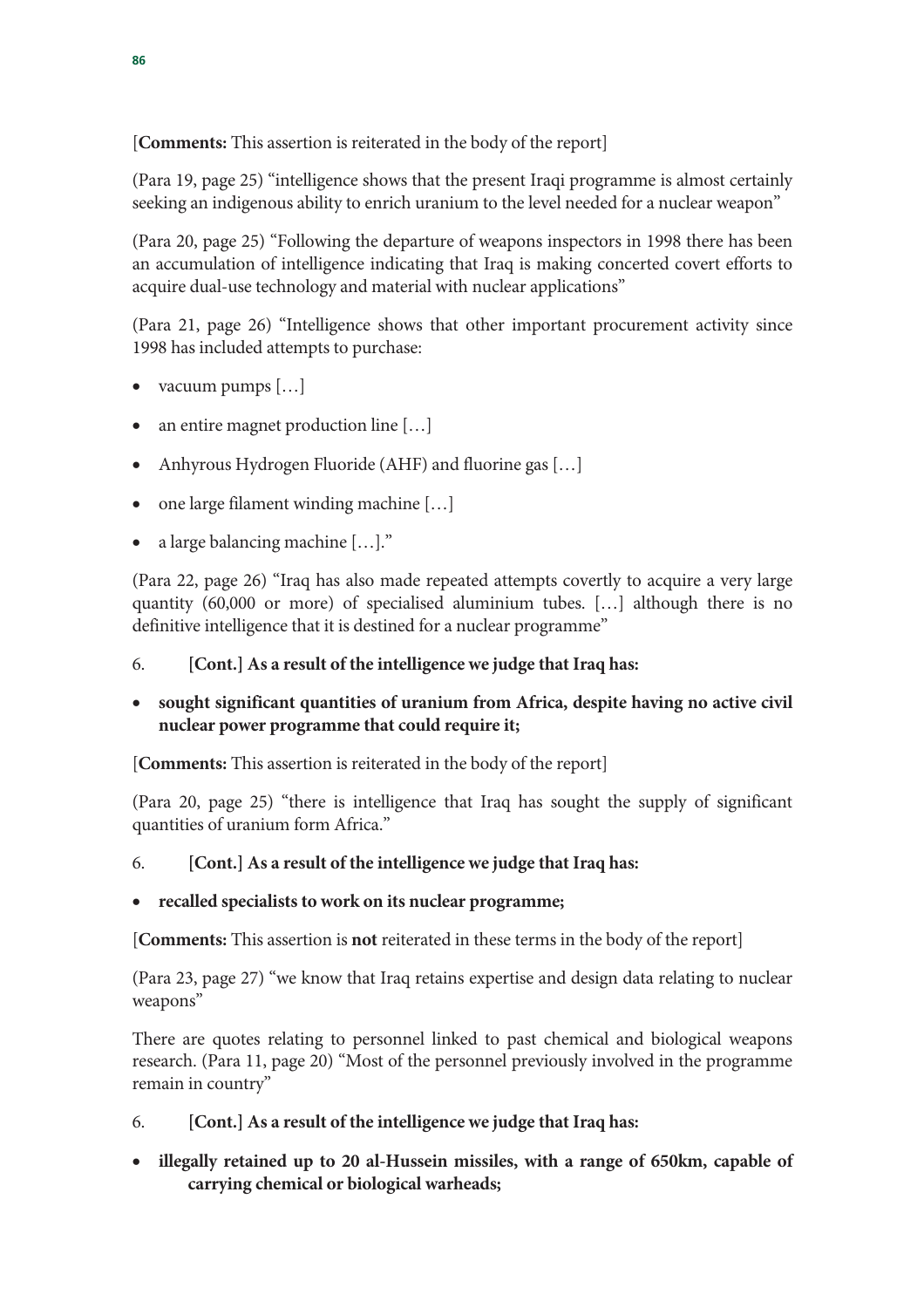**[Comments:** The body of the report adds a number of caveats on the difficulties in concealing and reassembling these weapons]

(Para 26, page 28) According to intelligence, Iraq has retained up to 20 al-Hussein missiles. [...] These missiles were either hidden from the UN as complete systems, or re-assembled using illegally retained engines and other components. We judge that the engineering expertise available would allow these missiles to be maintained effectively, although the fact that at least some require re-assembly makes it difficult to judge exactly how many could be available for use. They could be used with conventional, chemical or biological warheads  $[...]$ ."

# 6. **[Cont.] As a result of the intelligence we judge that Iraq has:**

• **started deploying its al-Samoud liquid propellant missile, and has used the absence of weapons inspectors to work on extending its range to at least 200km, which is beyond the limit of 150km imposed by the United Nations;** 

[**Comments:** This assertion is reiterated in the body of the report]

(Para 26, page 27) "The al-Samoud liquid propellant missile has been extensively tested and is being deployed to military units. Intelligence indicates that at least 50 have been produced. Intelligence also indicates that Iraq has worked on extending its range to at least 200km"

- 6. **[Cont.] As a result of the intelligence we judge that Iraq has:**
- **started producing the solid-propellant Ababil-100, and is making efforts to extend its range to at least 200km, which is beyond the limit of 150km imposed by the United Nations;**

[**Comments:** This assertion is reiterated in the body of the report]

(Para 26, page 27) "Production of the solid propellant Ababil-100 is also underway, probably as an unguided rocket at this stage. There are also plans to extend its range to at least 200km."

- 6. **[Cont.] As a result of the intelligence we judge that Iraq has:**
- **constructed a new engine test stand for the development of missiles capable of reaching the UK Sovereign Base Areas in Cyprus and NATO members (Greece and Turkey), as well as all Iraq's Gulf neighbours and Israel;**

[**Comments:** This assertion is reiterated in the body of the report]

(Para 28, page 29) "Intelligence has confirmed that Iraq wants to extend the range of its missile systems to over 1000km, enabling it to threaten other regional neighbours"

(Para 28, page 29) "Satellite imagery […] has shown a new engine test stand being constructed (A), which is larger than the current one used for al-Samoud (B), and that formerly used for testing SCUD engines (C) […]. This new stand will be capable of testing engines for medium range ballistic missiles (MRBMs) with ranges over 1000km […]."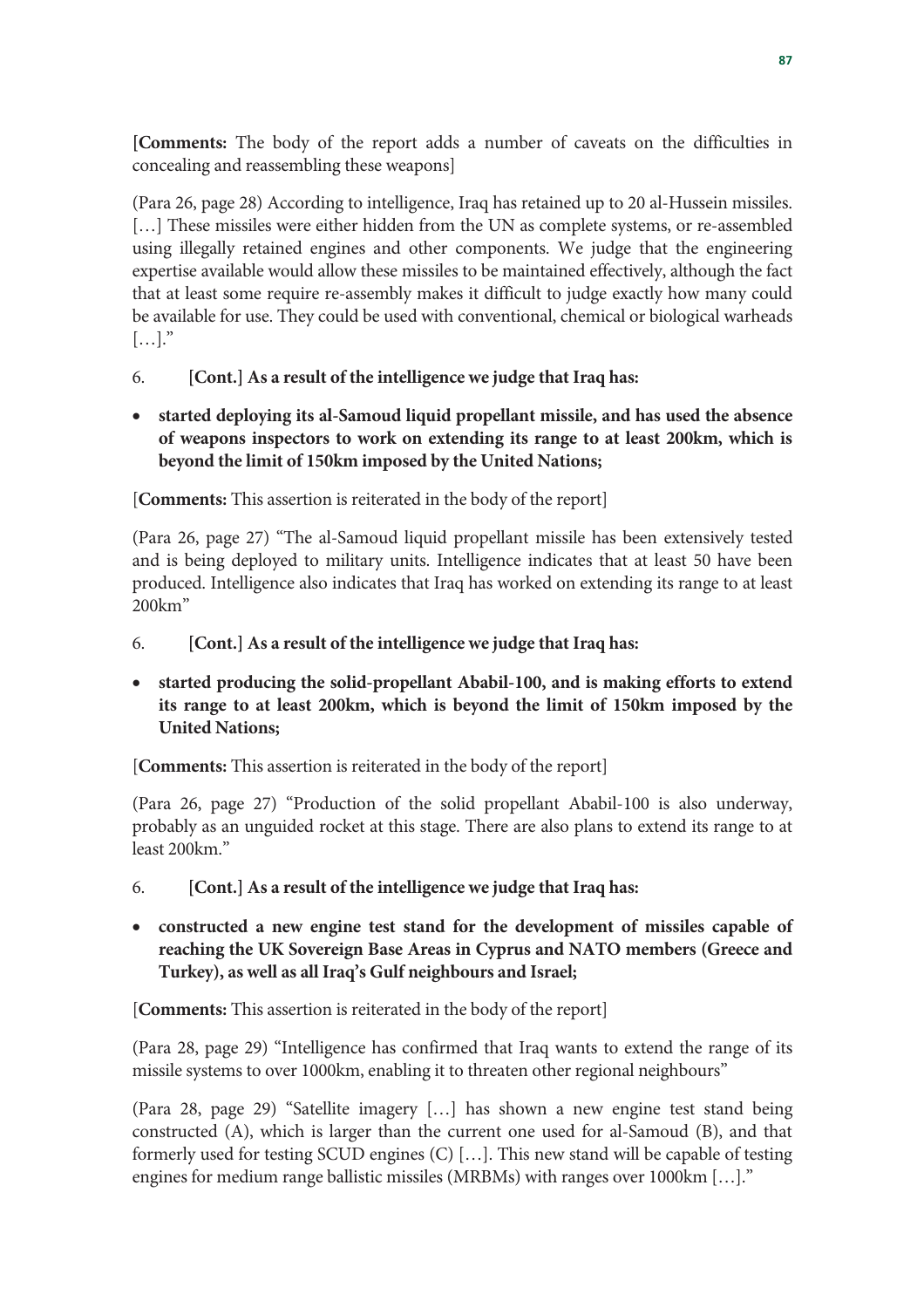- 6. **[Cont.] As a result of the intelligence we judge that Iraq has:**
- **pursued illegal programmes to procure materials for use in its illegal development of long range missiles;**

# [**Comments:** This assertion is reiterated in the body of the report]

(Para 32, page 30) "Despite the UN embargo, Iraq has also made concerted efforts to acquire additional production technology, including machine tools and raw material in breach of UN Security Council Resolution 1051. […] we know from intelligence that some items have found their way to the Iraqi ballistic missile programme. […] Intelligence makes it clear that Iraqi procurement agents and front companies in third countries are seeking illicitly to acquire propellant chemical for Iraq's ballistic missile programme. […] There have also been attempts to acquire large quantities of liquid propellant chemicals [...]. We judge these are intended to support production and deployment of the al-Samoud and development of longer range systems."

# 6. **[Cont.] As a result of the intelligence we judge that Iraq has:**

• **learnt lessons from previous UN weapons inspectors and has already begun to conceal sensitive equipment and documentation in advance of the return of inspectors.** 

(Para 5, page 18) "Iraqi attempts to retain its existing banned weapons systems: Iraq is already taking steps to prevent UN weapons inspectors finding evidence of its chemical and biological weapons programme. Intelligence indicates that Saddam has learnt lessons from previous weapons inspections, has identified possible weak points in the inspections process and knows how to exploit them. Sensitive papers can easily be concealed and in some cases this is already happening."

(Para 28, page 29) "Iraqis have recently taken measures to conceal activities at this site" (related to missile capability and test site)

### **Tim Youngs**

**International Affairs and Defence Section, House of Commons Library**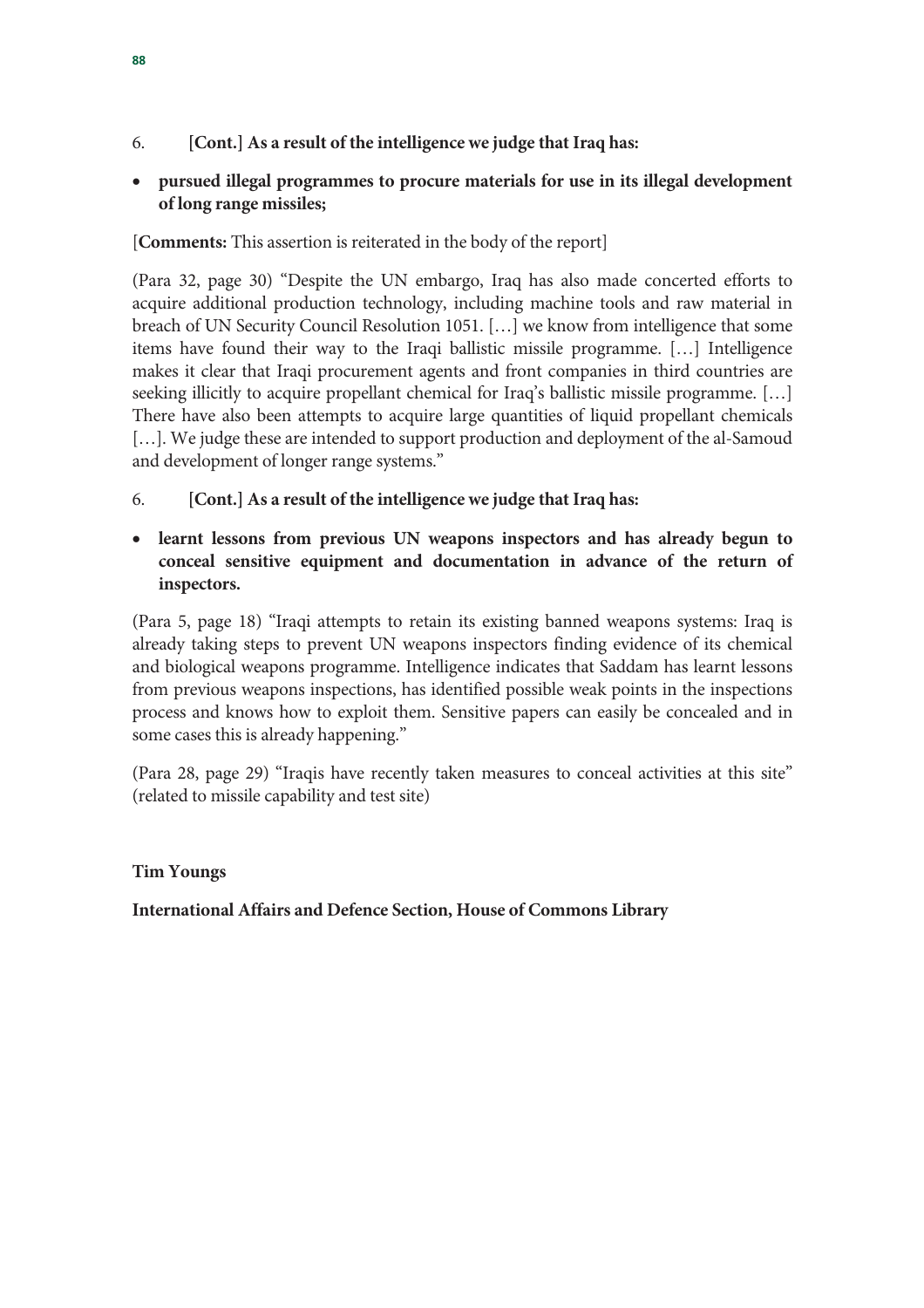#### **Thursday 3 July 2003**

Members present:

Mr Donald Anderson, in the Chair

Mr David Chidgey Mr Fabian Hamilton Mr Eric Illsley Andrew Mackinlay Mr John Maples

 Mr Bill Olner Mr Richard Ottaway Mr Greg Pope Sir John Stanley Ms Gisela Stuart

The Committee deliberated.

Draft Report (The Decision to go to War in Iraq), proposed by the Chairman, brought up and read.

*Ordered*, That the Chairman's draft Report be read a second time, paragraph by paragraph.

Paragraph 1 read and agreed to.

Paragraphs 2 and 3 read, amended and agreed to.

Paragraph 4 read, amended, divided and agreed to (now paragraphs 4 and 5)

Paragraph 5 (now paragraph 6) read, amended and agreed to.

Paragraphs 6 to 10 (now paragraphs 7 to 11) read and agreed to.

Paragraph 11 (now paragraph 12) read, amended and agreed to.

Paragraphs 12 to 14 (now paragraphs 13 to 15) read and agreed to.

Paragraph 15 (now paragraph 16) read, amended and agreed to.

Paragraphs 16 to 23 (now paragraphs 17 to 24) read and agreed to.

Paragraph 24 (now paragraph 25) read, amended and agreed to.

Paragraph 25 (now paragraph 26) read and agreed to.

Paragraph 26 (now paragraph 27) read, amended and agreed to.

Paragraph 27 (now paragraph 28) read and agreed to.

Paragraph 28 (now paragraph 29) read, amended and agreed to.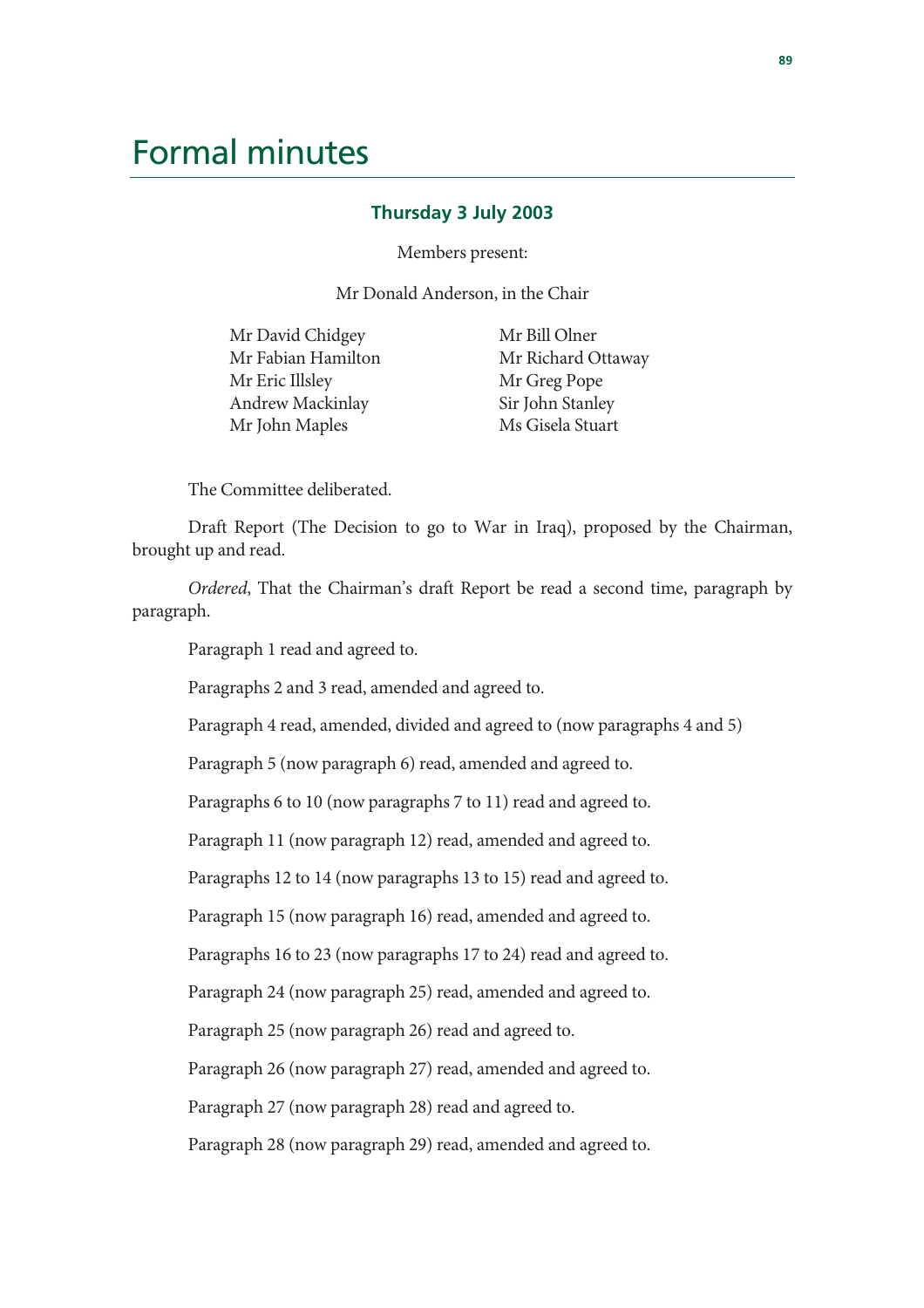A paragraph—(*Sir John Stanley*)—brought up, read the first and second time, amended and inserted (now paragraph 30).

Paragraph 29 (now paragraph 31) read and agreed to.

Paragraph 30 (now paragraph 32) read, amended and agreed to.

Paragraphs 31 to 36 (now paragraph 33 to 38) read and agreed to.

Paragraph 37 (now paragraph 39) read, amended and agreed to.

Paragraph 38 (now paragraph 40) read and agreed to.

Paragraph 39 (now paragraph 41) read, amended and agreed to.

Paragraphs 40 to 44 (now paragraphs 42 to 46) read and agreed to.

Paragraph 45 (now paragraph 47) read, amended and agreed to.

Paragraphs 46 to 54 (now paragraphs 48 to 56) read and agreed to.

A paragraph—(*Sir John Stanley*)—brought up, read the first and second time and inserted (now paragraph 57).

Paragraphs 55 and 56 (now paragraphs 58 and 59) read and agreed to.

Paragraphs 57 and 58 (now paragraphs 60 and 61) read, amended and agreed to.

Paragraphs 59 to 62 (now paragraphs 62 to 65) read and agreed to.

Paragraph 63 (now paragraph 66) read, amended and agreed to.

Paragraphs 64 to 66 (now paragraphs 67 to 69) read, amended and agreed to.

A paragraph—(*Sir John Stanley*)—brought up and read, as follows:

"The Committee notes in relation to the 45 minutes claim that, thus far, there have been no finds of chemical or biological weapons within 45 minutes of Iraqi delivery systems and no finds of command and control documents, codes or other materials relating to the deployment of chemical or biological weapons within 45 minutes of an order to do so."

*Ordered*, That the paragraph be read a second time.

Question put, That the paragraph be inserted.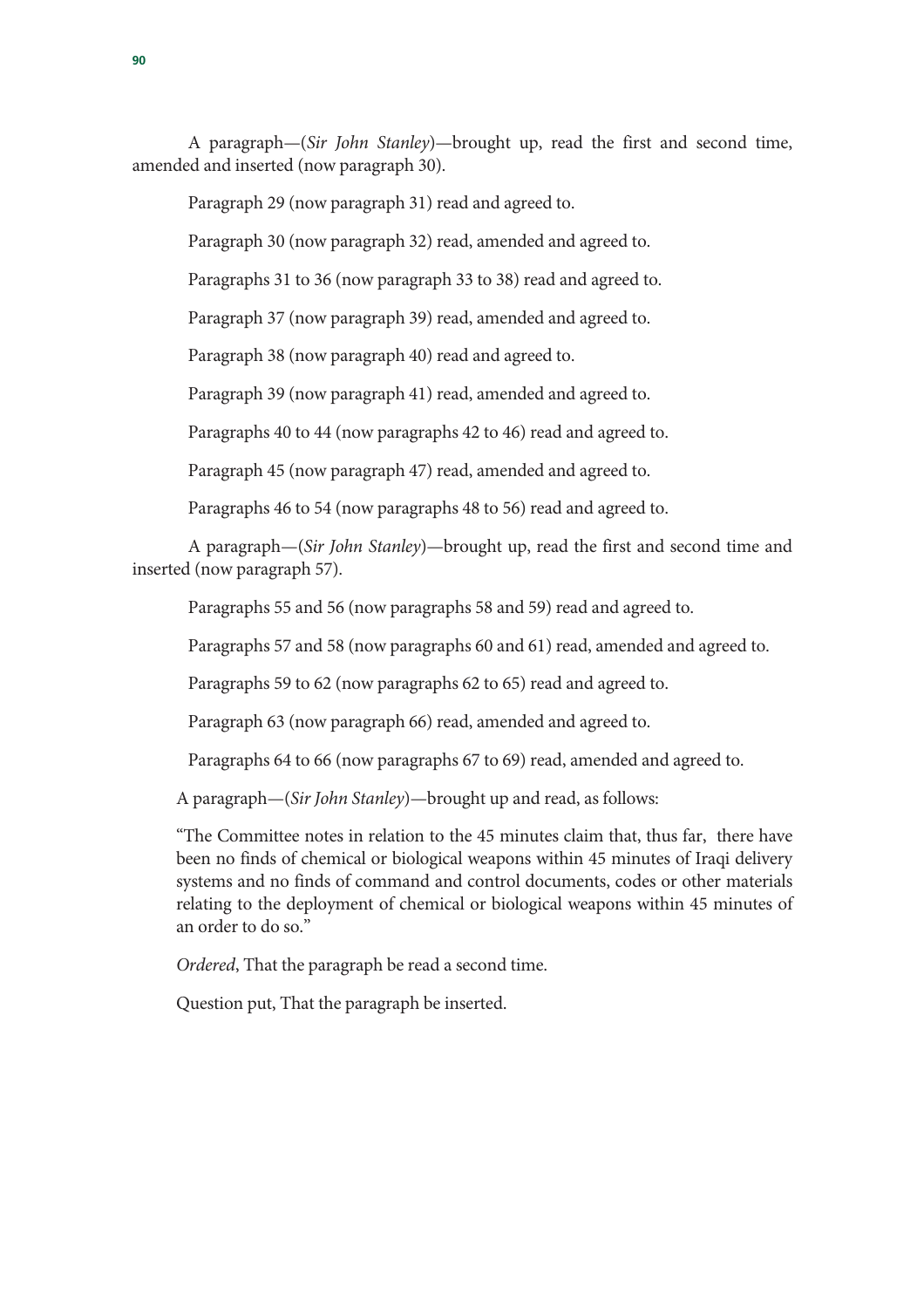| Ayes, 4            | Noes, 5            |
|--------------------|--------------------|
| Mr David Chidgey   | Mr Fabian Hamilton |
| Mr Richard Ottaway | Mr Eric Illsley    |
| Mr John Maples     | Mr Bill Olner      |
| Sir John Stanley   | Mr Greg Pope       |
|                    | Ms Gisela Stuart   |

Paragraphs 67 and 68 (now paragraphs 70 and 71) read and agreed to.

Paragraphs 69 to 71 read, agreed to and transferred (now paragraphs 87 to 89).

Paragraph 72 read, amended, agreed to and transferred (now paragraph 90).

Paragraphs—(*Mr Maples*)—brought up and read, as follows:

#### *Andrew Gilligan's allegations*

The allegation made by Andrew Gilligan's source as reported on the Today programme on 29 May was that the WMD Dossier 'was transformed in the week before it was published to make it 'sexier' and that 'the classic' example was the statement that WMD were ready for use in 45 minutes, that information was not in the original draft. It was included in the dossier against their (the Intelligence Services) wishes because it was not reliable.' He repeated these points to us in his evidence to us.

Mr Gilligan seemed a credible witness and in some two hours before us did not vary or backtrack at all on these central points. His source has proved correct on two matters which he told Mr Gilligan: that the 45 minute capability was a late insertion in the document and that it was single sourced. The Foreign Secretary confirmed both these points to us in his evidence.

It is worth noting that similar reports of unhappiness among the Intelligence Services were appearing elsewhere around the same time. These are set out in detail in the BBC's letter to the Chairman of the Committee. They include articles in The Observer Feb 24, Independent on Sunday April 27, Guardian May 30, The Times May 30, Washington Post May 30, The Observer June 1. It seems that Mr Gilligan's source was not the only person talking to journalists.

In her evidence, Dame Pauline Neville Jones told us (Q 382) in relation to people in the Intelligence Services talking to the press: 'There clearly was turbulence inside the machine…'.

Mr Gilligan described the source for his story as:

'one of the senior officials in charge of drawing up the dossier and I can tell you that he is a source of longstanding, well-known to me, closely connected with the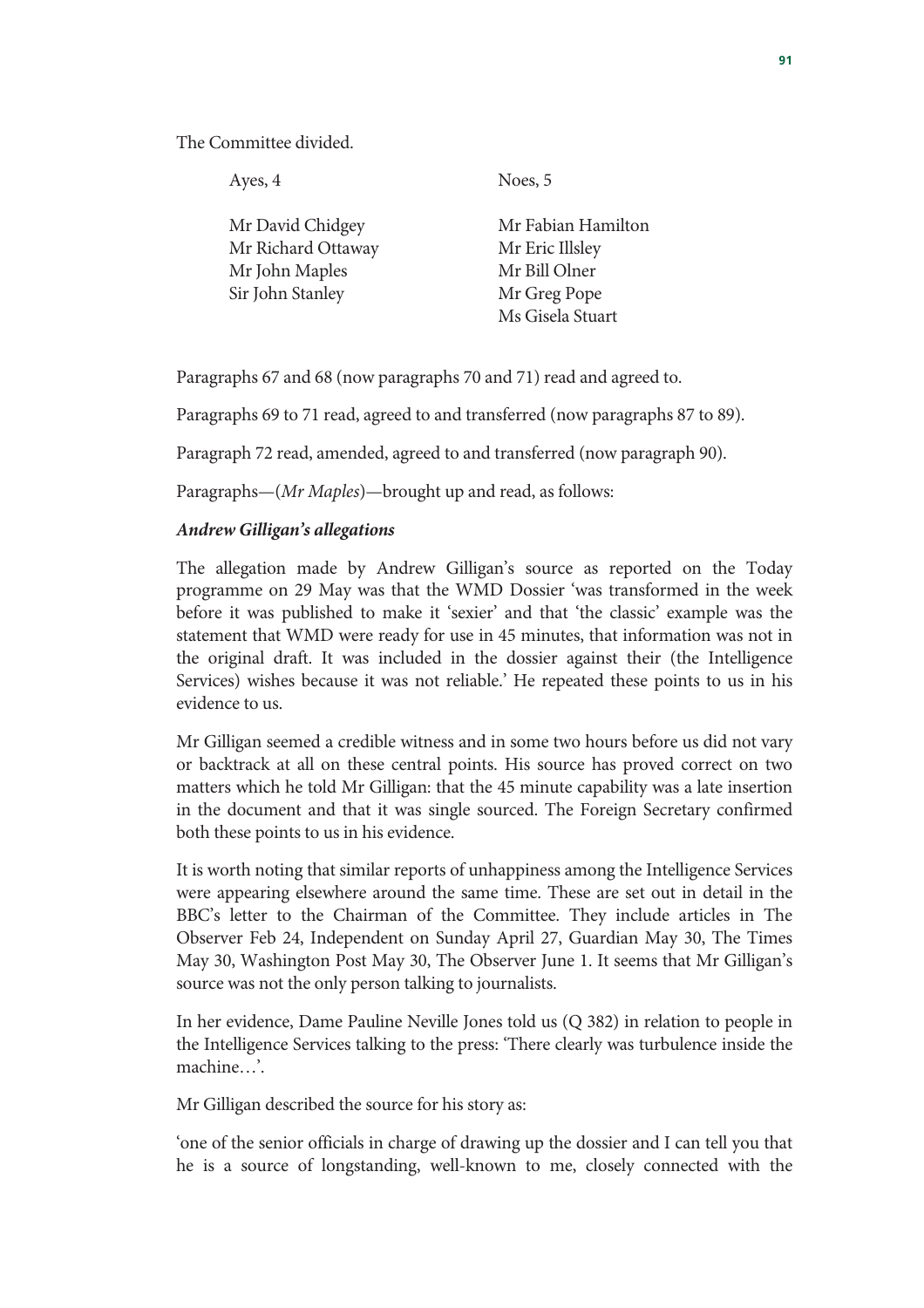question of Iraq's weapons of mass destruction, easily sufficiently senior and credible to be worth reporting.'

We consider below questions about Mr Gilligan's source, and about the relationship between the security and intelligence services and the media.

As we have noted above, there had been earlier drafts by the FCO, before the JIC assumed responsibility for the document. Mr Gilligan suggests that it was at this point that the dossier was 'sexed up', shortly before publication, by the insertion of the 45 minutes claim:

'… only a few weeks before the publication of the September dossier, … Whitehall officials had been describing it to the press as rather uneventful. … then three weeks after that the dossier appeared and it was more revelatory than those accounts had it. So something had changed in that three week period.'

#### Andrew Gilligan also said:

'The source's claim was that the dossier had been transformed in the week before it was published and I asked, "So how did this transformation happen?", and the answer was a single word, which was "Campbell". … He also said that Downing Street officials, he did not name anybody else, had asked repeatedly if there was anything else [in addition to the 45-minutes claim] that could be included on seeing the original draft of the dossier which was considered dull.'

#### Mr Straw denied this:

'There had been previous drafts and this particular draft, which I think started its life sometime in early September, went out, it went out for comment and I had a look at it. The thing I can say perfectly publicly is that I thought it should make more reference to earlier inspections because having read this document I thought it should have a wider audience, referring to UNSCOM's final report of uncompleted disarmament tasks through late 1998, things like that, suggestions. I think one of my colleagues suggested that there should be a foreword. That is what happens. I think the implication of what Mr Gilligan was saying was that the judgments were changed, but that was not the case.'

Alastair Campbell himself, Jack Straw and senior FCO officials who were closely involved in the preparation of the dossier all denied in evidence to us that the dossier had been materially changed by Mr Campbell. In particular, they deny that the 45 minutes claim was inserted by him or at his request, pointing out that it first appeared in a JIC assessment discussed at a meeting on 9 September and then in the first JIC draft of the dossier, dated 10 September, and that this was the first draft seen by Mr Campbell. Mr Campbell has told us in terms that: 'It (the 45 minutes claim) was not inserted at my request.'

Mr Campbell supplied us with a list of changes to the September dossier which were requested by him, some of which were made and some not. The first thing we note from this paper is that Mr Campbell actually chaired the planning meeting which took place on 9 September. This was surprising, because we were told by a FCO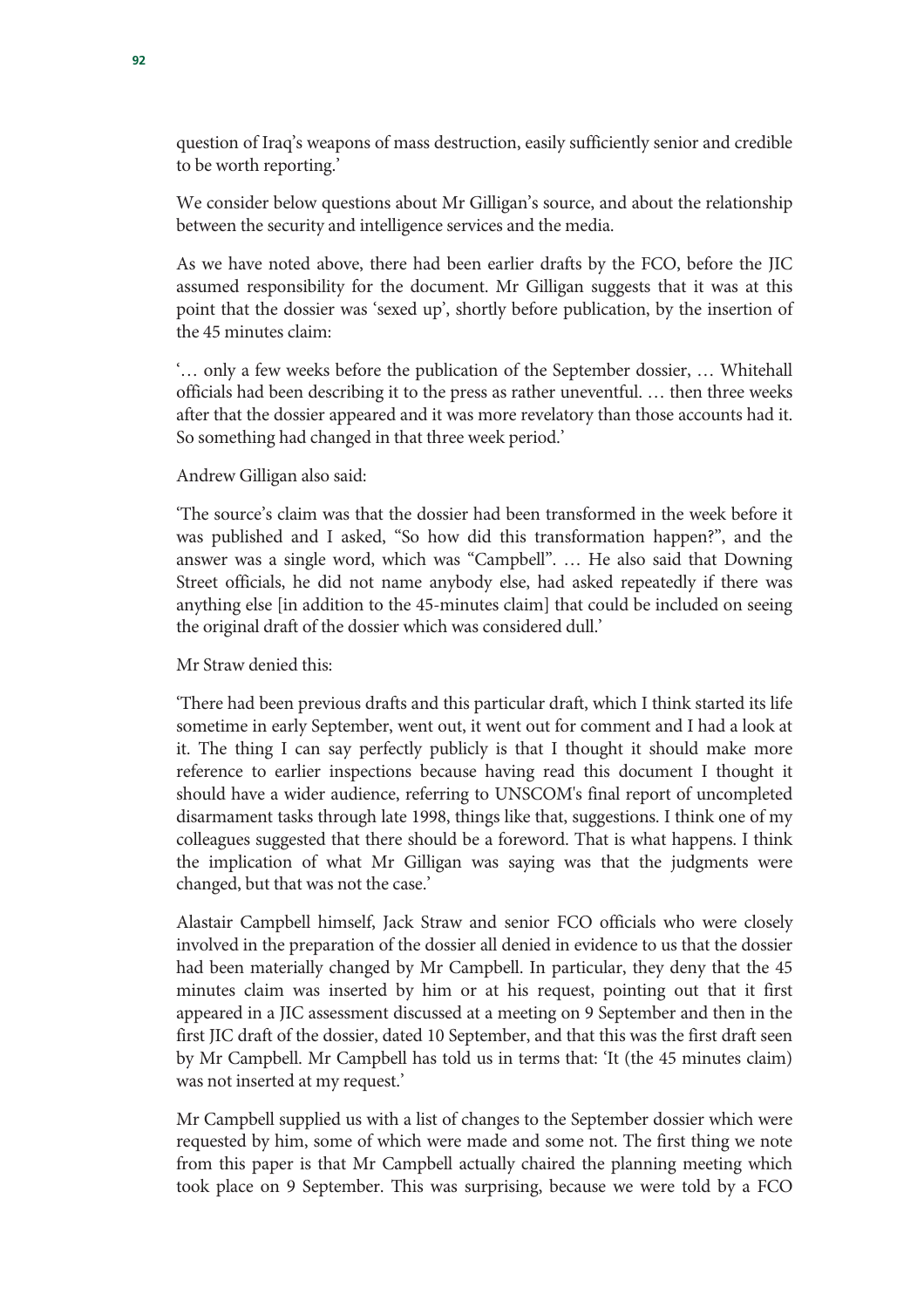official, albeit one who had not attended the drafting meetings, that they had been chaired by the Chairman of the JIC. We are concerned that a meeting to discuss a document which Ministers had asked the Chairman of the Joint Intelligence Committee to prepare was chaired by the Prime Minister's Special Adviser.

We conclude that it was wrong for Alastair Campbell or any Special Adviser to have chaired a meeting on an intelligence matter, and we recommend that this practice cease.

Mr Campbell tells us that he underlined the importance for the credibility of the document that it should be, and be seen to be, the work of the JIC. He states that he emphasised "it goes without saying that nothing should be published that you (the JIC Chairman and the Intelligence Agencies) are not 100% happy with."

The first draft of the document as prepared by the JIC Chairman reached Mr Campbell the following day. He tells us he made no comment on it. He received a further draft on 17 September. Mr Campbell has listed the comments which, to the best of his recollection and that of the Chairman of the JIC, he made on this draft. There is some confusion over what is meant by the phrase 'first draft' in this context. It appears that the first draft to contain the 45 minute point was seen by Mr Campbell on September 10th; however, there had clearly been drafts around since March. It is not clear how these drafts changed between March and September 10, nor which if any of these were seen and/or commented on by Mr Campbell. As it was intended back in March to produce a document for publication, it seems unlikely that Mr Campbell did not see these as well. Without seeing these earlier drafts, the minutes of meetings and correspondence, it is impossible for us to know what if any input he had between March and September 10.

Speaking about the generality of his comments, Mr Campbell told us that: 'I know the accusation is I sexed it up, I think this is sexing it down'. On the whole, the effect of his comments was, so far as we can tell, neutral. Some aspects of the draft he suggested should be toned down, some he asked to be explained more fully. Mr Campbell is adamant that, after September 10th, he only suggested the changes set out in his note to us.

Mr Campbell received a final draft of the dossier on 19 September, five days before publication. He has told us that neither he nor the Chairman of the JIC can recall that he made any further comments. Mr Straw told us that 'Let me make clear, nobody 'sexed-up' or exaggerated that September dossier, no-one at all, and that includes Alastair Campbell.'

We regret that the substance of all this has become a very public row between Mr Campbell and the BBC. We are neither equipped nor willing to arbitrate that dispute, or to come down in favour of one of the parties. We have received very compelling evidence from Mr Gilligan and from Mr Campbell; Mr Campbell's evidence has in important respects been confirmed by the Foreign Secretary. Without full access to all the relevant papers and witnesses, which we have been denied, we do not believe that we or anyone could resolve this matter satisfactorily.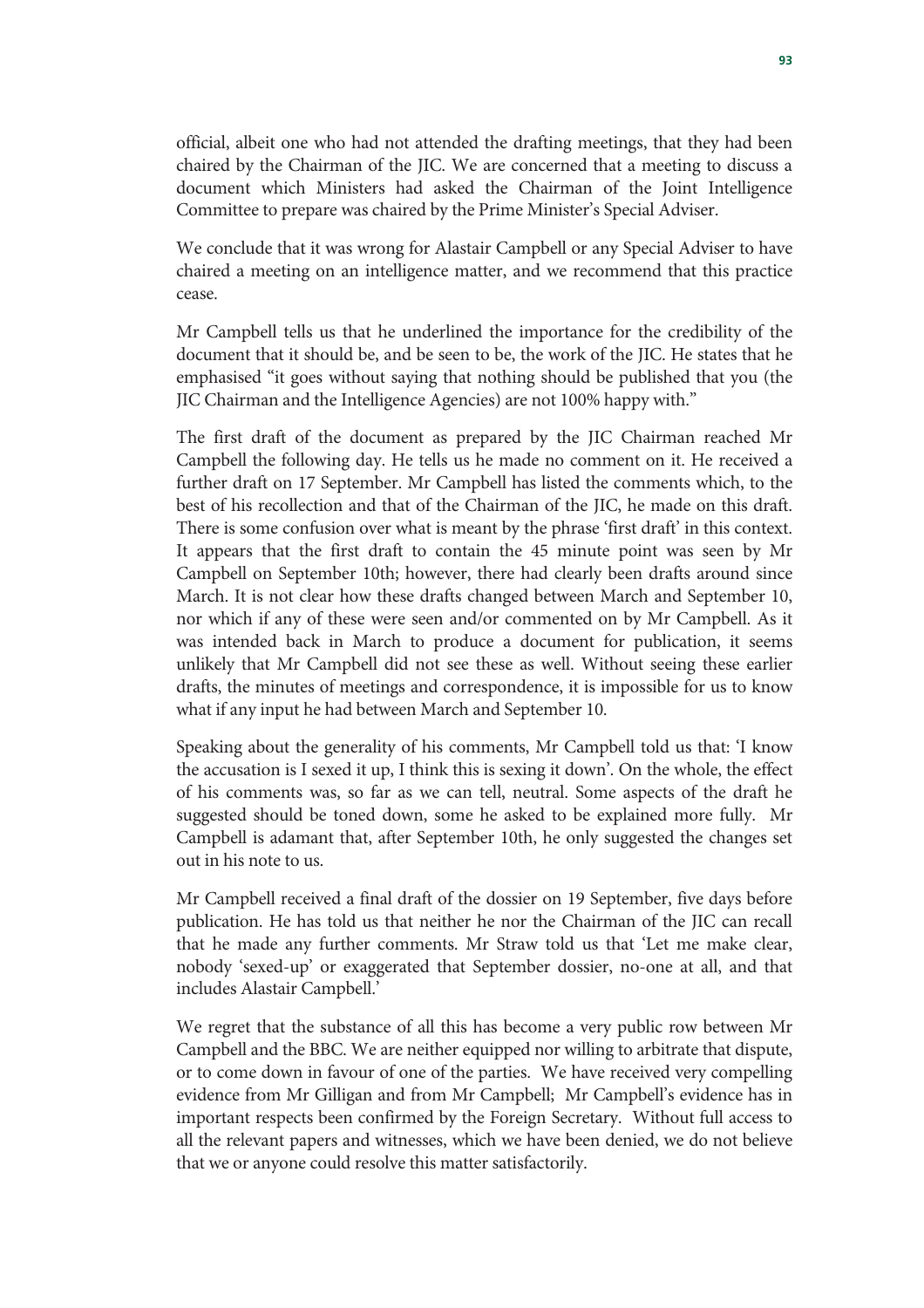Jack Straw told us that there had been no formal complaints from members of the security and intelligence services about the content of the dossier. We trust that our colleagues on the Intelligence and Security Committee will be in a position to confirm this or otherwise.

We conclude that the claims made in the September dossier were in all probability well founded on the basis of the intelligence then available, although as we have already stated we have concerns about the emphasis given to some of them.

#### *Was the language appropriate?*

Another question which arises, and which has been asked quite separately from Mr Gilligan's accusations, is whether the language employed in the dossier was more assertive or more tendentious than that which is normally associated with a JIC assessment. If it was, that would lend credence to the view that the dossier was the object of political interference, or at least pressure.

Dame Pauline Neville Jones was Chairman of the JIC in the early 1990s. She characterised the traditional JIC approach to drafting in the following terms: "If there is a bias in the system the bias is towards care, which means you are cautious, which means, if anything, you are conservative." Dame Pauline highlighted the danger that information can become propaganda: "Clearly there is a very fine line between showing the evidence and making a case. It is where showing the evidence turns into making the case where the system has to take a very, very strong grip on itself." Andrew Wilkie, who had seen other JIC papers but who accepted he was a lone voice in the Australian intelligence community, believed the dossier had been exaggerated: "I think this document is a step beyond what I would expect the JIC to produce. … It is too unambiguous. It paints too confident a picture of Iraq's WMD programme." Andrew Gilligan, who claimed to have seen a number of JIC Reports—although with one exception they were old and already in the public domain—told us that "It is as much a matter of language, phraseology … an intelligence report of any description is pretty unexciting to be honest. It is couched, it is full of caveats, it is full of conditionals."

#### Gary Samore said that

'Certainly in the Institute dossier we were a bit more cautious in saying "probably" and trying to explain on which basis we had reached that conclusion but I think that the kind of confidence that you just described in the British Government dossier was very widely shared in western intelligence agencies.'

We note that the paper published by the FCO on November 10 1998 (Iraq ) in advance of Operation Desert Fox and which clearly draws on intelligence material, uses much less certain language. In para 9 it says 'The Iraqi chemical industry could produce mustard gas almost immediately and nerve agents within months"; and "Saddam almost certainly retains some BW production equipment, stocks of agents and weapons.' The WMD Dossier says (para 6 Executive Summary) 'As a result of intelligence we judge that Iraq has: …continued to produce chemical and biological agents.' The Dossier is much more certain.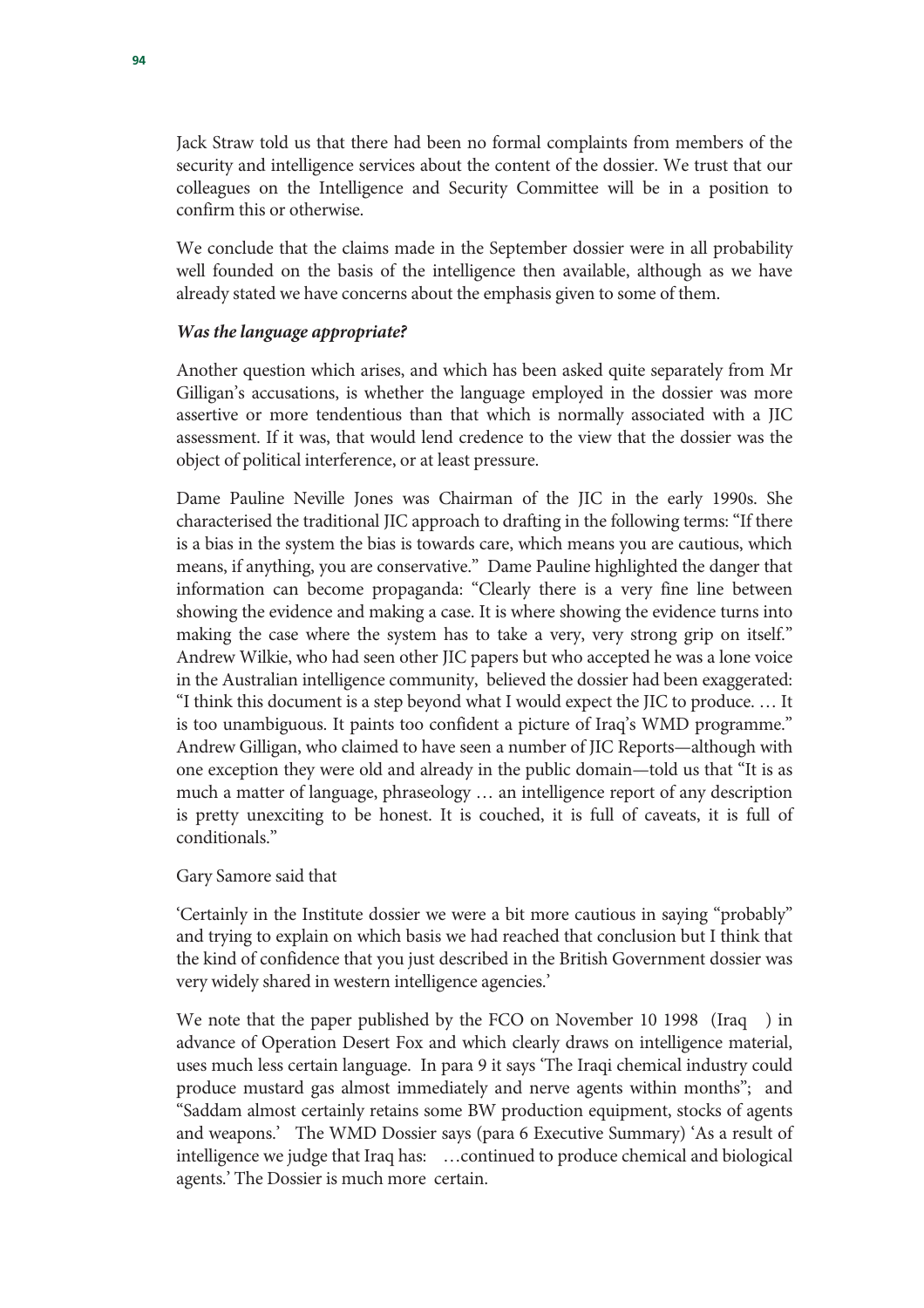In her evidence Dame PNJ told us (Q 362): 'If you put those two statements together one is a much more active statement than the other…' and 'those two statements are justified but can only be justified by a change in the situation.'

We also note a difference in wording between the body of the Dossier and the Executive Summary. The Executive Summary para 6 says 'As a result of the intelligence we judge that Iraq has…continued to produce chemical and biological agents'. The main text says (p 18 para 3) 'The JIC concluded that Iraq had sufficient expertise, equipment and material to produce biological warfare agents within weeks…' and '…the JIC assessed that Iraq retained some chemical warfare agents, precursors, production equipment and weapons from before the Gulf War. These stocks would enable Iraq to produce significant quantities of mustard gas within weeks and nerve agent within months.' The wording of the Executive summary is again stronger than the main text.

This occurs again in relation to the 45 minute claim. The Summary says (para 6) 'As a result of intelligence we judge that Iraq has….military plans for the use of chemical and biological weapons…. Some of these weapons are deployable within 45 minutes of an order to use them.' The main text says (p 19, para 5) 'Intelligence indicates that the Iraqi military are able to deploy chemical or biological weapons within 45 minutes of an order to do so.'

In significant respects the Executive Summary is stronger than the main text.

On the other hand, the immediate past Chairman of the JIC, Peter Ricketts, '[did] not find anything in the language of [the dossier] at all surprising in terms of the judgments that the JIC reach.' And Dr Tom Inch thought the dossier was if anything less assertive than he would have wished: 'I found that there were too many weaselwords in the report, as I read it. They could do this or they might do that and so on, rather than saying that the evidence was hard.'

We conclude that the language used in the September dossier was in places more assertive than that traditionally used in intelligence documents. We believe that there is much value in retaining the measured and even cautious tones which have been the hallmark of intelligence assessments and we recommend that this approach be retained."

Question put, That the paragraphs be inserted.

The Committee divided.

Ayes, 4

Noes, 6

Mr David Chidgey Mr Richard Ottaway Mr John Maples Sir John Stanley

Mr Fabian Hamilton Mr Eric Illsley Andrew Mackinlay Mr Bill Olner Mr Greg Pope Ms Gisela Stuart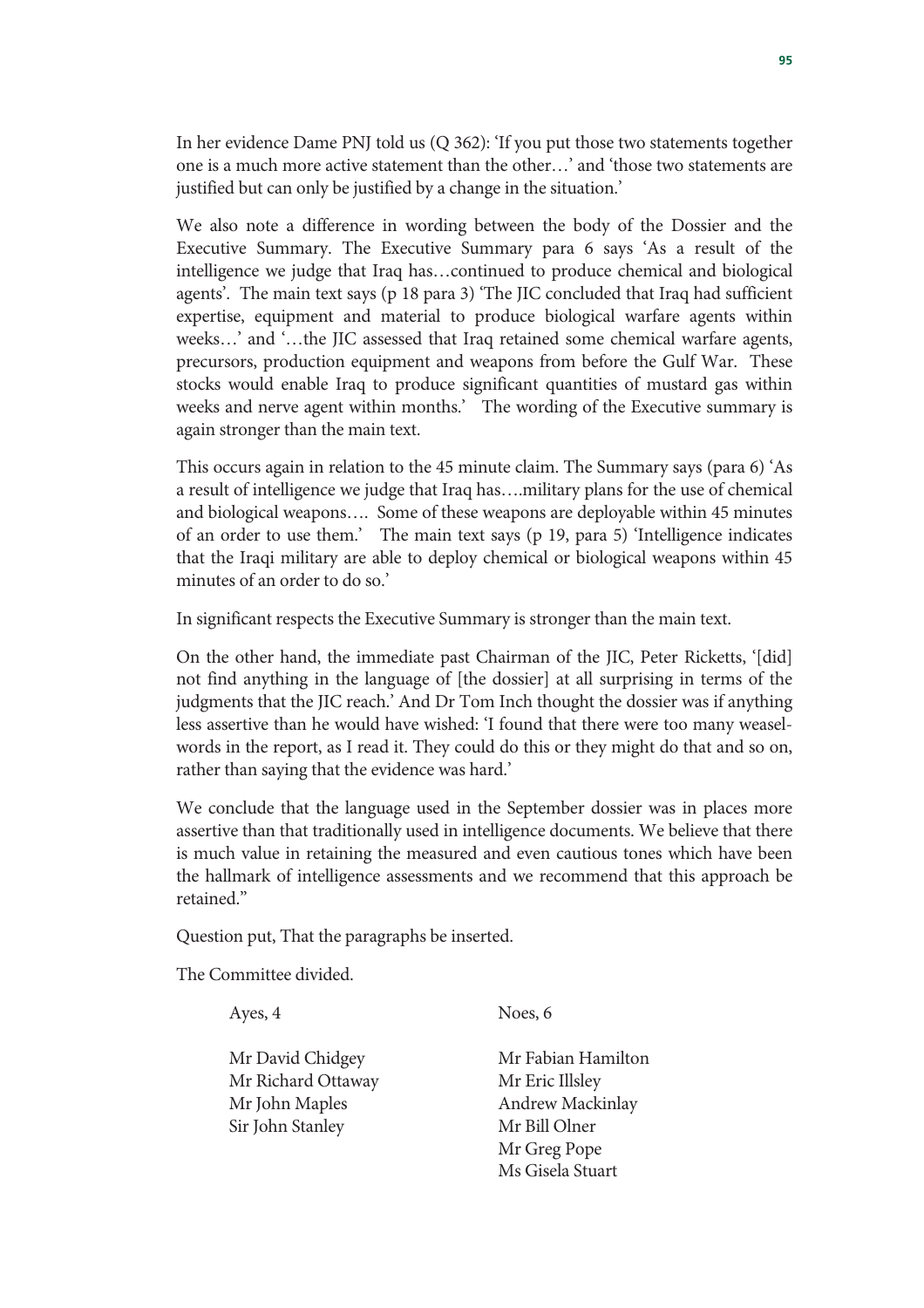Paragraph 73 (now paragraph 72) read, amended and agreed to.

A paragraph—(*Mr Maples*)—brought up, and read the first and second time.

Question put, that the paragraph be inserted in the report.

The Committee divided.

| Ayes, 5            | Noes, 5            |
|--------------------|--------------------|
| Mr David Chidgey   | Mr Fabian Hamilton |
| Mr Richard Ottaway | Mr Eric Illsley    |
| Andrew Mackinlay   | Mr Bill Olner      |
| Mr John Maples     | Mr Greg Pope       |
| Sir John Stanley   | Ms Gisela Stuart   |

Whereupon the Chairman declared himself with the Ayes.

Paragraph inserted (now paragraph 73).

Paragraphs 74 to 76 read and agreed to.

Paragraph 77 read.

Amendment proposed in line 8, to leave out from the word "request" to the end of the paragraph.—(*Mr Maples*)

Question proposed, That the Amendment be made.

The Committee divided.

Ayes, 4

Noes, 6

| Mr David Chidgey   | Mr Fabian Hamilton |
|--------------------|--------------------|
| Mr Richard Ottaway | Mr Eric Illsley    |
| Mr John Maples     | Andrew Mackinlay   |
| Sir John Stanley   | Mr Bill Olner      |
|                    | Mr Greg Pope       |
|                    | Ms Gisela Stuart   |

Paragraph 77 agreed to.

Paragraph 78 read and agreed to.

Paragraph 79 read, amended and agreed to.

Paragraph 80 read and agreed to.

Paragraph 81 read.

Amendment proposed in line 3, after the word "draft", to insert the words: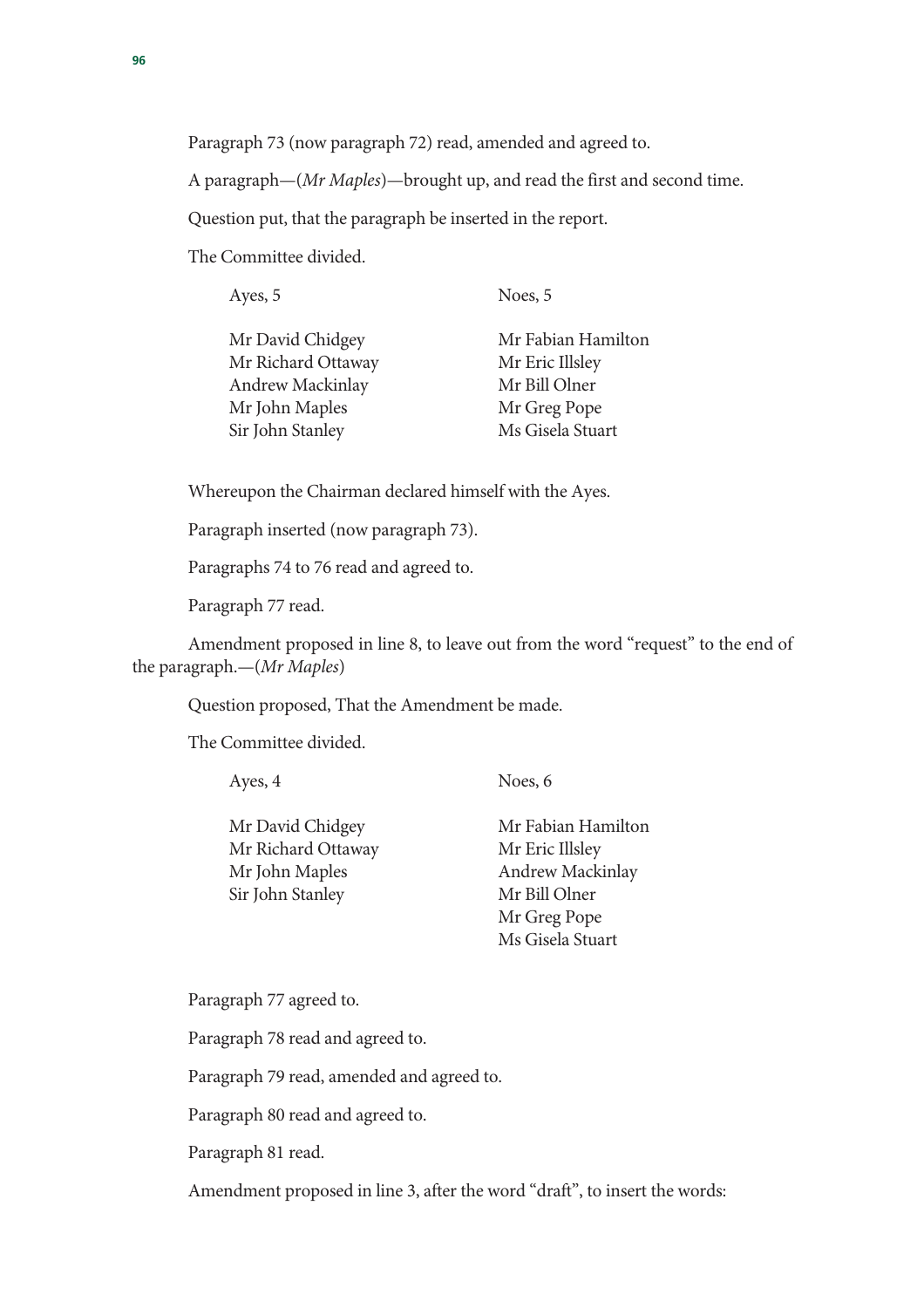"There is some confusion over what is meant by the phrase 'first draft' in this context. It appears that the first draft to contain the 45 minute point was seen by Mr Campbell on September 10th; however, there had clearly been drafts around since March. It is not clear how these drafts changed between March and September 10, nor which if any of these were seen and/or commented on by Mr Campbell. As it was intended back in March to produce a document for publication, it seems unlikely that Mr Campbell did not see these as well. Without seeing these earlier drafts, the minutes of meetings and correspondence, it is impossible for us to know what if any input he had between March and September 10."—(*Mr Maples*)

Question proposed, That the Amendment be made.

The Committee divided.

Ayes, 4

Mr David Chidgey Mr Richard Ottaway Mr John Maples Sir John Stanley

Noes, 6

Mr Fabian Hamilton Mr Eric Illsley Andrew Mackinlay Mr Bill Olner Mr Greg Pope Ms Gisela Stuart

Paragraph agreed to.

Paragraph 82 read.

Amendment proposed in line 4, to leave out from the word "fully" to the end of the paragraph and insert the words: "Mr Campbell is adamant that after September 10<sup>th</sup>, he only suggested the changes set out in his note to us."—(*Mr Maples*)

Question proposed, That the Amendment be made.

The Committee divided.

Ayes, 4

Mr David Chidgey Mr Richard Ottaway Mr John Maples Sir John Stanley

Noes, 6

Mr Fabian Hamilton Mr Eric Illsley Andrew Mackinlay Mr Bill Olner Mr Greg Pope Ms Gisela Stuart

Paragraph agreed to.

Paragraph 83 read and agreed to.

Paragraph 84 read.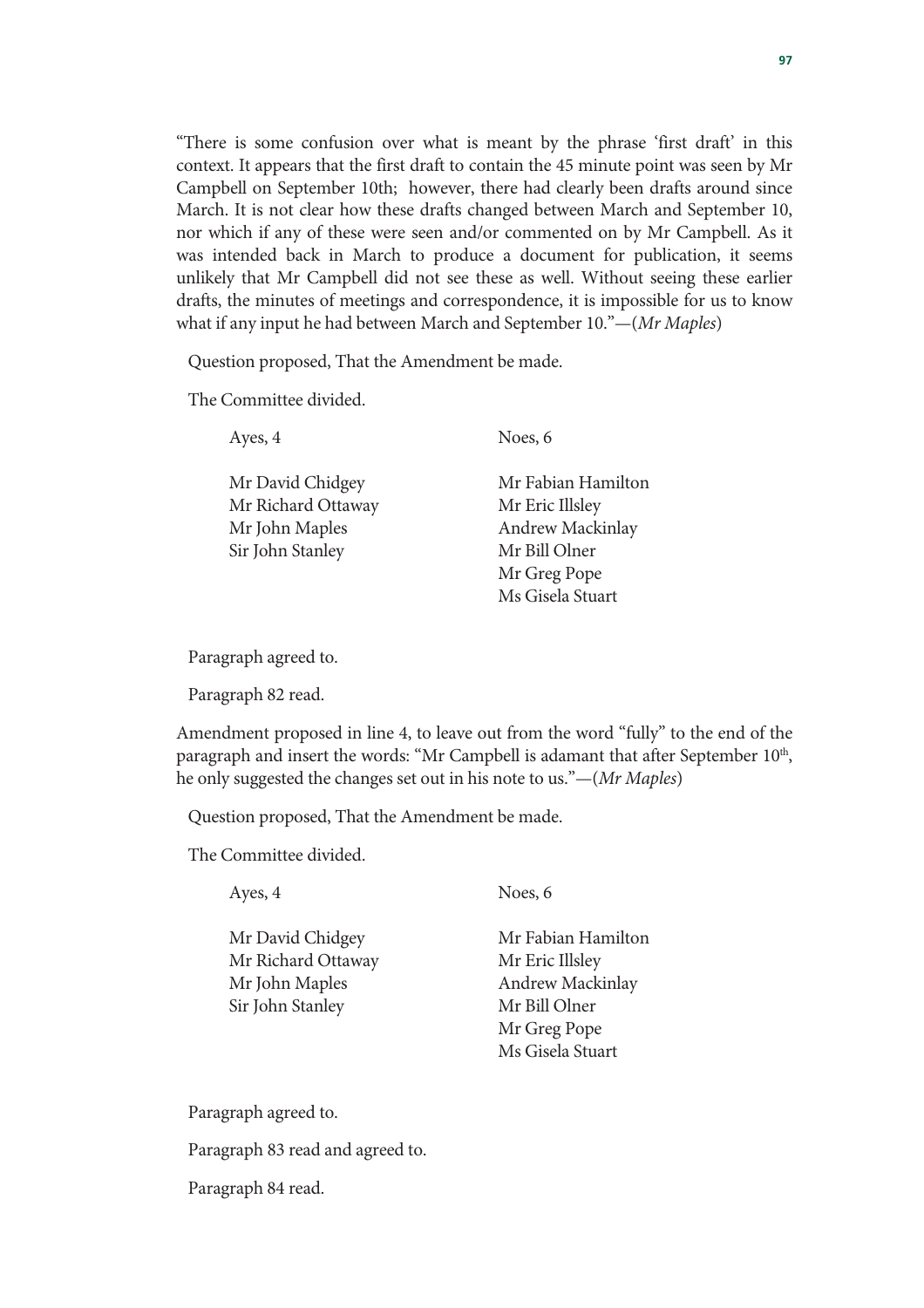Amendment proposed to leave out paragraph 84 and insert the following new paragraph:

"We regret that the substance of all this has become a very public row between Mr Campbell and the BBC. We are neither equipped nor willing to arbitrate that dispute, or to come down in favour of one of the parties. We have received very compelling evidence from Mr Gilligan and from Mr Campbell; Mr Campbell's evidence has in important respects been confirmed by the Foreign Secretary. Without full access to all the relevant papers and witnesses, which we have been denied, we do not believe that we or anyone could resolve this matter satisfactorily."—(*Mr Maples*)

Question put, That the Amendment be made.

The Committee divided.

Mr John Maples Sir John Stanley

Ayes, 5

Mr David Chidgey Mr Richard Ottaway Andrew Mackinlay

Noes, 5

Mr Fabian Hamilton Mr Eric Illsley Mr Bill Olner Mr Greg Pope Ms Gisela Stuart

Whereupon the Chairman declared himself with the Noes.

Paragraph agreed to.

Paragraph 85 read, amended and agreed to.

Paragraph 86 read.

Amendment proposed in line 4, to leave out from the word "them" to the end of the paragraph.—(*Mr Maples*)

Question proposed, That the Amendment be made.

The Committee divided.

Ayes, 4

Mr David Chidgey

Mr Richard Ottaway Mr John Maples Sir John Stanley

Noes, 6

Mr Fabian Hamilton Mr Eric Illsley Andrew Mackinlay Mr Bill Olner Mr Greg Pope Ms Gisela Stuart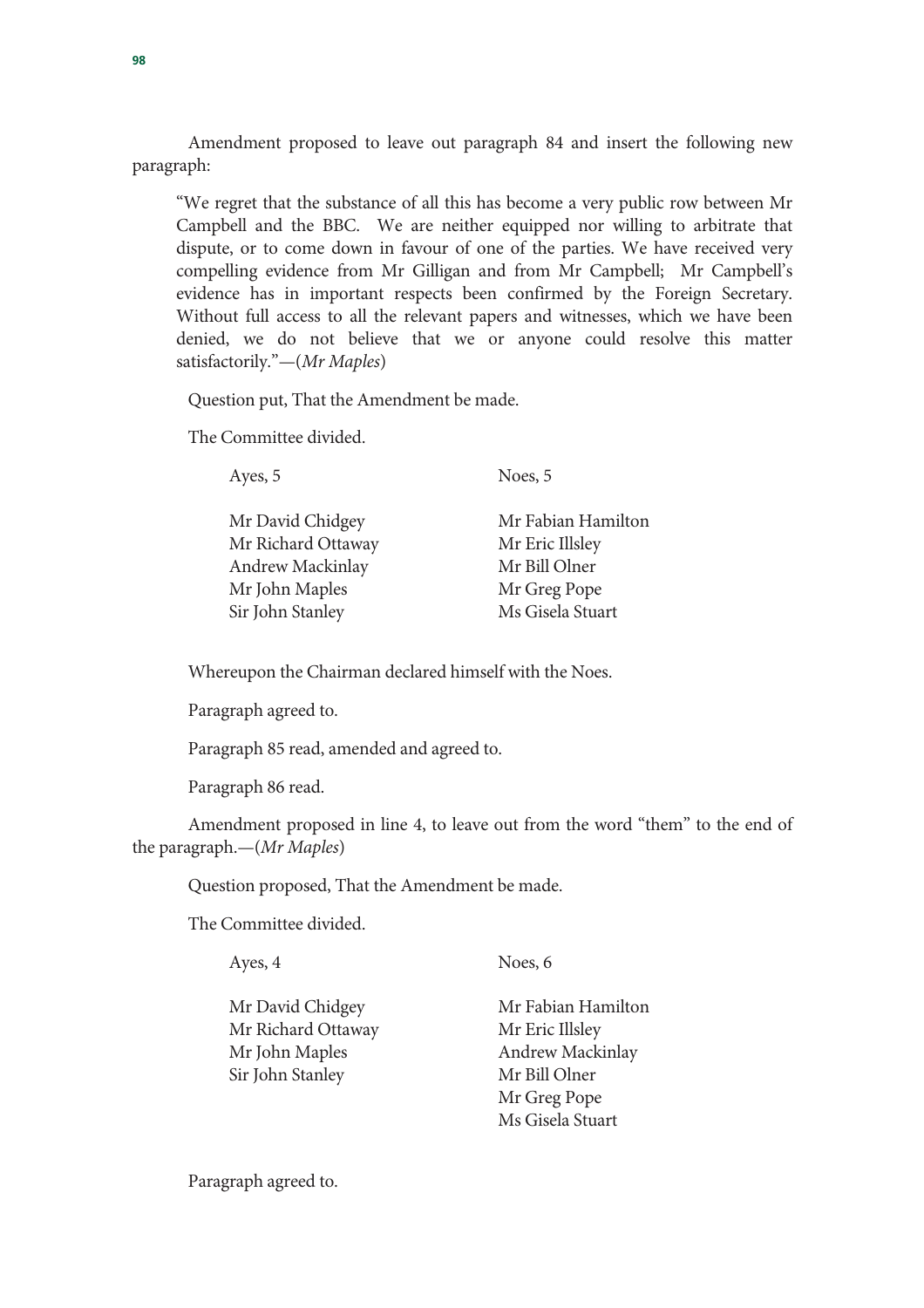Paragraphs 87 to 89 (now paragraphs 91 to 93) read and agreed to.

Paragraphs—(*Mr Maples*)—brought up and read the first and second time.

Question put that the paragraphs be inserted.

The Committee divided.

| Ayes, 5                 | Noes, 5            |
|-------------------------|--------------------|
| Mr David Chidgey        | Mr Fabian Hamilton |
| <b>Andrew Mackinlay</b> | Mr Eric Illsley    |
| Mr John Maples          | Mr Bill Olner      |
| Mr Richard Ottaway      | Mr Greg Pope       |
| Sir John Stanley        | Ms Gisela Stuart   |

Whereupon the Chairman declared himself with the Ayes.

Paragraphs inserted (now paragraphs 94 to 98).

Paragraph 90 (now paragraph 99) read and agreed to.

Paragraph 91 read.

Amendment proposed in line 2, to leave out from the word "documents" to the word "We".—(*Mr Maples*)

Question proposed, That the Amendment be made.

The Committee divided.

Ayes, 5

Noes, 5

| Mr Fabian Hamilton |
|--------------------|
| Mr Eric Illsley    |
| Mr Bill Olner      |
| Mr Greg Pope       |
| Ms Gisela Stuart   |
|                    |

Whereupon the Chairman declared himself with the Ayes.

Paragraph, as amended, agreed to (now paragraph 100).

Paragraphs 92 to 98 (now paragraphs 101 to 107) read and agreed to.

Paragraphs 99 and 100 (now paragraphs 108 and 109) read, amended and agreed

to.

Paragraphs 101 and 102 (now paragraphs 110 and 111) read and agreed to.

Paragraph 103 read.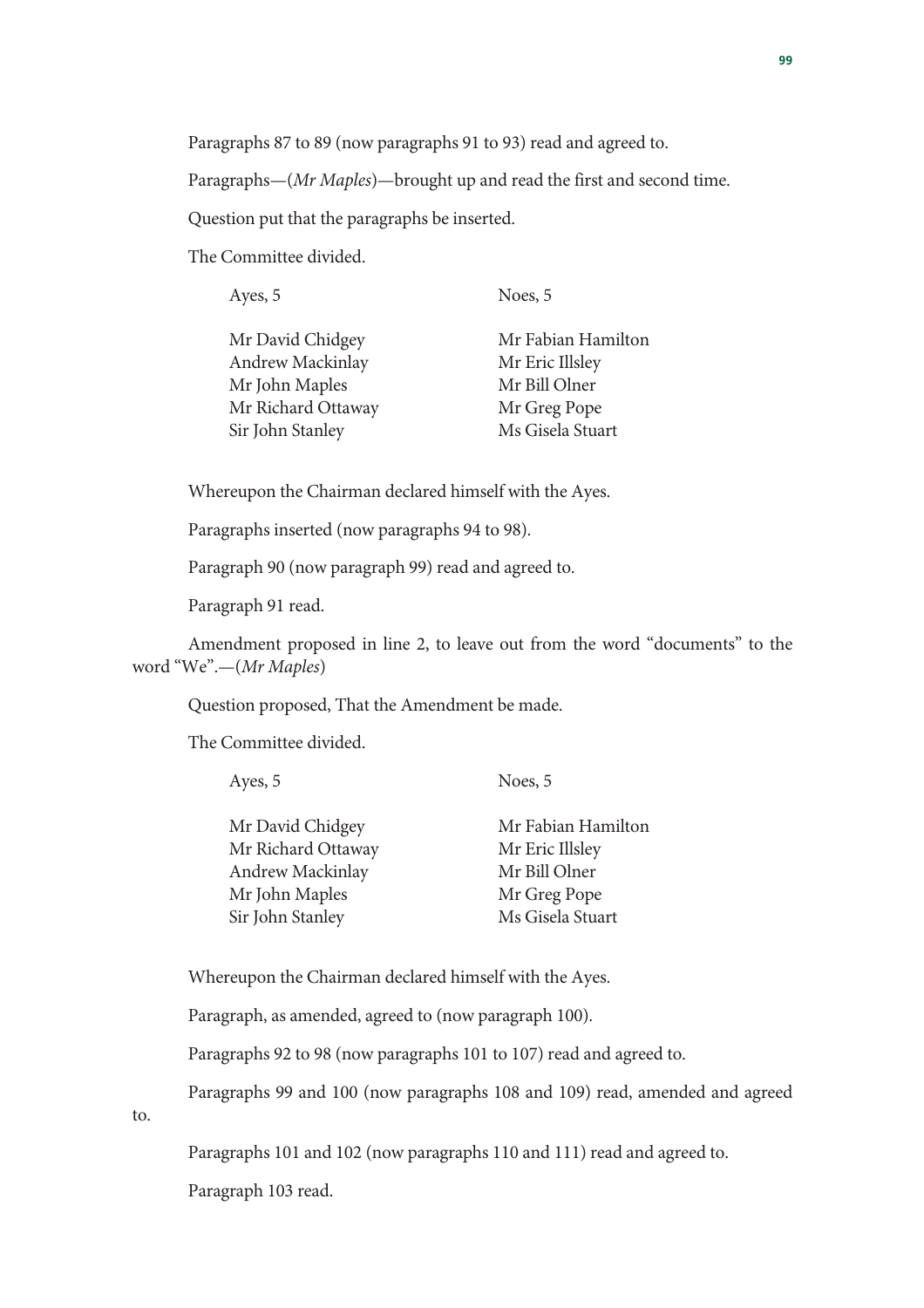Amendment proposed to leave out lines 9 to 14 and insert the words:

"Mr Campbell was asked by the Committee to submit a written statement separating intelligence from open source information in the February dossier. Mr Campbell was forthcoming with regards to this request, however, he was not authorised by the SIS to go into greater detail.

Our own analysis based on Dr Rangwala's written statement has revealed that almost the entire second part was taken from three articles which corresponds to Mr Campbell's confirmation that only the first and third part of the dossier were backed by SIS information. Dr Rangwala also pointed out to the Committee that several claims made in the first part, which Mr Campbell explicitly refers to as intelligence information, are in open contradiction to Dr Blix's and UNMOVIC's accounts. " — (*Mr Andrew Mackinlay*)

Question proposed, That the Amendment be made.

The Committee divided.

| Ayes, 5            | Noes, 5            |
|--------------------|--------------------|
| Mr David Chidgey   | Mr Fabian Hamilton |
| Andrew Mackinlay   | Mr Eric Illsley    |
| Mr Richard Ottaway | Mr Bill Olner      |
| Mr John Maples     | Mr Greg Pope       |
| Sir John Stanley   | Ms Gisela Stuart   |

Whereupon the Chairman declared himself with the Ayes.

Paragraph, as amended, agreed to (now paragraphs 112 and 113).

Paragraphs 104 to 108 (now paragraphs 114 to 118) read and agreed to.

 Paragraphs—(*Sir John Stanley*)—brought up, read the first and second time, amended and inserted (now paragraphs 119 to 121).

Paragraph 109 read.

An amendment made.

Another amendment proposed in line 4, to insert the words:

"We further conclude that Alastair Campbell was seriously negligent in his handling of the Government's report "Iraq – its infrastructure of concealment, deception and intimidation" – the so-called dodgy dossier."—(*Sir John Stanley*)

Question proposed, That the Amendment be made.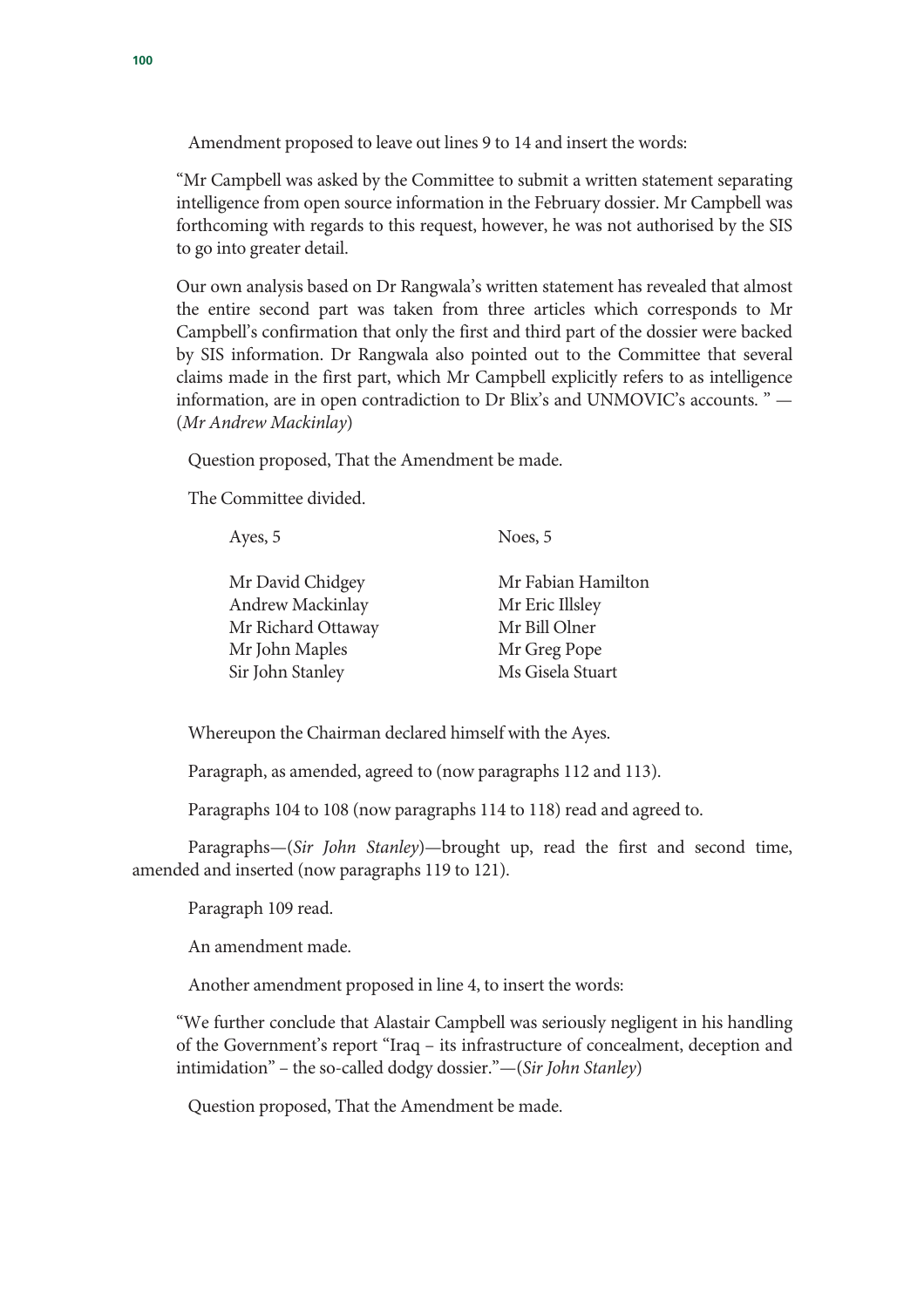Ayes, 4

Mr David Chidgey Mr Richard Ottaway Mr John Maples Sir John Stanley

Noes, 6

Mr Fabian Hamilton Mr Eric Illsley Andrew Mackinlay Mr Bill Olner Mr Greg Pope Ms Gisela Stuart

Paragraph, as amended, agreed to (now paragraph 122).

 A paragraph—(*Mr Mackinlay*)—brought up, read the first and second time, amended and inserted (now paragraph 123).

Paragraphs 110 to 122 (now paragraphs 124 to 136) read and agreed to.

 A paragraph—(*Mr Mackinlay*)—brought up, read the first and second time, amended and inserted (now paragraph 137).

Paragraph 123 (now paragraph 138) read, amended and agreed to.

Paragraphs 124 to 133 (now paragraphs 139 to 148) read and agreed to.

 A paragraph—(*Mr Mackinlay*)—brought up, read the first and second time, amended and inserted (now paragraph 149).

Paragraphs 134 to 150 (now paragraphs 150 to 166) read and agreed to.

Paragraph 151 read.

Amendment proposed in line 2, to leave out from the word "Parliament" to the end of the paragraph and insert the words:

"This option would offer a number of advantages: the possibility of joint hearings, joint inquiries and joint reports; established structures for the management of overlap; a more open way of working; and a seat for the ISC Chairman on the Liaison Committee. We recommend that the Intelligence and Security Committee be reconstituted as a select committee of the House of Commons."—(*Chairman*)

Question proposed, That the Amendment be made.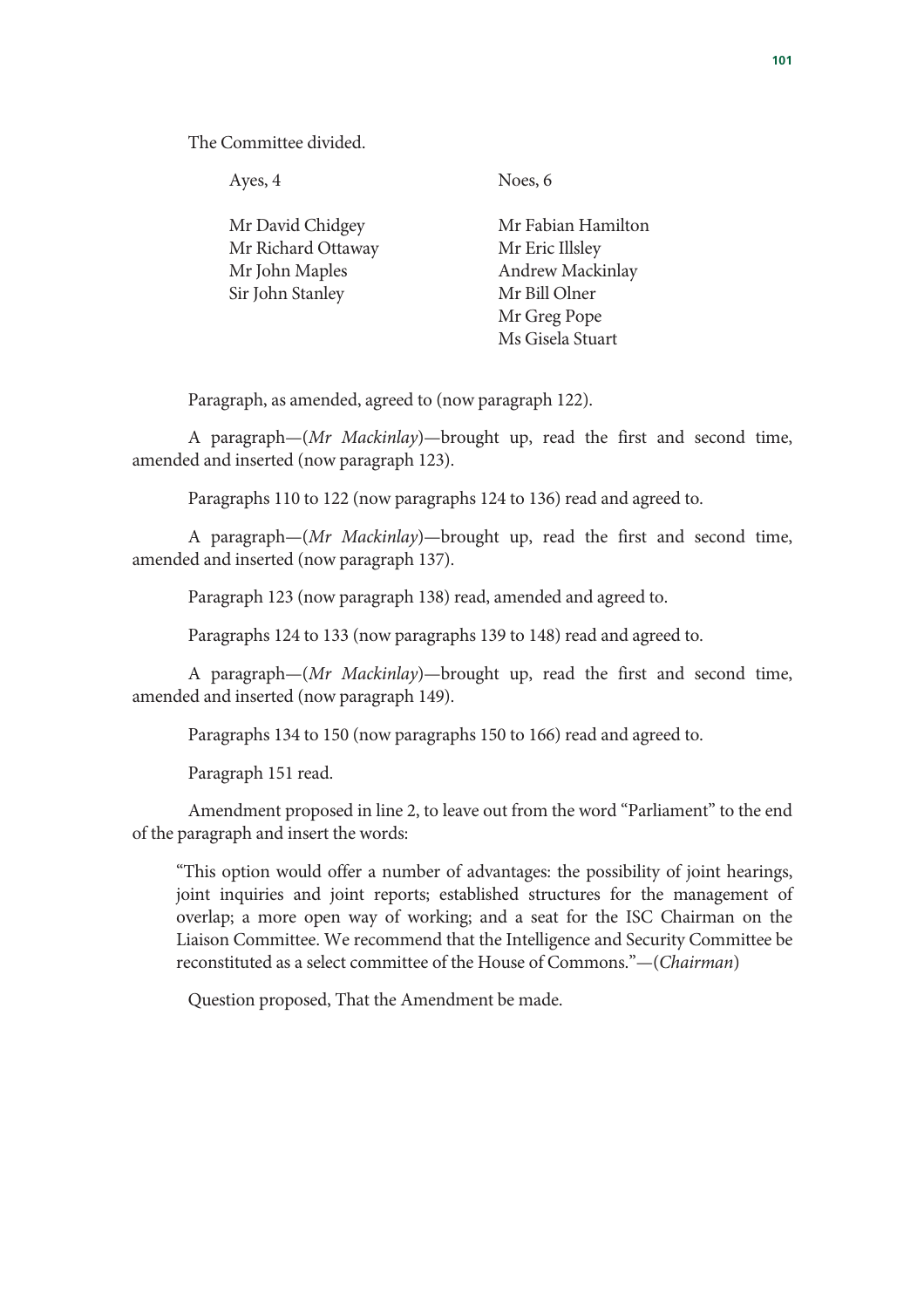Ayes, 7

Mr David Chidgey Mr Fabian Hamilton Mr Eric Illsley Mr Bill Olner Mr Greg Pope Sir John Stanley Ms Gisela Stuart

Noes, 3

Andrew Mackinlay Mr John Maples Mr Richard Ottaway

Paragraph, as amended, agreed to (now paragraph 167).

Paragraphs 152 to 169 (now paragraphs 168 to 185) read and agreed to.

Paragraphs 170 and 171 (now paragraphs 186 and 187) read, amended and agreed

to.

Paragraph 172 read.

Amendment proposed in line 8, to leave out from the word "that" to the end of the paragraph and insert the words:

"although Ministers misrepresented the provenance of the February 2003 dossier there was no intention to mislead Parliament."—(*Mr Chidgey*)

Question proposed, That the Amendment be made.

The Committee divided.

Ayes, 5

Noes, 5

| Mr David Chidgey   | Mr Fabian Hamilton |
|--------------------|--------------------|
| Andrew Mackinlay   | Mr Eric Illsley    |
| Mr John Maples     | Mr Bill Olner      |
| Mr Richard Ottaway | Mr Greg Pope       |
| Sir John Stanley   | Ms Gisela Stuart   |
|                    |                    |

Whereupon the Chairman declared himself with the Noes.

Paragraph agreed to (now paragraph 188).

Motion made, and Question put, That the Report, as amended, be the Ninth Report of the Committee to the House.—(*The Chairman*.)